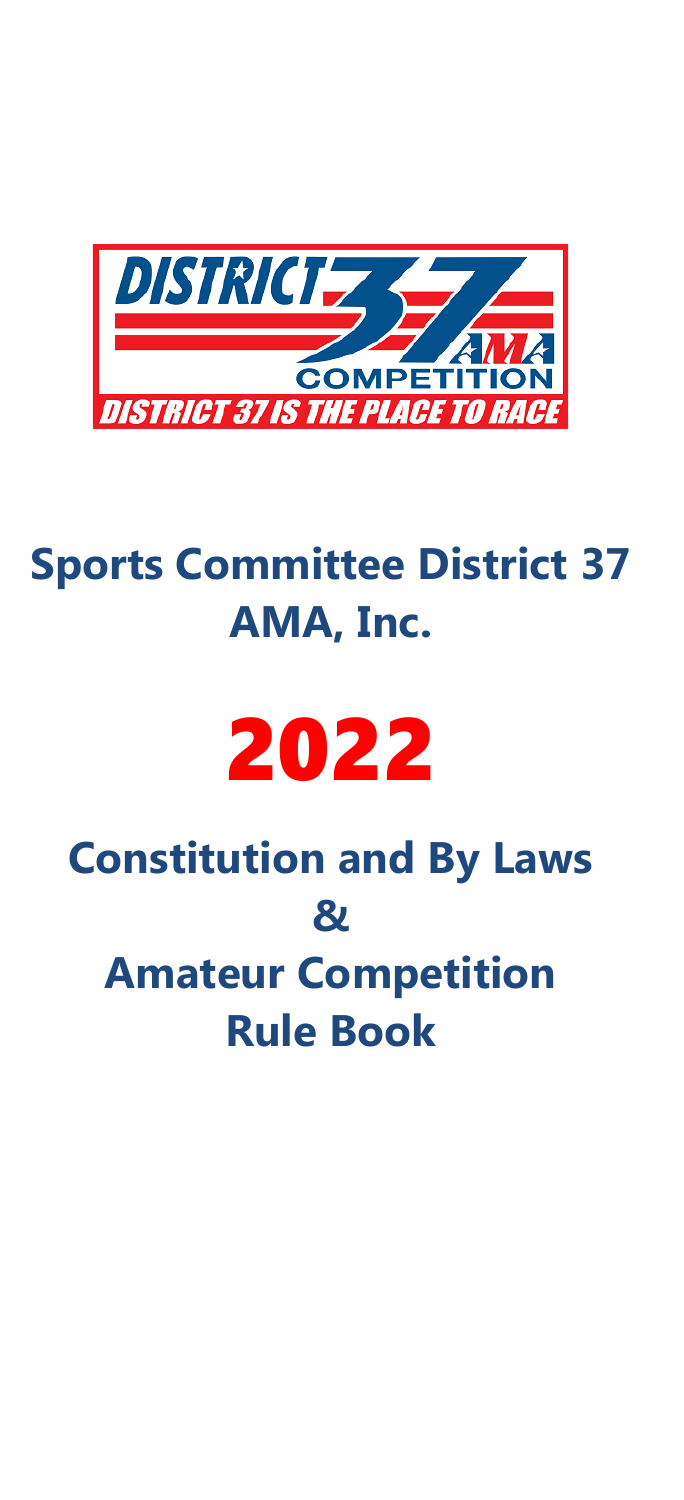# **Sports Committee District 37 AMA, Inc 2022 Table of Contents**

| <b>Contents</b>                   | <b>Directors, Officers and Competition Committee 3</b> | Page |  |  |
|-----------------------------------|--------------------------------------------------------|------|--|--|
| <b>Chapter 1 Constitution and</b> |                                                        |      |  |  |
| By Laws of the Sports Committee   |                                                        | 8    |  |  |
| Article I                         | Name                                                   | 8    |  |  |
| Article II                        | Purpose                                                | 8    |  |  |
| Article III                       | Principle Office                                       | 9    |  |  |
| Article IV                        | Members                                                | 9    |  |  |
| Article V                         | <b>Board of Directors</b>                              | 10   |  |  |
| Article VI                        | Meetings                                               | 15   |  |  |
| Article VII                       | Committees                                             | 16   |  |  |
| Article VIII                      | Miscellaneous Provisions                               | 17   |  |  |
| Article IX                        | Amendments                                             | 18   |  |  |
| <b>Chapter 2</b>                  |                                                        |      |  |  |
| <b>Off-Road Committee By Laws</b> |                                                        | 19   |  |  |
| Article I                         | <b>Rights and Duties</b>                               | 19   |  |  |
| Article II                        | Meetings of Members                                    | 19   |  |  |
| Article III                       | Voting by Members                                      | 20   |  |  |
| Article IV                        | Expulsion                                              | 21   |  |  |
| Article V                         | Termination of Membership                              | 22   |  |  |
| Article VI                        | Quorum                                                 | 22   |  |  |

Article VI Quorum 22 Article VII Officers 23 Article VIII [Competition](#page-27-0) Committee 27 Article IX Free License/Reduced Entry 28<br>Article X Amendments 29 Amendments 29

#### **Chapter 3**

| <b>Standing Rules</b> |                                | 30 |
|-----------------------|--------------------------------|----|
| Article I             | Eligibility to hold office     | 30 |
| Article II            | <b>Entry Fees</b>              | 30 |
| Article III           | <b>Restriction of Classes</b>  | 31 |
| Article IV            | Sanctions                      | 31 |
| Article V             | AMA Rulebook                   | 32 |
| Article VI            | Copyright Privileges           | 32 |
| Article VII           | Date Board                     | 33 |
| Article VIII          | Clubs                          | 34 |
| Article IX            | <b>Notification of Results</b> | 35 |
| Article X             | <b>Emergency Response</b>      | 37 |
| Article XI            | Penalties                      | 37 |
| Article XII           | Course Clean Up                | 38 |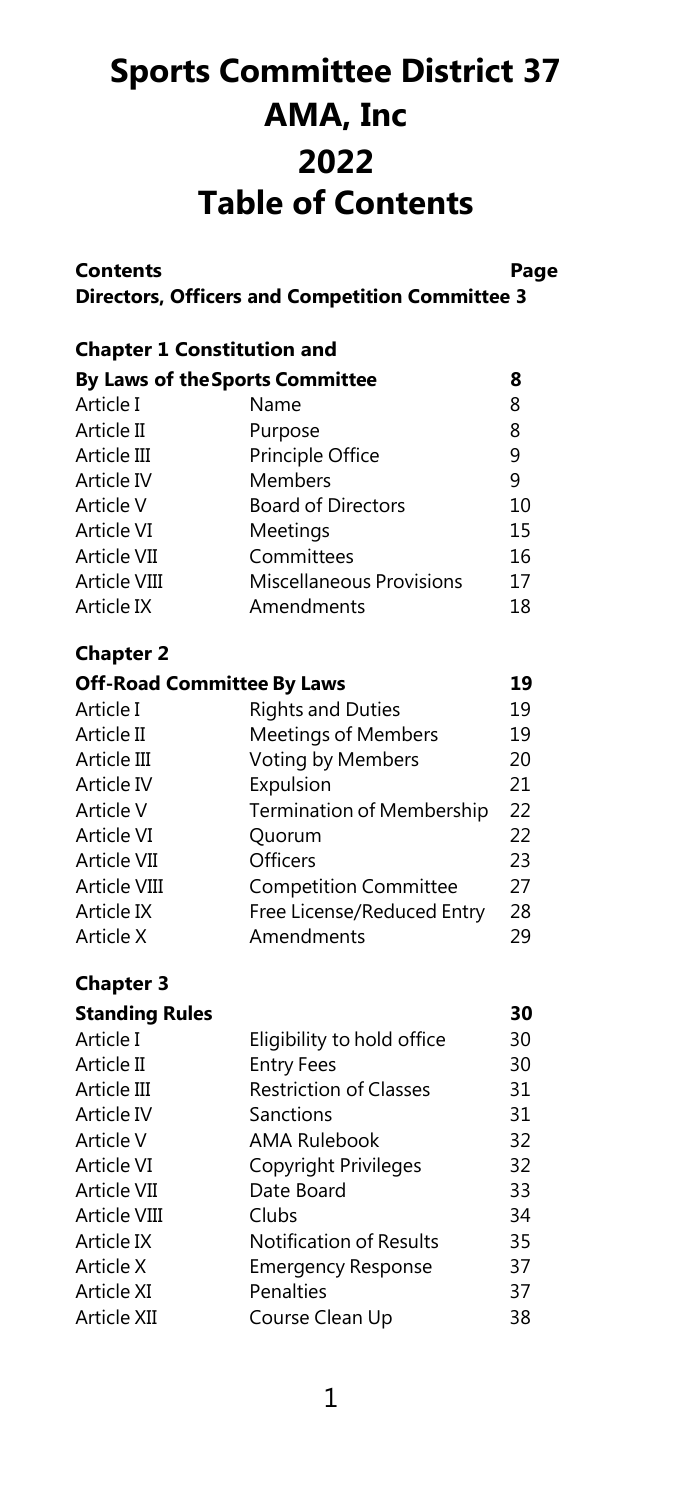| Contents                                |                                                            | Page       |
|-----------------------------------------|------------------------------------------------------------|------------|
| Article XIII                            | Good Standing                                              | 39         |
| Article XIV                             | <b>Motions</b>                                             | 39         |
| Article XV                              | <b>Non-Sanctioned Events</b>                               | 39         |
| Article XVI                             | Non-District 37 Members                                    | 40         |
| Article XVII                            | Officials                                                  | 40         |
| Article XVIII                           | Military Discount                                          | 40         |
| Article XIX                             | Exceptions to the                                          |            |
|                                         | <b>Standing Rules</b>                                      | 40         |
| <b>Article XX</b>                       | Changes to Rules                                           | 40         |
| Article XXI                             | <b>Sub Committees</b>                                      | 41         |
| <b>Chapter 4</b>                        |                                                            |            |
| <b>Competition Rules Supplement</b>     |                                                            | 42         |
| Article I                               | <b>General Rules</b>                                       | 42         |
| Article II                              | <b>Grand Prix</b>                                          | 51         |
| Article III                             | <b>Grand Prix Youth Classes</b>                            | 54         |
| Article IV                              | <b>Desert Events</b>                                       | 54         |
| Article V                               | Hare and Hounds                                            | 62         |
| Article VI                              | <b>Desert Scrambles</b>                                    | 63         |
| Article VII                             | <b>European Scrambles</b>                                  | 64         |
| Article VIII                            | <b>Team Races</b>                                          | 66         |
| Article IX                              | <b>Sprint Enduros</b>                                      | 67         |
| Article X                               | 30 + (Vet) Class                                           | 73         |
| Article XI                              | 40 + (Sen) Class                                           | 74         |
| Article XII                             | 50+ (Mag) Class                                            | 74         |
| Article XIII                            | 60 + (Masters) Class                                       | 74         |
| Article XIV                             | 70 + (Legends) Class                                       | 75         |
| Article XV                              | <b>Women's Class</b>                                       | 75         |
| Article XVI                             | Amateur Mini Class                                         | 76         |
| Article XVII                            | <b>Desert Youth Class</b>                                  | 77         |
| Article XVIII                           | Side Hack Class                                            | 77         |
| Article XIX                             | Desert / Enduro Vintage                                    | 78         |
| Article XX<br>Article XXI               | Semi – Professional Events<br>Amateur Riders' Point System | 78<br>80   |
| Article XXII                            | <b>Classification System</b>                               | 84         |
| Article XXIII                           | Riders' Points Structure                                   | 87         |
|                                         |                                                            |            |
| <b>Chapter 5</b>                        |                                                            |            |
|                                         | <b>Youth Competition Rules Supplement</b>                  | 90         |
| Article I                               | <b>General Rules</b>                                       | 90         |
| Article II                              | <b>Grand Prix Youth Events</b>                             | 90         |
| Article III                             | Desert Youth Events                                        | 92         |
| Article IV                              | Youth Riders' Point System                                 | 94         |
| Article V                               | Youth Riders' Classification                               | 99         |
| Article VI                              | Youth Rider's Points Structure                             | 101        |
| <b>Appendix I</b><br><b>Appendix II</b> | <b>Assumption of Risk</b><br><b>Protest Form</b>           | 102<br>105 |
| <b>Appendix III</b>                     | <b>Abbreviations and Glossary</b>                          | 107        |
| <b>Appendix IV</b>                      | Index                                                      | 109        |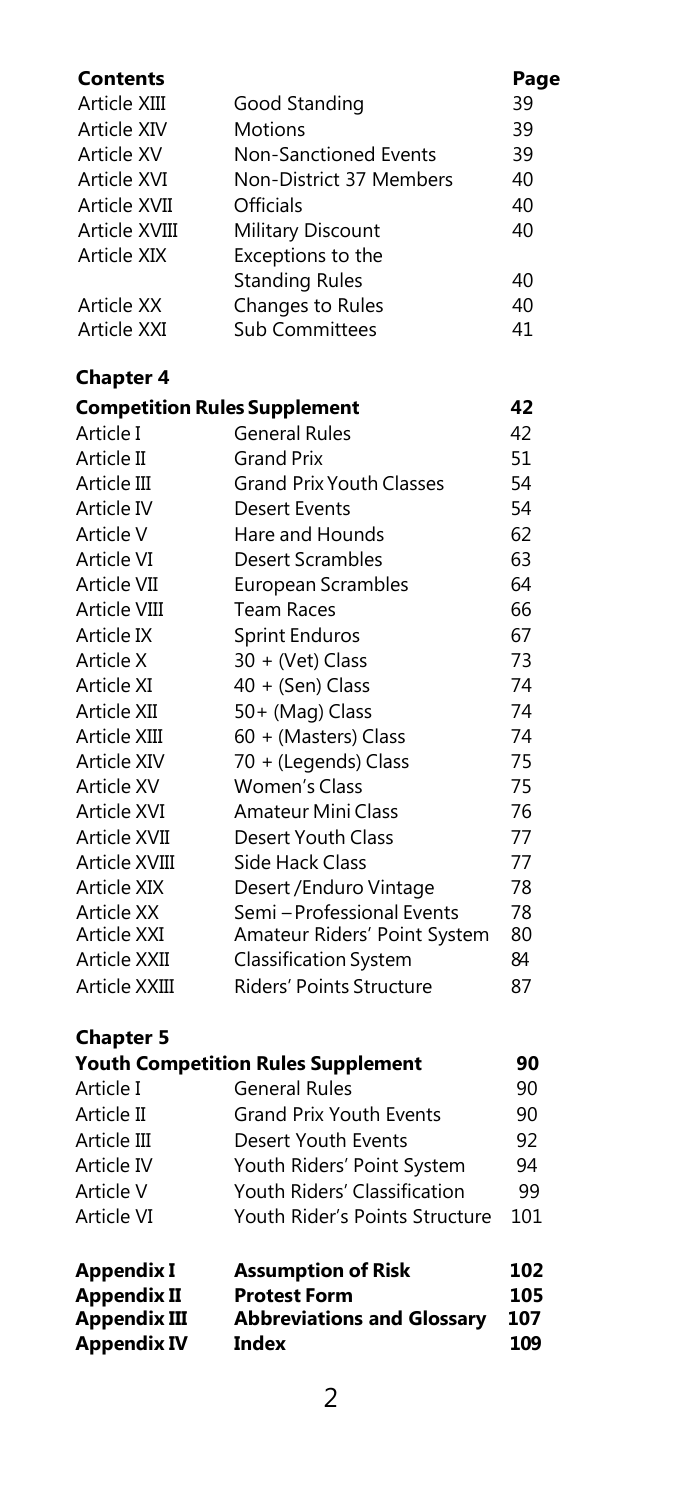# **BOARDOFDIRECTORS**

Skip Earwood Richie Wohlers Paul Flanders **Alfred Guzman** Jerry Grabow John Lane Kieth Huff Brian Nasif Bob Koch Tom Purdy Jim Nicholson Ryan Wilson

JanineGrabow Thomas H. Keyworth Bill Howell Heather McGowen

# **2022 OFF ROAD COMMITTEE OFFICERS**

(see [www.amadistrict37.org for c](http://www.amadistrict37.orgfor/)ontact information)

**President Vice President** Brian Nasif Trevor Hoffman

**Treasurer Secretary** Janine Grabow Sheri Kibbe

**DLO Referee** Jerry Grabow Guy Kibbe

# **Rider Representatives**

(see [www.amadistrict37.org for c](http://www.amadistrict37.orgfor/)ontact information)

Brian LaCroix District 37 Equipment

Anthony Sesto Youth Grand Prix

Greg Samford Rocky Mountain Race Gas Program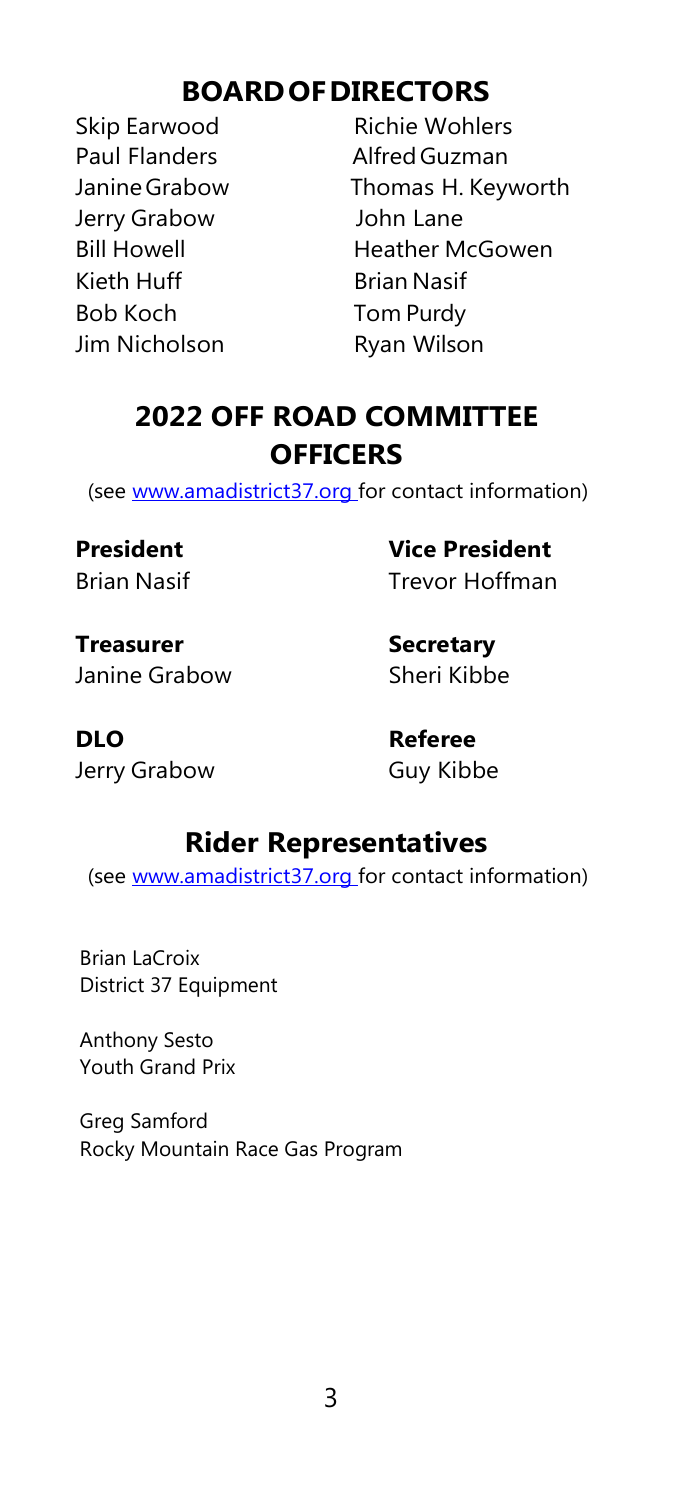# **AMA Congress Delegates**

#### **Competition**

Bill Howell 23403 Silver Strike Dr Canyon Lake, Ca 92587 951/246-9858 Alternate - Jerry Grabow

#### **Recreation Road**

Thomas H. Keyworth 15467 Old Castle Road Fontana, Ca 92337 800/995-6986 Alternate – John Lane

#### **Recreation Dual Sport**

Paul Flanders 626/446-7386 Alternate – Kieth Huff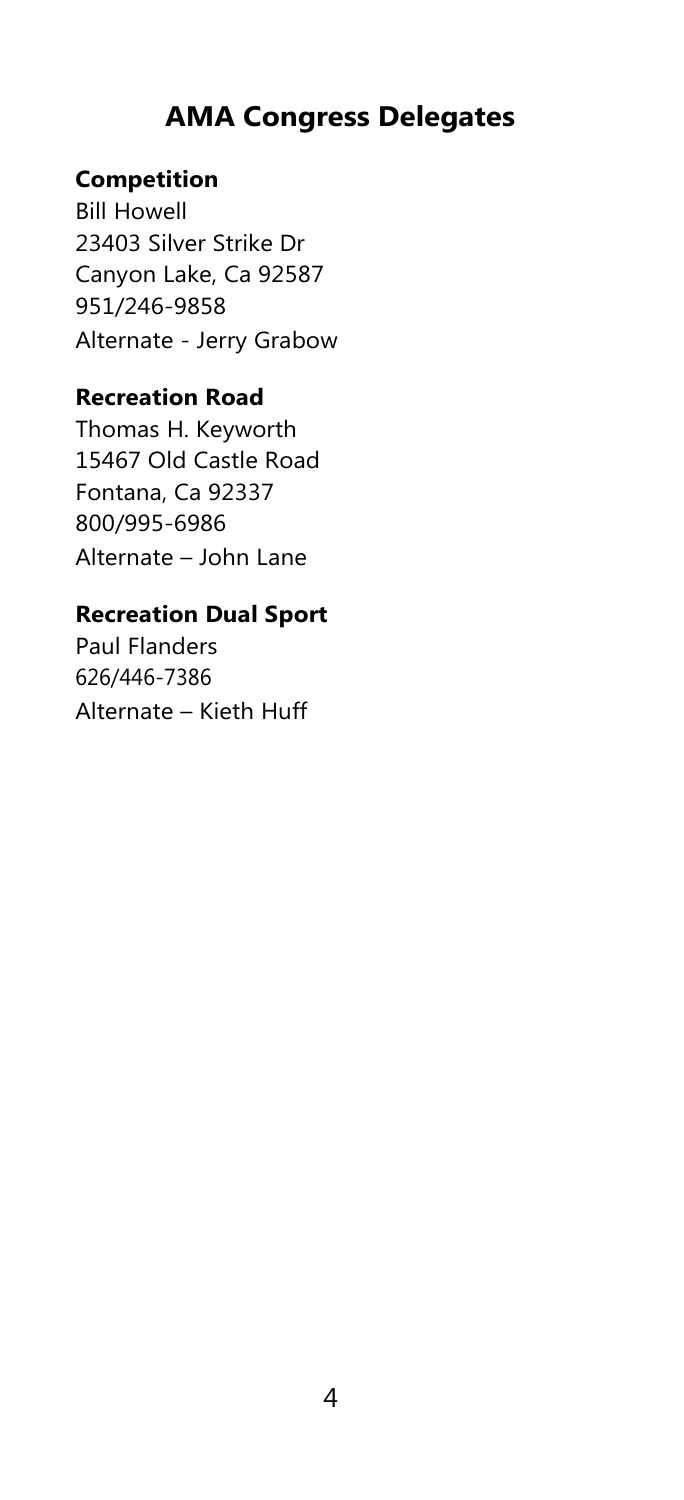# **2022 COMPETITION COMMITTEE STEWARDS**

# **Desert Division**

**40+ (Sen),50+(Mag), 60+(Masters), 70+(Legends**), **Quad, Sidehack & Vintage** Jim Deal – Invaders MC (760) 947-3984 [Jim.Deal@district37ama.org](mailto:Jim.Deal@district37ama.org)

#### **Hwt, Lwt I, Lwt II , 30+(Vet), Women/Women 40+,**

Jerry Oman – So Cal MC (818) 505-8853 [Jerry.Oman@att.net](mailto:Jerry.Oman@att.net)

# **Youth – All Classes**

**Amateur Mini (k)** Lori Anderson – Invaders MC (760) 241-5870 [Lori.Anderson@district37ama.org](mailto:Lori.Anderson@district37ama.org)

# **Grand Prix Division**

#### **All Amateur classes except Mini (k)**

Lisa Nasif – So Cal MC (909)2 57-5071 [Lisa.Nasif@yahoo.com](mailto:Lisa.Nasif@yahoo.com)

# **Youth – All classes**

**Amateur Mini (k) class**

Lori Anderson – Invaders MC (760) 241-5870 [Lori.Anderson@district37ama.org](mailto:Lori.Anderson@district37ama.org)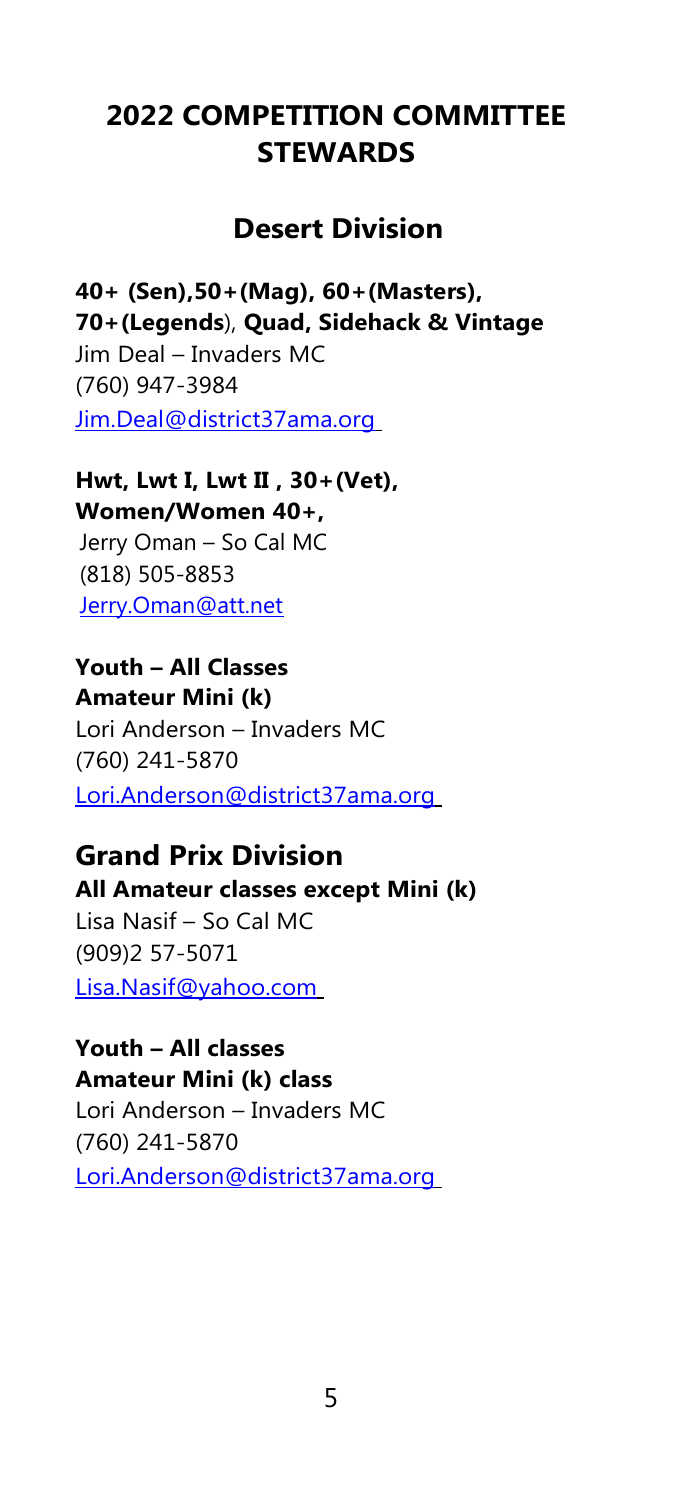# **Enduro Division**

**All Amateur classes**  Ron Byrum – HBMC (562) 221-1240 [ronbyrum@yahoo.com](mailto:ronbyrum@yahoo.com)

# **Members At Large**

Dawn Dumont – HBMC (951) 496-6004 [Dawn.Dumont@district37ama.org](mailto:Dawn.Dumont@district37ama.org)

Landon Stiffler – HBMC (951) 727-6661 [Landon.stiffler@district37ama.org](mailto:Landon.stiffler@district37ama.org)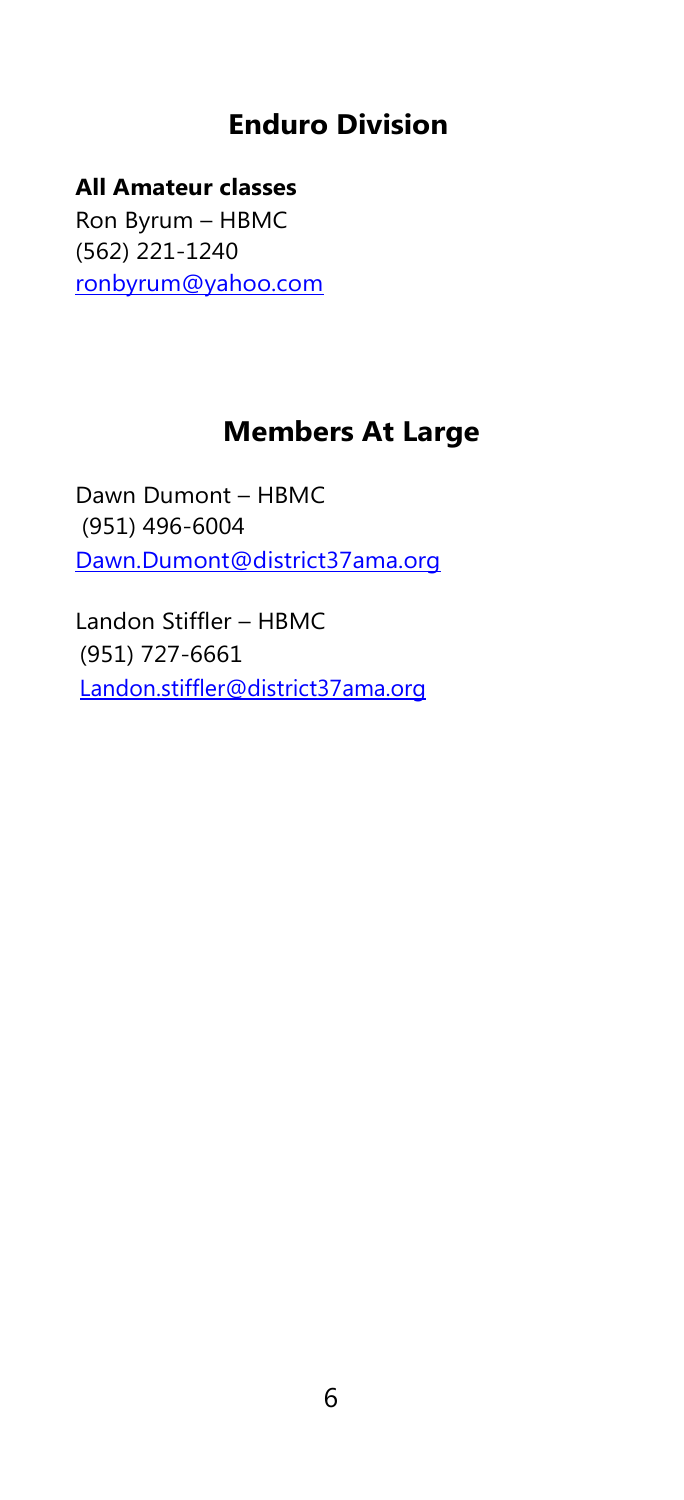# **2022 ROAD COMMITTEE OFFICERS**

**President VicePresident Thomas H. Keyworth**

**Treasurer Secretary**

**Referee DLO Thomas H. Keyworth (acting)**

# **2022DUAL SPORTCOMMITTEE OFFICERS**

**Treasurer DLO** Jim Nicholson Jim Woods

**Secretary Referee** Jennifer Andrews **Paul Flanders** 

**Roll Chart Guru Rider Rep** Mike "Rabbit" La Stelley Paul Townsend

**Rider Rep RiderRep** Mario Zavala **Alex Beltran** 

**Newsletter Editor Webmaster** Jennifer Andrews Chris Colenso

**President Vice President** Kieth Huff Dave Spencer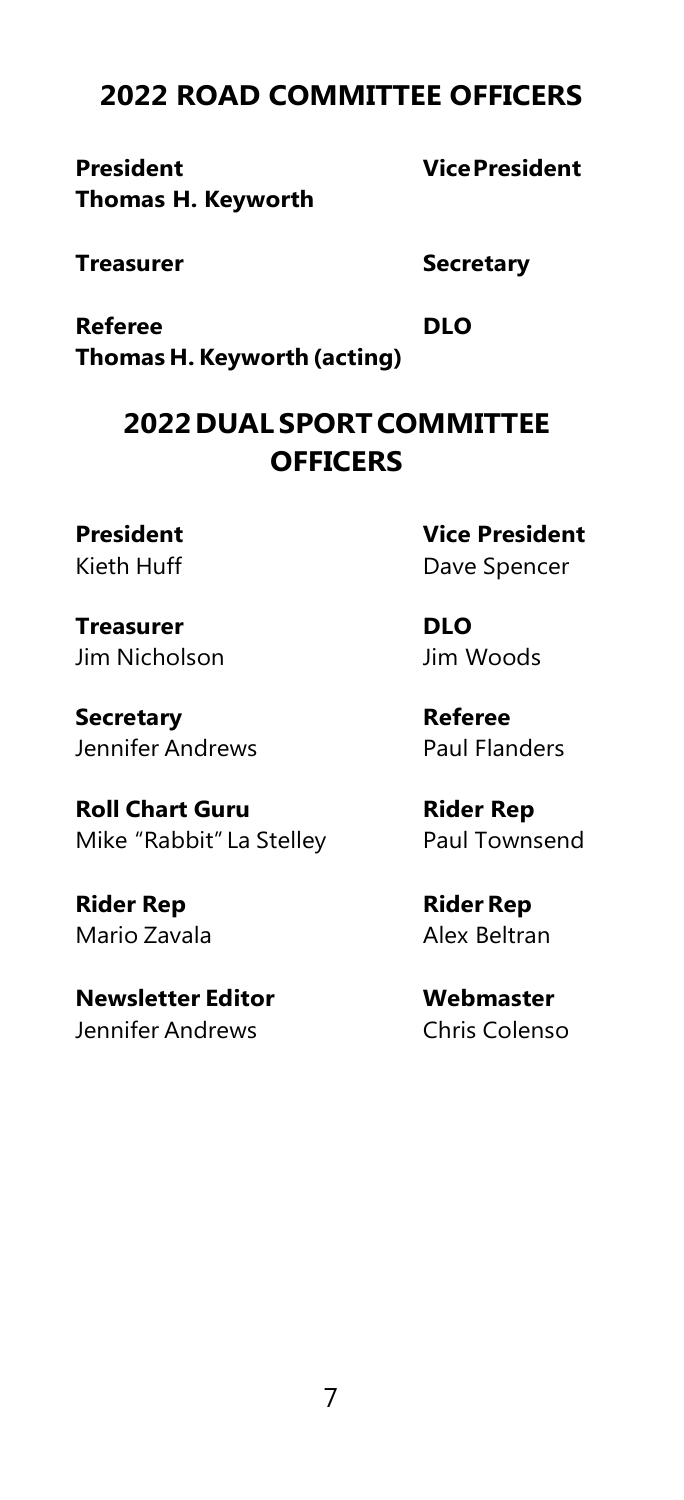# **CHAPTER 1 CONSTITUTION AND BY LAWS OF SPORTS COMMITTEE DISTRICT 37 AMA, INC**. (**A CALIFORNIA CORPORATION)**

**ARTICLE I--NAME**: SPORTS COMMITTEE DISTRICT 37 AMA, INC., hereinafter referred to as the "Sports Committee, Inc." The initials AMA refer to the American Motorcyclist Association.

# <span id="page-8-0"></span>**ARTICLE II--PURPOSE:**

**Section 1** The purpose of the Sports Committee, Inc., is operating as the governmental body of District 37, making rules, regulations and decisions thereto, with the exception of professional events and to better the sport of motorcycling and to assist the member committees in dealing with their own problems as they arise.

**Section 2** This organization is organized exclusively for educational purposes within the meaning of section 501(c)(3) of the Internal Revenue Code.

**Section 3** Notwithstanding any other provision of these articles, the organization shall not carry on any other activities not permitted to be carried on (a) by an organization exempt from Federal income tax under section 501(c)(3) of the Internal Revenue Code of 1954 (or the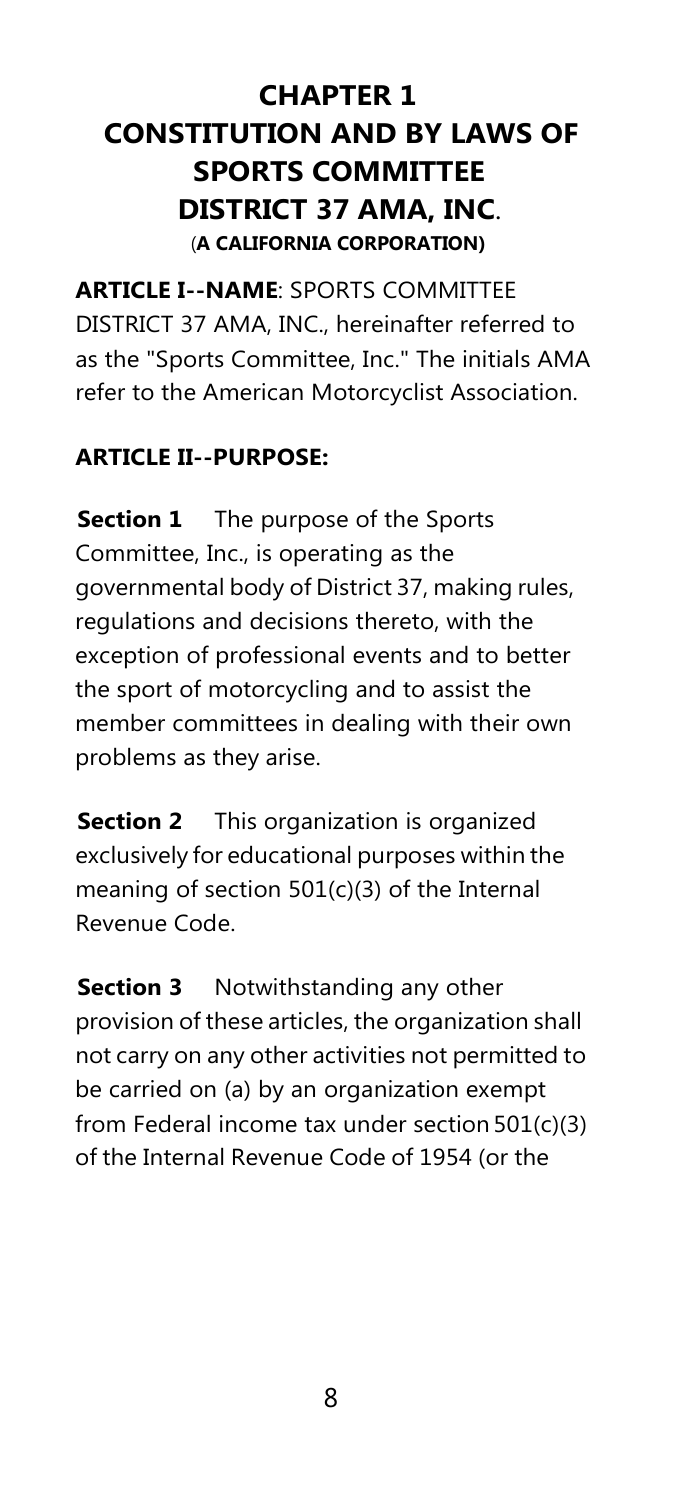corresponding provision of any future United States Internal Revenue Law) or (b) by an organization contribution to which are deductible under section 170(c)(2) of the Internal Revenue Code of 1954 (or the corresponding provision of any future United States Internal Revenue Law).

**Section 4** Upon the dissolution of this corporation, after paying or adequately providing for the debts and obligations of the corporation, the remaining assets shall be distributed to a nonprofit fund, foundation, or corporation which is organized and operated exclusively for charitable, educational, religious and/or scientific purposes and which has established its tax-exempt status under section 501(d)(3) of the Internal Revenue Code.

# **ARTICLE III--PRINCIPAL OFFICE:**

**Section 1** The principal office of the corporation is fixed and located at {ADDRESS OF THE ELECTED BOARD CHAIR}.

**Section 2** The Board of Directors is granted full power and authority to change the principal office location within the geographical boundaries of District 37.

**Section 3** Any change shall be noted by the Secretary opposite this Article III but shall not be considered an amendment of this Constitution and By Laws.

# <span id="page-9-0"></span>**ARTICLE IV--MEMBERS:**

**Section 1** The Sports Committee, Inc. shall be supervised/governed/managed/controlled by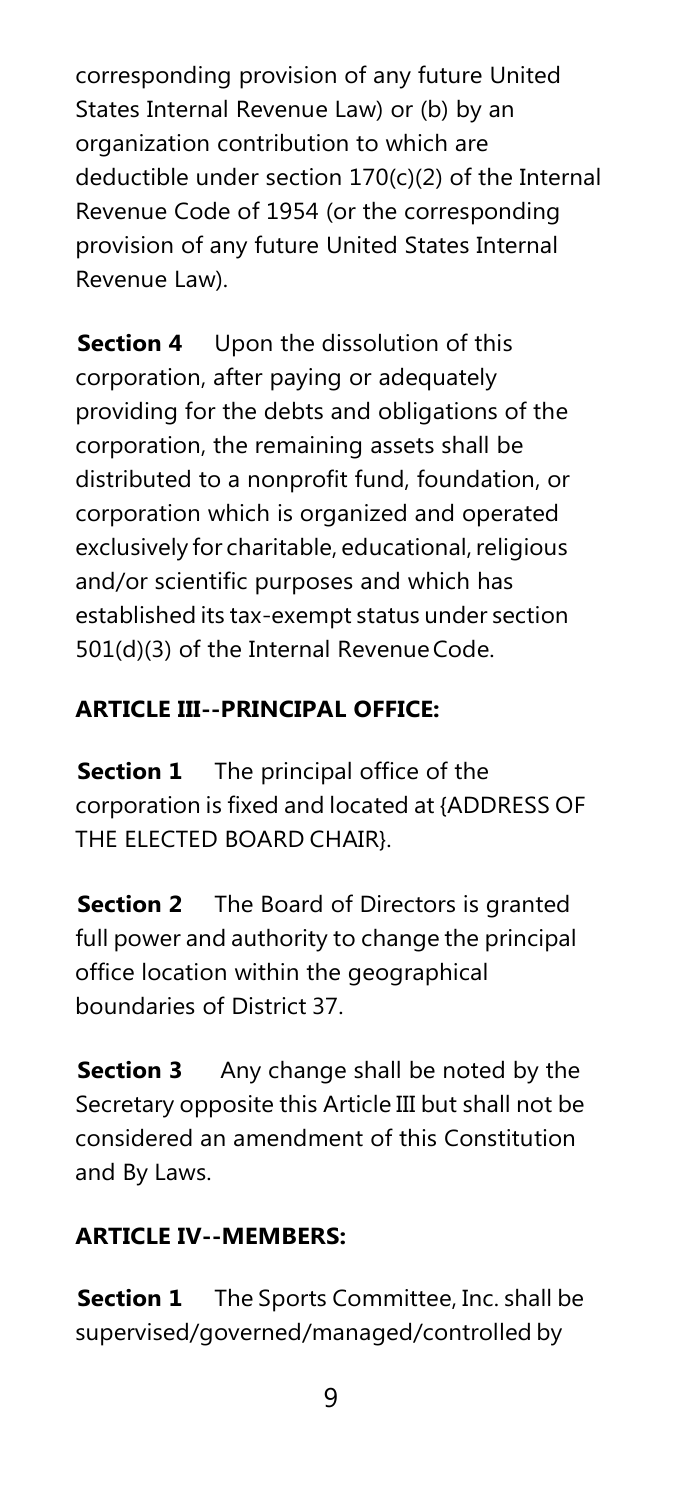the Board of Directors and shall consist of three (3) distinct Committees:

- **a.** The Off-Road Committee,
- **b.** The Road Riding Committee,
- **c.** The Dual-Sport Committee.

**Section 2** Additional committees may be created by a two-thirds vote of the entire board.

**Section 3** Membership in the Sports Committee, Inc. shall be open to any American Motorcyclist Association Chartered Club or Chartered Promoter, within the geographical confines of District 37, upon completion of the following:

**a.** Proper application made through the Secretary of the appropriate committee.

**b.** Approval by a majority vote of the membership of that Committee.

**c.** Payment of membership fee.

**d.** An agreement to abide by the Constitution, By Laws, rules and decisions of this non-profit corporation, signed by the club president, and submitted each year at date board

# <span id="page-10-0"></span>**ARTICLE V--BOARD OF DIRECTORS:**

# **Section 1 Powers and Duties:**

**a.** Enter into written contracts on behalf of the Sports Committee, Inc.

**b.** Provide long-term direction to the committees and ensure that committee Constitutions, By Laws and rules are consistent with the corporate constitution and the laws of California.

**c.** Provide guidelines for and approve/disapprove of annual Committee budgets. Disapproval may be overridden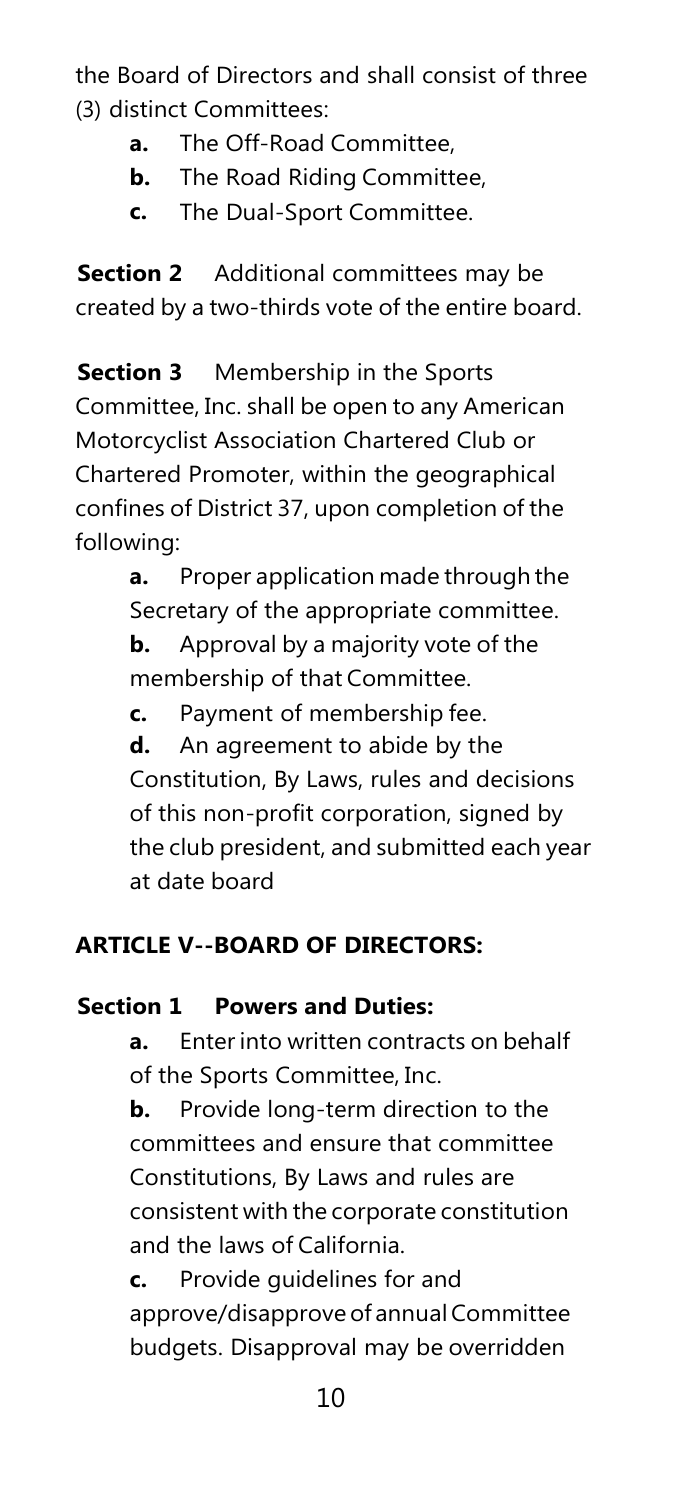by a 2/3 vote in the affected committee. A budget that proposes a net loss for the year must be approved by a 3/4 vote of the committee. No budget that proposes a negative bank balance can be approved. In the absence of an approved budget, the Board of Directors may, at its discretion, manage the financial affairs of a Committee until a budget is approved.

**d.** Take over the operation of a Committee if, by a 3/4 vote of the board, it is decided that the Committee has acted or plans to act in a manner that will jeopardize the corporation.

**e.** Take care of corporate business:

**i.** Filing tax returns.

**ii.** Submitting the annual report to AMA.

**iii.** Authorize the use of the corporate seal.

**f.** Monitor Committee elections.

**g.** Submit board budgets requesting funding to cover board operating costs to each Committee. Committees are required to fund the cost of filing tax returns.

**h.** Promote corporate fundraising events.

**i.** Promote coordination between Committee District Legislation Officer activities.

**j.** Coordinate the interaction between the AMA and the Committees.

**k.** Schedule the annual meeting and the risk management meeting and congressional election. The date, time, and place must be announced to the Committees no later than June 30.

**l.** These powers to be exercised and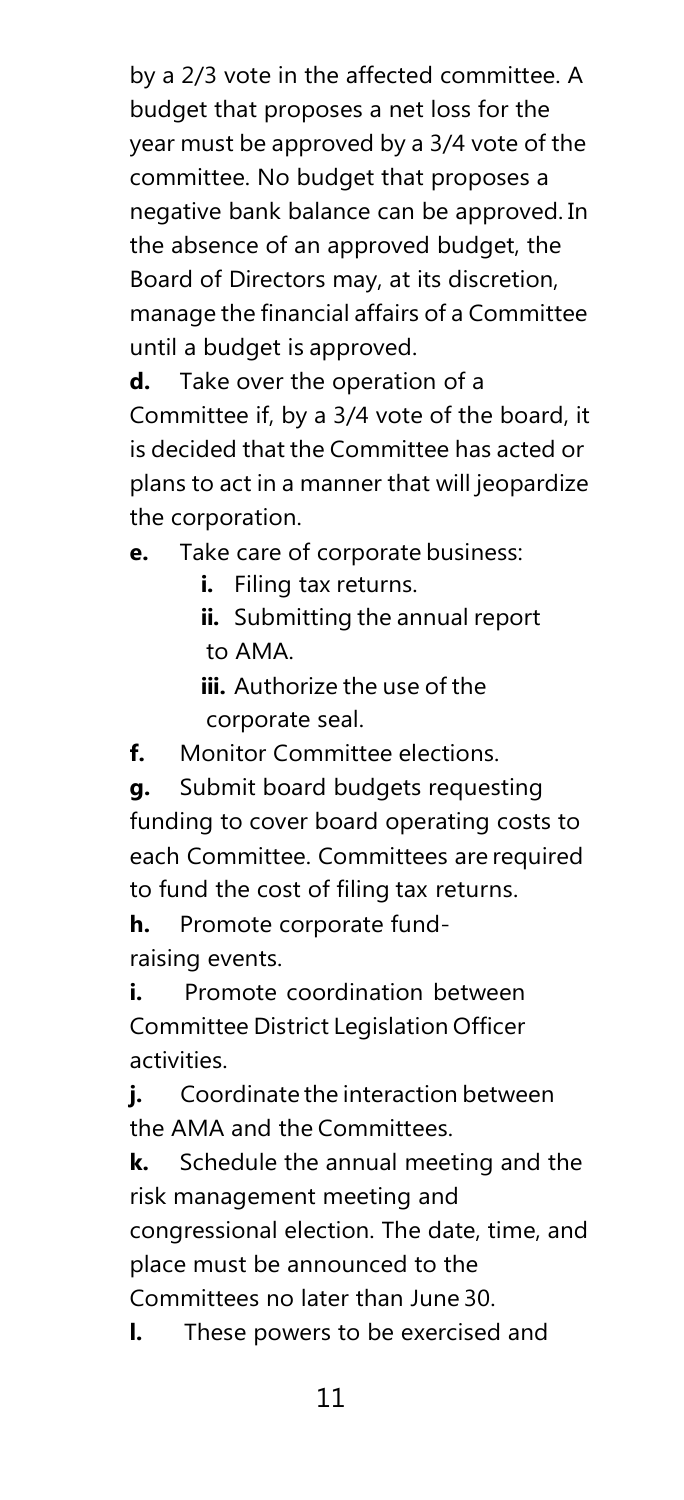duties to be carried out with due diligence and always in the best interest of the corporation.

# **Section 2 Qualifications:**

**a.** The Board of Directors shall consist of the following:

**i.** All current permanent board members

**ii.** The President, Treasurer, Referee and District Legislative Officer of each Committee who shall become permanent Board Members.

**iii.** District Congress representatives shall serve as Board Members during their term of office as congress representatives (two years).

**iv.** Directors from each Committee shall have attended fifty percent (50%) of the regular meetings of their Committee and two thirds of the Board of Directors meetings held during the fiscal year or forfeit their board membership. (Exempt from these attendance requirements are: Al Guzman. Board members who have not met these requirements shall present themselves at the annual meeting, at which time their status will be reviewed, and representatives of the member clubs and chartered promoters will vote on whether these individuals shall continue to be on the Board.

# **Section 3 Removal or Resignationof Directors:**

**a.** Any individual Director may be removed from office for cause at any time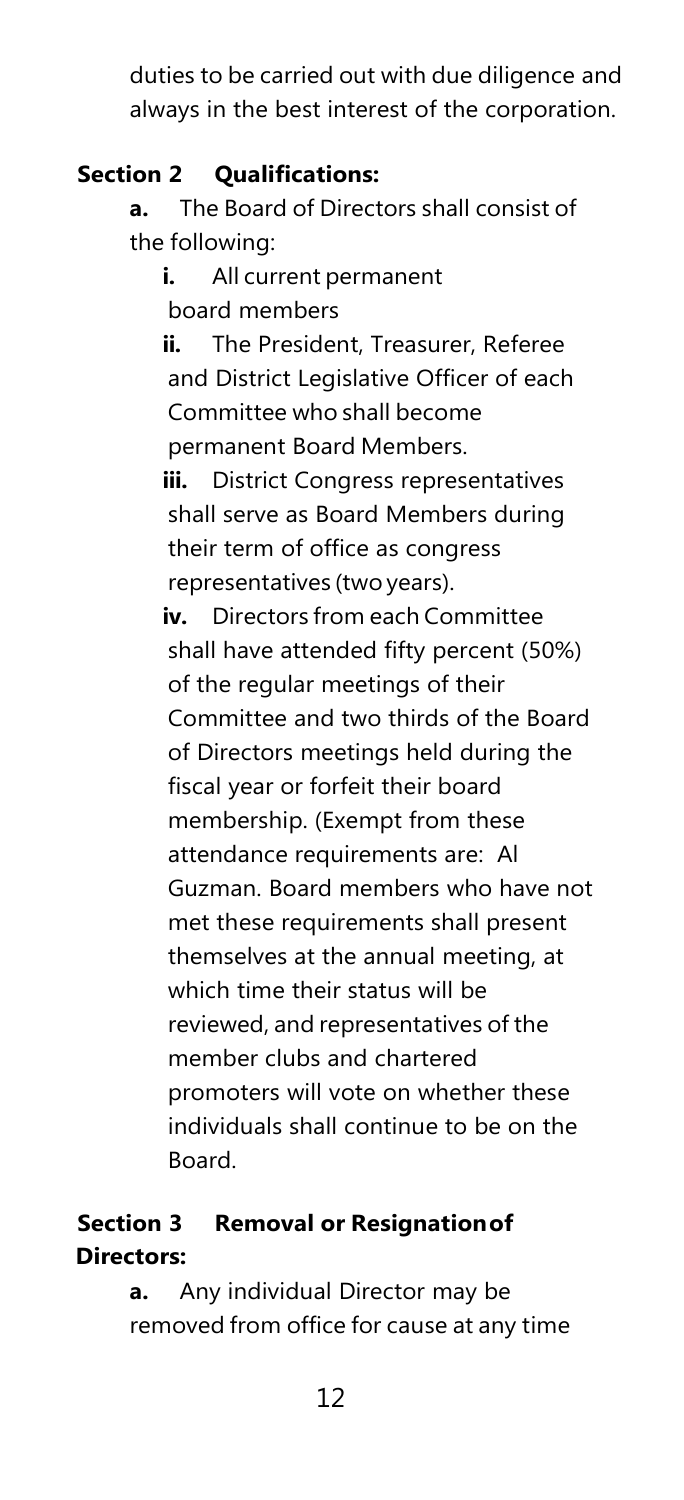by a majority vote of the active members of the corporation in attendance at a special meeting called for that purpose.

**b.** Any Director may resign at any time by giving written notice to the Board. Any such resignation shall take effect at the date of the receipt of such notice, or any later time specified therein; and, unless otherwise specified therein, the acceptance of the resignation by the Board shall not be necessary to make it effective. A board member may request a leave of absence. If granted by a majority vote of the board, attendance requirements are waived for the duration of the leave.

**Section 4 Compensation:** The Directors shall serve without compensation.

#### **Section 5 Meetings:**

**a.** The first meeting of the Board of Directors in each fiscal year shall be on the second Tuesday in February.

**b.** A board meeting may not be adjourned until the next board meeting is scheduled. The board secretary shall notify the Committees of the date, time and place of all scheduled board meetings.

**c.** Other meetings may be called at any time by any three (3) members of the Board by notification of all Board members no less than forty-eight (48) hours prior to said meeting.

# **Section 6 Non-Liability of Directors:**

The Directors shall not be personally liable for the debts, liabilities, or other obligations of the corporation.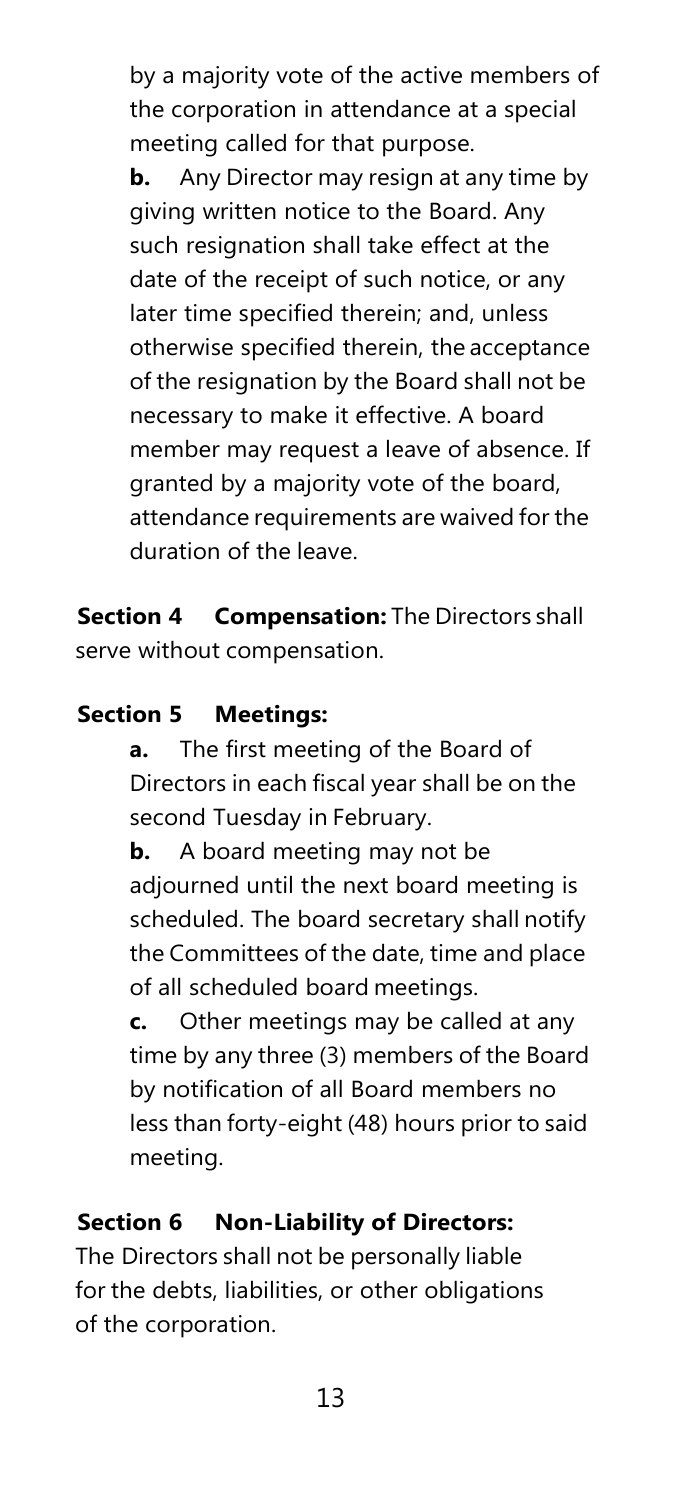# **Section 7 Election and Duties of Board Officers:**

**a.** The chairman shall be elected from the members of the board at the beginning of the first board meeting of the fiscal year and begin his term at that time. It shall be his duty to chair the Board of Directors meetings.

**b.** The Corporate Financial Officer (who shall not be the current Treasurer of a Committee) shall be elected at the beginning of the first board meeting of the fiscal year and begin his term at that time. His duties consist of:

**i.** Filing corporate tax returns.

**ii.** Reviewing the on-going financial status of the Committees based on financial reports supplied by the committees and reporting any out of budget expenditures to the board.

**iii.** Submitting the annual report to the AMA.

**c.** The secretary shall be elected at the beginning of the first board meeting of the fiscal year and begin his term at that time. His duties consist of:

**i.** Maintaining an attendance record.

**ii.** Keeping board meeting minutes and mailing copies to board members.

**iii.** Notifying Committees of scheduled board meetings.

**Section 8 Quorum:** A quorum for board meetings consists of one half plus one of the board members.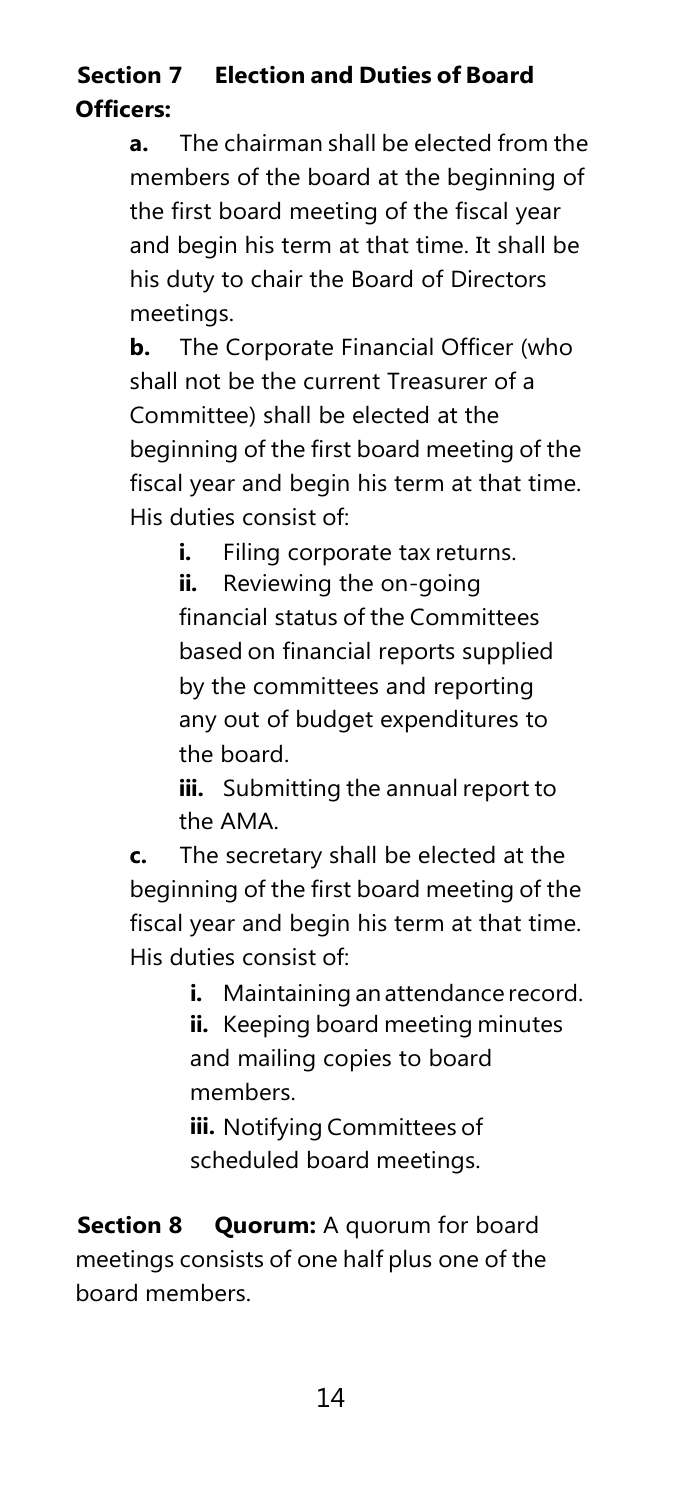#### <span id="page-15-0"></span>**ARTICLE VI—MEETINGS:**

# **Section 1 The Board of Directors will schedule, organize, and conduct the Annual Meeting where:**

**a.** Amendments to Sports Committee, Inc. Constitution and By Laws may be made.

**b.** Status of delinquent board members will be determined.

#### **Section 2 Special Meetings:**

**a.** Special Meetings may be called and held as may be directed by 2/3 of the Board of Directors or by twenty-five percent (25%) of the members.

**b.** Notice of Special Meetings shall be mailed to each member club and chartered promoter at his address as shown on the Committee's records not less than seven (7) working days prior to the meeting. Notice shall be deemed complete when said notice is sent via e-mail or duly addressed and deposited in the United States Mail with sufficient time allowed for receipt seven (7) working days or more prior to the meeting.

#### **Section 3 Representation at the Annual Meeting and Special Meetings:**

**a.** Two representatives from Chartered Clubs.

**b.** One representative from Chartered Promoters.

**c.** Clubs or promoters shall have only the above number of representatives even if they belong to more than one Committee.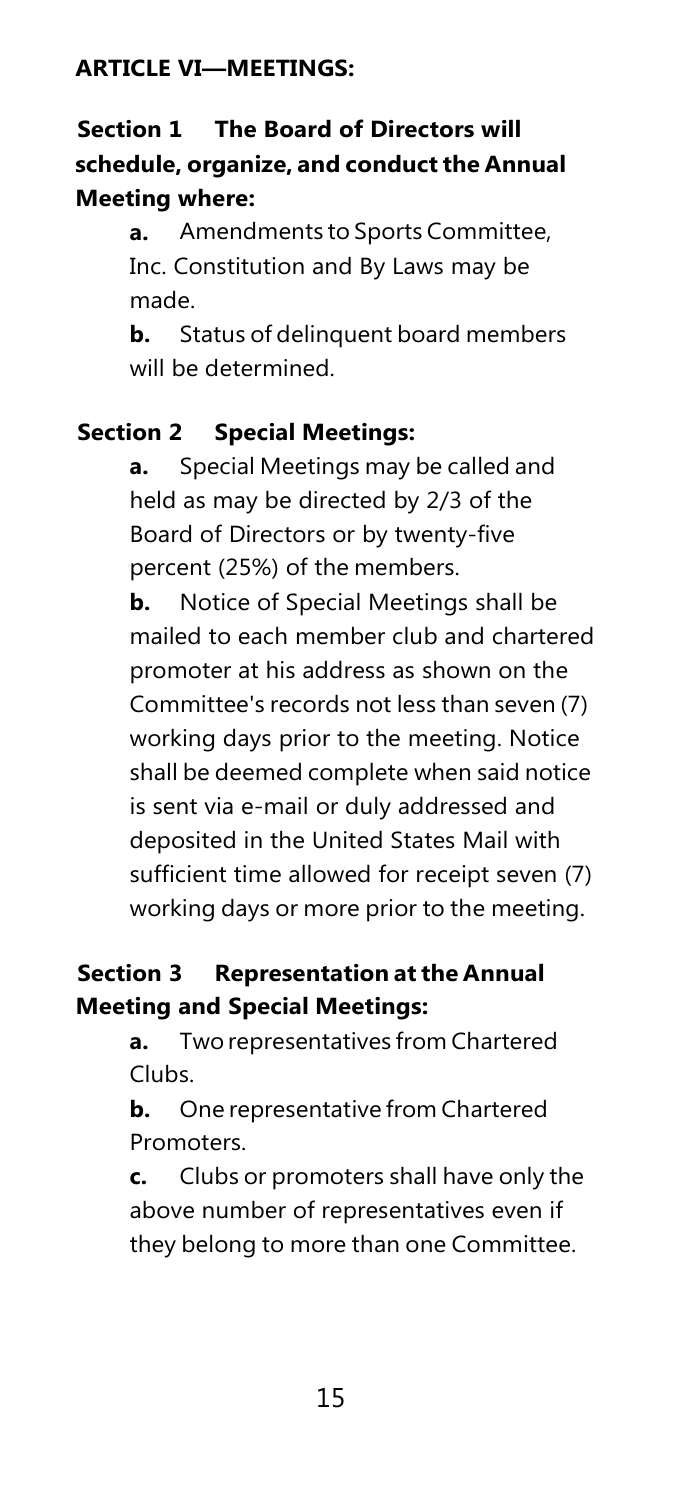**Section 4 Quorum:** A quorum at the Annual Meeting and Special Meetings consists of representatives from at least 2/3 of the corporation members.

# **Section 5 The Board of Directors will schedule, organize, and conduct a meeting every yearfor AMA related activities where:**

**a.** Congress representatives will be elected.

**b.** A risk management session will be conducted.

# <span id="page-16-0"></span>**ARTICLE VII--COMMITTEES:**

**Section 1** Each Committee shall have its own President, Vice President, Secretary, Treasurer, and District Legislative Officer, and, if applicable, a Referee or equal.

**Section 2** Any monies received by a Committee shall be used solely for its business or activities except for the pro-rated (based on the gross income of each committee) cost of filing corporate tax returns, corporate liability insurance, and other corporate expenses approved by the Committees. Such costs will be paid from Off-Road Committee funds with prorated reimbursement being made by the other **Committees** 

**Section 3** The Committees will be supervised/governed/ managed/controlled by the Board of Directors of Sports Committee, Inc. and bound by the Constitution and By Laws of Sports Committee, Inc.

**Section 4** Committees shall not enter into written contracts.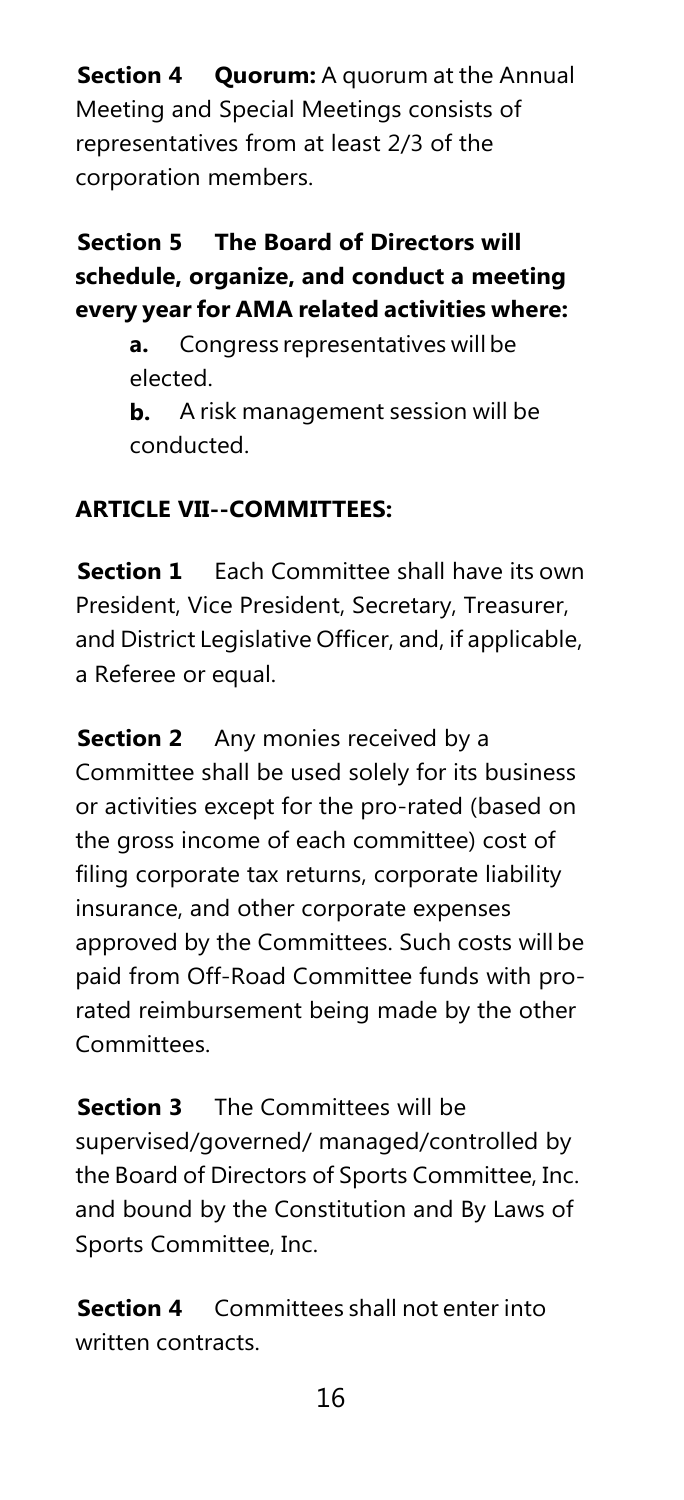# <span id="page-17-0"></span>**ARTICLE VIII--MISCELLANEOUS PROVISIONS:**

**Section 1 Fiscal Year:** The fiscal year of the Sports Committee, Inc. shall be from January 1 through December 31.

**Section 2 Corporate Seal:** The Corporation shall have a seal that shall be in such form and contain such matter as shall be specified by resolution by the Board of Directors. The seal shall be affixed to all corporate instruments, but failure to affix it shall not affect the validity of any such instrument.

# **Section 3 Corporate Legal Obligations:**

Except as otherwise provided by law and this Constitution and By Laws, promissory notes, orders for payment of money, and other evidence of indebtedness of the Sports Committee, Inc., shall be signed by the Board Chair and the Corporate Financial Officer when authorized by the board. The Board Secretary may sign if one of the officers is unavailable. Authorization will be considered to have been granted for explicitly budgeted items when an approved budget is in place. In order to respond to last minute changes to contracts, a Board committee consisting of at least one board member from each of the Committees may be formed and empowered to approve changes to authorized contracts by a unanimous vote of the committee.

**Section 4 Construction of Terms:** As used in these By- Laws.

> **a.** The present tense includes the past and future tenses, and the future tense includes the present.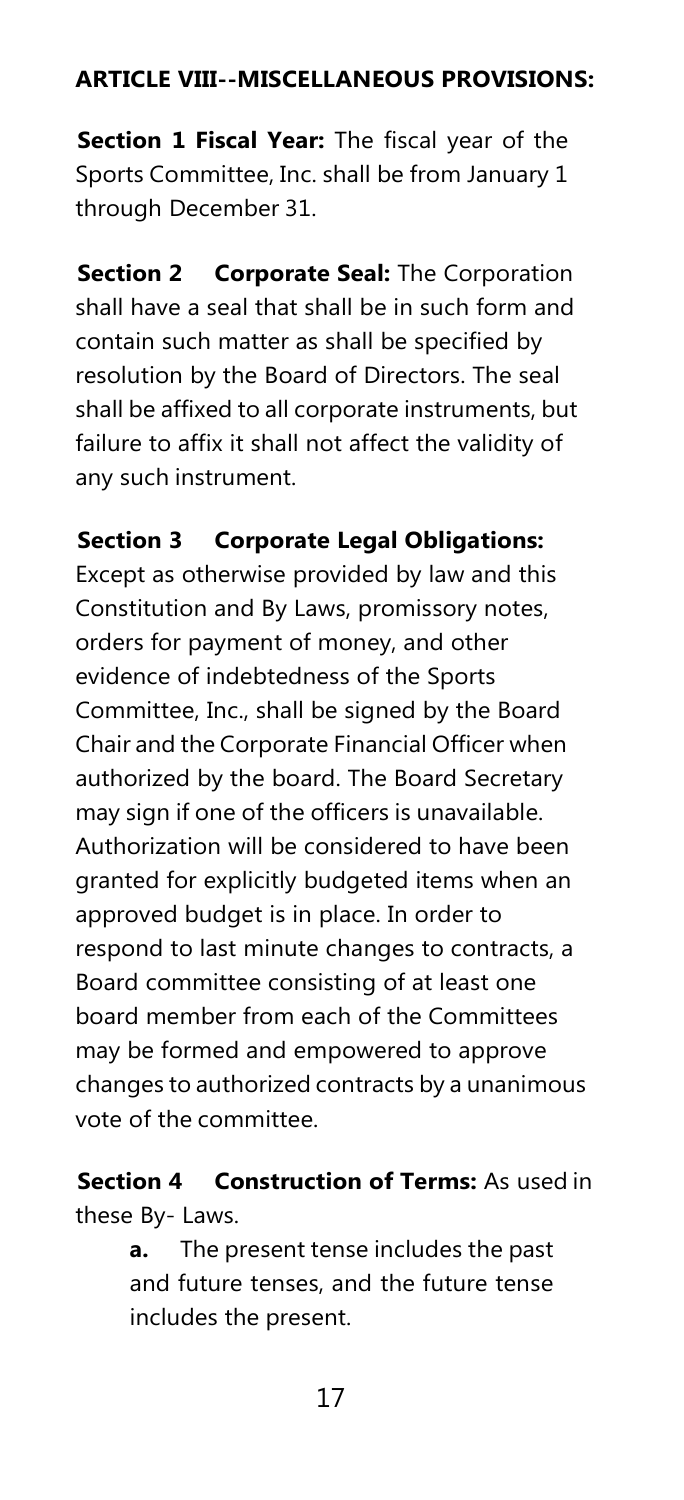**b.** The masculine gender includes the feminine gender.

**c.** The singular number includes the plural and the plural number includes the singular.

**d.** The word "shall" is mandatory and the word "may" is permissive.

**e.** The words "Trustees", "Directors", and "Board", as used in the Articles of Incorporation or in these By-Laws in relation to any power or duty requiring collective action, mean the Board of Directors.

**f.** Accredited member club representatives, members of the Board of Directors and no one else shall have the following rights and duties:

> **i.** Propose resolutions, legislation, etc., for action by the Board of Directors.

**g.** A person holding more than one office may vote only once on any issue.

**h.** Each member club of the Sports Committee, Inc. shall be responsible for the administration of the rules and regulations of the Sports Committee, Inc., which pertain to the operation of club-promoted events.

**i.** Attendance at a meeting requires physical presence for the duration of the meeting unless voting by proxy has been authorized in advance.

**ARTICLE IX—AMENDMENTS**: These By-Laws may be amended by a 2/3 vote of the regular members of the Sports Committee, Inc. in attendance at a Special Meeting called for that purpose or at the Annual Meeting.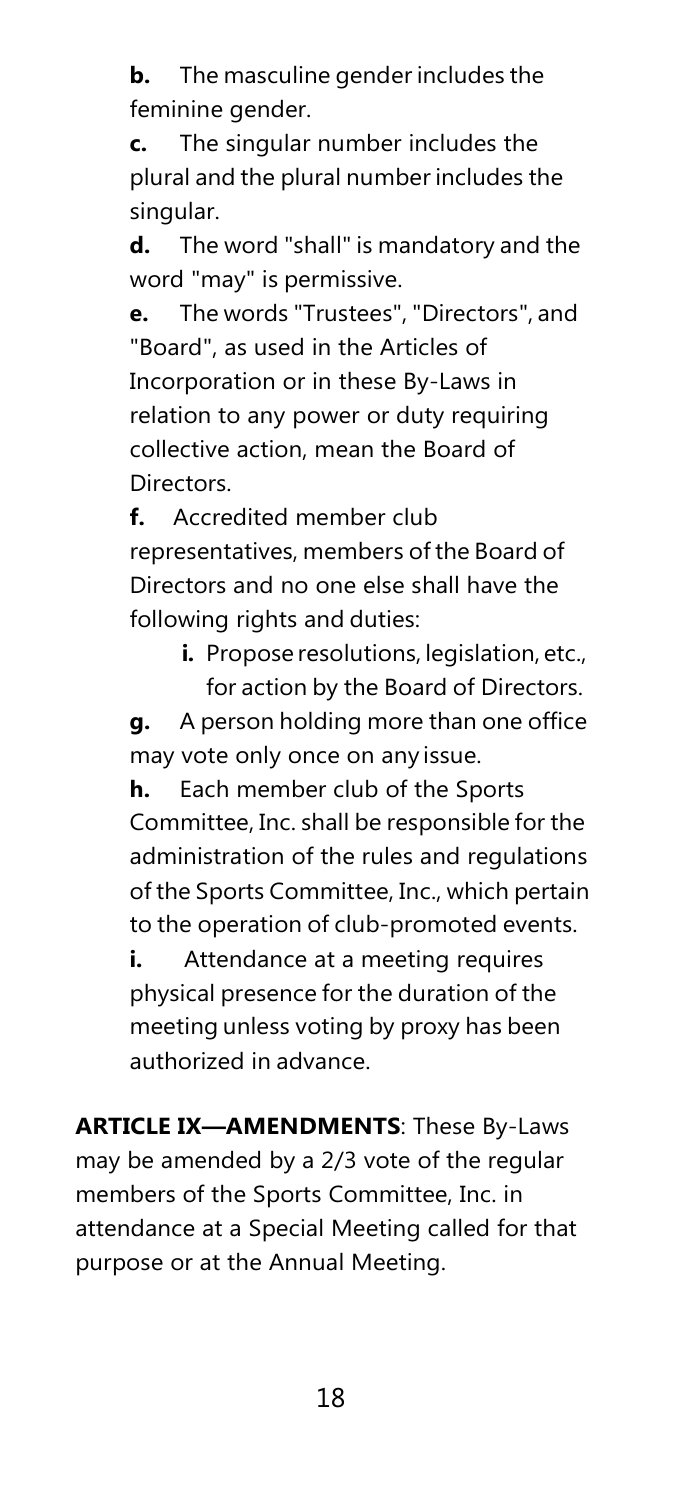# <span id="page-19-0"></span>**CHAPTER 2 OFF-ROAD COMMITTEE BY LAWS**

# <span id="page-19-1"></span>**ARTICLE I --Rights and Duties:**

**Section 1** The Off-Road Committee shall have the following rights and duties:

> **a.** Draft, amend, adopt and administer its own standing rules.

**b.** Determine entry fees for District 37 sanctioned events.

**c.** Rule on all matters pertaining to penalties against member clubs and chartered promoters and/or the admission of chartered clubs or chartered promoters.

**d.** Veto by a three quarter (3/4) vote changes to Competition rules at the next meeting following the changes.

# <span id="page-19-2"></span>**ARTICLE II --Meetings of Members:**

**Section 1** The annual meeting of the members of the Off-Road Committee shall be held at 7:30 p.m., on the first Thursday of October of each year, and special meetings may be called and held as may be directed by the President and two other officers or by twentyfive percent (25%) of the members.

**Section 2** Notice of special meetings shall be mailed to each voting member at his address as shown on the Off-Road Committee's records. Notice shall be deemed complete when said notice is duly addressed and deposited in the United States Mail with a postmark seven (7) days or more prior to the meeting.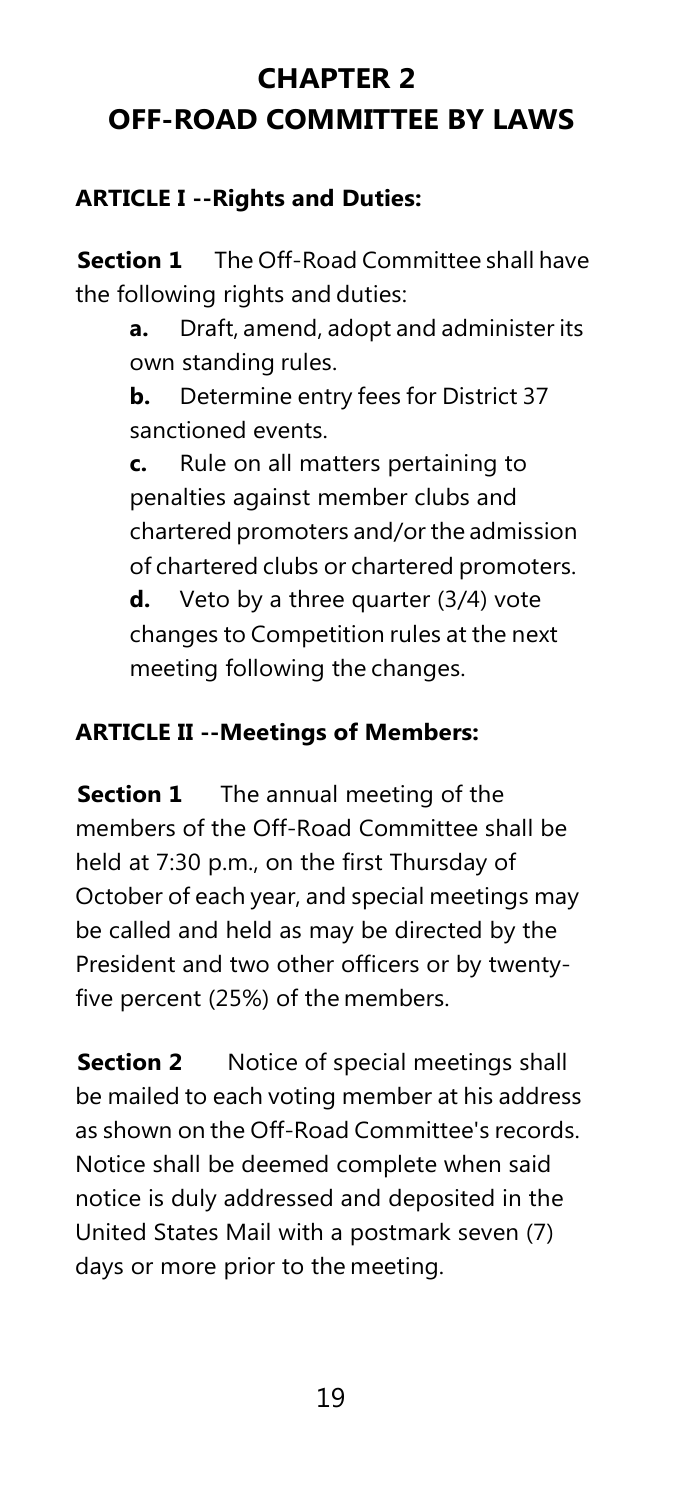**Section 3** The Off-Road Committee shall meet on the first Thursday of each month, except when that Thursday falls on a national holiday, then said meeting shall be held on the following Thursday.

**Section 4** Notice of all regular and annual meetings is hereby dispensed with.

**Section 5** Meetings shall be governed by "Robert's Rules of Order" and other rules that may be made and revised from time to time.

# <span id="page-20-0"></span>**ARTICLE III --Voting by Members:**

**Section 1** The individual member Off-Road clubs shall choose two (2) Off-Road Committee Representatives and may choose a first and second alternate to serve in the absence of the two regular representatives. Voting at regular and special meetings of the Off-Road Committee to be exercised as follows:

**Section 2** Each member club shall have two (2) votes.

**Section 3** Each vote to be exercised by one of that member club's representatives or alternate active in place of an absent representative.

**Section 4** One of the club representatives shall be the club referee.

**Section 5** Chartered Off-Road promoters will appoint one (1) representative and one (1)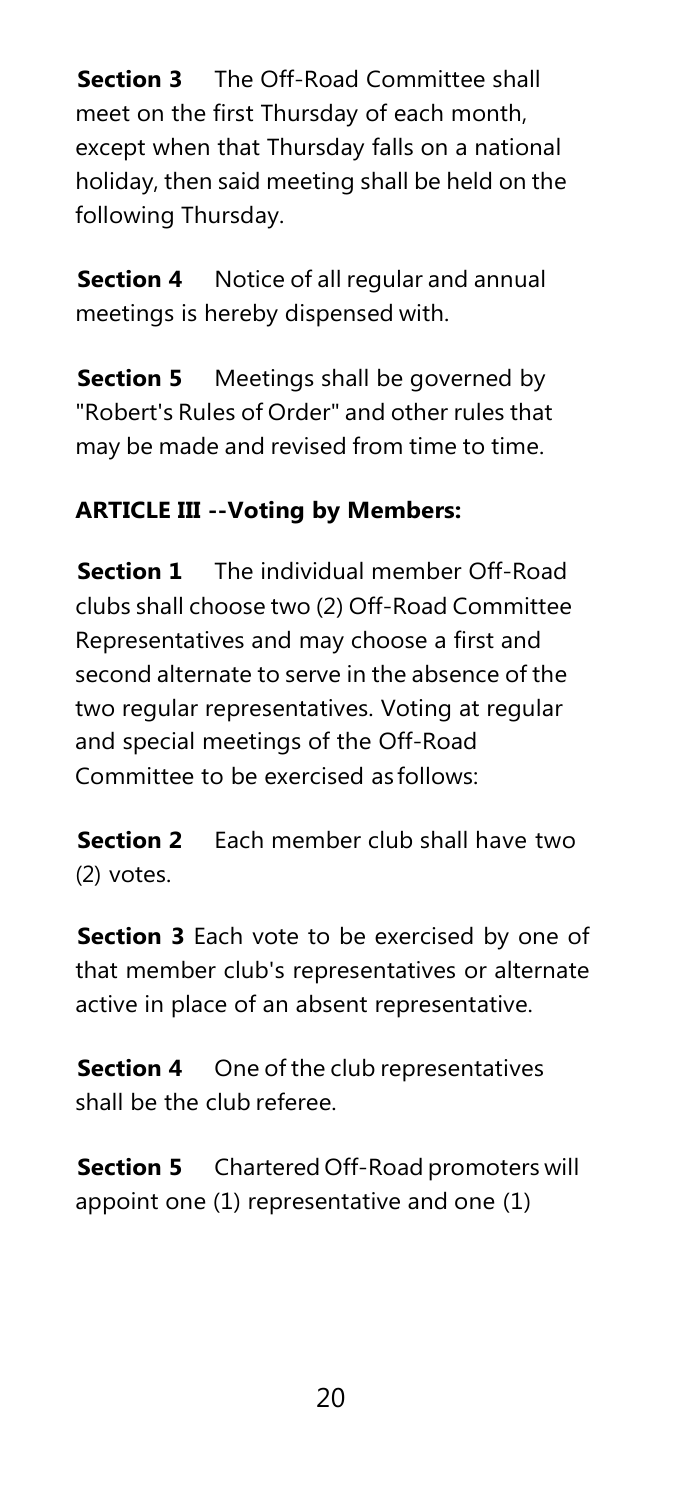alternate, and each chartered promoter will possess one (1) vote only. Said vote may be exercised by representative, or alternate acting in place of an absent representative.

> **a.** All the aforementioned representatives shall be accredited, in writing, to the Secretary of the Off-Road Committee by the member club officers.

> **b.** Should a club desire to make a change in its representation, said club shall notify the Secretary of the Off-Road Committee in writing, prior to the start of the meeting at which said club desires the change of representation to become effective.

> **c.** Officers and current members of Board of Directors who came from the Off-Road Committee are voting members of the Off-Road Committee.

# <span id="page-21-0"></span>**ARTICLE IV --Expulsion:**

**Section 1** Any member Off-Road club or chartered promoter may be placed on probation, suspended, fined, or removed from the Off-Road Committee roll for conduct unbecoming a club, by the following:

> **a.** At the request of the President or a majority of the off-road committee officers a determination of suchconduct will be made by the Board of Directors, and a recommendation based on a majority vote to do nothing, place on probation, suspend, fine, or expel will be submitted to the Off-Road Committee. **b.** Two-thirds (2/3) vote is required from the Off-Road Committee to place on probation, suspend, fine, or expel club or chartered promoter.

**c.** After the recommendation bythe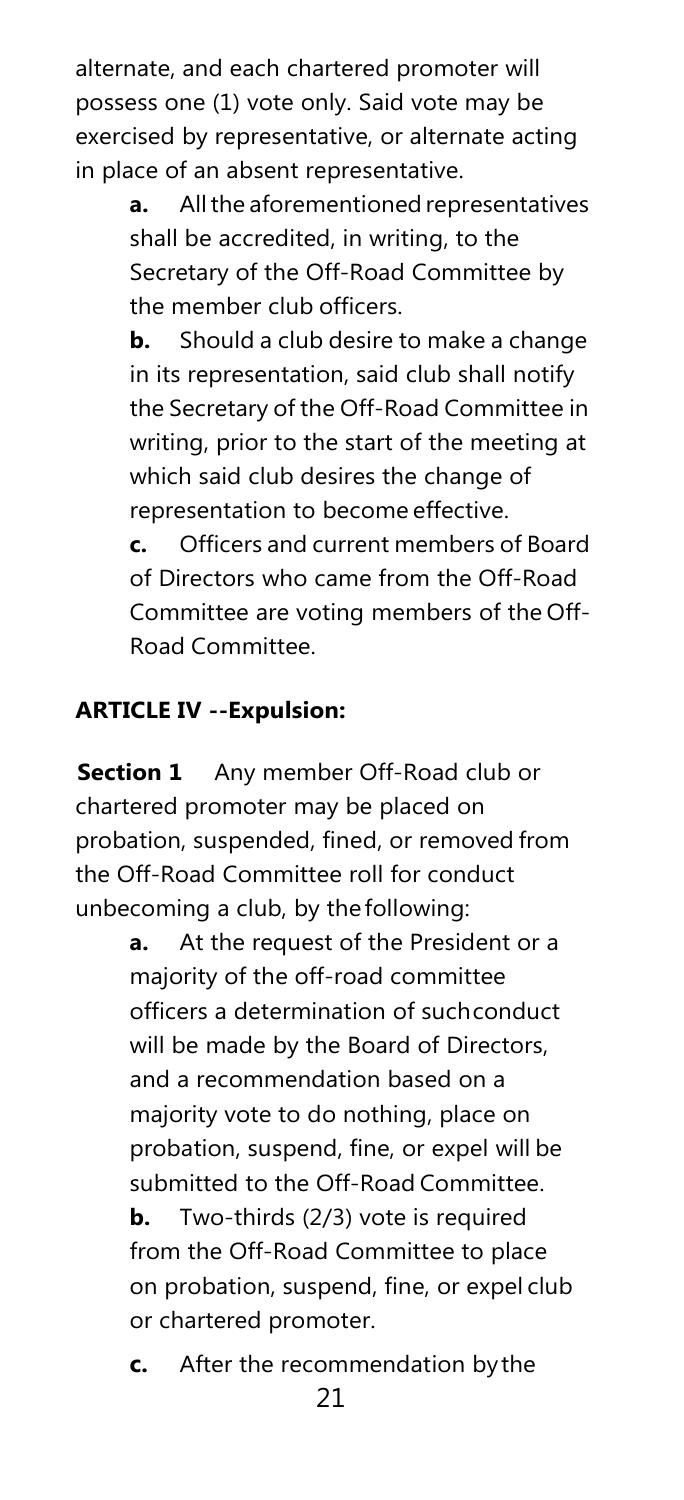Board of Directors, but prior to a vote to place on probation, suspend, fine, or expel by the Off- Road Committee, conditions and terms of fines, suspension, or probation as well as period of time for either suspension or probation shall be clearly spelled out for the offending club and prepared and served personally or by duly posting in the United States Mail Service upon such chartered promoter or member club. Said promoter or member club shall have ten (10) days in which to prepare and present a defense to the statement of charges. Expulsion from said Off- Road Committee immediately terminates all rights and privileges accompanying membership.

# **ARTICLE V --Termination of Membership:**

Any member club or chartered promoter in good standing whose account is fully paid may resign, and resignation shall be accepted at the next meeting of the Off-Road Committee and shall be effective as of the date of resignation. Notwithstanding any termination of membership, all sums due to the Off-Road Committee from any member shall be due and remains a debt in favor of the Off-Road Committee and shall be enforceable against the member or his estate.

**ARTICLE VI --Quorum:** The presence in person of a majority of the membership of the Off-Road Committee shall constitute a quorum for the transaction of business at any meeting of members. There shall be no voting by proxy. No single vote shall be split into fractional votes.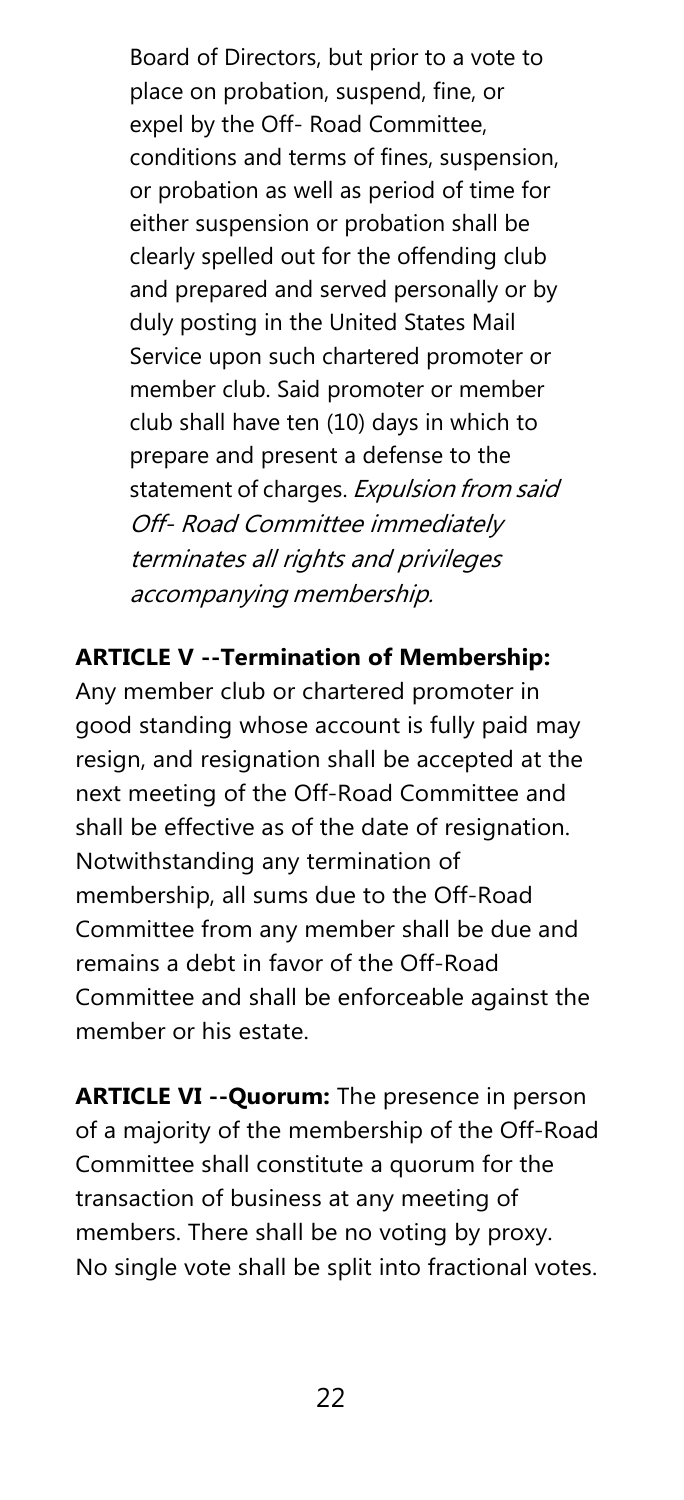# **ARTICLE VII --Officers:**

# **Section 1 Number and Titles:**

**a.** Elected officers shall be a President, a Vice-President, a Secretary, a Treasurer, a District Legislative Officer (DLO), a Referee, and Competition Committee Stewards Members.

**b.** The President shall appoint a Newsletter Editor, a Web Master, and two Rider Representatives. There shall be confirmation votes at the first Off-Road Committee meeting following the appointment.

# **Section 2 Qualifications of electedofficers:**

**a.** To be nominated and elected as an officer of the Off-Road Committee a member shall:

> **i.** Be an accredited member of a District 37 Off-Road member club; and

**ii.** Be an accredited member of the Off-Road Committee for the previous six (6) months.

**iii.** All Competition Committee members shall have attained either: Intermediate, Expert, or "A" Enduro status for at least one (1)year, **iv.** Or must have participated in at least ten (10) District 37 desert events per year, five (5) District 37 Enduro points paying events, or four (4) GPs per year for the previous three (3) years.

**v.** Or have previously served 1 year as a Competition Committee Officer.

**vi.** This requirement may be waived by a two-thirds (2/3) vote of the Off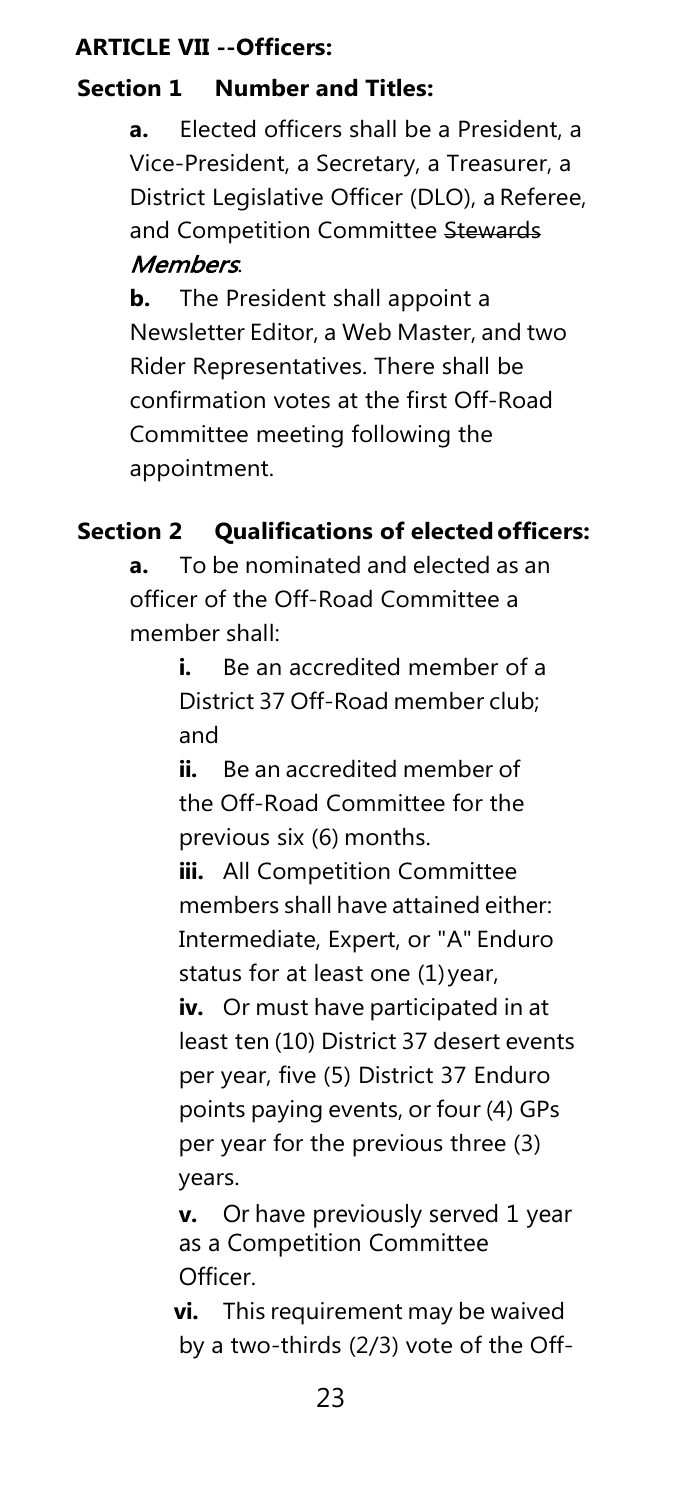Road Committee.

**Section 3 Election and Terms of Office:**  Nomination for these offices except Referee shall be held at the September and October regular meetings of the Off-Road Committee with final election at the October meeting.All the above officers shall serve from February 1 through January 31.

# **Section 4 Removal or Resignationof Officers:**

**a.** Any individual Off-Road Committee officer may be removed from office for cause at any time by the vote of a majority of the Off-Road Committee.

**b.** Any Off-Road Committee officermay resign at any time by giving written notice to the President.

**c.** Any such resignation shall take effect at the date of the receipt of such notice, or any later time specified therein; and, unless otherwise specified therein, the acceptance of the resignation by the President shall not be necessary to make it effective

# **Section 5 Vacancies:**

**a.** Vacancies among the officers shall exist on the death, resignation, or removal of any officer.

**b.** Vacancies shall be filled by appointment by the President with confirmation by majority vote of the Off-Road Committee at the first meeting following the appointment.

**c.** The appointment shall be for the unexpired term of office.

# **Section 6 Compensation:** The officers shall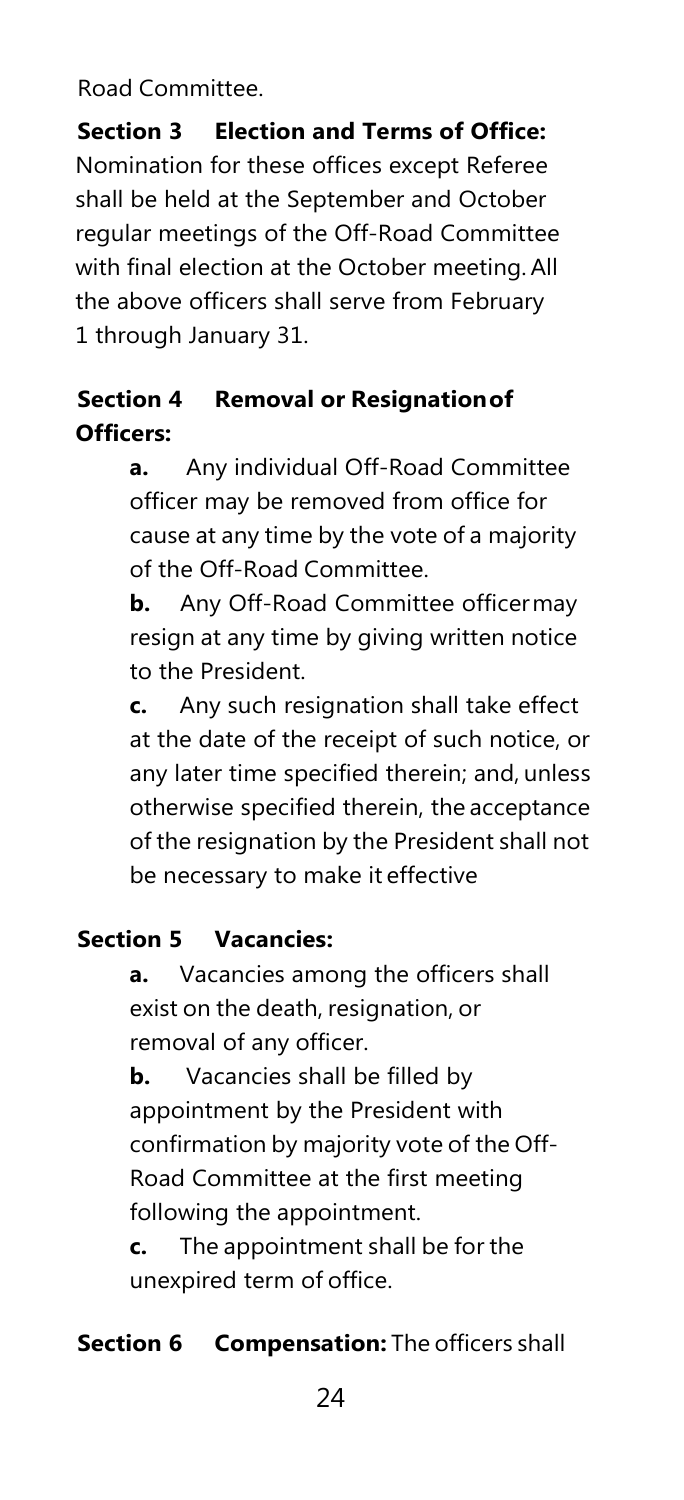serve without compensation.

**Section 7 Non-Liability of Officers:** The officers shall not be personally liable for the debts, liabilities, or other obligations of the corporation.

# **Section 8 Duties of the President:**

**a.** The President shall be the chief executive officer of the Off-Road Committee.

**b.** He shall perform all duties indicative to his office and such other duties as provided in these By Laws or as may be prescribed from time to time by the Off- Road Committee.

**c.** He shall preside over the Off-Road Committee meeting and select the committee and supervise the quarterly treasury audit.

**d.** He shall see that job descriptions are available for all officers, descriptions are to be presented for review by the August Off-Road Committee meeting, and that a vote for approval is taken at the annual Off-Road Committee meeting.

#### **Section 9 Duties of the Vice-President:**

**a.** The Vice-President shall perform the duties of the President in his absence or if he is otherwise unable to act.

**b.** He shall also perform such other duties as may be prescribed from time to time by the Off-Road Committee.

# **Section 10 Duties of the Secretary:**

**a.** The Secretary shall keep the minutes of all meetings of the Off-Road Committee and Competition Committee.

**b.** Shall give all notices as are required by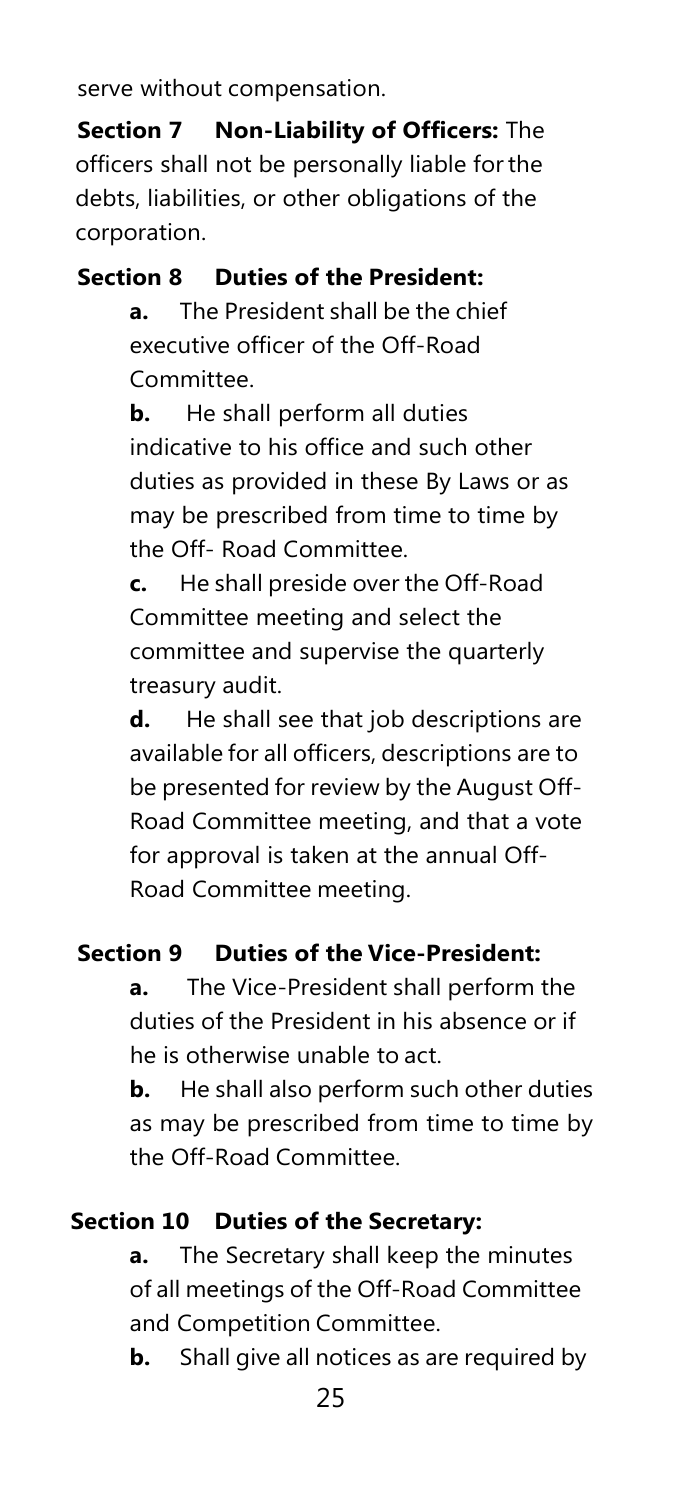**c.** Shall perform all duties indicative to the office of Secretary and such other duties as may be required by law, by the Articles of Incorporation or by these By Laws, or which may be assigned to him from time to time by the Off-Road Committee.

#### **Section 11 Duties of the Treasurer:**

**a.** The Treasurer shall have charge and custody of all funds of the Off-Road Committee,

**b.** Shall keep and maintain adequate and correct accounts of the Off-Road Committee's properties and business transactions,

**c.** Shall prepare a quarterly financial report to be presented to the body of the Off-Road Committee. The Board of Directors may conduct an audit at any time without notice.

**d.** The Treasurer shall be bonded for at least twenty-five thousand dollars (\$25,000); and

**e.** Shall in general perform all duties as may be required by law, by the Articles of Incorporation, or by these By Laws, or which may be assigned to him from time to time by the Off-Road Committee.

**f.** The Treasurer's records may be audited every three months by Off-Road Committee club representatives appointed by the Off-Road Committee.

# **Section 12 Duties of the Referee:**

**a.** The Referee shall preside over and direct the Competition Committee.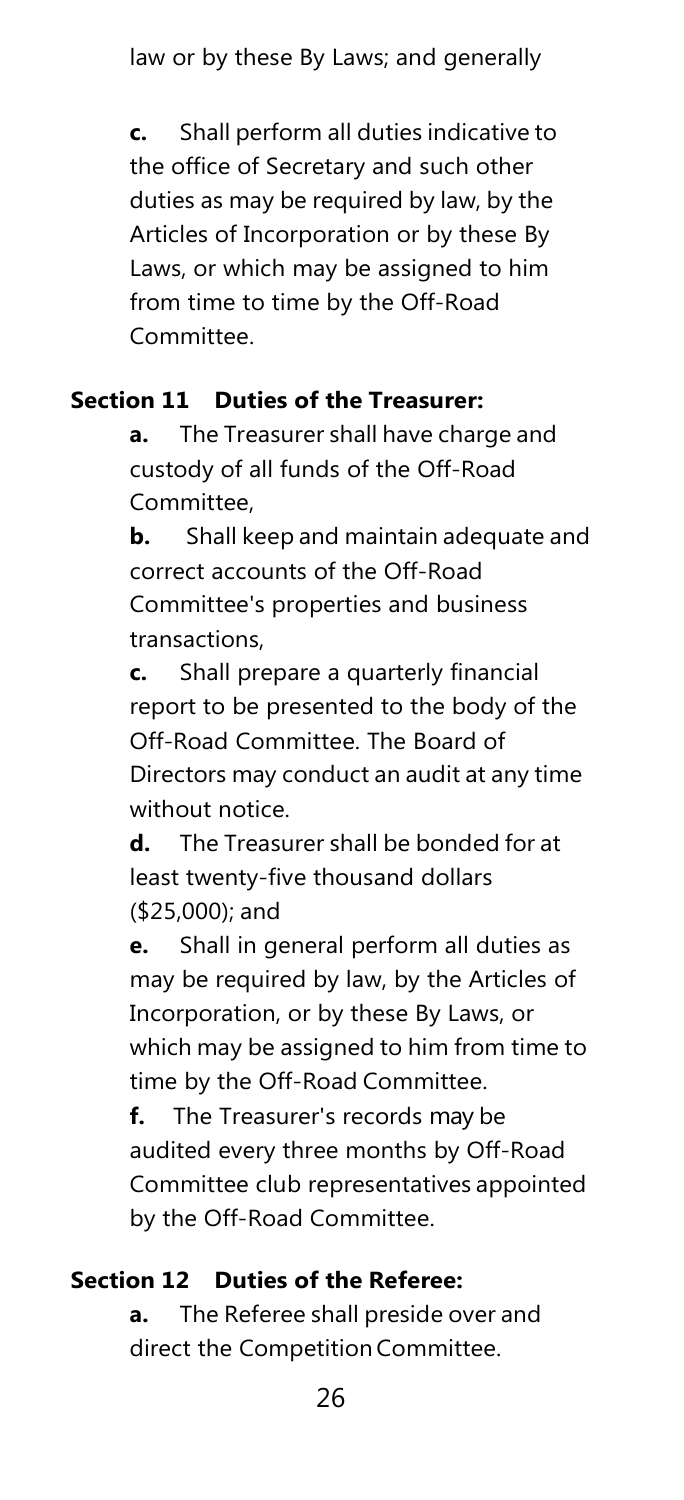**b.** Shall assign race dates according to the Off-Road Committee standing rules.

**c.** Shall be the facilitator of the date board.

# **Section 13 Duties ofthe District Legislative Officer (DLO):**

**a.** The DLO will be responsible for the gathering of information from AMA, governmental agencies and other sources on subjects that affectmembership.

**b.** The DLO will also act as a contact for the organization on legislative matters and will write letters on behalf of District 37.

**c.** The DLO will also request input from the members of District 37 when a major decision or recommendation is requested by various governmental agencies.

**d.** In addition, the DLO will copy correspondence to the President of the Off-Road Committee, the Road Riding Committee, and Dual SportCommittee. **e.** The DLO will attend public hearings and meetings and will coordinate with other off-road vehicle organizations in matters of mutual interest.

# <span id="page-27-0"></span>**ARTICLE VIII --Competition Committee:**

# **Section 1 Rights and Duties:** The

Competition Committee shall have the following rights and duties:

> **a.** Establish and administer the general rules of competition.

**b.** Rule on all matters pertaining to penalties againstindividual contestants.

**c.** Hold hearings and make

recommendations on all matters pertaining to penalties against member clubs.

**d.** Set up and administer a point system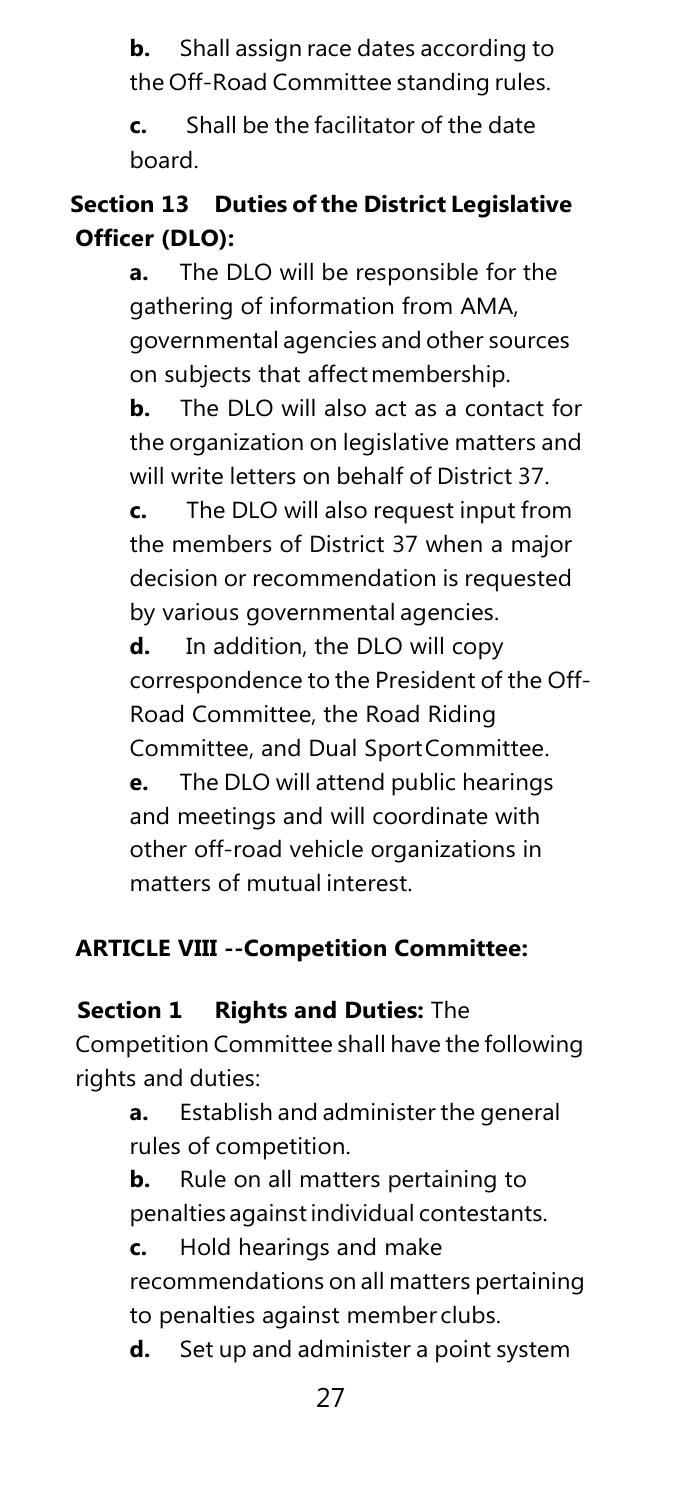and issue rider identification cards and numbers.

**e.** Make final resolution of disputes between promoting clubs and contestants upon receipt of a written protest.

**f.** Report changes to Competition rules to the Off-Road Committee at the next Off-Road Committee meeting and publish the changes on the D37website.

# **Section 2 Members:**

**a.** The Competition Committee shall consist of the elected Stewards, two elected members at large, Referee, one appointed rep from each of the following committees D37 H & H, Scrambles, Sprint Enduro and Grand Prix.

**b.** The Referee shall be elected by the current Competition Committee from among its members to serve the following year.

**Section 3 Meetings:** Meetings of the Competition Committee shall be monthly on the Wednesday that follows the Off-Road Committee meeting.

# **ARTICLE IX --Free Competition Cards and Reduced Event Entry:**

**Section 1** All officers, Stewards, members of the Board of Directors, and No. 1 Amateur card holders (when the No. 1 card holder is applying for or riding under his number) shall receive free competition cards, and all of the abovementioned members plus Legends receive reduced event entry fee of \$18.00 for desert and \$10.00 for GP.

**Section 2** Shall receive free admittance to the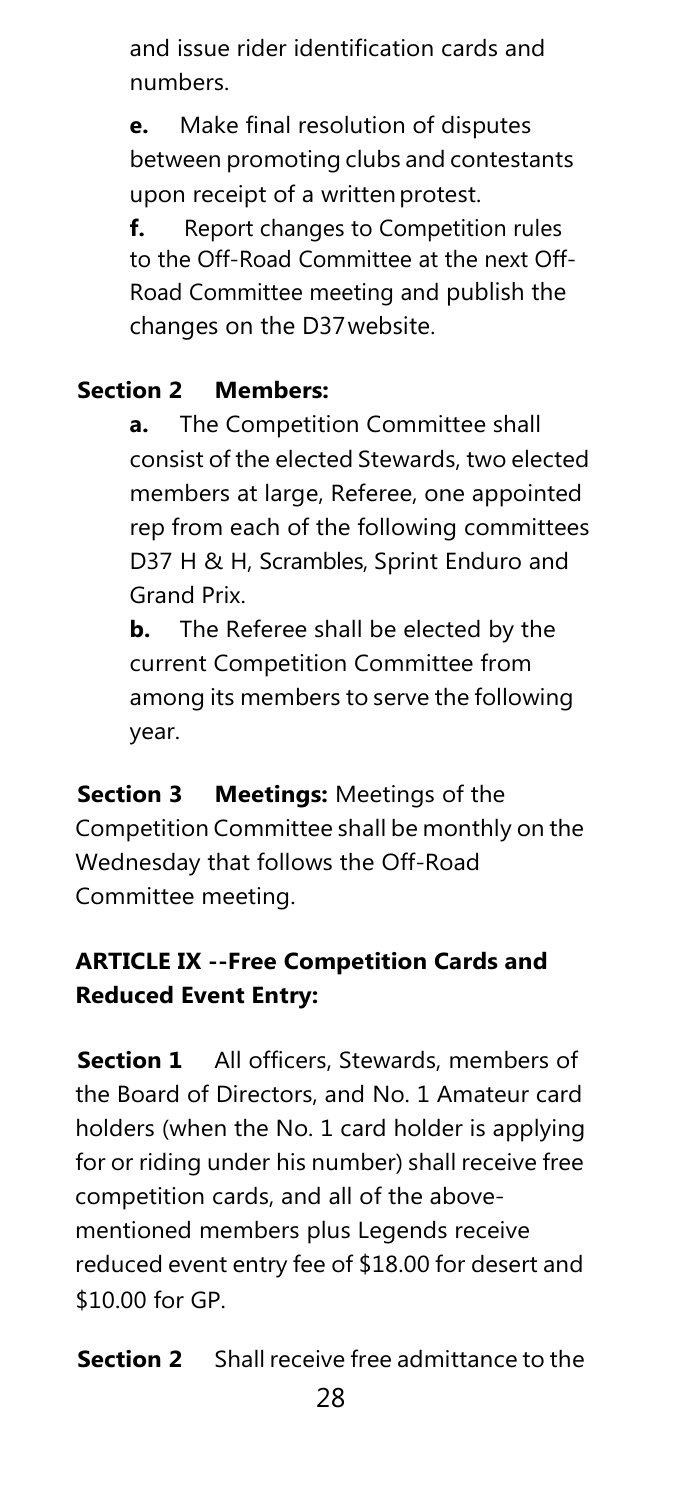premises of any District 37-member club event.

**Section 3** At the discretion of the President, officers shall receive free competition cards and the same reduced entries listed above in the first year following their tenure.

**ARTICLE X --Amendments:** These Off-Road Committee by Laws may be amended by two thirds (2/3) vote of the Off-Road Committee members in attendance at a Special Meeting called for that purpose or at the Annual Meeting of the Off-Road Committee.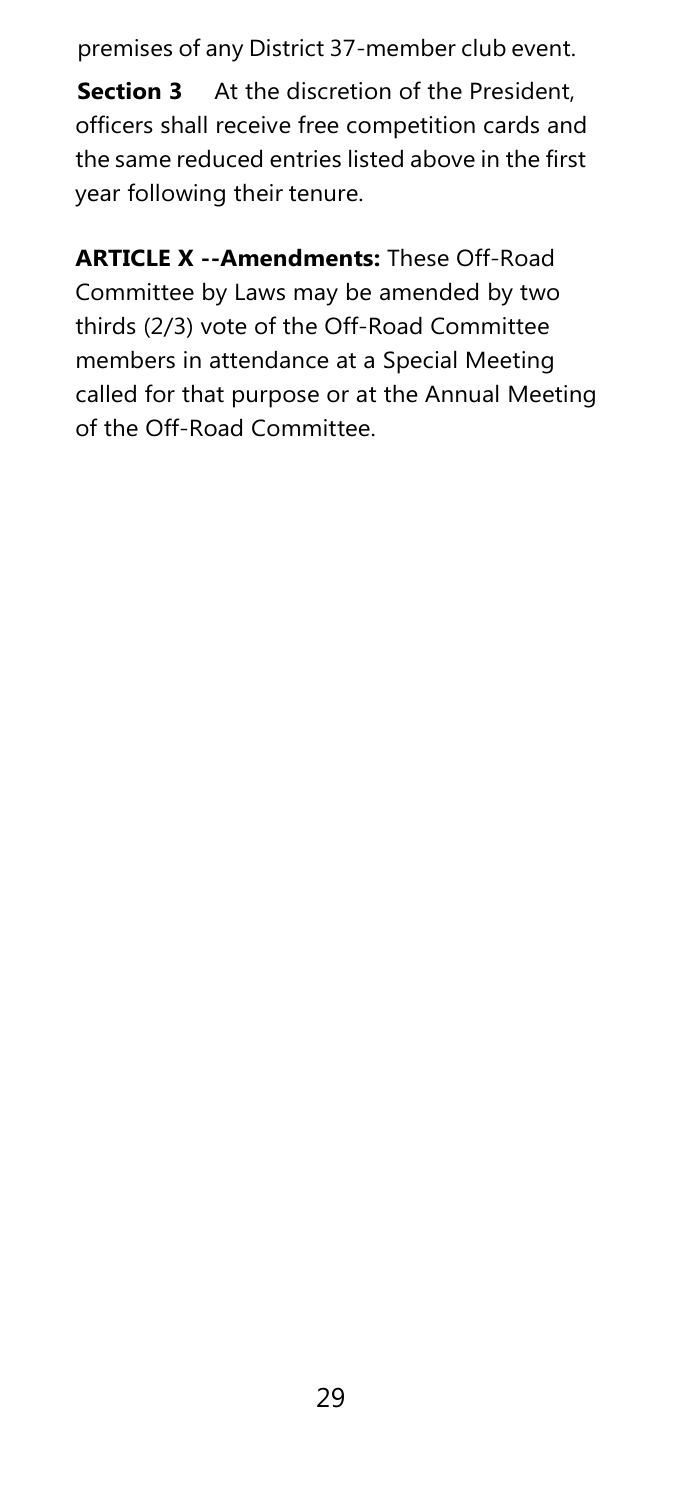# **CHAPTER 3 STANDING RULES**

# <span id="page-30-0"></span>**ARTICLE I – Eligibility to hold office:**

**Section 1 For an individual to be eligible for nomination and election to an Off-Road Committee office, he must:**

> **a.** Be an accredited representative of a District 37-member club, or **b.** Have been an accredited member of the Off-Road Committee for six months. **c.** An Election Committee (assigned by the Board of Directors) shall be responsible to see that all offices have qualified representatives for nominees.

**ARTICLE II Entry Fees:** (This includes D37 fees, scoring fees and Rescue.)

**Section 1** Entry fee for Hare and Hound cannot exceed \$53.00. Entry fee for National or Regional Championship Hare and Hound cannot exceed \$60.00.

**Section 2** Entry fee for Desert Scrambles cannot exceed \$53.00. Entry fee for National or Regional Hare Scrambles cannot exceed \$60.00.

**Section 3** Entry fee for European Scrambles cannot exceed \$53.00.

**Section 4** Entry fee for Enduros cannot exceed \$58.00. Entry fee for National or Regional Championship Enduros cannot exceed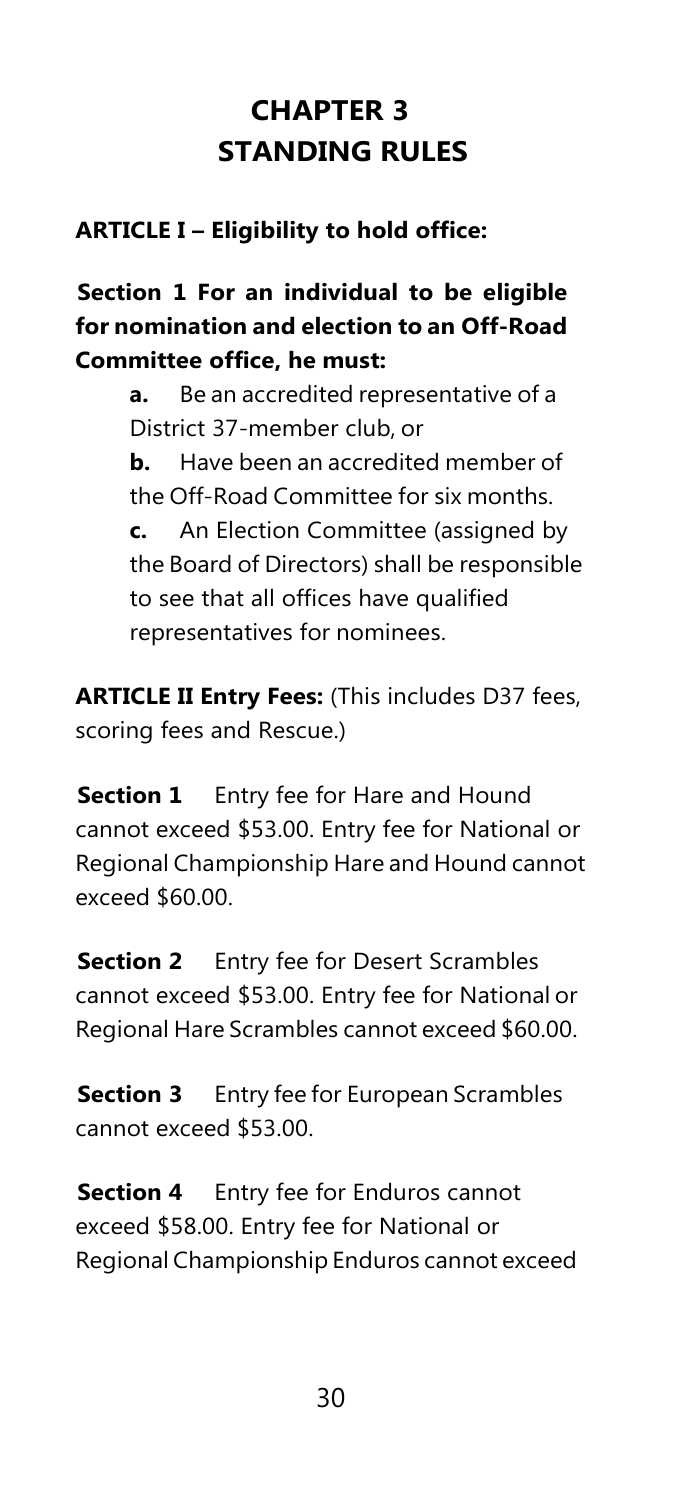\$60.00. AA class entry fee to be \$100 for Pro Payback events.

**Section 5** Entry fee for Grand Prix-type events cannot exceed  $$50.00$  \$55.00 not including admission for the rider.

**Section 6** Entry fee for Semi-Pro entrants at Desert Events cannot exceed \$5.00 over the Sportsman entry fee as described in paragraphs Sections 1 - 5. above.

**Section 7** Any promoting club wishing to exceed the entry fee listed above in Article II Section 1 -5 must have approval by a majority vote of the Off-Road Committee.

> **a.** This must be done prior to printing of flyers, etc., for the event.

**b.** The club must submit its records and receipts to the treasurer 1 month before the Off-Road Committee votes.

**c.** One dollar may be added to the fees in a, Article II section 1 or 2 above without Off-Road Committee approval if the bomb run is open on Saturday, there are no points-paying events, and there is an ambulance in attendance.

**ARTICLE III – Restriction of classes:** Clubs wishing to restrict events to certain classes of machines and riders shall do so only with prior approval of the Off-Road Committee.

# <span id="page-31-0"></span>**ARTICLE IV – Sanctions:**

Member clubs must apply for Off-Road Committee sanctions for sporting events through the Off-Road Committee. Open dates may be used by a club upon the approval of the District Referee.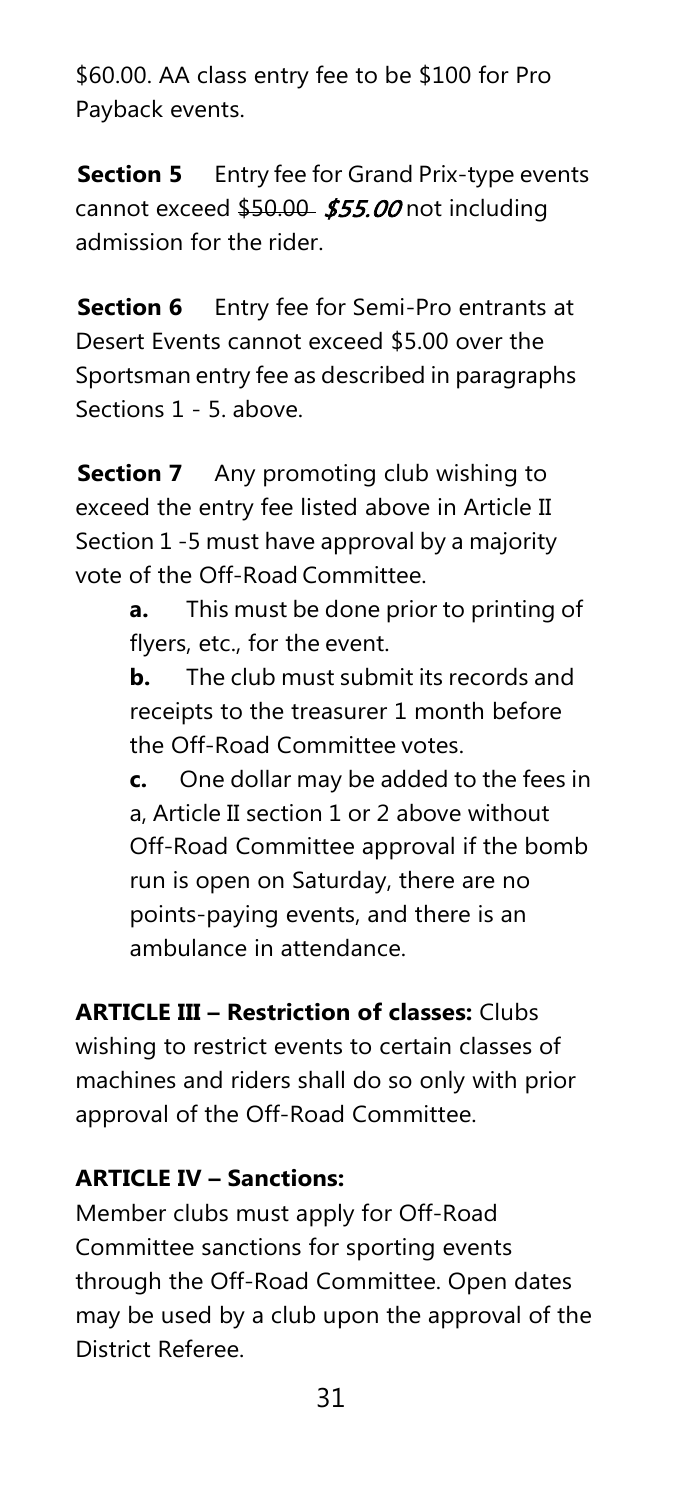**Section 1** Desert races shall be held only the second and fourth weekend of the month and an Enduro shall not be held on the same day as a desert race.

**Section 2 Grand Prix-type events:** only eight (8) such events shall be sanctioned for the year.

**Section 3** Clubs shall apply for these dates at the annual date board meeting.

**Section 4** No competing events shall be scheduled for that date *held on the same* date.

**Section 5** Enduro type events shall pay points in the Desert Division until 12/31/22.

**ARTICLE V -** The AMA Rulebook shall be followed in its entirety except for District 37 Off-Road Committee Supplement Rules pertaining to the type of events being promoted. Any club disregarding the above rulebooks shall have all future sanctions suspended until a hearing by the District 37 Competition Committee can be held and disciplinary action taken if necessary.

**ARTICLE VI -** Clubs may retain "copyright privileges" to the names of their traditional events by requesting same in writing to the Off-Road Committee.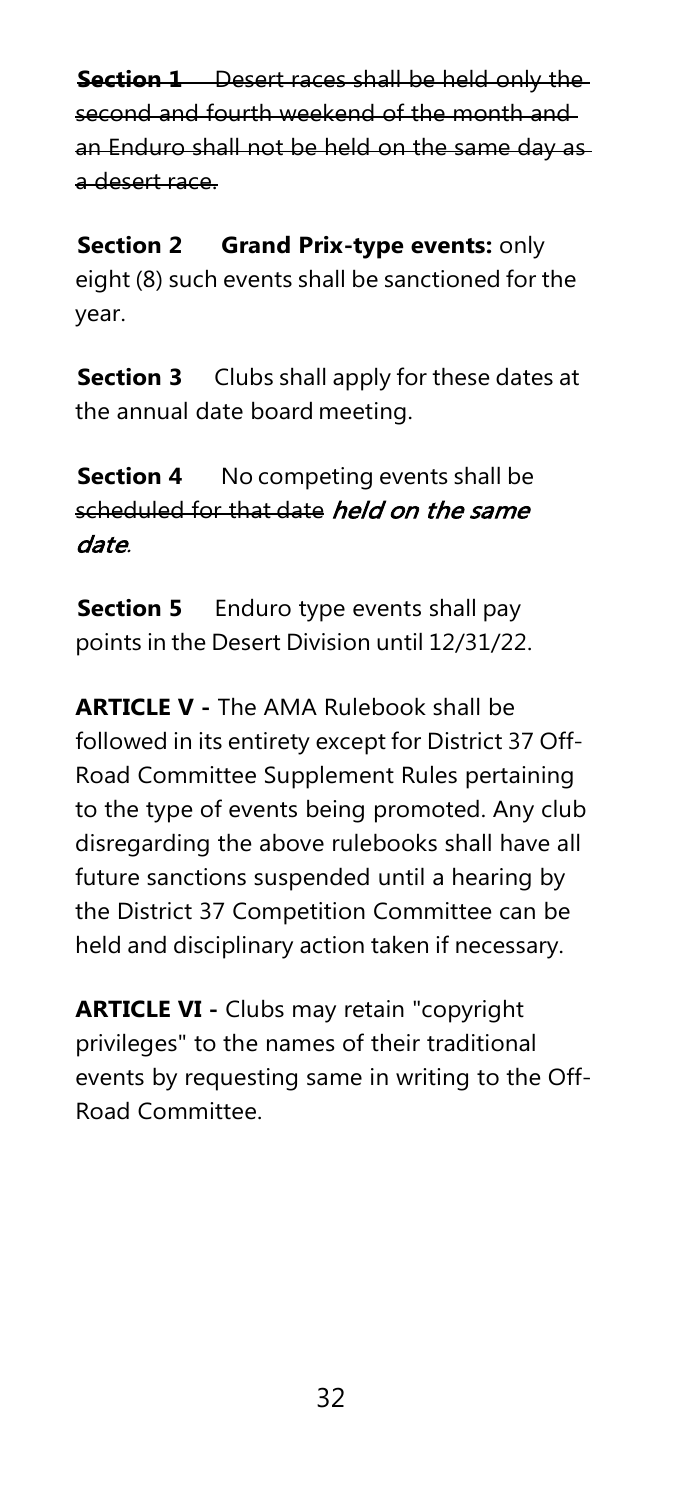# <span id="page-33-0"></span>**ARTICLE VII - Date Board:**

**Section 1** The date board meeting shall be held in the first week of April each year, with the date, time, and place to be set by the president. Race dates for the 4 series of District 37 shall be selected by the series sub-committee chairpersons. These dates will be the first to be placed on the date board calendar.

a. This selection process shall take place at a meeting facilitated by the District 37 referee. b. This agreed upon schedule shall be announced during the referee report at the March Off-Road meeting.

**Section 2** A Desert club's choice of a Desert date shall be determined by the club's Desert point standing for the previous year, i.e., number one club, first choice; number two club, second choice; etc., until all clubs that have earned points in the previous year have chosen. Clubs that have earned no points, new clubs, and charter promoters shall then be called in alphabetical order.

Available race dates that are not part of the announced schedule (1b) will be available to select at the April Off-Road meeting. Clubs wanting to select one of these dates will select in order of their total combined club points (GP, Desert and Sprint Enduro).

**Section 3** In the event two clubs choose the same date, it shall be determined by the body of the Off-Road Committee present as to which club will be awarded the date. Any club that has moved from a date two times shall go directly to an open date or be withdrawn from the date board entirely.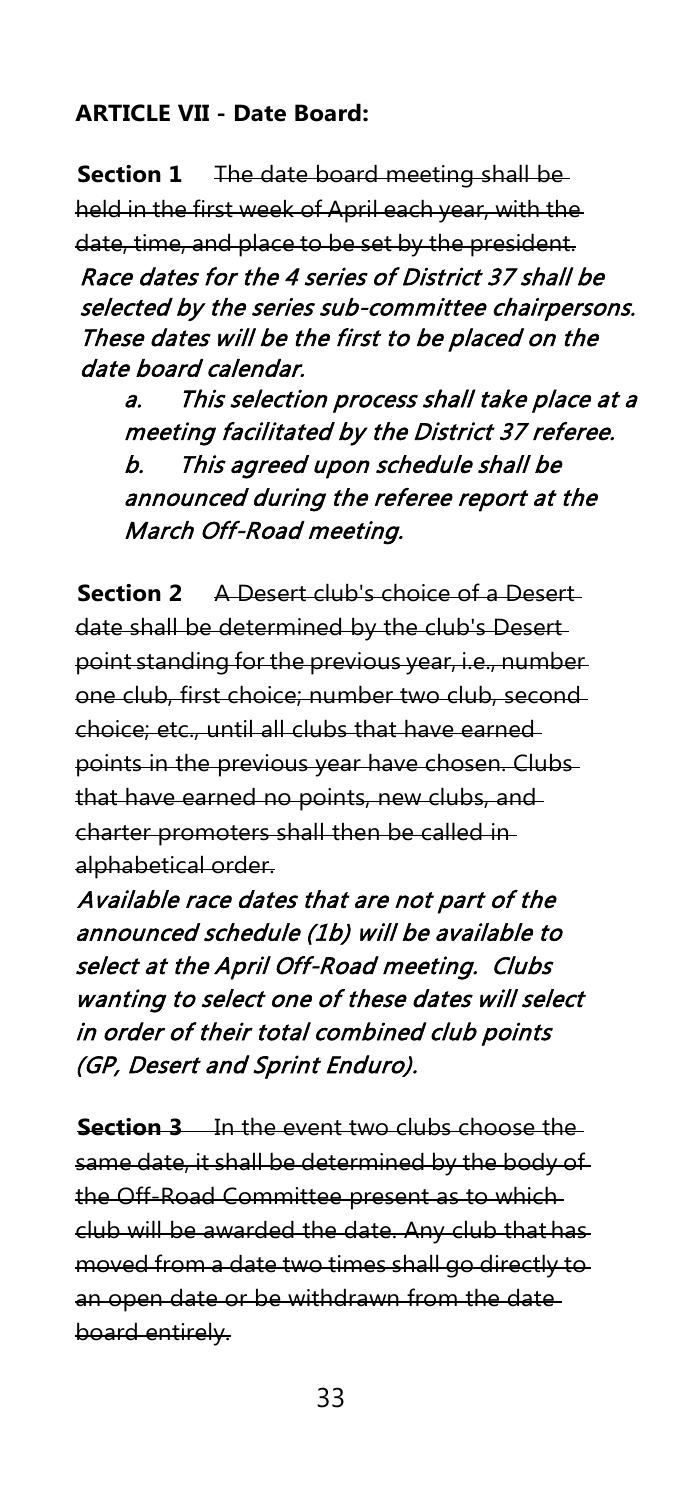**Section 4 3** There shall be no District 37 races on the last two weekends of Desert, Sprint Enduro, or GP to be held in the month of December each year.

#### **ARTICLE VIII – Club:**

**Section 1** District 37 Off-Road Committee recognizes all club members of member clubs as bona fide club members by what is stated on their D37 application. Minors whose parents are bona fide members of a member club shall also be recognized as a bona fide member of said club for all classes included in amateur races. This rule does not apply to Youth Series events.

**Section 2** No member club of the Off-Road Committee shall permit any of their club members to compete in any event sponsored by that club. At National or Regional Championship events riders may request to receive National or Regional Championship points by request of the Off-Road committee.

**Section 3** No rider or club shall be allowed to earn any points in their own except work points. In the event of dual sanctions on the same weekend and at the same location by separate clubs, riders who are not members of the other hosting club's event may participate in the event for points in good faith of not having any knowledge of the course in order to gain an advantage over other riders.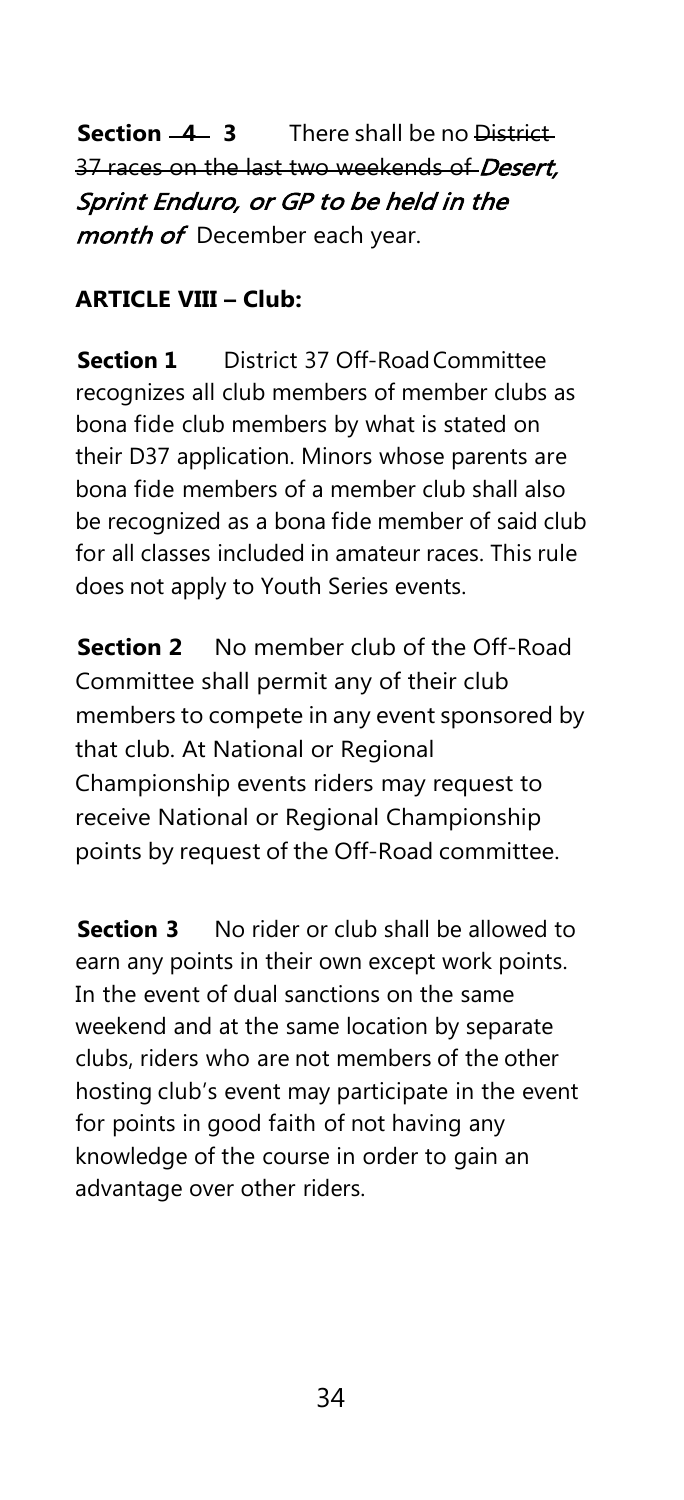**Section 4** Any infraction of this rule would penalize all members of the sponsoring club 50% of their work points earned for that event. The member club would lose 100% of their year-end earned club points. The rider in violation of this rule would be suspended from all District 37 events for 1 year from the date of infraction. This rider would be able to participate in National and non-District 37 points paying events.

**Section 5** Any changes in club status must be sent in writing to the appropriate steward and the District secretary. Falsification of club status will result in loss of 50% of points earned by the offending rider for the entire year.

# **ARTICLE IX – Notification of Results:**

**Section 1** Member clubs and promoters who promote a sanctioned sporting event must verify scoring has sent an electronic file of results to the AMA and have posted preliminary results online. Preliminary results will become final 10 days after the event. Posting results on the D37 website will be a sufficient means of posting results.

**Section 2** A Trophy Notification Page shall include the following:

> **a.** Name and date of event in bold type. **b.** Name and District 37 riding number (or temp. National, or pie plate number) of all finishers, DNFs, DQs and club members earning work points.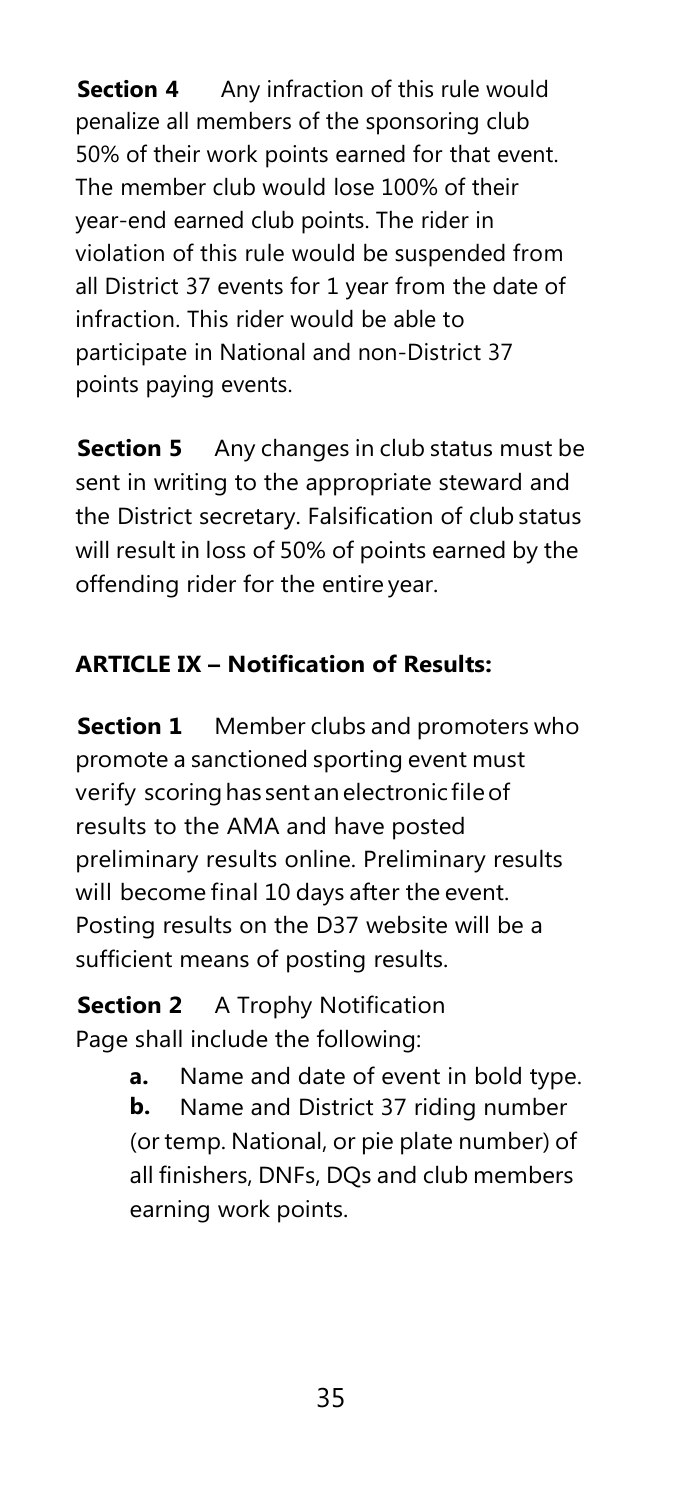**c.** Rider club affiliation or no club.

**d.** Riding classification (Beg., Nov., Inter., Exp., AA or Enduro AA, A, B, C), and engine displacement

**e.** Overall finishing position.

**f.** Number of entries in each class.

**g.** Name and phone number ofreferee.

**h.** If trophies or awards are to be presented, a list provided on the trophy page on the District 37 website shall set forth the date, time and place they will be presented or available. Said date and time shall be on or before 45 days from the date results are required to be reported.

**i.** List riders who are DNF and riders who are DQ'd with a brief explanation for the DQ.

**j.** List club's members who are to receive work points. As a minimum list them by District number, AMA number, name, class and skill at the end of the rider results (oneloopers at the end of the one-loop finishers, two-loopers at the end of the two-loop finishers). Annotate "wrk" in place of their overall finish position; list them after the DNF's and before any DQ'd riders.

**k.** Club results posted on the District web page are not considered official until the protest period has ended and there are no outstanding protests, or the club has posted results at the race in accordance with AMA rules.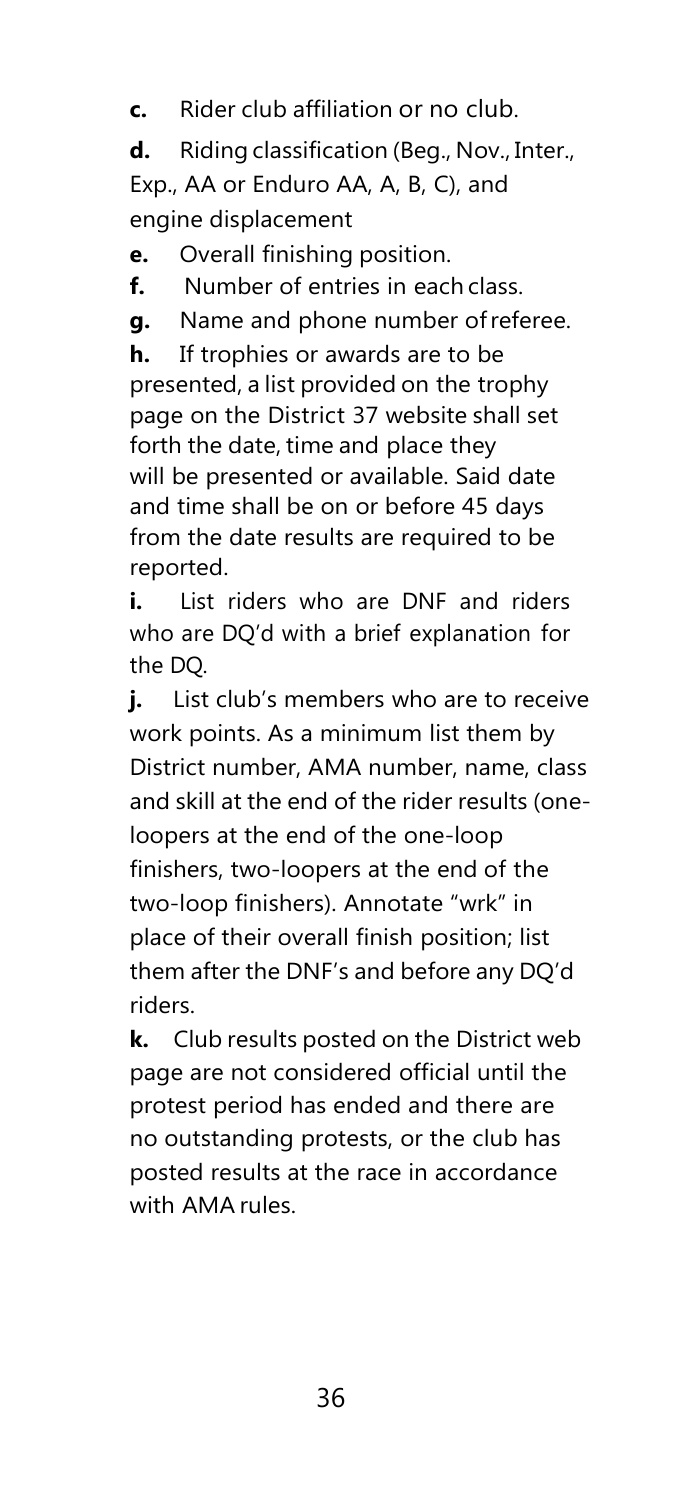**Section 4** Delinquency more than 31 days after the date of the event shall result in the loss of 50% of all club members' work points earned at the event

> **a.** Two-day events shall have 3 weeks to comply with a, b, and c.

> **b.** Corrections of results shall be submitted in writing to the Referee, Stewards, and affected riders within seven (7) days of the discovery of the errors.

**ARTICLE X - Emergency Response -** Clubs promoting District 37 point's events shall have a bona fide ambulance with attendants present at the event.

## **ARTICLE XI – Penalties:**

**Section 1** The Off-Road Committee shall have the power to penalize any member club for infraction of District 37 rules. Penalties may consist of the following:

**a.** Fines (up to \$1.00 per rider),

**b.** Loss of club points (up to 50%), loss of club member points (up to 50%) and/or loss of subsequent points events.

**c.** Clubs may be fined up to \$10.00 per improperly filled out temporary application, money not properly submitted to District treasurer or for applications not submitted to the Stewards within the allotted time frame.

**Section 2** Other penalties may be imposed if the club agrees to the penalty.

**Section 3** Penalties recommended by the Competition Committee will be enforced unless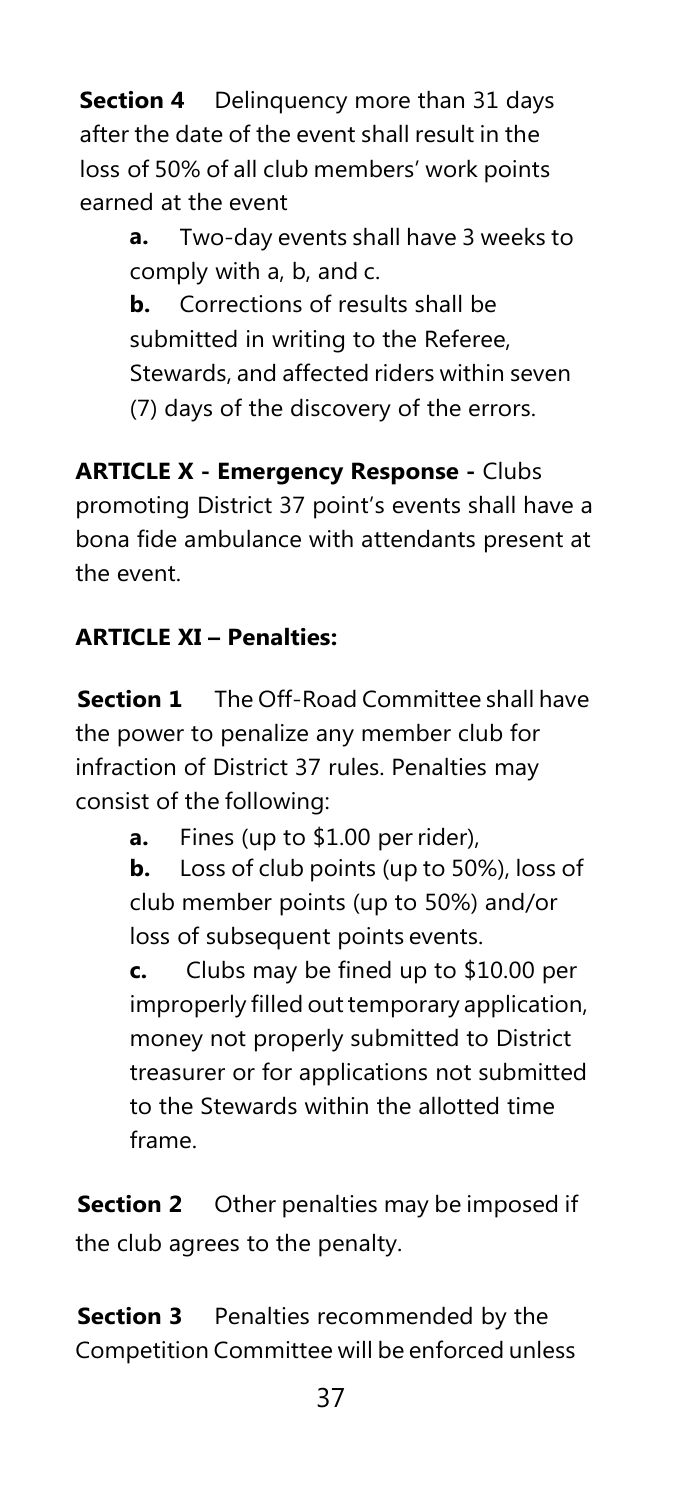vetoed by the Off-Road Committee by a twothirds (2/3)-majority vote of thosepresent.

## **ARTICLE XII – Course clean up:**

**Section 1** Clubs shall not litter the highways leading to the scene of their events. Directions to the area should be included on flyers advertising the events.

**Section 2** Clubs shall provide sanitary facilities at the events for both men and women, having adequate concealment from public view. Failure to comply will result in a fine of 120% of the cost of supplying sanitary facilities.

**Section 3** Clubs must provide for clean-up of pit and spectator areas at allevents.

**Section 4** Clubs shall provide a thorough course clean-up three (3) days after the running of any desert event.

> **a.** Additionally, club(s) shall comply with all stipulations and/or requirements as set forth within the Special Recreational Permit (SRP) as issued by the BLM for their event.

**b.** Failure to comply with these requirements and/or time frames as stated shall result in the following penalties being assessed to/against the offending club and/or club members as appropriate:

> **i.** Club paying for services D37 (or BLM) provides or arranges for, to complete tear down and/or cleanup of club's course and/or pits etc. **ii.** Club shall be fined five hundred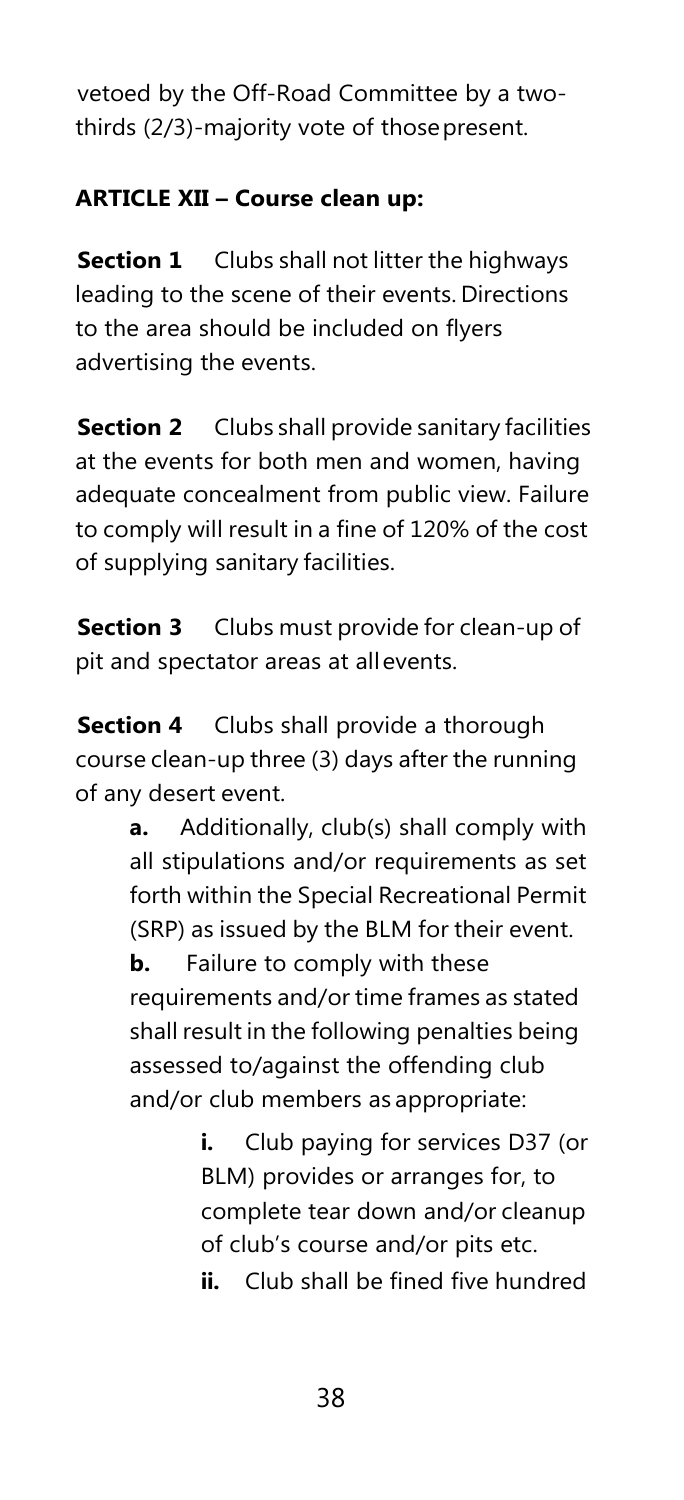dollars (\$500.00), which will be paid into the D37 Off-Road general fund. **iii.** Club shall be penalized 50% of all club points earned for the year. **iv.** As appropriate individual club members may be penalized

up to 50% of their earned points for the year.

### **ARTICLE XIII – Good Standing:**

**Section 1** No District 37-member club shall be in good standing unless all rules are complied with, and all dues, fines, penalties, and assessments are paid when due.

**Section 2** Any District 37-member club found not to be in good standing shall forfeit all rights and privileges normally afforded a District 37 club.

### **ARTICLE XIV – Motions:** All Off-Road

Committee motions must be made in writing.

### **ARTICLE XV – Non- Sanctioned Events:**

**Section 1** No member club of the Off-Road Committee shall schedule or promote a nonsanctioned, non-point, or "outlaw" event on any weekend that a member club of the Off-Road Committee is conducting a sanctioned point event.

**Section 2** Any possible exceptions such as a "field meet" or "fun run" or an event outside of District 37 boundaries must be approved by a majority vote of the Off-Road Committee a minimum of 30 days prior to any advertising of the non-point event.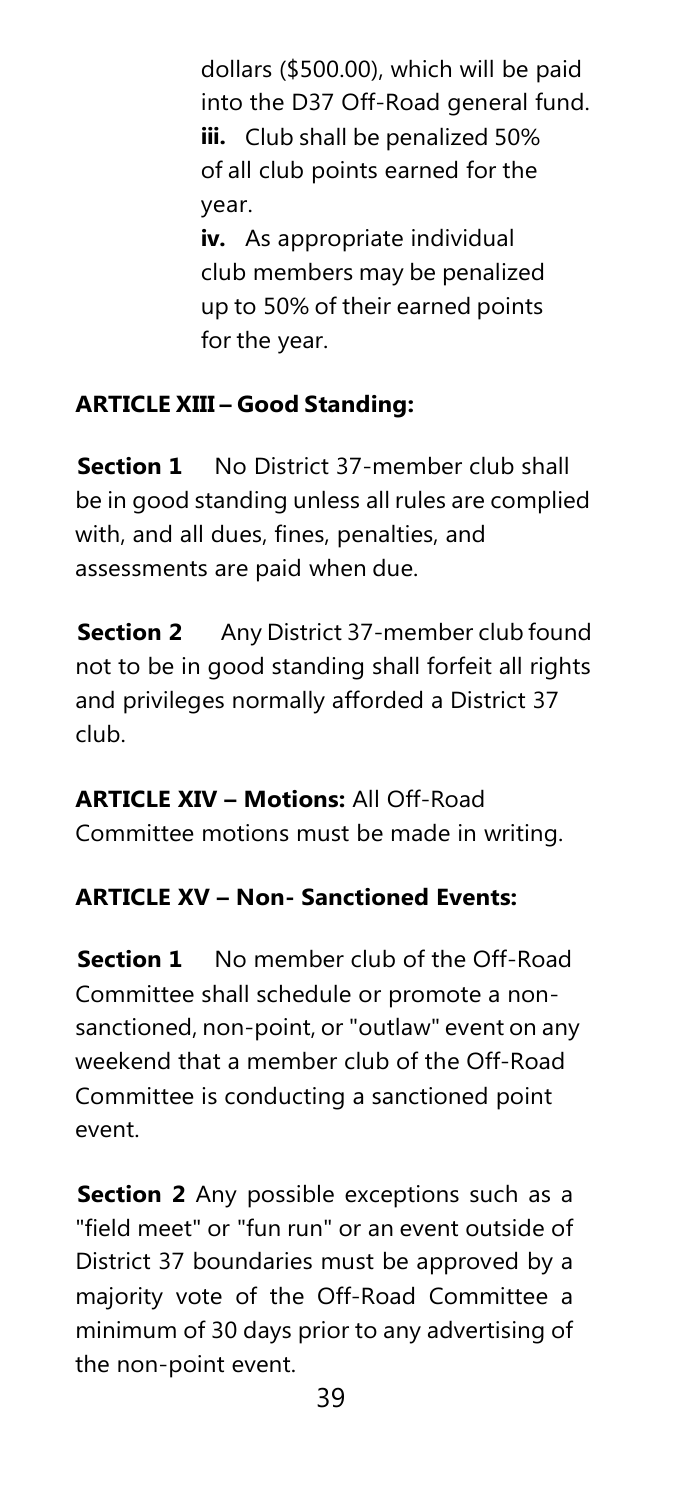**Section 3** Any club disregarding the above rule shall have all future sanctions suspended until a hearing by the District 37 Competition Committee can be held, and disciplinary action taken if necessary.

**Section 4** Violations of this rule may also be considered "conduct unbecoming a club" as outlined in Section 1 of the Off-Road Committee By Laws.

**ARTICLE XVI – Pie Plate:** At Non-National Championship events, entrants who are not current members of District 37 will pay a \$10 entry surcharge. The club shall remit \$5 for each surcharge to the district

**ARTICLE XVII – Officials:** District 37 officers shall be considered the same as a club event official when reporting rule infractions, the day of the meet.

**ARTICLE XVIII – Military Discount:** Activeduty military shall receive one free competition card per year.

**ARTICLE XIX -- Exceptions to the Standing Rules** can only be made by the Off-Road Committee by three quarters (3/4) majority vote of those present.

**ARTICLE XX -- Proposed changes to the Standing Rules** must be read at two Off-Road Committee meetings and voted upon at a third, unless in the opinion of the Chair Officer they are of an emergency nature.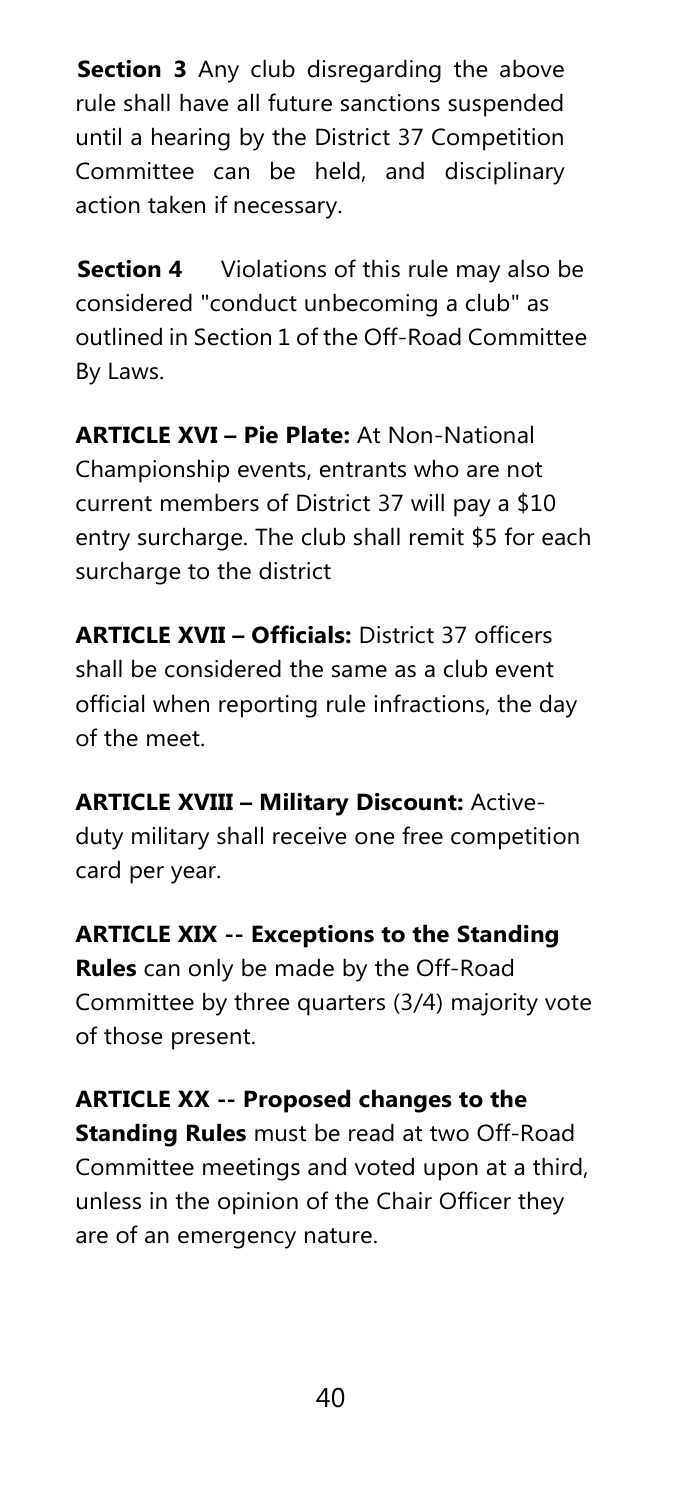## **ARTICLE XXI – Sub Committees**

The following off-road series will form sub committees to oversee the operations of that series:

**Section 1** – Grand Prix, Hare N Hound, Enduro, Scrambles and Youth Series.

**Section 2** - these sub committees will have at a minimum as its members, chairperson, and one representative from each club of that series.

**Section 3** – Each of the sub committees will create and renew annually a Terms of Reference. The sub committee's member list and Terms of Reference will be available for review at the annual date board meeting, or a date determined to be more suitable.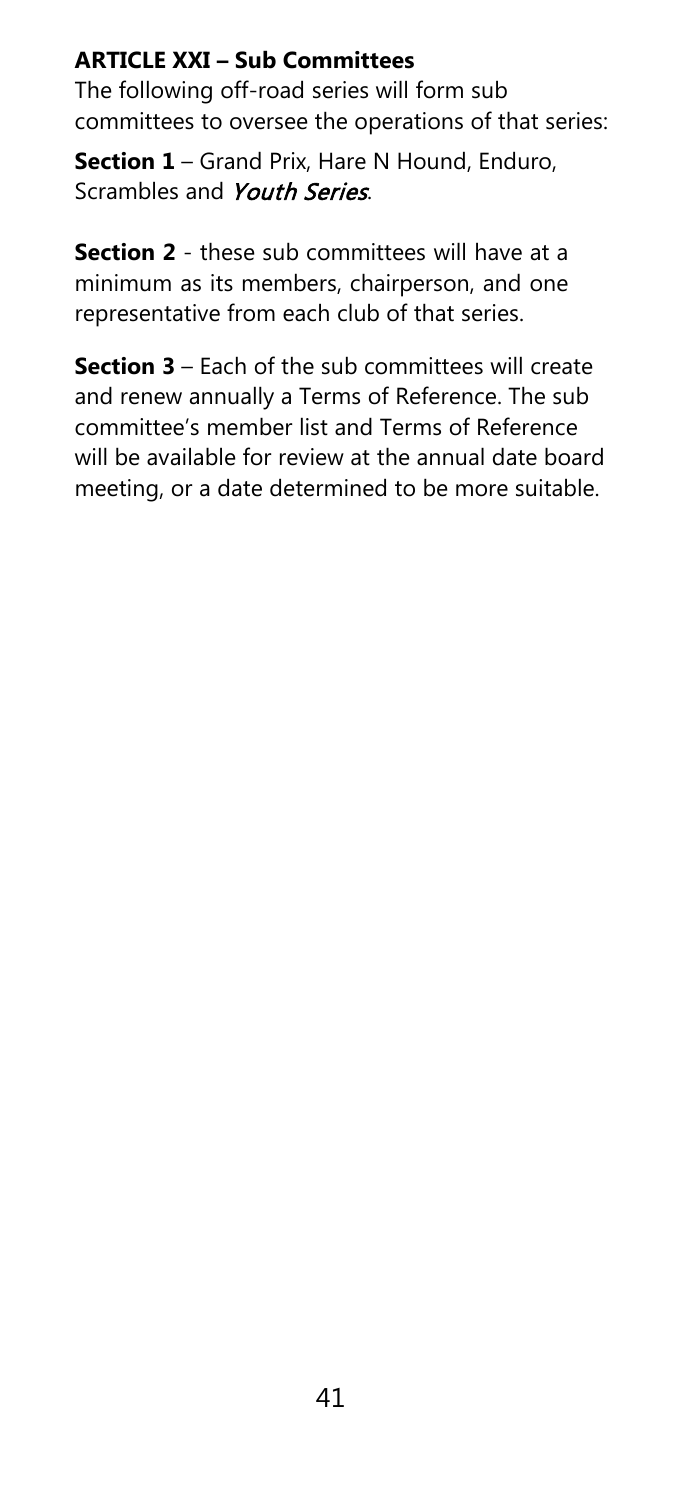# **CHAPTER 4 COMPETITION RULES SUPPLEMENT**

### **ARTICLE I. General Rules:**

**Section 1** Mandatory for clubs to submit an event flyer 120 days prior to event. Failure to meet the deadline will result in a \$150 fine. All clubs must submit an official flyer. Flyers submitted that are grossly incorrect whether late or not will also be subject to the abovementioned fine. Flyers may be emailed to the district 37 referee or brought to the competition meeting.

**Section 2** No person under 18 years of age shall be permitted to compete in any sporting event without having a notarized statement of release by parent or guardian on file with each division and class entered. In accordance with AMA rules, riders must be a minimum of twelve (12) years old to ride in Amateur competition and a rider must be fourteen (14) years or older to ride a motorcycle over 250cc.

**Section 3** No rider is permitted to qualify more than one motorcycle for any meet except when such a meet includes events requiring equipment of different classification or displacement.

**Section 4** A rider cannot enter and ride the same motorcycle in more than one class or classification except 30+(Vet), 40+(Sr), 50+(Mag), 60+(Masters), 70+(Legends), Women/Women +40 Division, and/or Grand Prix events.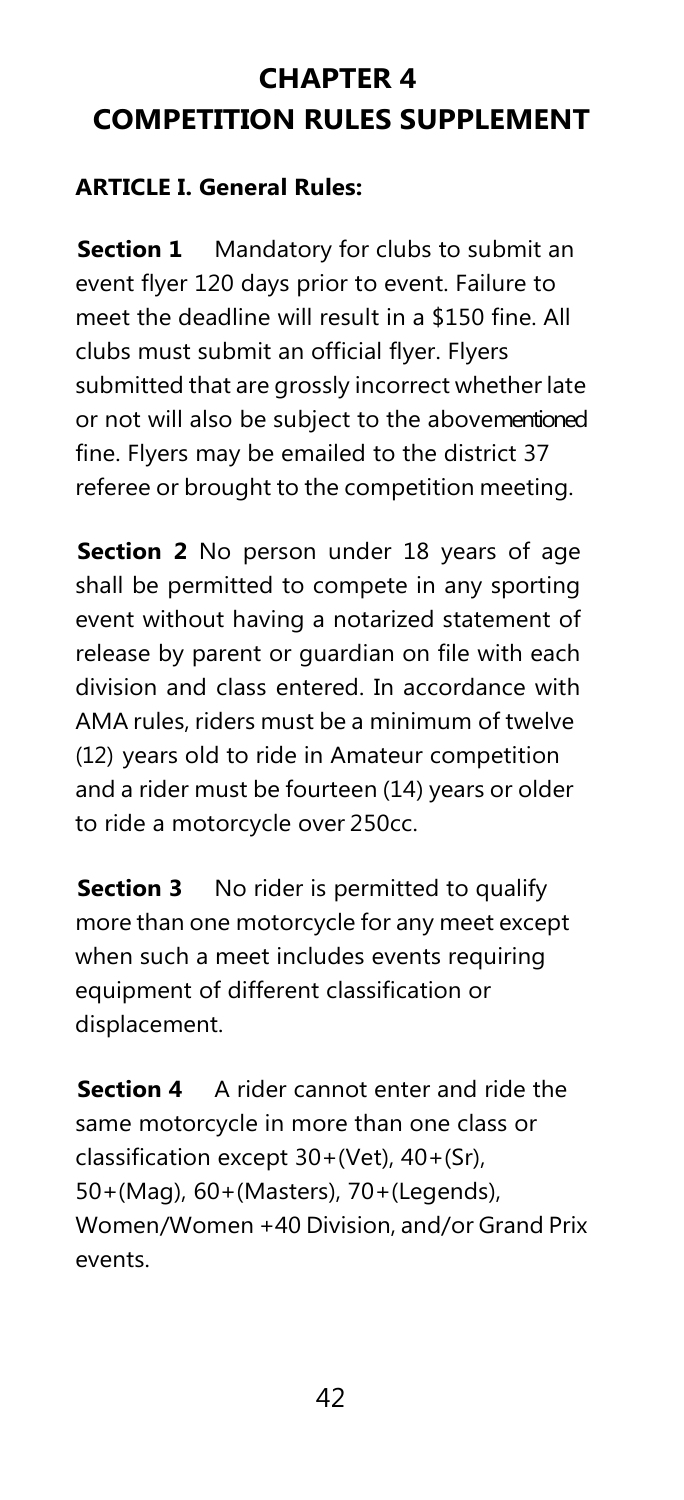**Section 5** No one except riders officially entered may ride any racecourse on the day of the event. No rider is permitted to ride any course after the completion of the event, with the exception of desert events and public parks.

**Section 6** One entry will be required to constitute a class.

**Section 7** A competition rider must start, compete, and finish on the same motorcycle. Rider may change any part on the motorcycle except the frame or serialized engine components. Rider must complete the race under his own power; ride or push, no towing, etc.

**Section 8** Lightweight machines shall run on a centimeter-for-centimeter basis. Lightweight classes shall be: 96cc - 200cc and 201 - 250cc.

**Section 9** Heavyweight machine classes shall be: 251cc and over *and Electric Bikes*.

**Section 10** AMA approved helmets must be worn. Protective clothing isrecommended

### **Section 11 Exhaust Systems:**

**a.** Machines entered in all meets shall have mufflers/silencers, which do not emit sound more than Federal and State of California regulations.

**b.** Machines entered in meets conducted on State and Federal lands shall be equipped with a spark-arresting device that is approved under Federal and State of California regulations.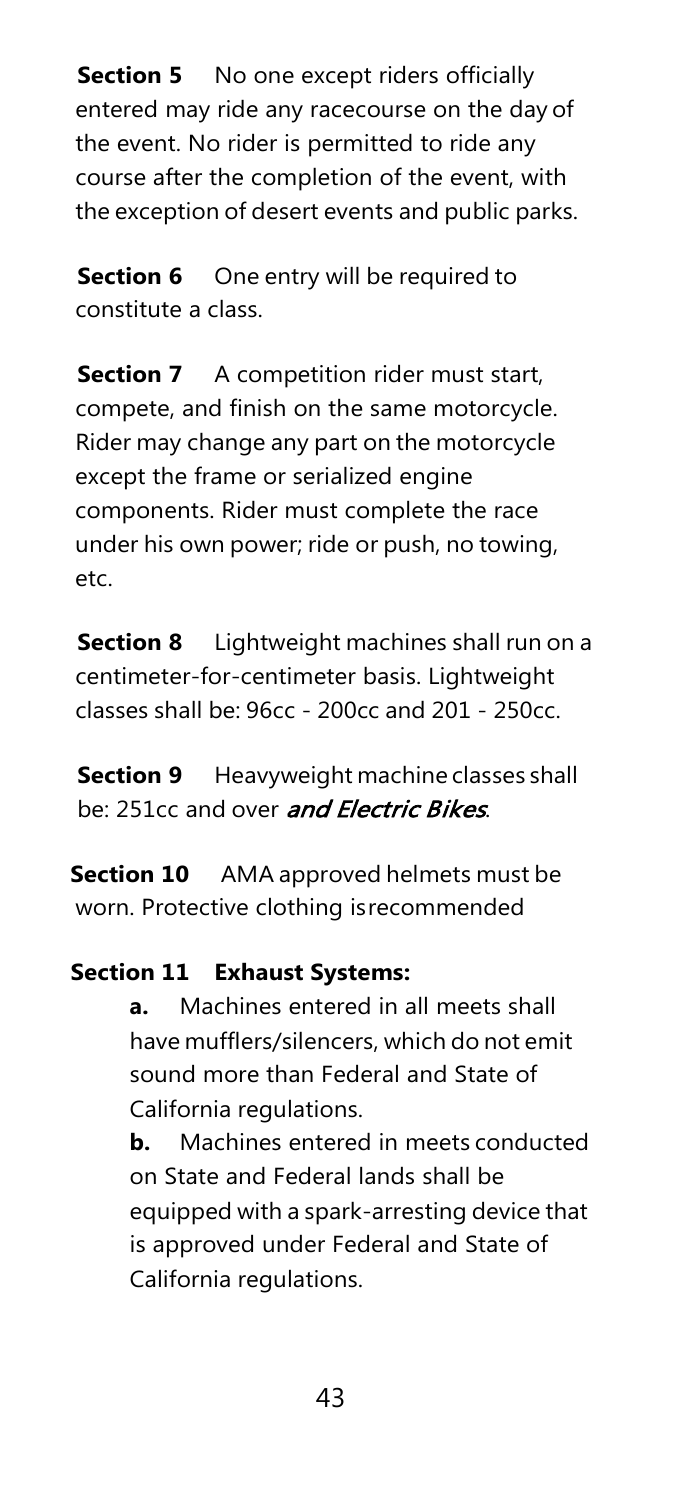**Section 12** No lightweight machines can operate in the Heavyweight class at any time.

**Section 13** At promoting club's and/or any competition committee member's discretion any motorcycle or rider can be eliminated from competition for reasons of being hazardous to riders or spectators.

**Section 14** The Competition Committee shall have the power to disqualify for the day or suspend any rider for cause or penalize any rider up to 50% of the points he has earned for infraction of any rules of the Sports Committee, the promoting club, or common-sense safety procedures.

**Section 15** Any harassment of promoting club or official by any entrant or entrant's guest shall result in the disqualification of the entrant involved.

## **Section 16 Protests and Appeals**:

### **a. There are three types ofprotests:**

i. Visual protests relate to motorcycles and components where compliance or noncompliance can beconfirmed visually.

ii. Technical protests relate to motorcycles and components where some type of measuring device or teardown procedure is needed to confirm compliance or noncompliance with the rules. iii. All other protests will be defined as administrative.

**b.** Unless specifically excluded herein, riders may lodge protests on any matter regarding an event in which they were a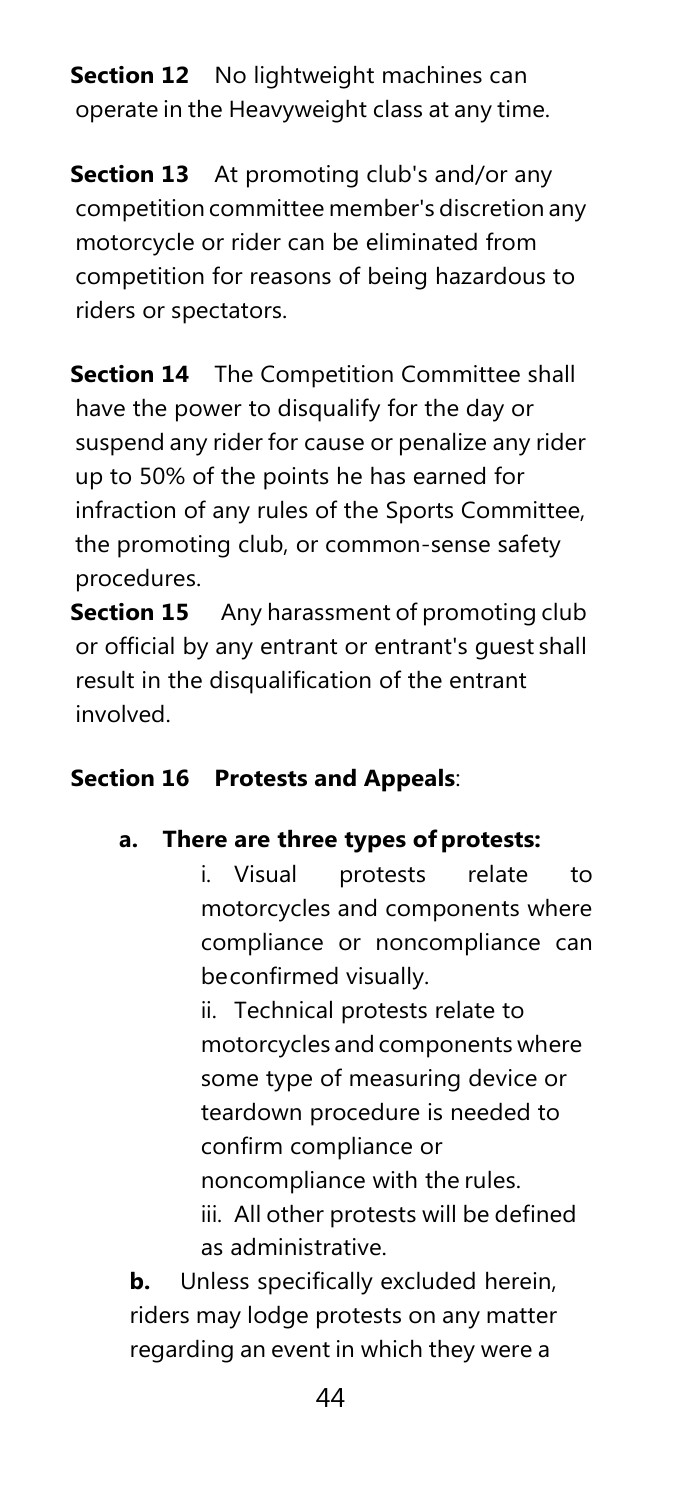participant. Such matters may include but are not limited to the conformity of a machine or the eligibility of a rider. **c.** All protests of rider, machine, or rule violations, must be in writing clearly stating the District 37 or AMA rule infraction and signed by the protesting rider and presented to the Referee (or acting Referee) of the club promoting the event not later than one hour following the termination of the event in question, or, if results are posted at the event site, not later than one hour after the posting of results, a protest fee of \$50 per item is required. If the protest is found to be valid, the protest fee will be returned to the person making the protest. If the protest is not found valid, the protest fee will be forfeited and given to District 37. Teardown fees will be \$100 for air-cooled two-stroke singles, \$150 for liquid-cooled two-stroke singles, \$250 for four-strokes, and \$50 additional if engine must be removed from the frame.

**d.** Appeals of protest decisions must be in writing, must be postmarked no later than 48 hours after the decision, and must be mailed to the District Referee. A protest fee of \$50 is required.

**e.** Protests of results relating to situations not covered in paragraph a. must be received by the District Referee within 10 days of the results' becoming final, must be accompanied by name and date of event being protested, and the name, address, telephone number, and the riding number of person protesting the event. A \$50 fee may be required. If the protest is upheld,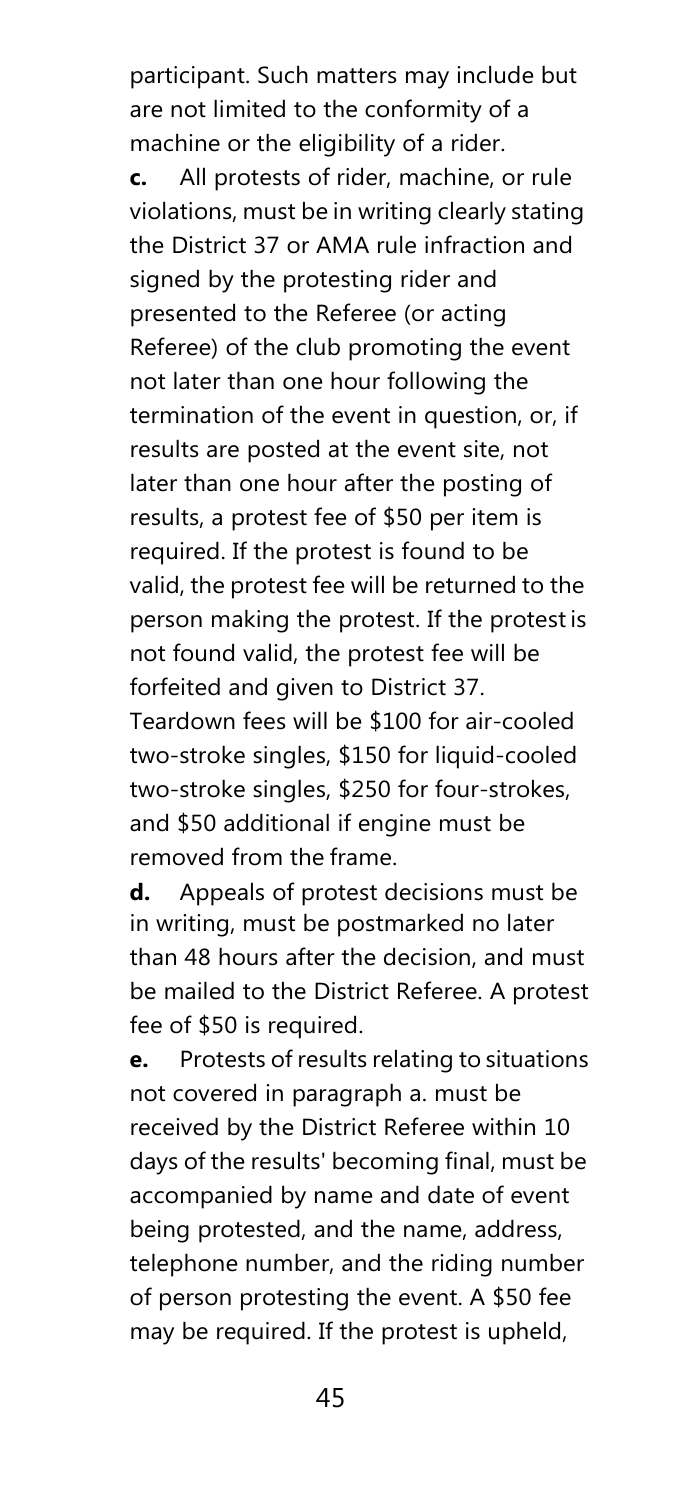the fee will be returned.

**f.** The club or District referee may not accept any protest that is not properly filed and accompanied by the requiredfee.

**g.** Appeals of Competition Committee decisions must be in writing and filed with the AMA within 10 days after the decision has been made and shall be accompanied by a \$250 fee.

**h.** All Appeals regarding National or Regional championship classes will go directly to the AMA.

**Section 17** The entire Competition Committee and all officers may, by a 75% vote, modify the application of an existing rule when, in their opinion, circumstances involved are of such a nature that the strict enforcement of the rule would be contrary to the best interest of the sport.

**Section 18** Clubs that do not attend the mandatory referee and risk manager meeting will be fined \$100.00.

**Section 19** A rider must sign an entry form for each race entered (except GP events where one entry can be used for multiple races) and must list their riding license number(s) for which they desire to receive points. A rider under 18 years of age must have the signature of a parent or legal guardian on each entry application, or a notarized race application.

**Section 20** Any rider that does not run a transponder will receive a 2-minute time penalty.

**Section 21** For Quads, the number plate shall be mounted under the handlebars in a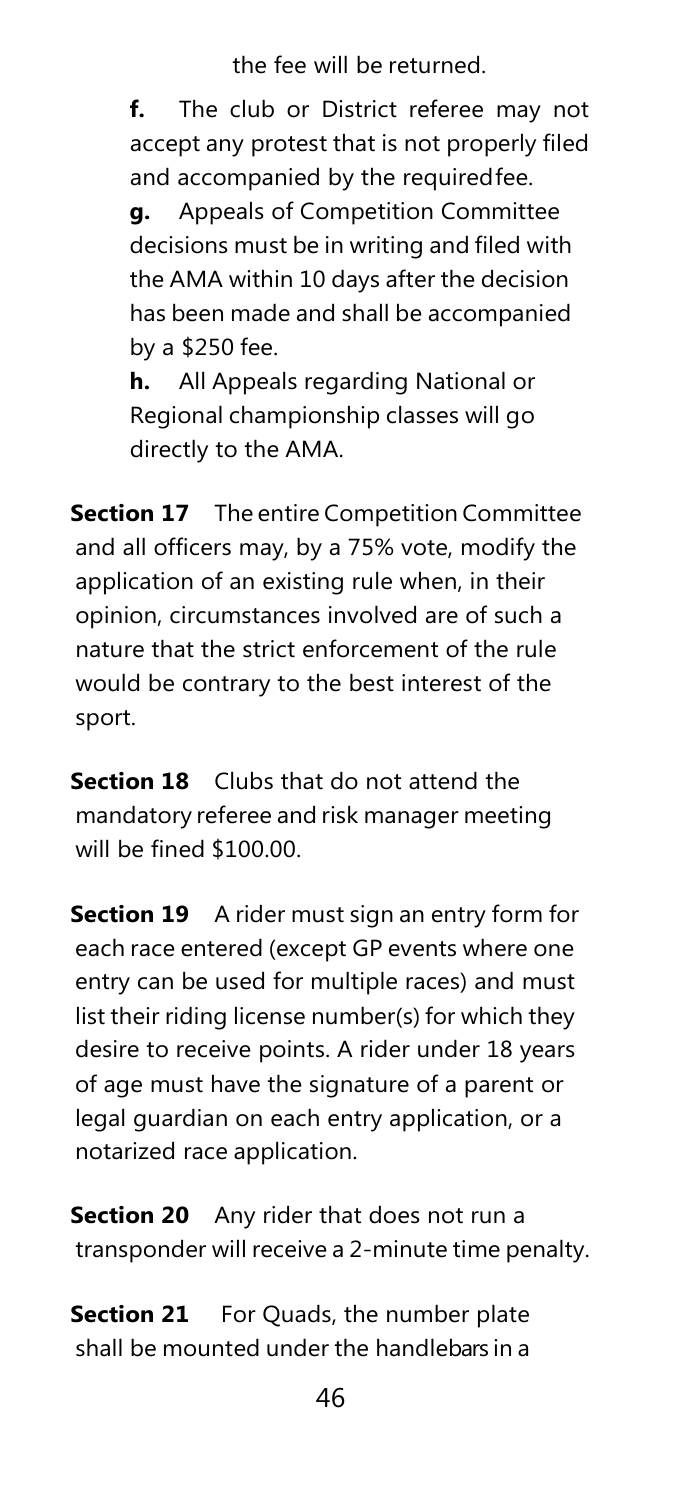vertical position and the fender card shall be mounted on the left-hand front fender as close to the number plate as possible.

**Section 22** Crates will not reserve starting line spot --to hold a spot, either entered race bike or rider must be there.

**Section 23** All riders competing for points must use the "official numbers" supplied by the Competition Committee. Riders may also elect to use numbers on preprinted backgrounds, ifthey are visually (font, size and color) the same as Stated in the preprinted background instructions posted on the District 37 website. Riders determined to be displaying or utilizing noncompliant numbers and/or backgrounds etc. may be disqualified or receive a time penalty.

**a.** All Desert classes with exception of AA classes shallrunblacknumbersonwhitebackgrounds.AA riders to run white numbers on blue backgrounds. **b.** Enduro classes will run numbers provided by the scoring team with exception to AA classes who have the option to run preprinted backgrounds.AAriders and top10 riders with earned numbers wishing to run preprinted backgrounds must run D37 approved fonts with white numbers and blue backgrounds.

**c.** Enduro riders may request any threedigit number with background to reflect their skill level, no letters and the rider shall provide their own number and color background following color and font guidelines set by District 37, unless the rider is a top 10 earned number in which that number will be pre-printed and provided at the event**.**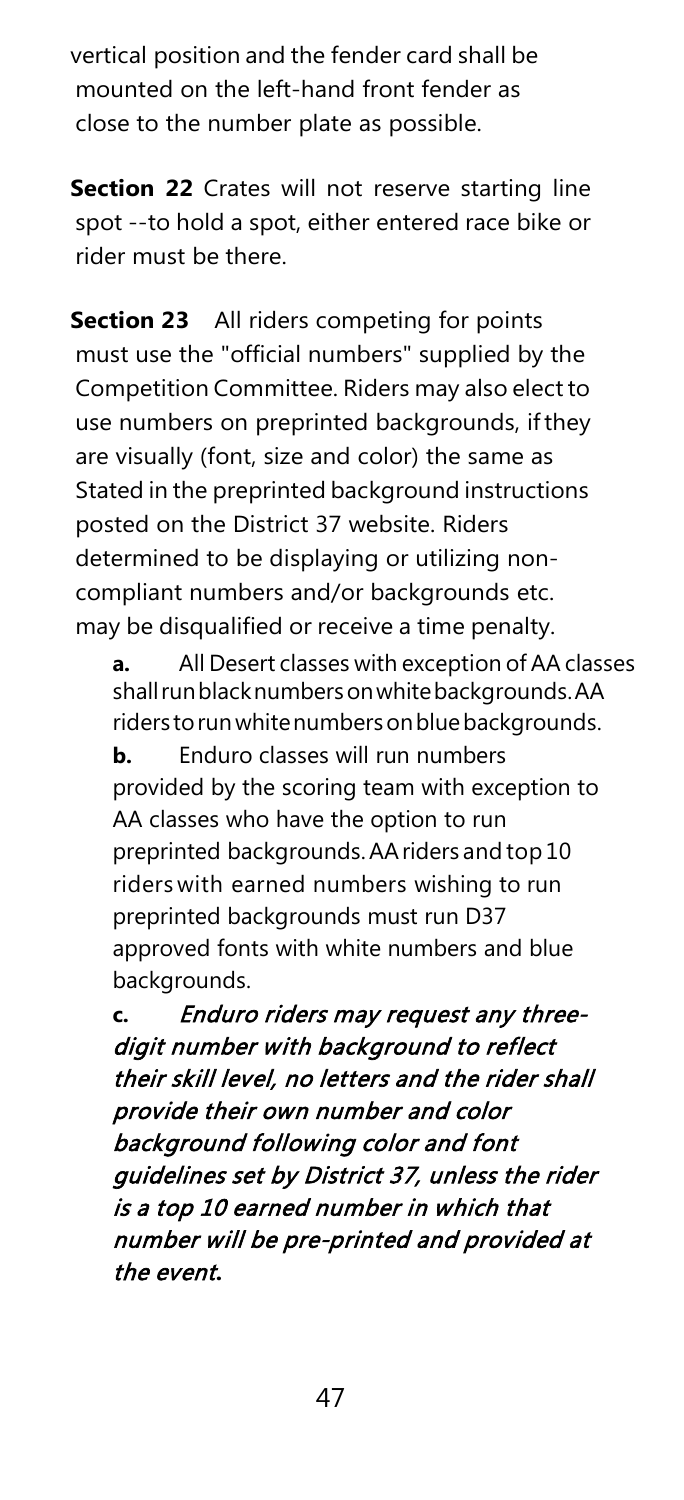**d.** Numbers must be run on front number plate for Desert and Enduro events. **e.** All GP classes shall run black numbers on yellow backgrounds. Pro racers who also hold D37 licenses may run their designated pro number and background. Numbers must be run on the front, right and left number plates.

**Section 24** Pit speeds for all District 37 sanctioned events is 15 MPH or less!No exceptions.

**Section 25** Rider skill level advancements earned at events held after September 30th of each year will remain at their current skill level through the end of the year unless the rider requests the advancement in the current year.

**Section 26** Riders may join or become members of any number of District 37 clubs.

> a. A Rider must work an event to be eligible for work points the day of an event in which he/she would be eligible to earn race points to qualify or earn work points.

b. Riders must have a current card(s) for each class points are to be paidin.

c. Work points are to be paid at the club referee's discretion.

d. Work points shall be posted on the official (District 37, Moto-Tally or other as appropriate) website and are final at the time event results become final, and no protests are pending.

e. Riders are to receive work points equal to second place in their respective class/skill level they've attained at the time of the event worked. If the event earns at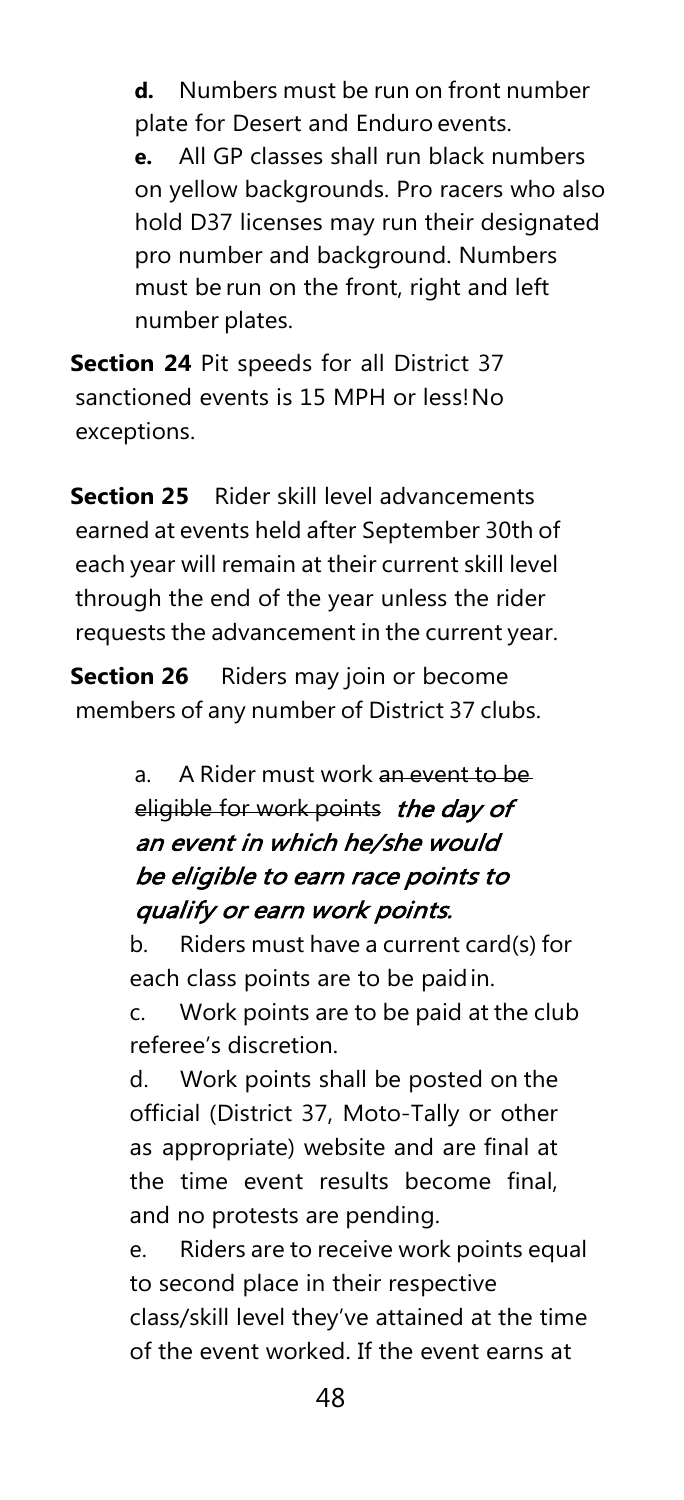125% then all event workers will earn work points at the 125%.

f. Prior to the start of the event riders are responsible to provide (as a minimum) the club's Referee with their respective District 37 riding number, class, skill level and AMA number for work points being requested.

- i. A rider meeting the above requirements is eligible (per calendar year) to receive work points in the following One (1) Enduro work points may be earned.
- ii. Two (2) Desert work points may be earned. They may be applied to the same class or different classes.
- iii. Four (4) GP work points (each must be applied to a different class/card).

**Section 27** Work points cannot be earned in any class that has been excluded from the event being worked.

**Section 28** Riders not holding a current District 37 card shall not accrue points for that event.

**Section 29** Finishing position shall be determined by order of finish at the checkered flag with all legal consecutive checks (as determined by the promoting club) completed. Except at GP events.

**Section 30** Sound testing of participants at District 37 points paying events shall be performed by clubs and promoters in accordance with Federal and State agency requirements, AMA and District 37 rules and guidance.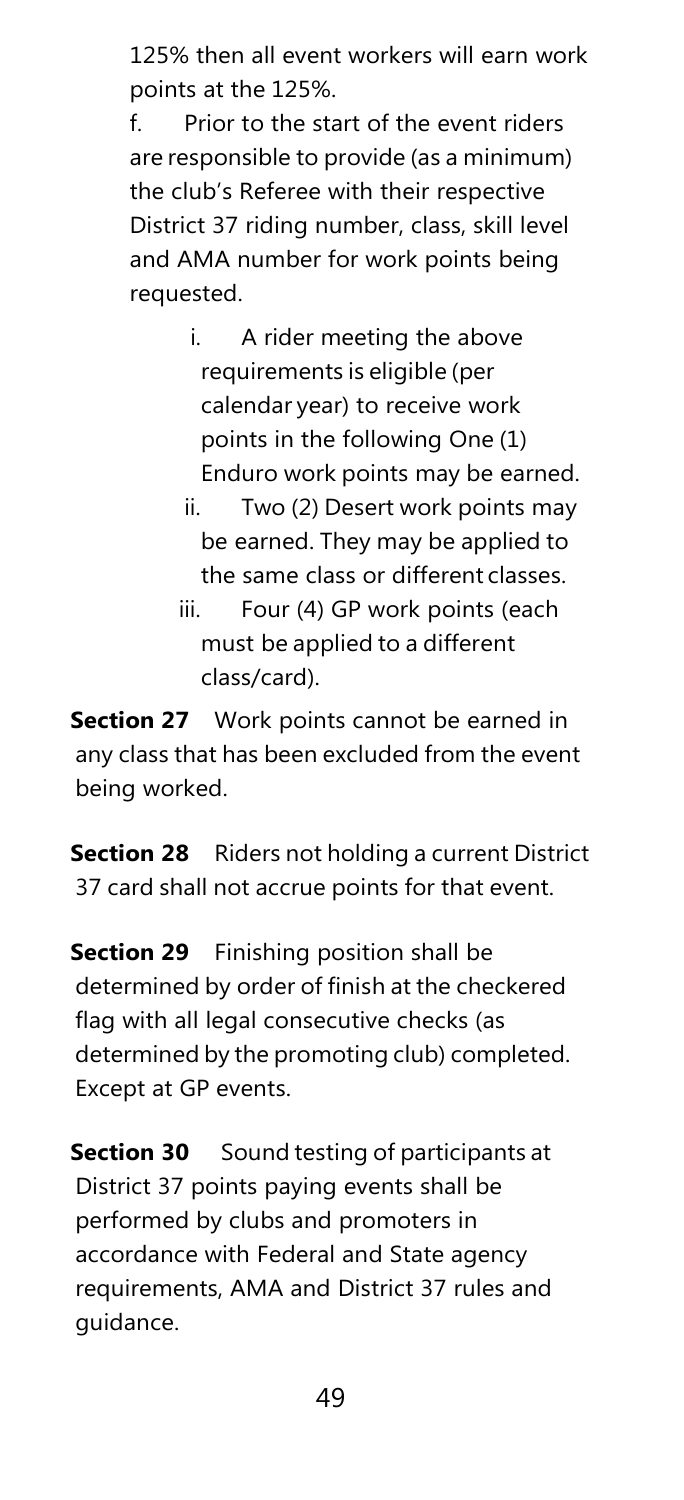**a.** Participants at each District 37 event shall be subjected to random sound testing. **b.** Determination of testing will be based upon the participants District 37 assigned riding (license) number (odd oreven).

**c.** Random testing shall be based upon month number of the Sunday on the weekend of the event (even or odd).

**d.** If Sunday's month number is an odd number, then participants who have an odd riding (license) number will be responsible to obtain and pass sound test prior to the start of the event. If Sunday's month number is an even number, then participants with an even riding (license) number will be responsible to obtain and pass sound test prior to the start of the event.

**e.** Riders not obtaining and passing sound test prior to the start of the event shall not receive a start mark and shall not be considered as a participant in the event.

**f.** It is the intent that selected participants need be tested only once per weekend event, even though there may be more than one race or heat per weekend event.

**g.** In the event a participant does not currently hold a District 37 assigned license, the pie plate number (odd or even) assigned by the club will be used to determine if the participant's machine is or is not to be sound tested.

**h.** District 37 and Event officials reserve the right to sound test or retest an event participant's machine prior to, during, or after an event.

**i.** Up to three non-club members who perform sound tests will be considered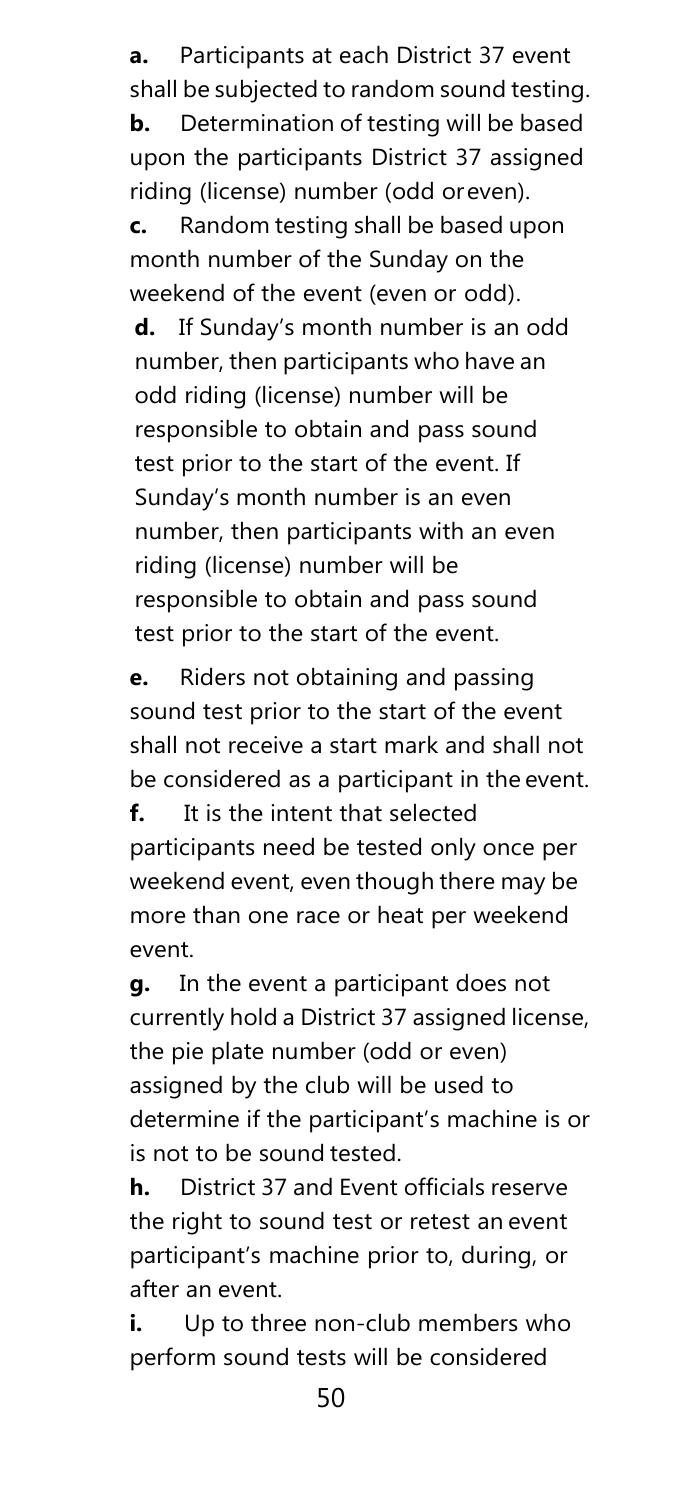event workers and will be eligible for worker points as specified in the Competition Rules Supplement Section 26

**Section 31** Points will be paid separately in all recognized Divisions: Enduro, Desert, and GP classes under the AMATEUR RIDERS' POINT SYSTEM ARTICLE XXI.

**Section 32** In the event a club submits late race results all members of club will be penalized 50% of their work points for the event.

**Section 33** At District 37 events (excluding GPs, or Specialty events) paying District 37 points; inclusive of National Hare and Hounds and West Hare Scrambles shall be scored by the District 37 Scoring Administrator.

# **ARTICLE II. Grand Prix:**

**Section 1** A Grand Prix is a closed-course event. The course should include bothnatural and graded or paved terrain.

**Section 2** Grand Prix events shall pay only Grand Prix points.

**Section 3** Points shall be based on District 37 cardholders only in respective classes.

**Section 4** The approximate length of the course and the amount of time for each race shall be advertised.

**Section 5** All clubs/promoters promoting GP events shall abide by Article 1 Section 1 of the Competition Rules Supplement.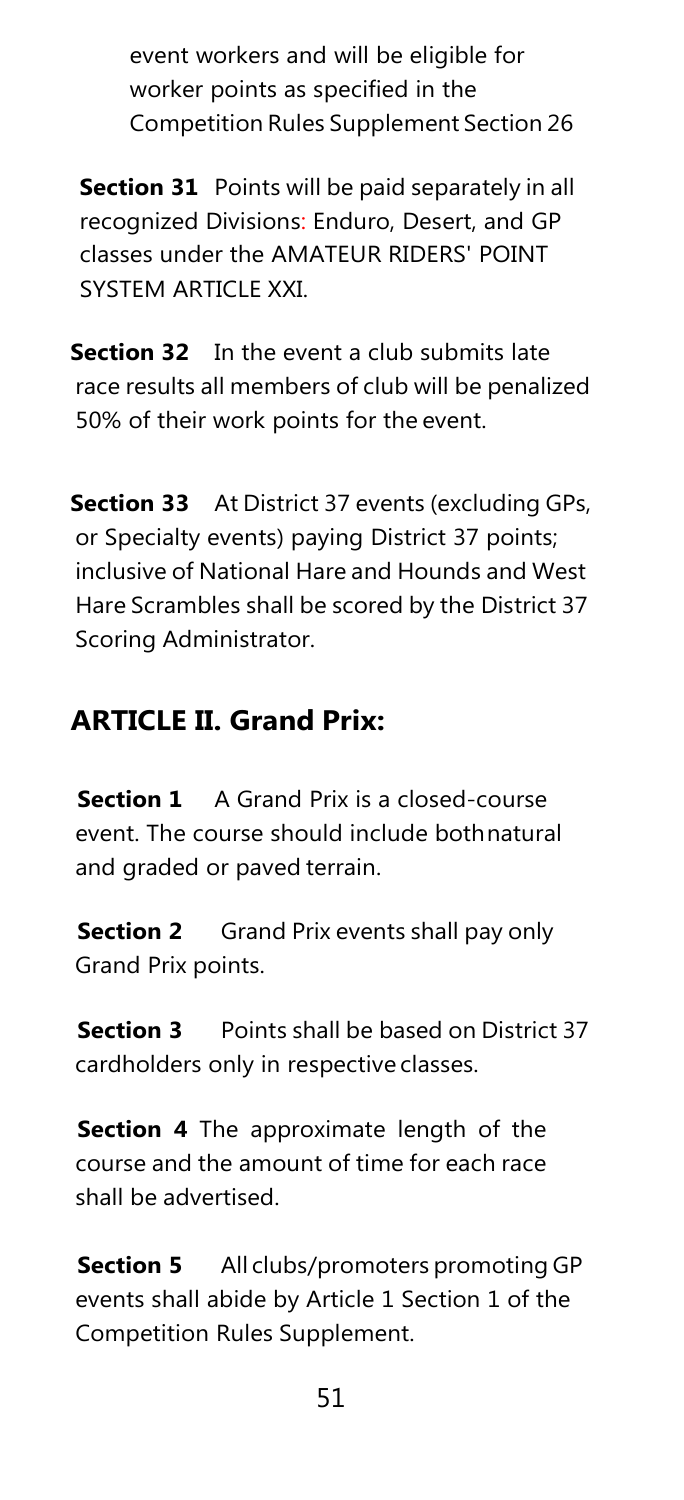**Section 6** Grand Prix results (Standing Rules Sections 11 and 12) to respective stewards shall list GP numbers in that class and division as listed on the application. (Non-District pieplates are not to be listed.)

**Section 7** Riders are considered finishers provided they make 50% of their class leader's laps and receive the checkered flag. Exceptions to this are: Masters, Legends, Mini Novice, Women / Women 40+ Novice, and Magnum Novice, who need only to receive the checkered flag. Overall results must show number of laps ridden.

**Section 8** Grand Prix Club members cannot ride their own club's Grand Prix.

**Section 9** To receive points, riders must hold a card for the class they ride in. Riders may hold cards in more than one class. Riding outside of his assigned skill level or class will disqualify rider from all events of the meet.

**Section 10** No Club/Promoter shall put on more than one (1) Grand Prix event in any one (1) calendar year.

**Section 11** Racers shall be grouped into races according to posted schedule.

**Section 12** All sections of Article IV are applicable to Grand Prix events with the exception of sections 3b, 5a, b, c, d, f, g, and 6i.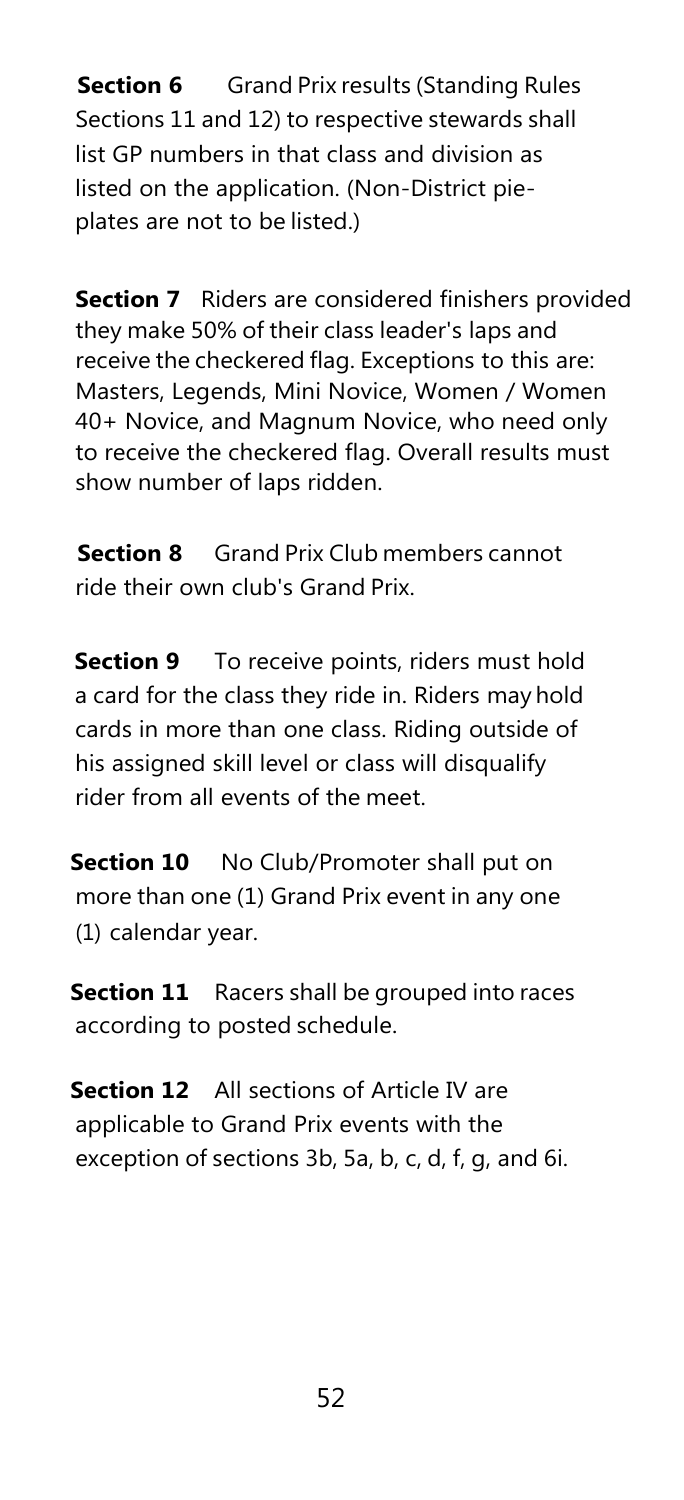**Section 13** Grand Prix points for earned numbers shall be calculated from all events for the year, less one.

**Section 14** Contestants found practicing on the course prior to or during the running of the event (without being entered in the event), shall be grounds for disqualification from the event or meet.

**Section 15** Vintage class – up to 1974 motorcycles, modifications are allowed with the exception of the following modifications: no disc brakes (front or rear), no single rear shocks, unless provided as original equipment that year by the manufacturer, no water-cooled motors, and only up to five inches of shock travel in the rear, and up to seven inches of front fork travel. Exempt from sound testing, where permitted by state law.

**Section 16** Classic class– 1975 to 1979 motorcycles, modifications are allowed with the exception of the following modifications: no disc brakes (front or rear), no single rear shocks, unless provided as original equipment that year by the manufacturer, and no water-cooled motors.

**Section 17** Evolution Class - 1980-1985 motorcycles, original manufacturer with air or water-cooled engines, with and without rear link suspension.

**Section 18** Revolution class Motorcycles: 1986 to 1995 year of original manufacture.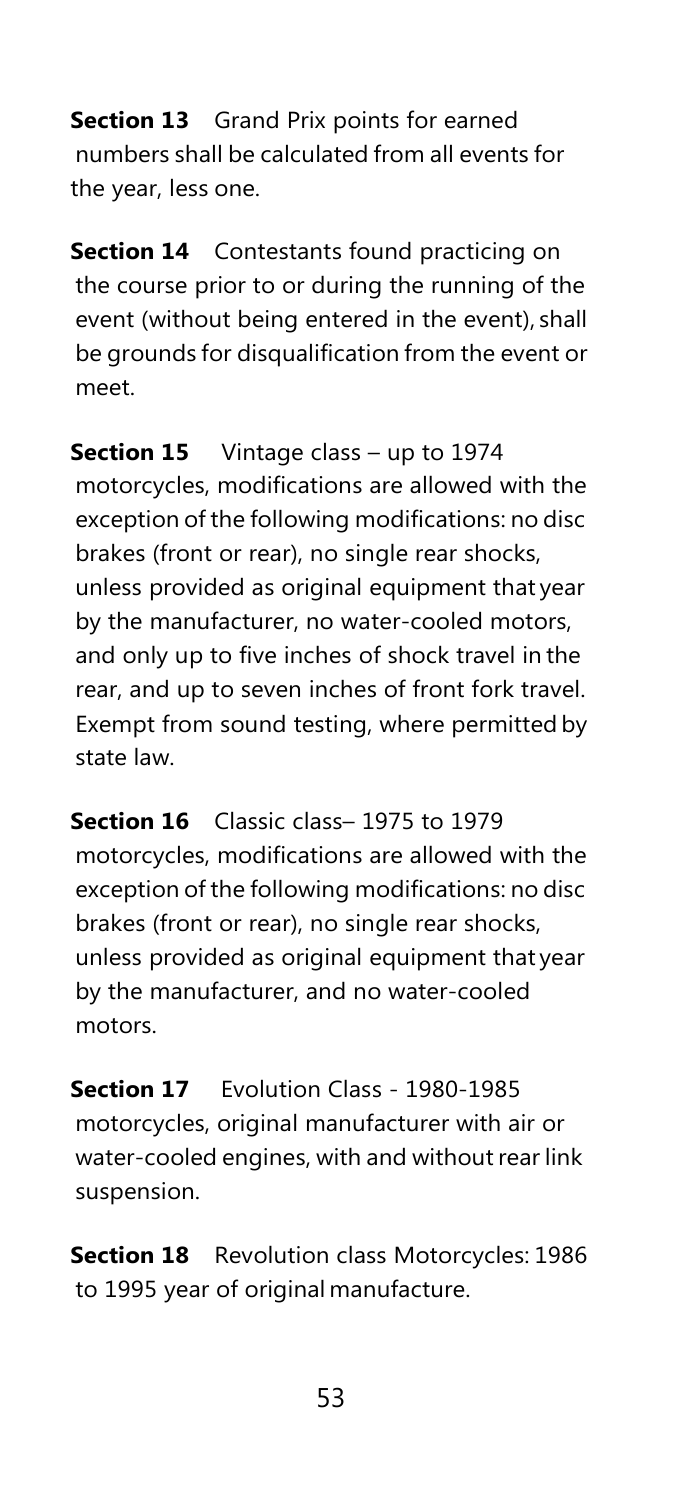## **Article III Grand Prix Youth Classes: (See Chapter 5 Youth Competition Rules Supplement)**

# **ARTICLE IV. General Rules Applying to Desert Events:**

**Section 1** Advertised mileage must be within 10% plus or minus.

**Section 2** Contestants found practicing on a marked desert course prior to or during the running of an event shall be disqualified from the event.

**Section 3** The area from the starting line to the smoke bomb is not part of the marked course and may be scouted before the starting time. The marked course begins at the smoke bomb and may not be scouted before the starting time. Contestants must pick up the course near the smoke bomb and remain on course thereafter. Any rider obviously offcourse will be subject to disqualification. It is recommended that the course continue in a straight line after the bomb for a minimum of 1 mile whenever feasible.

> **a.** A rider shall be considered to be "obviously off-course" at any time a rider is observed riding on the course at a distance greater than 50 feet (approximately 8 bike lengths) from the marked trail. The rider may also be considered "obviously offcourse" if he is within 50 feet of the marked trail but on terrain that gives the rider a definite advantage over the rider that is on the marked course, such as a road or jumping out of a sand wash or missing a checkpoint.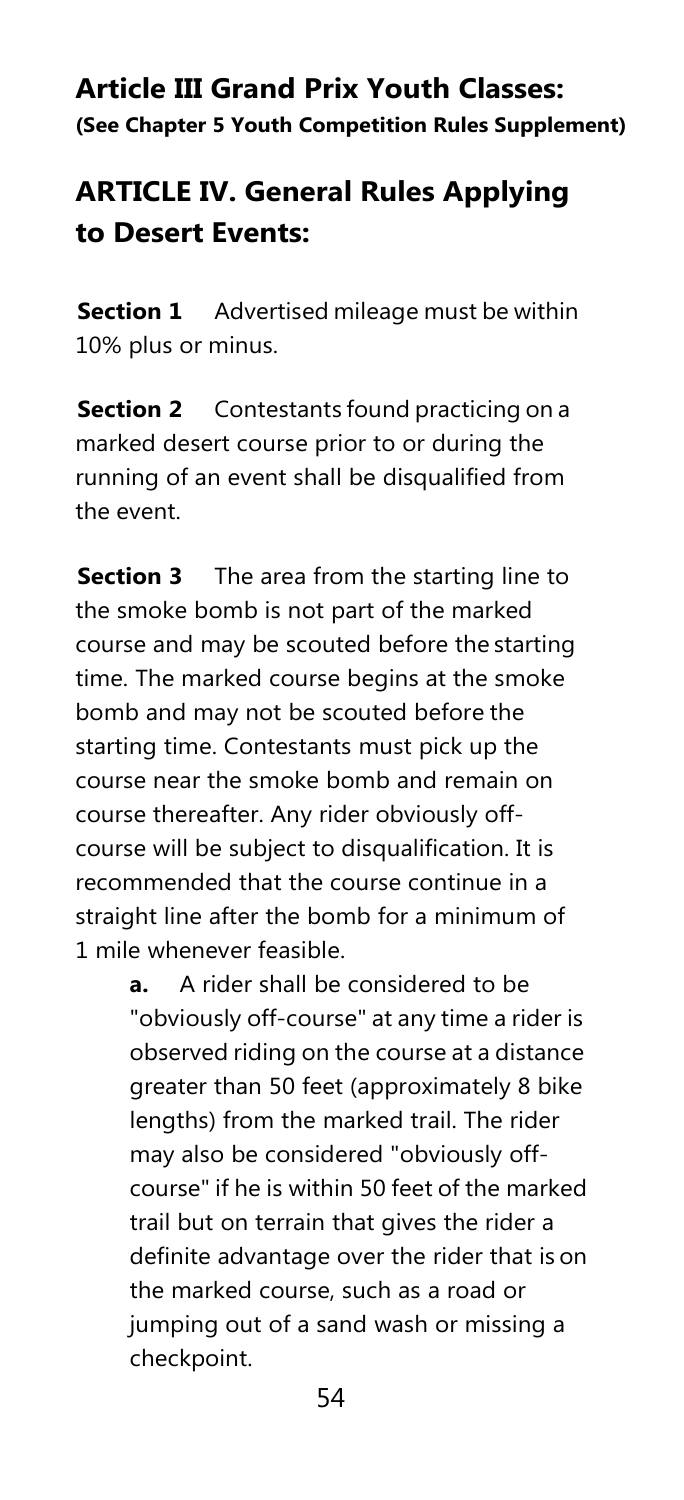**b.** The sponsoring club will provide a bomb return trail which will be clearly marked with 7" x 9" white card with a 3" diameter red dot in the center. The District will provide a distinctive ribbon. The bomb return will be a minimum of 1/4 mile from the bomb run, utilizing Off-Road trails only, to ensure the safety of riders going to the bomb. No dirt road may beused.

**Section 4** All riders must remain on course and approach checks from the proper direction. All checks should be arranged to eliminate course cutting.

**Section 5** The start may be a banner type start with, as far as possible, at least one mile of open terrain.

> **a.** All mass start type events will be started by the promoting club at their discretion when all the engines on the line are dead and by the dropping of a banner.

**b.** Banner must be raised up for a least one (1) minute before it can be dropped.

**c.** Starting banner must be in front of the starting line centrally located in such a way that it can be seen by all contestants.

**d.** No vehicle or banner other than that of the promoting club or emergency vehicles may be in front of the starting line when a race is being started. No exceptions.

**e.** Riders with running engines will be disqualified.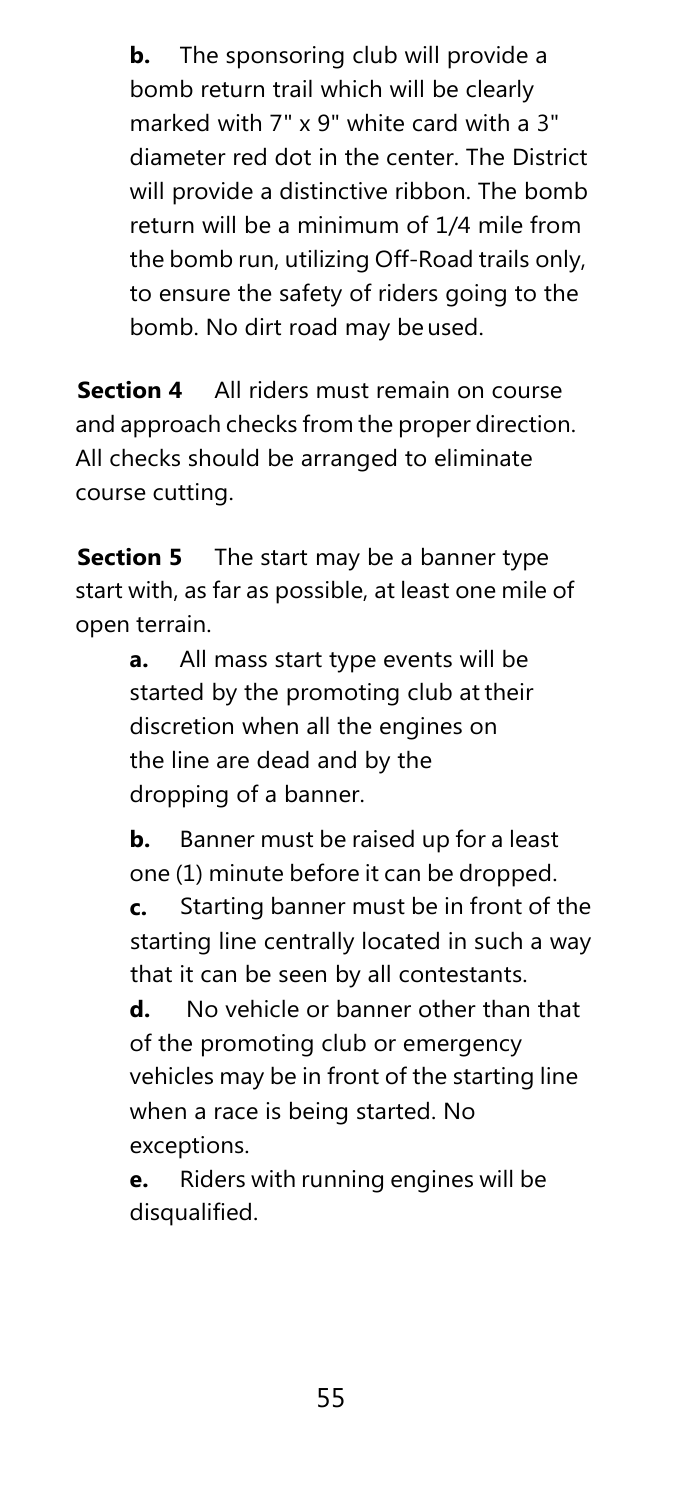**f.** The start line must be sufficiently long to provide room for the estimated number of entrants per start to line up side-by-side, one deep.

**g.** Each end of the start line must be adequately marked, including at least 15 feet of ribbon tied perpendicular to the line to retain riders within thisboundary.

**h.** If a larger than expected entry requires that the start line be extended on the day of the event, only the end with the least advantage will be moved.

**i.** The promoting club will start class start type events at their discretion.

**j.** A class start will be a dead engine start.

**k.** Clubs may combine classes at their discretion, provided no combination of classes exceeds 25 racers.

**l.** No novices will start before any intermediates.

**m.** No intermediates will start before any experts except Vintage and Legend classes.

**n.** All practice of the bomb area will cease 10 minutes prior to the scheduled starting time of the event.

**o.** This will be so designated by five, 7" x 9" fluorescent Day-Glo orange cards on an 8-foot pole displayed on the banner vehicle and will remain up until last start.

**p.** European Scrambles refer to Article VII, Section 2.

**q.** In case of false start (the starting of engines and proceeding forward to bomb by some riders before the official banner drop), roll-up banner while in vertical position and take down slowly, leave Day-Glo cards up, wait a minimum of 30 minutes, remark tank cards and proceed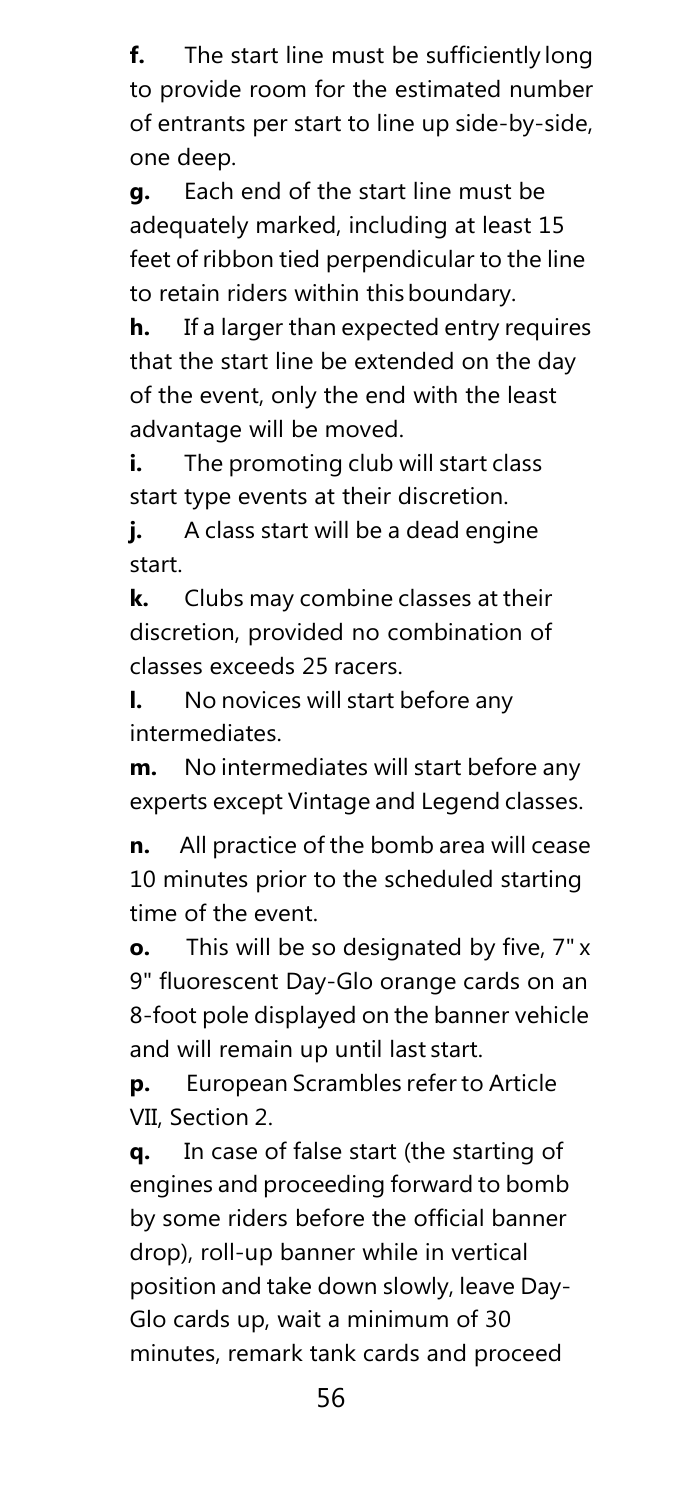with official banner drop start.

**r.** At the club referee's discretion, he/she can start the race sooner than 30 minutes if he/she deems the course is clear and safe.

**s.** The bomb run must be re-swept at a minimum.

**t.** Any club starting a Hare and Hound, Desert Scrambles, or European Scrambles shall use the banner start or class start.

**u.** Comprehensive printed instructions must be distributed to each entrant; this is mandatory.

**v.** A riders meeting will be mandatory. **w.** Exact meeting time and location to be specified in the riders' instructions.

**x.** All Novices shall start in the second line, after the Intermediate- Expert start, with at least a 15-minute delay (or as soon as the bomb run is clear) after the previous line leaves.

**y.** An optional third start consisting of Vintage, Legends, Women Novice and Women 40+ Novice may be utilized at Hare and Hound events only.

**aa.** If the bomb run is less than 2 miles long, then a 5-row start is mandatory at Hare and Hounds and Desert Scrambles and the bomb run must be at least 1-mile long.

**bb.** No rider on the next start line shall receive a starting mark until after the previous line has started.

**cc.** Pie plate riders to start at appropriate skill level at desert events. **dd.** All Quads shall start as soon as possible after the last bike start.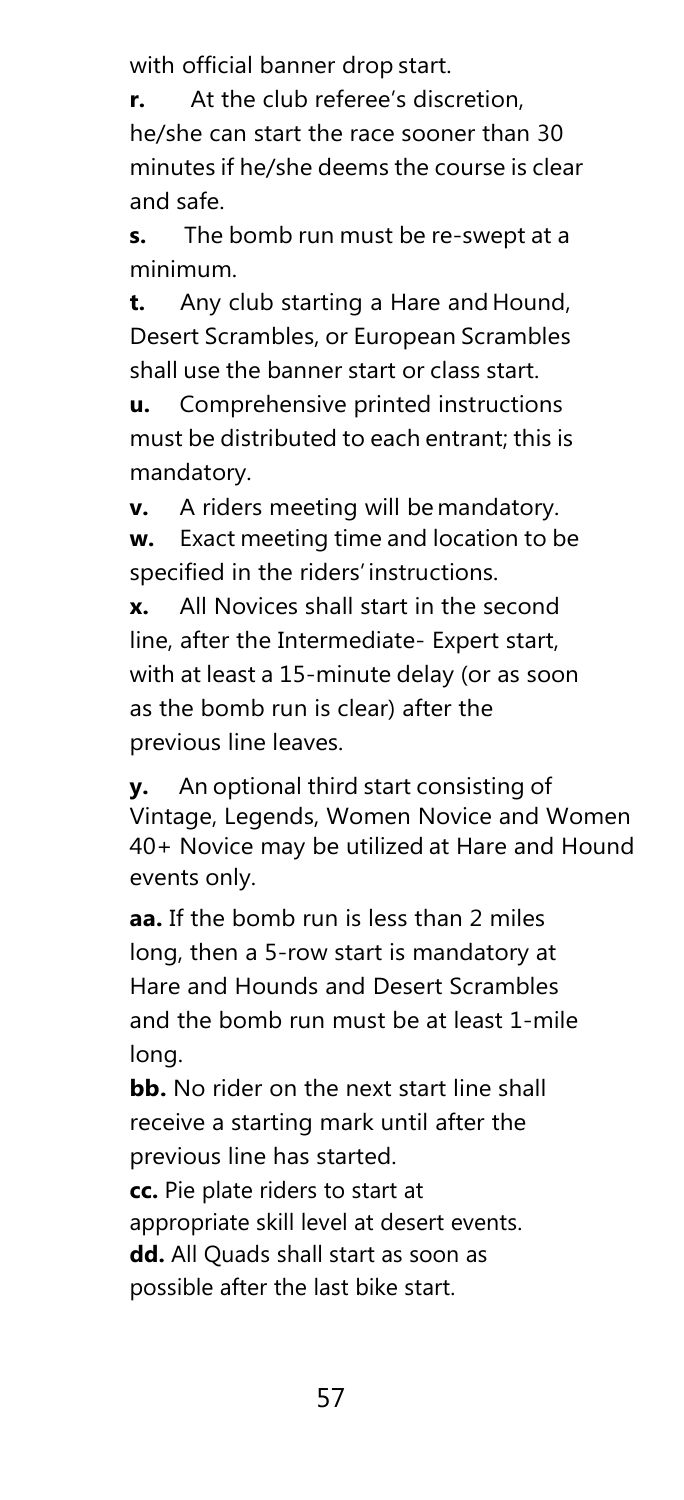**ee.** On a 5-row start, next row may start as soon as bomb is clear. **ff.** Minis, Quads, Novice 50+ (Mag), Novice Women, All Women 40+, 60+ (Masters), 70+(Legends)s and Vintage will run one loop and receive the checker

flag. Quad Novice at Desert Scrambles run 1 loop only.

**gg.** The number of loops for the One Loop classes mentioned above in ff. must be advertised.

**hh.** A club may limit novices from second or third loops if advertised course is extremely difficult.

#### **Section 6 Course Markings:**

**a.** Shall be ribbon, arrows, and fluorescent Day-Glo orange 7" x 9" cards.

**b.** When arrows are used for marking. each turn shall be marked with black arrows on a contrasting Day-Glo background on 4- foot stakes one placed 100 feet before the turn, one placed 50 feet before the turn, and one at the turn.

**c.** When the course continues straight through a crossroad, one (1) arrow at the road.

**d.** Markings must not be over 200 feet apart, or whenever possible each mark should be visible from previous marking.

**e.** Danger marking shall consist of down arrows on course sufficiently in advance of hazard to allow even fast riders time to slow down for the danger and shall consist of a minimum of four (4) fluorescent Day-Glo orange 7" x 9" cards (2 for Enduros) a minimum of 100 feet (75 feet for Enduros) in advance of the hazard on both sides of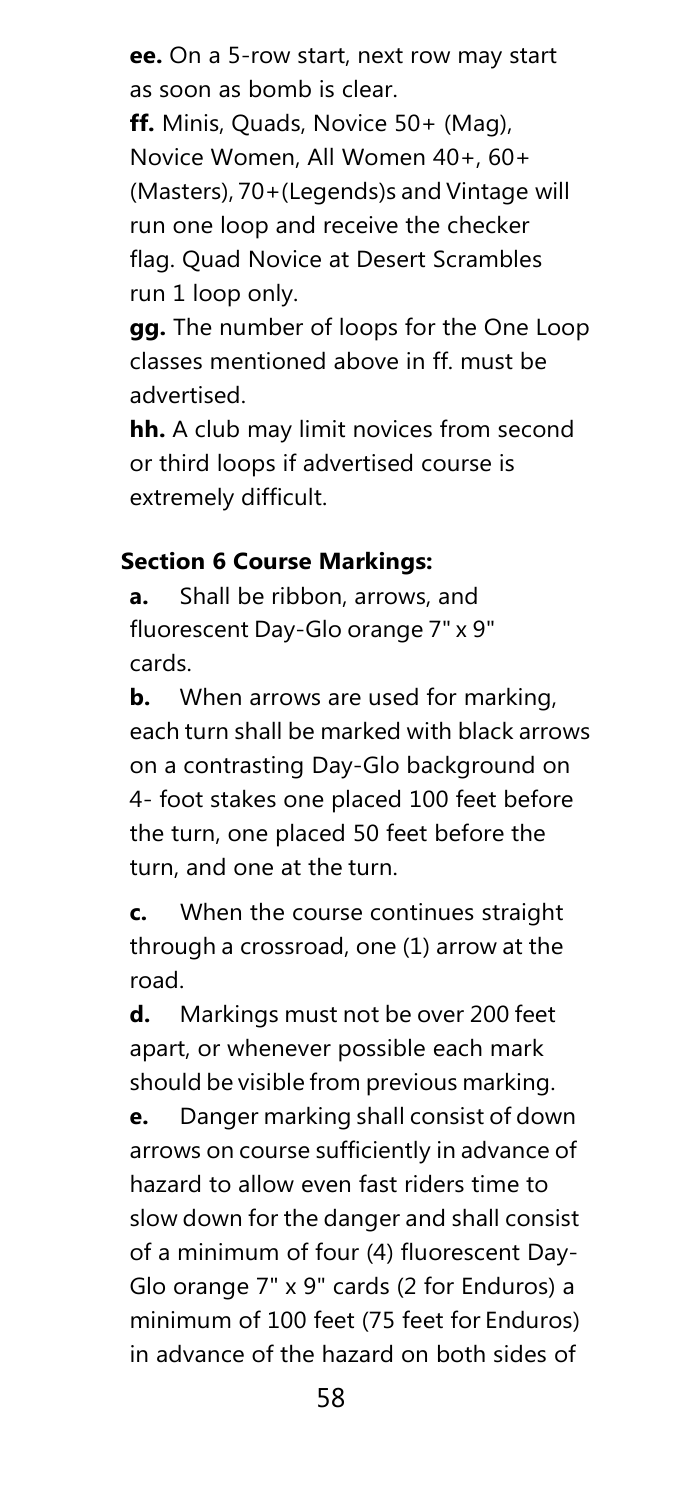course.

**f.** Road crossings shall be marked with Day-Glos on both sides of the course. Hazardous road crossings shall also be marked with fluorescent Day-Glo orange 7" x 9" cards as in Sec. 6(e) marked with a black "X".

**g.** Course markings and methods must be stated in the riderinstructions.

**h.** Penalty Structure:

**i.** The Competition Committee shall first hear any violation of any safety rule.

**ii.** Its recommendations shall be given to the Off-Road Committee. **iii.** A fine to the club of \$1.00 per rider and loss of next year's race for not using Day-Glo cards and fine of up to and including \$1.00 per rider for inadequate danger markings may be imposed.

**i.** A club must place observers on any alternate route for specific classes to positively identify riders taking the wrong route and so are obviously off course

(unless a legal check is on the prescribed route).

**j.** There must be a "funnel" 300 yards wide starting 300 yards before the bomb to funnel all riders into the main trailhead. **k.** The end of the bomb must be clearly marked using ribbon, flags and polesor

some other distinguishing materials.

l. Mileage markers will be required at all desert events and Sprint Enduros. Markers required every 5 miles at Hare & Hounds and Desert Scrambles. Markers required every 2 miles at European Scrambles and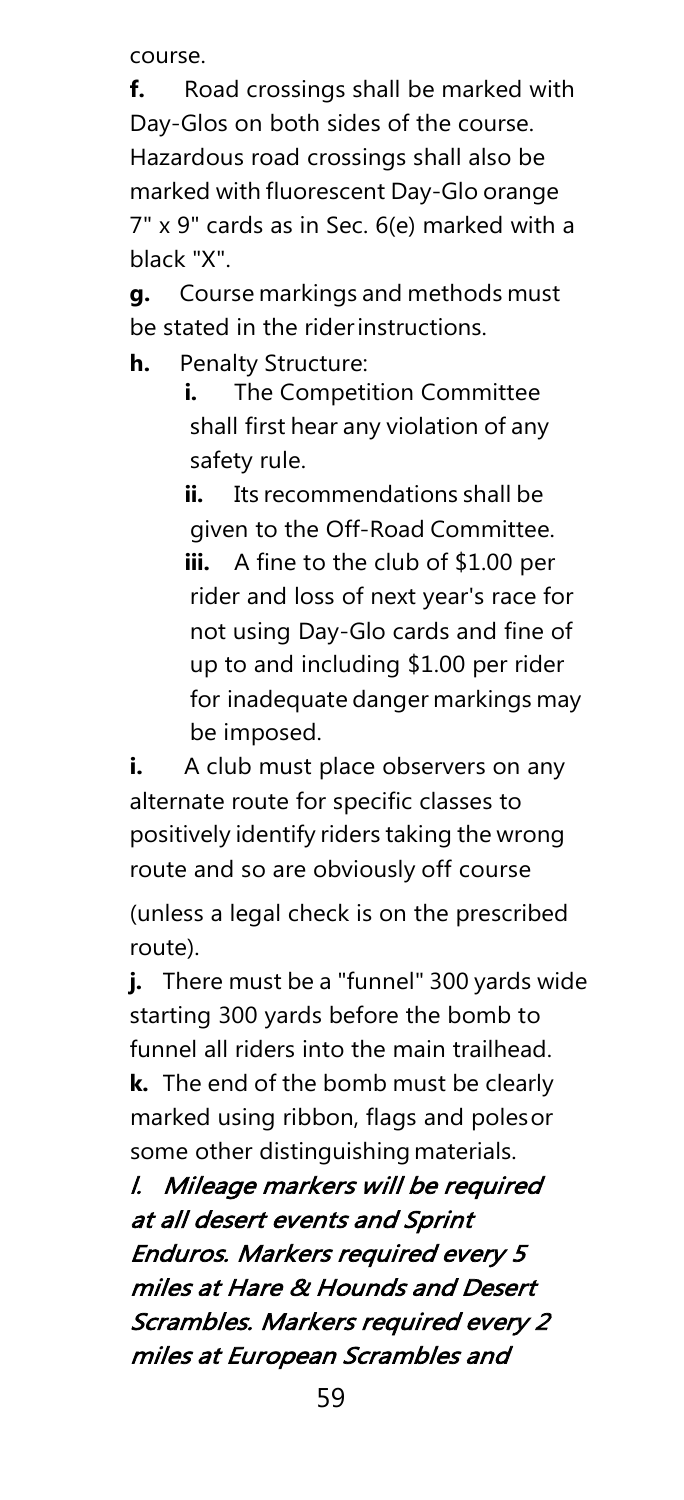## Sprint Enduros. Markers shall be black numbers on Day-Glo green background.

**Section 7** Finishing position shall be determined by order of finish at the checkered flag with all legal consecutive checks. Clubs will use two (2) back up sheets to record riders through each check including the finish. Any rider racing/passing after the checkered flag is subject to disqualification.

**Section 8** A check shall be considered a legal check if at least 75% of the riders who check in at the next following check were in at check in question.

**Section 9** Desert courses shall provide a minimum fifty-foot-wide lane through pit and spectator areas, per distancing requirements of the BLM Special Recreation Permit Requirements (SRP).

**Section 10** All sponsoring clubs who have the need to provide gas pitting will post signs and enforce a mandatory 15 mph speed limit in pits.

**Section 11** Club will provide signs stating 15 mph at the beginning and throughout pit lane.

**Section 12** Any rider failing to comply by going around pits or using excessive speed will be disqualified or receive a time penalty.

**Section 13** It is the promoting club's responsibility to make sure that all entrants are in from the course.

**Section 14** Sweep riders shall not pass racers still competing on the course.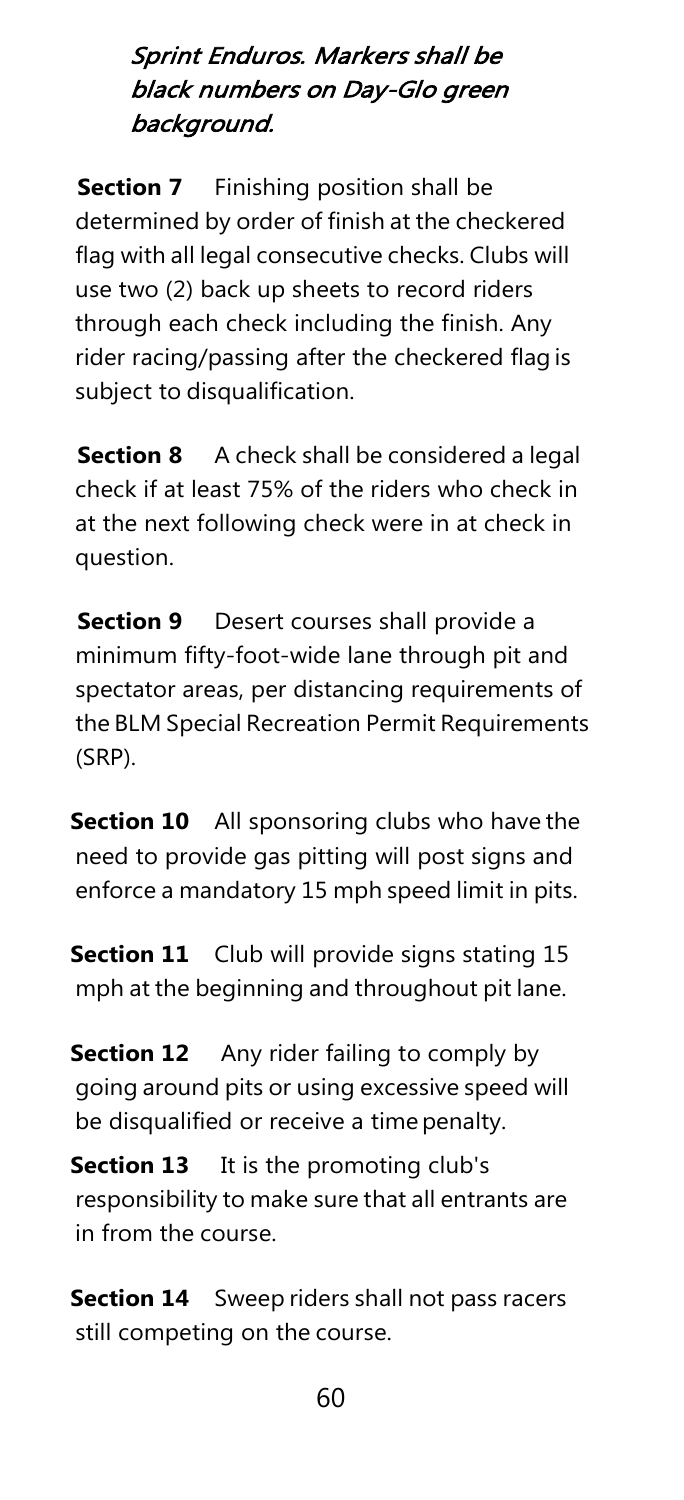**Section 15** At European Scrambles, a sweep crew must cover the entire course between each race.

**Section 16** A sponsoring club is responsible for reporting to a central control point the numbers and locations of stranded riders anywhere along the marked course.

**Section 17** All desert events are subject to course inspection before the event by the Competition Committee.

## **Section 18 Riding Enduros for Desert Points:**

**a.** If a rider has both a Desert and Enduro card, they can earn points for both divisions.

**b.** A desert rider who completes less than the required distance for his desert class will be scored to his last completed check and receive 70% of his points. Novice Women/Women 40+ who complete less than one loop will receive 50%points.

**c.** Item b does not apply to Sprint Enduros. See Article IX.

**Section 19** At European Scrambles, Desert Scrambles, and Hare and Hounds, tech inspection shall be done on the starting line.

**Section 20** An Overall number one will receive a trophy. Points will be calculated by scoringthe top 17 riders using the National scoring procedure and calculated from the total number of mass start or time-adjusted Hare and Hounds and Desert Scrambles events for the year, less two.

**Section 21** Top 17 desert race points go toward year-end desert points.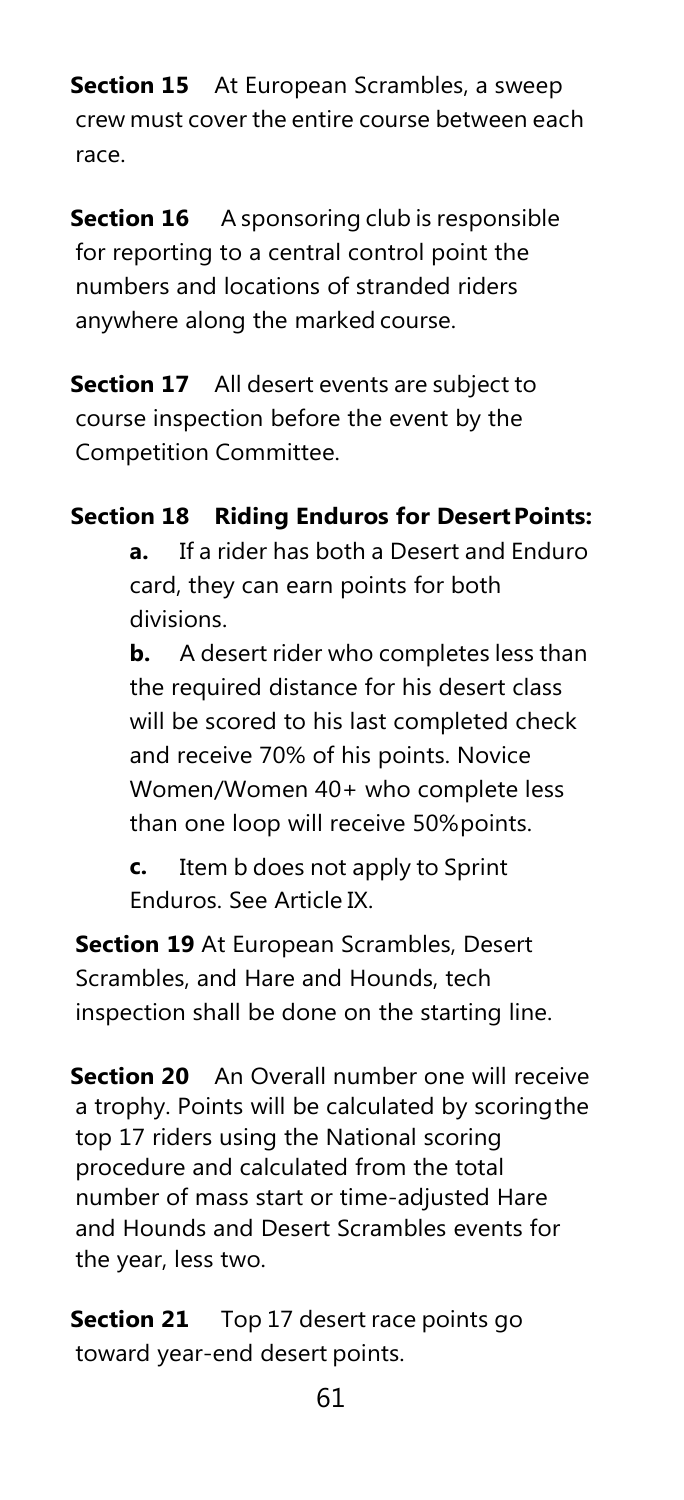**Section 22** Riders may elect to ride one loop or two loops during the event.

> **a.** A rider that enters the one loopfinish will receive 70% points unless they are in a one loop only class.

**b.** Any rider that leaves the Pits enters the pits and starts on the second loop must complete the entire second loop or they will receive a DNF. Clubs shall have a stop check at the beginning of pit row.

**c.** Riders must ride the event with the correct numbers displayed on their number plates.

Note: Section 22 a-c does not apply at Sprint Enduros, Euro Scrambles and GPs.

**Section 23** All entries must have a muffler or silencer attached to their machine's exhaust system for the duration of the event to "legally finish" and acquire points.

## **ARTICLE V. Hare and Hounds:**

**(Refer to Standing Rules and General Rules applying to Desert Events Article IV)**

**Section 1** A Hare and Hound is a marked course over natural-type terrain, 60 miles in length or longer.

**Section 2** For checking purposes all riders must stop and be checked for positive identification. Consecutive type of marking such as first check to be No. 1 or A, second check to be No. 2 or B, and third check to be No. 3 or C, must be used. Lap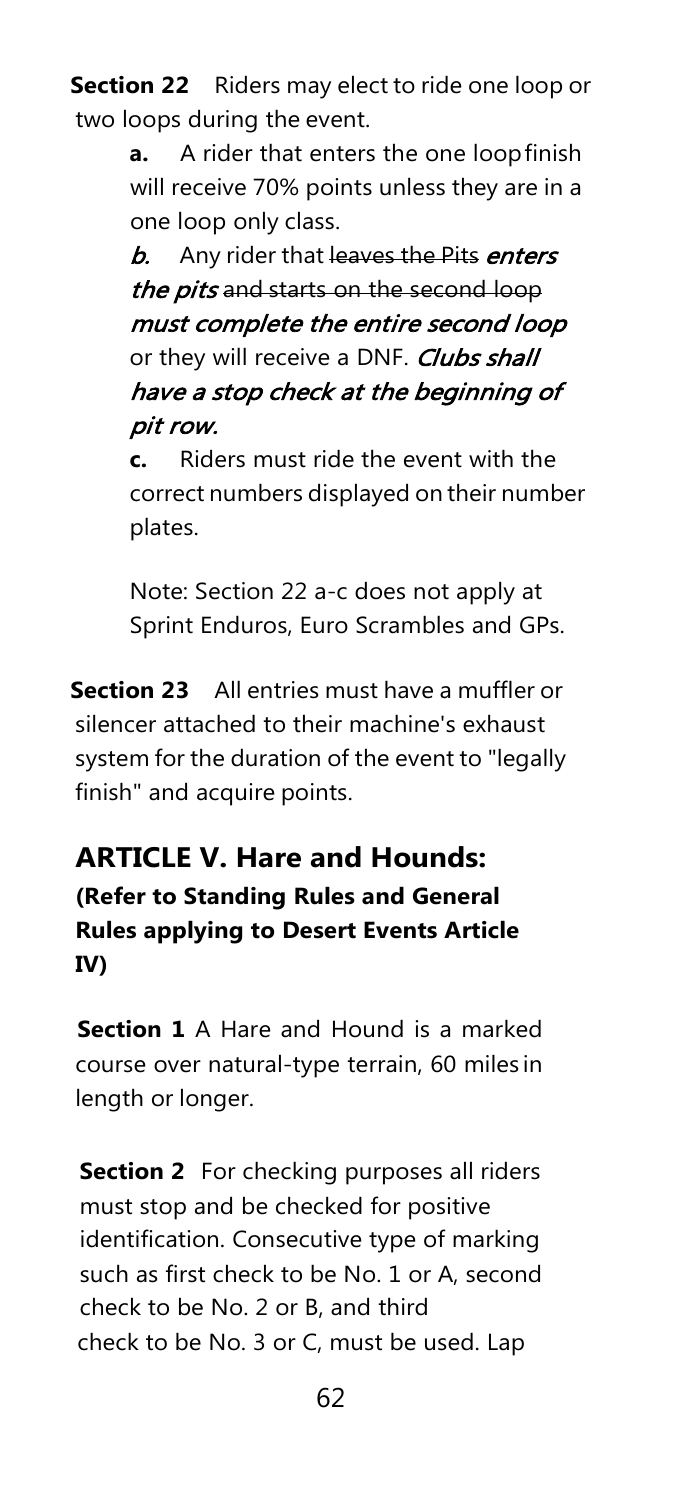check card shall be affixed to the top of the front fender directly under and forward of the number plate.

**Section 3** Finishing chutes shall be "V" shaped with standard finishers entering on left, one loop (halfway) finishers on right, and be clearly marked accordingly.

**Section 4** No rider shall be considered a finisher unless he has traversed the entire course as prescribed by promoting club for his respective class or division. Example--Legends go one loop.

**Section 5** Clubs may close the course no sooner than one hour after the first Novice finishes the entire course, unless otherwise specified in the riders' instructions.

## **ARTICLE VI. Desert Scrambles: (Refer to Standing Rules and General**

**Rules applying to Desert Events Article IV)**

**Section 1** The same as Hare and Hound except the course may be as short as 30 miles and repeated to make up a total of at least 60 miles.

**Section 2** Competition Rules Supplement Article IV sections 1 through 5 above are applicable to Desert Scrambles.

**Section 3** Expert and Intermediate Quads will go two- loops. Novice Quads will gooneloop**.**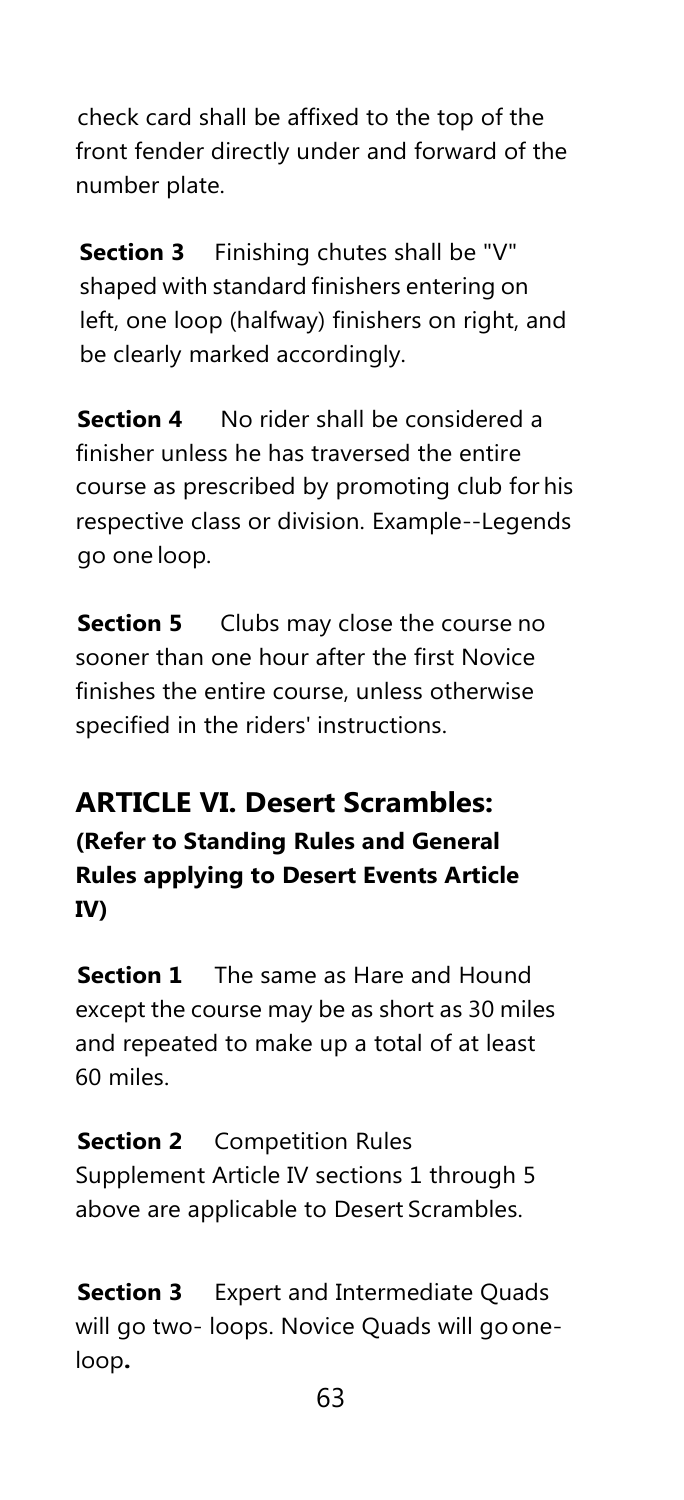## **ARTICLE VII. European Scrambles: (Refer to Standing Rules and General Rules applying to Desert Events Article IV)**

**Section 1** A European Scrambles is defined as a mass start desert-type event. It shall be run over closed course 6 to 16 miles in length with each event of definite time duration, minimum of 45 minutes and a maximum of one hour in length. Events must consist of separate races for each division.

**Section 2** Course will be closed to all practice and pre-running. Any rider caught on course will be subject to disqualification.

**Section 3** Lap check cards are not used, and checks are of the written chain type without stopping the rider. Checks should be arranged to make any course cutting impossible without missing a check. Riders' numbers must be recorded at the starting line prior to start of race.

**Section 4** Each club promoting European Scrambles shall have dual courses. A back-toback European Scrambles will have four courses.

**Section 5** A rider is considered a finisher provided he makes 50% of his class leader's laps and receives the checkered flag. Exceptions for the following classes: Masters, Legends, Mini Novice, Women/Women 40+ Novice, and Magnum Novice, who need only to receive the checkered flag. In the event an odd number of laps are completed the total laps to determine a finish will round down. Expert riders when the leader of their class completes an odd number of laps the total laps required will be rounded up to determine a finish. Clubs must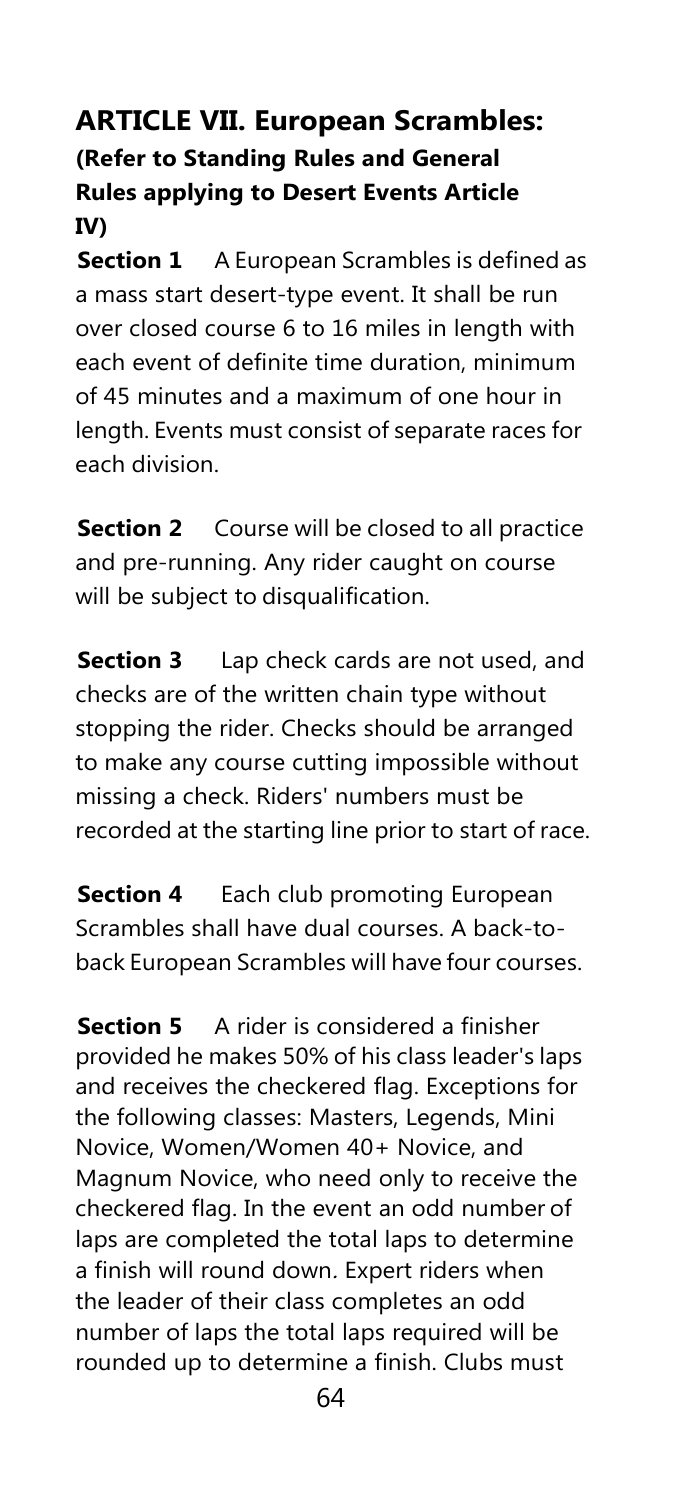have the number of laps completed by each rider listed on the results.

**Section 6** European Scrambles shall have a marked bomb-run and return trail, which shall be open for practice prior to the first race only. See Article III, Section 3 and 5.b. No funnel will be required.

**Section 7** The following classes shall be combined at all European Scrambles, except as in Section 8:

> **a.** 40+, 50+ Exp **b.** 60+, 70+, Women, Women 40+, Mini (All) **c.** 30+ (All) **d.** 40+ Beg, 50+ Nov & Int **e.** 200, 250, Hwt Int & Exp **f.** 200, 250, Hwt Beg & Nov, Vintage **g.** 40+ Int & Nov **h.** Quad (All)

**Section 8** The following classes may be combined in a one-day dual European format:

> **a.** 40+, 50+ Exp **b.** 60+, 70+, Women, Women 40+ Mini (All) **c.** 40+ Beg, 50+ Nov & Int, 40+ Int & Nov **d.** 200, 250, Hwt Int & Exp **e.** 200, 250, Hwt Beg & Nov, 30+(All) Vintage **f.** Quad (All)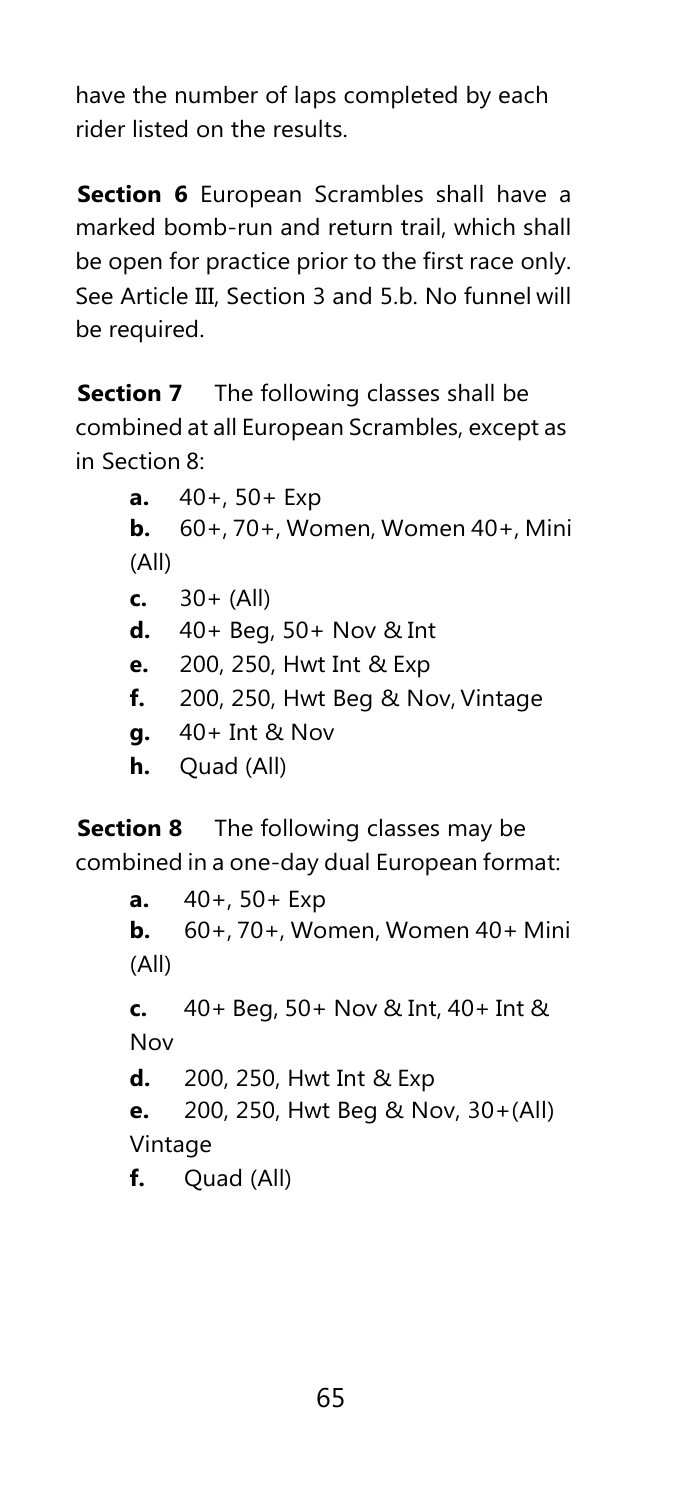## **ARTICLE VIII Team Races: (Refer to Standing Rules and General Rules applying to Desert Events Article IV)**

**Section 1** Both members of each team must ride same displacement class machine. Exceptions are Women/Women 40+ (All), Quads, 60+(Masters) and 70+(Legends).

**Section 2** Like skill levels and class must team together.

**Section 3** Each team will have a numbered bandoleer corresponding to their team number for the event. Bandoleer will be issued to the rider starting the event at the starting line. Only one bandoleer will be issued per team--verified by a check-off list.

**Section 4** Arrival at any checkpoint without bandoleer is cause for disqualification or a time penalty.

**Section 5** Promoting club must verify number on bandoleer with team number at finish line.

**Section 6** All clubs promoting a Team Race shall submit an outline of their event to the Competition Committee 120 days in advance.

**Section 7** Teams will be limited to Ironman class or two riders per team.

**Section 8** Results must include overall finishers listed with each team riders name, AMA number, District 37 number, class and skill.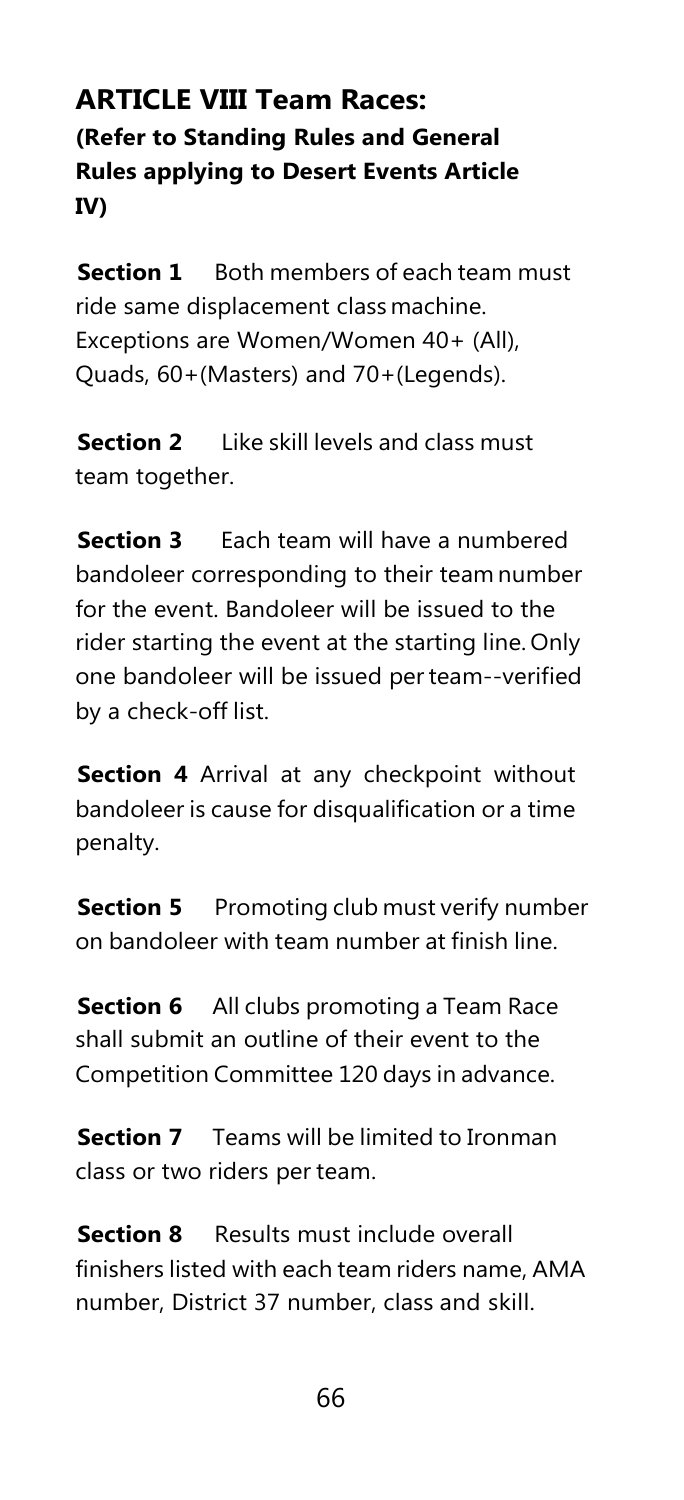## **ARTICLE IX. Sprint Enduros: (Refer to standing rules)**

#### **Section 1 Rider Classification**

**a.** To earn Enduro points, a rider must hold a card for the Enduro Division in the class the rider wishes to earn points. Riders may hold cards in more than one division.

**b.** An Overall "AA" & Amateur number one will be trophied at the end of the year. By using the total number of events for the Sprint Enduro Series for the year, less one.

## **Section 2 Starting Positions Staging Procedure**

**a.** When drawing starting positions by class, i.e., AA's First etc., no rider shall ride on a minute allocated to riders of a higher classification, i.e., B's cannot ride on designated A minutes and C's cannot ride on designated B minutes **b.** When a rider starting positions are

drawn at random, this will not apply. **c.** Clubs will indicate how starting positions will be issued on the flyer and in rider's instructions.

a. Riders shall start from a staging area where they shall line up in rows per the Sprint Enduro start order shown below.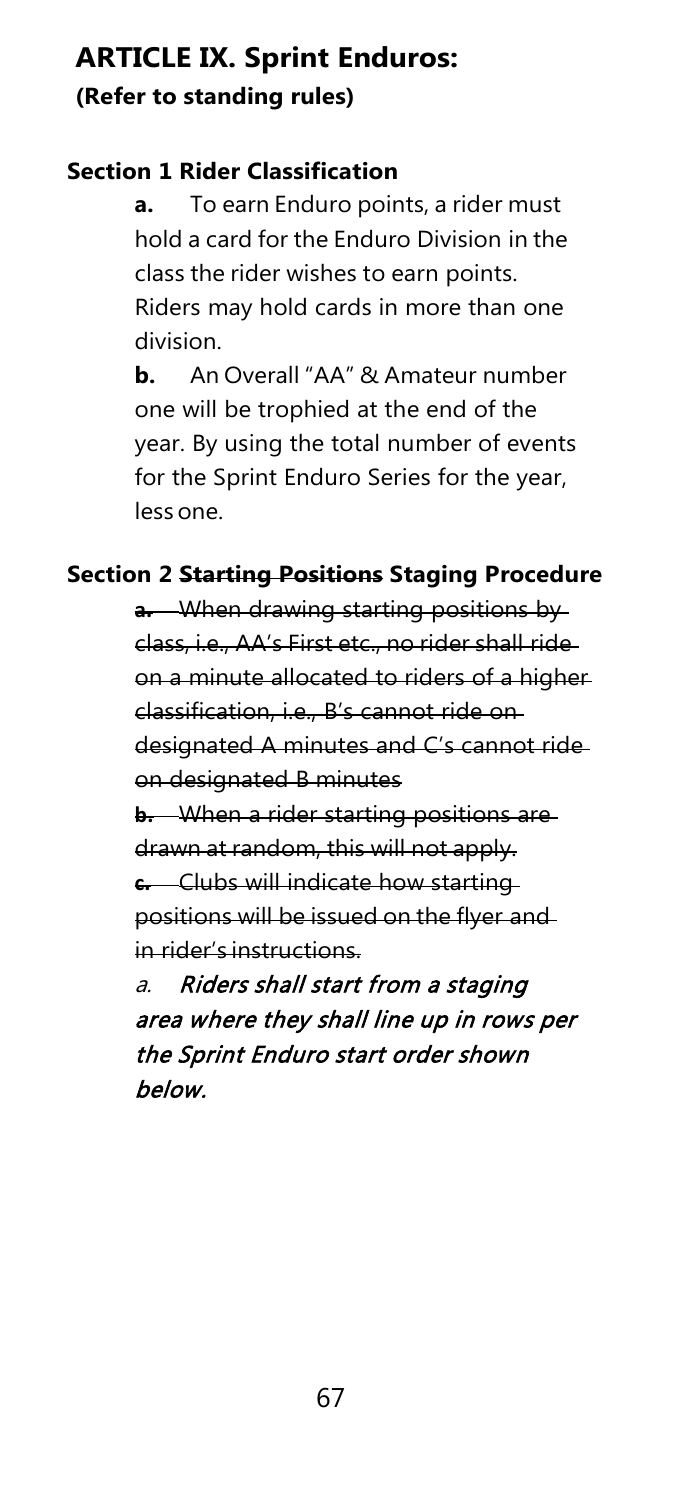| <b>10AM Start Order</b> |                 |                       |  |  |  |  |  |  |  |
|-------------------------|-----------------|-----------------------|--|--|--|--|--|--|--|
| Row                     | Skill           | <b>Class</b>          |  |  |  |  |  |  |  |
| 1                       | AA              | <b>HWT/LWT</b>        |  |  |  |  |  |  |  |
| 2                       | AA              | Vet/Women             |  |  |  |  |  |  |  |
| 3                       | Exp             | HWT                   |  |  |  |  |  |  |  |
| 4                       | <b>Exp</b>      | LWT                   |  |  |  |  |  |  |  |
| 5                       | Exp             | Vet HWT/LWT           |  |  |  |  |  |  |  |
| 6                       | Exp             | Senior HWT/LWT        |  |  |  |  |  |  |  |
| 7                       | <b>Exp</b>      | Mag HWT/LWT           |  |  |  |  |  |  |  |
| 8                       | <b>Exp</b>      | Women                 |  |  |  |  |  |  |  |
| 9                       | <b>Int</b>      | HWT                   |  |  |  |  |  |  |  |
| 10                      | <b>Int</b>      | LWT                   |  |  |  |  |  |  |  |
| 11                      | Int             | Vet HWT/LWT           |  |  |  |  |  |  |  |
| 12                      | Int             | <b>Senior HWT/LWT</b> |  |  |  |  |  |  |  |
| 13                      | Int             | Mag HWT/LWT           |  |  |  |  |  |  |  |
| 14                      | Exp/Int         | <b>Masters</b>        |  |  |  |  |  |  |  |
| 15                      | Int             | <b>Women/ MINI</b>    |  |  |  |  |  |  |  |
| 16                      | <b>No Skill</b> | <b>Vintage</b>        |  |  |  |  |  |  |  |
| 17                      | Exp             | Legends               |  |  |  |  |  |  |  |
| 18                      | Nov             | <b>HWT</b>            |  |  |  |  |  |  |  |
| 19                      | Nov             | LWT                   |  |  |  |  |  |  |  |
| 20                      | Nov             | Vet HWT/LWT           |  |  |  |  |  |  |  |
| 21                      | Nov             | Senior HWT/LWT        |  |  |  |  |  |  |  |
| 21                      | Nov             | Mag HWT/LWT           |  |  |  |  |  |  |  |
| 23                      | Nov             | <b>Masters/Women</b>  |  |  |  |  |  |  |  |

b. Riders shall be released from the staging area 4 riders per minute from riders left to right. Row 1 shall be released first, Row 2 second, etc. until all rows have been released.

c. There shall be a short liaison section from the staging area to the start of Test 1.

d. A "re-rack" of all riders shall be conducted prior to them starting their second set of tests. The "re-rack" shall take place at the original staging area. Riders shall "re-rack" on the same row as used for their initial start. Any rider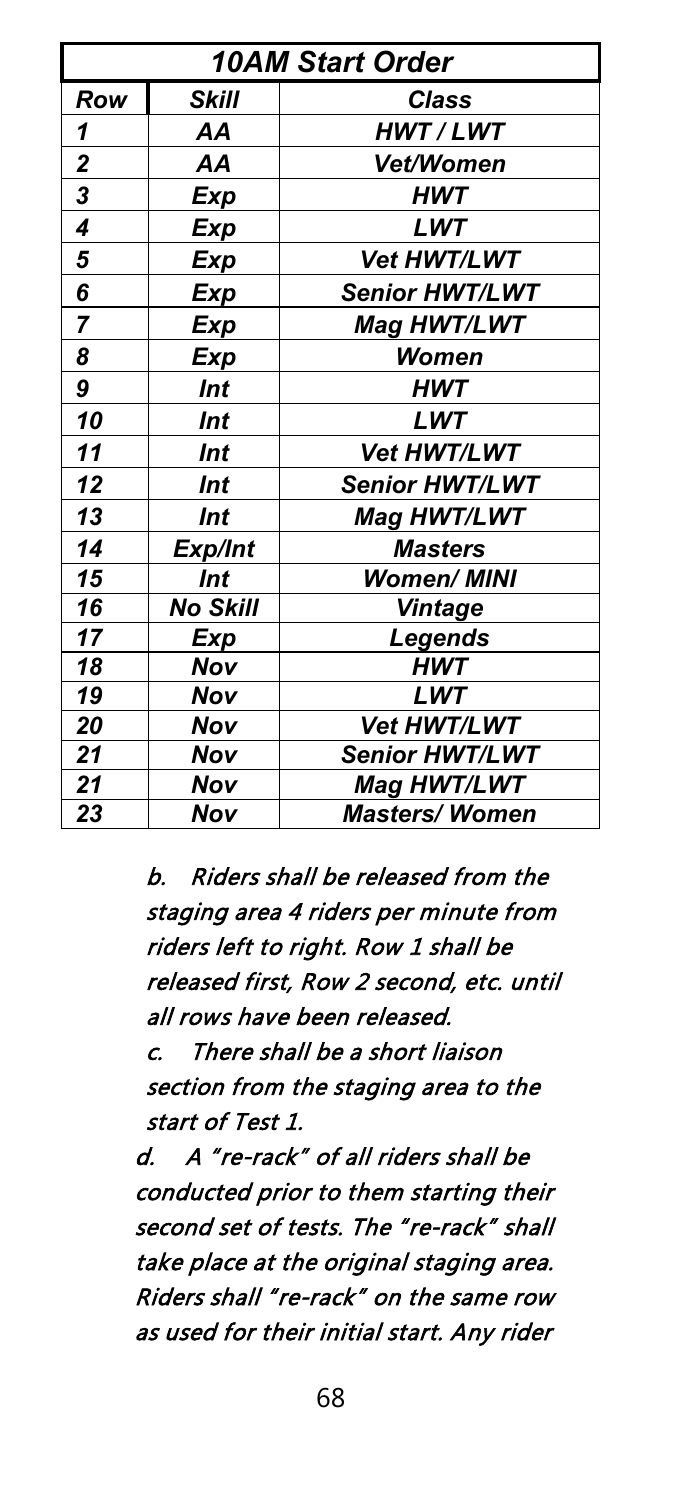not utilizing the "re-rack" shall be disqualified. e. A "re-rack" shall not be utilized for a third set of tests.

#### **Section 3 Format**

**a.** 2-day events may reverse course for second day of racing.

**b.** Riders will have 3 hours to complete the required number of tests as listed in the rider's instructions. The 3-hour time is based on when last rider leaves for their initial round of tests staging. **c.** A rider must complete 100% of the tests as listed in the rider instructions to be considered a finisher. All information in riders instructions will supersede that listed on race flyers.

b. Riders shall have 4 hours to complete the required number of tests for their class. c. The time when all tests will be closed shall be calculated from the total number of entries. This time shall be announced at the riders meeting AND posted at the staging area.

d. To be considered a finisher a rider must complete 100% of the tests as listed below in the Sprint Enduro Loop Designation chart.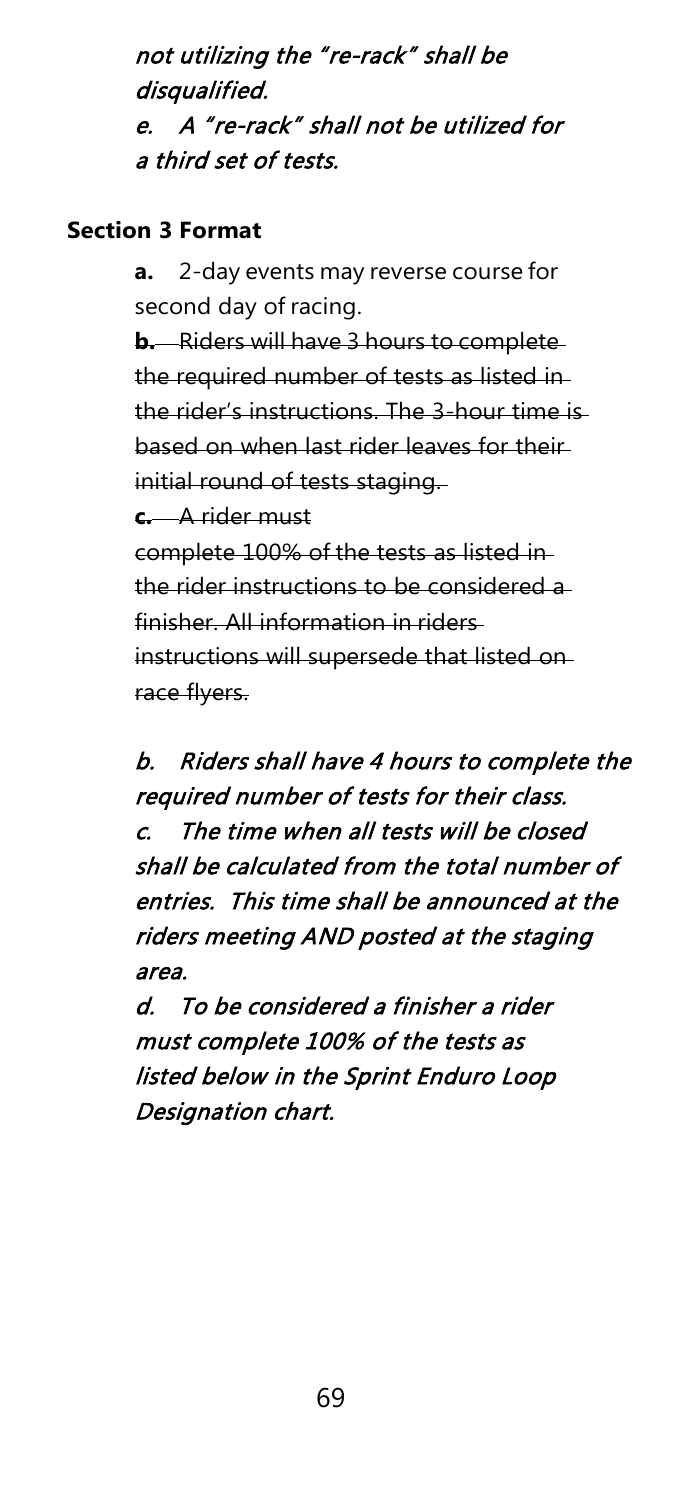|                | <b>LWT</b><br>Ш                          | <b>LWT</b> | <b>HWT</b> | <b>WOM</b>   | <b>WOM</b><br>$40+$ |                                                                                |                |   |   |   |              | 30+ 40+ 50+ 60+ 70+ VINTAGE | <b>MINI</b> |
|----------------|------------------------------------------|------------|------------|--------------|---------------------|--------------------------------------------------------------------------------|----------------|---|---|---|--------------|-----------------------------|-------------|
| AA             | А                                        | A          | A          | $\mathbf{A}$ |                     |                                                                                | $\overline{A}$ |   |   |   |              |                             |             |
| <b>EXP</b>     | А                                        |            | А          | А            | $\overline{B}$      |                                                                                | A              | A | A | C | C            | $\epsilon$                  |             |
| <b>INT</b>     | A                                        | А          | А          | B            | $\mathsf{B}$        |                                                                                | А              | A | A |   | C            |                             |             |
| <b>NOV</b>     | B                                        | B          | B          | B            | C                   |                                                                                | B              | B | B |   | $\mathsf{C}$ |                             |             |
|                |                                          |            |            |              |                     |                                                                                |                |   |   |   |              |                             |             |
| A              | = 2 LOOPS. 3 TESTS PER LOOP              |            |            |              |                     | 6 TOTAL TESTS: TEST 1 > TEST 2 > TEST 3 > TEST 1 > TEST 2 > TEST 3             |                |   |   |   |              |                             |             |
| $\overline{B}$ | = 3 LOOPS, 2 TESTS PER LOOP (TEST 1 & 2) |            |            |              | R.                  | 6 TOTAL TESTS: TEST $1 >$ TEST $2 >$ TEST $1 >$ TEST $2 >$ TEST $1 >$ TEST $2$ |                |   |   |   |              |                             |             |
|                | = 2 LOOPS, 2 TESTS PER LOOP (TEST 1 & 2) |            |            |              | C.                  | 4 TOTAL TESTS: TEST 1 > TEST 2 > TEST 1 > TEST > 2                             |                |   |   |   |              |                             |             |

#### **Section 4 Course**

**a.** Test sections shall be 2-7 miles in length and shall consist of various natural terrain.

**b.** There may be transfer sections, they are meant to connect two test sections together and are not scored on during the test.

**c.** All loops must be run in consecutive section order.

**d.** The riders test times shall be recorded at the end of each test section, in minutes and second. At the end of the event all test scores shall be totaled up and the lowest score wins. **e.** In the event of a tie, the tied riders last test score will break the tie. If there

is a still a tie, the first rider with the better time in the next preceding test wins.

**f.** All Sprint Enduros shall use a "live engine" start at the beginningof each test section.

**g.** Riders must remain within 25 feet of the marked course. If a rider leaves the marked course the rider must return to the course in a manner that no advantage wasgained.

**h.** Any section of course that is marked on both sides with ribbon or pennant is considered closed course. In these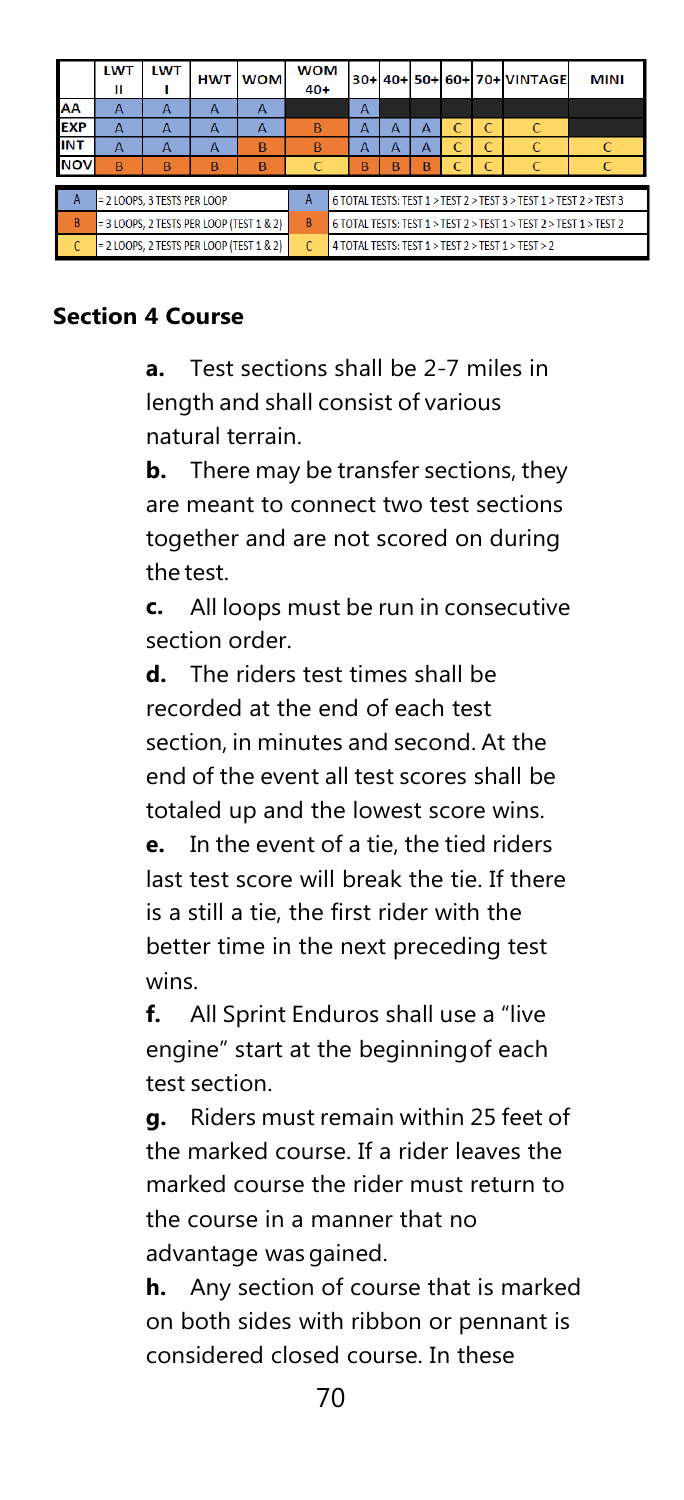sections Section 4g does not apply. You must remain in between the course markings. Anyone seen outside of this area will be penalized or disqualified at the race referee's discretion.

**i.** No Enduro start or finish shall run through the general pit area.

**j.** Danger markings shall consist of a minimum of two (2) fluorescent Day- Glo orange cards, 7"X9", a minimum of three feet above the ground and a minimum of 75 feet in advance of the hazard.

**k.** Hazardous road crossings shall be marked with two (2) fluorescent Day-Glo 7"x9" cards with an"X".

**l.** Course requirements for each class will be listed on the raceflyer.

#### **Section 5 Start Procedure**

**a.** Riders shall begin the test sections one rider at a time at an interval of at least 20 15 seconds perrider.

**b.** Course workers shall motion the rider to the starting line and record their start time.

**c.** At the rider's start time course workers shall signal the rider to start on the test and the rider will begin to accrue points.

#### **Section 6 Scoring Results**

**a.** For the purpose of recording a rider's arrival at the start of a test, check officials shall record, as the WHOLE MINUTE, all seconds up to and including 59 seconds after the minute. For the purpose of recording a rider's arrival at the end of a test, check officials will record, as the WHOLE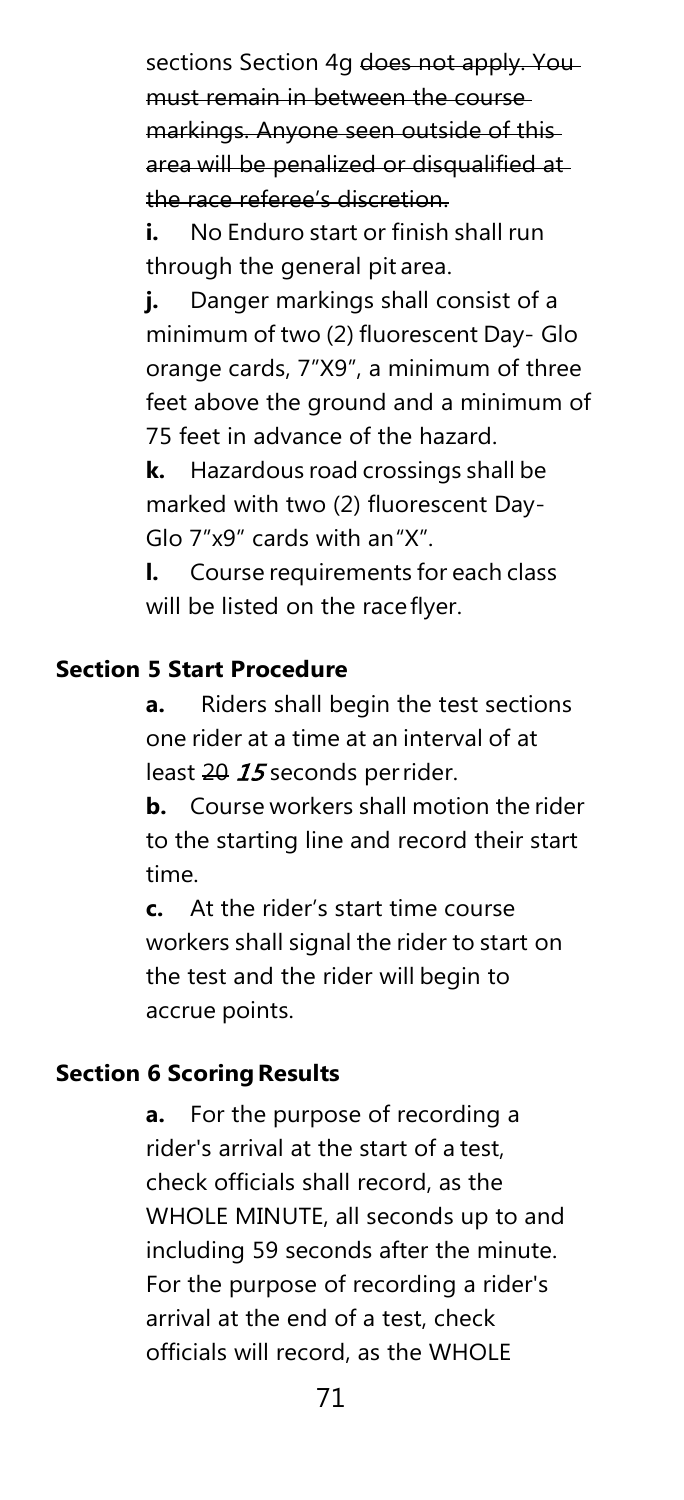MINUTE, all seconds up to and including 59 seconds after the minute. **b.** The Club Referee must notify, in writing, riders who filed a protest within ten (10) days of the event, the club's decision on the protest. If the protest is upheld, any money deposited by the protested rider must be returned at this time.

**c.** Results shall list the following:

**i.** Riders in overall finishing position per number of tests ridden. (Example: If "C" riders ride 2 tests, they will be listed apart from the other riders.) **ii.** Time accrued in test sections

**iii.** Position in class

**iv.** District 37 riding number

**v.** Division, Class, Skill

**vi.** Bike manufacturer

**vii.**Rider's club

**viii.** If official results are posted at an event, then:

> 1. The protestperiod (minimum protest period--30 minutes).

2. The posted results must show thetime at which they become official and the duration of the protest period.

3. Subsequent results must match the posted results exactly, subject to corrections due to allowed protest.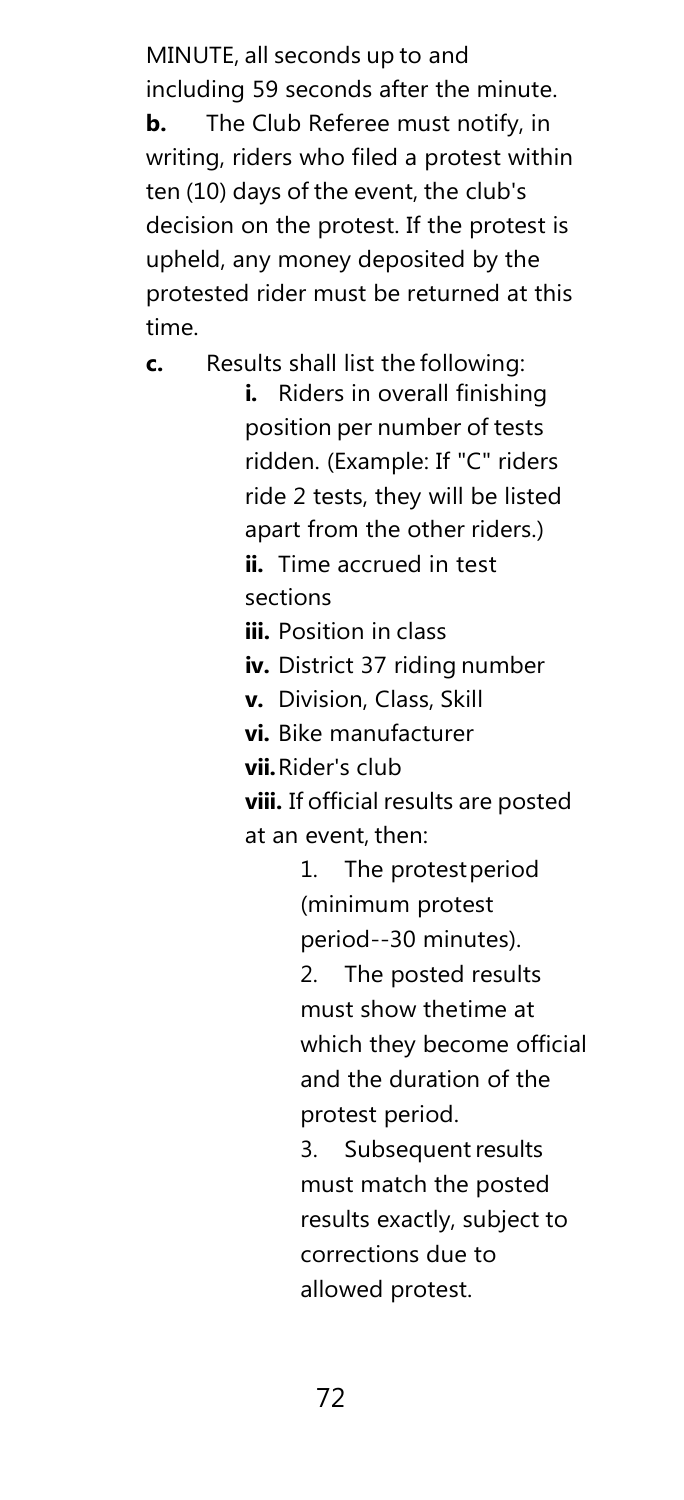### **Section 7 Disqualification**

**a.** Any rider on the marked course (excluding commonly used trails in pit area) prior to their starting time will be disqualified. Walking the course is permitted, no other manner of previewing the course will be permitted.

**b.** Each sponsoring club shall perform a sound test on each entrant's motorcycle before the start of the Enduro. The motorcycle must meet current AMA sound requirements before being allowed to participate in the Enduro. District 37 will supply the sound meter.

**c.** All entries must have a muffler or silencer attached to their machine's exhaust system for the duration of the event to "legally finish" and acquire points. Promoting clubs may at their discretion require street legal and licensed machines.

#### **Section 8 Points**

**a.** Enduro points for earned numbers shall be calculated from the total number of events for the year, less one.

### **ARTICLE X. 30+(Vet) Class:**

**Section 1** Must be 30 years or over. Vet class shall be classified as: AA, Amateur Experts, Intermediates, or Novices.

**Section 2** 30+(Vet) Class shall consist of two (2) separate classes:

- **a.** 96-250cc (Lightweight).
- **b.** 251cc-Open (Heavyweight).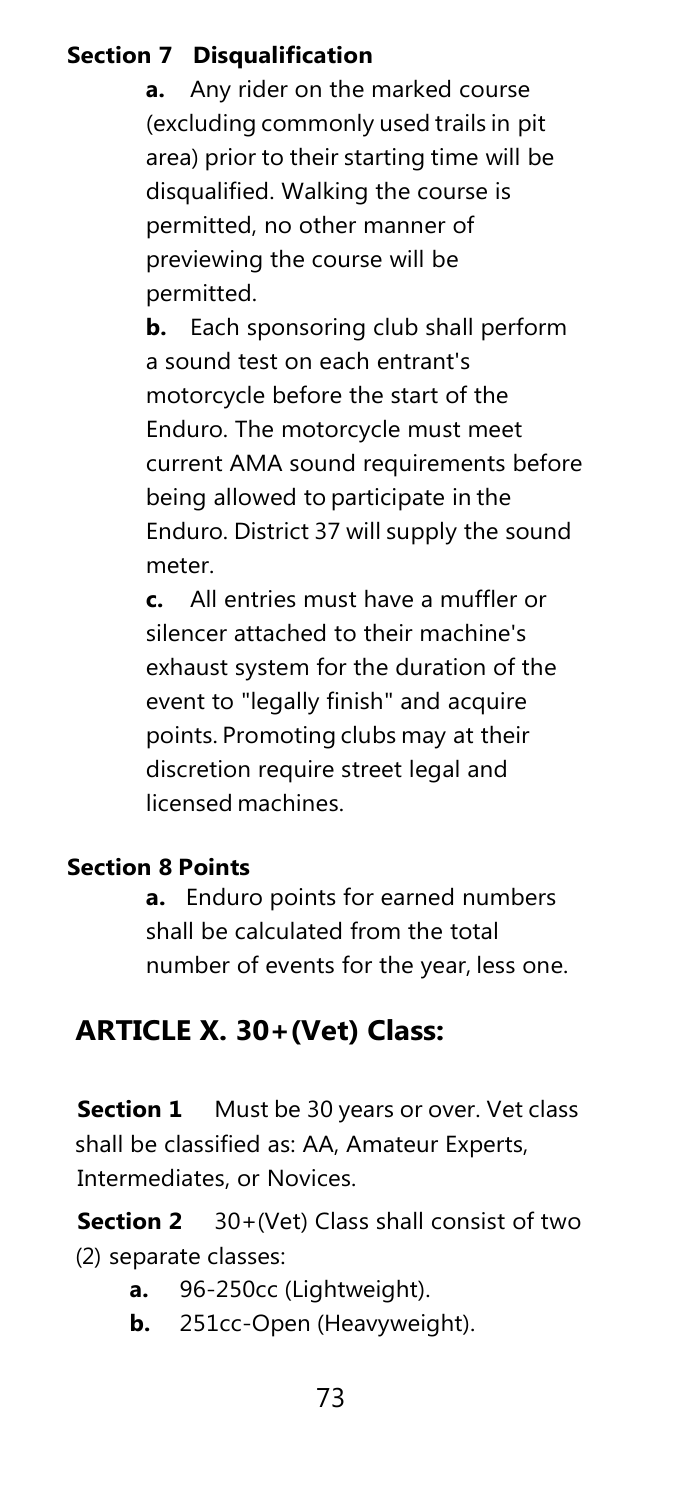### **ARTICLE XI. 40+(Sen) Class:**

**Section 1** Must be 40 years or over. Senior class shall be classified as: Experts, Intermediates, or Novice.

**Section 2** 40+(Sen) class shall consist of two (2) separate classes:

- **a.** 96-250cc (Lightweight).
- **b.** 251cc-Open (Heavyweight).

### **ARTICLE XII 50+(Mag) Class:**

**Section 1** Must be 50 years or over. Mag class shall be classified as: Experts, Intermediates, or Novices.

**Section 2** 50+(Mag) class shall consist of two (2) separate classes:

- **a.** 96-250cc (Lightweight).
- **b.** 251cc-Open (Heavyweight).

**Section 3** A 50+(Mag) Novice will go one (1) loop.

### **ARTICLE XIII. 60+(Masters) Class:**

**Section 1** Must be 60 years or over. Masters class shall be classified as: Experts, Intermediates, or Novices.

**Section 2** 60+(Masters) Division shall consist of one class 96cc - Open.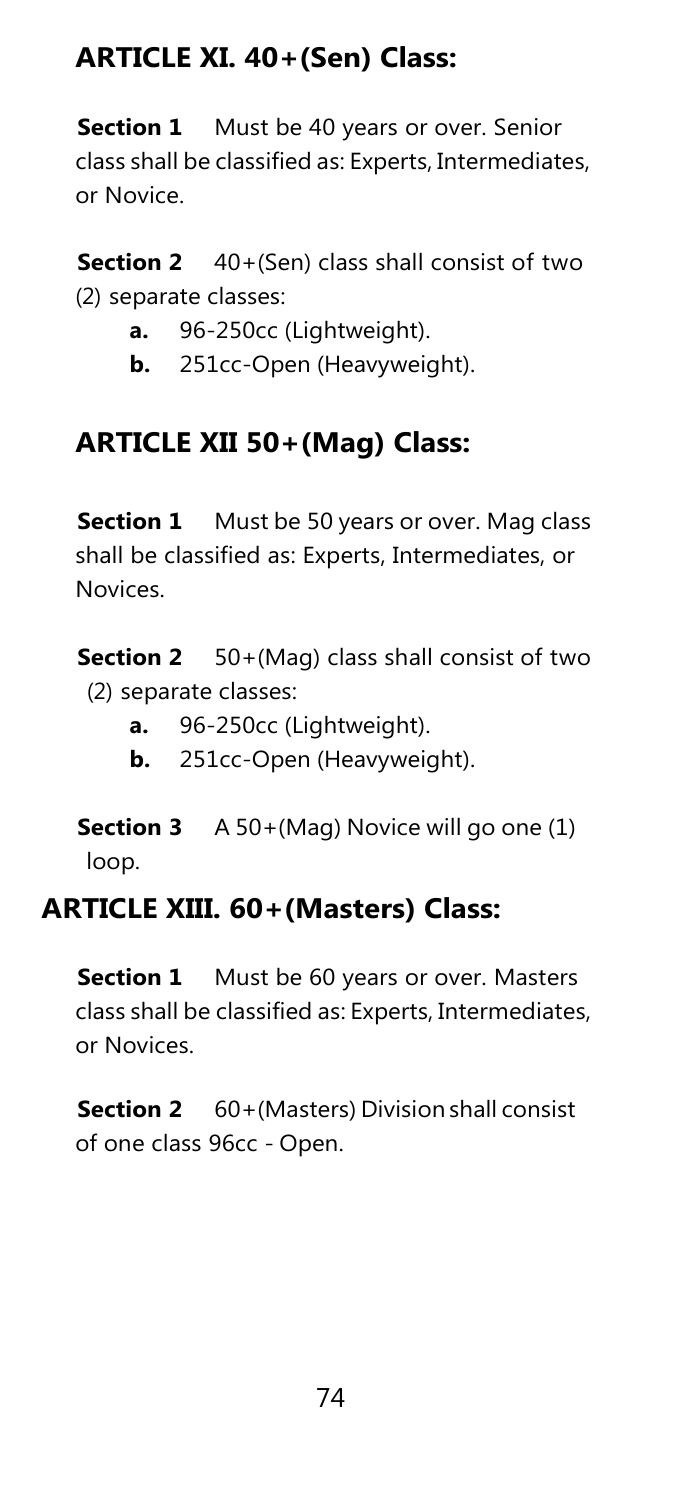**Section 3** All 60+(Masters)s ride one-loop.

### **ARTICLE XIV. 70+(Legends) Class:**

**Section 1** Must be 70 years or over. Legends class shall be classified as: Experts.

**Section 2** 70+(Legends) Division shall consist of one class 96cc - Open.

**Section 3** All 70+(Legends) ride one-loop.

### **ARTICLE XV. Womens Class:**

**Section 1** Womens Class consists of two separate classes:

- **a.** Women
- **b.** Women 40+
	- **i.** Must be 40 years or over.

**Section 2** A female rider shall not be required to enter a Women/Women 40+Class.

**Section 3** An entrant in the Women/Women 40+ class may enter and ride the same motorcycle in other District 37 classes on the same day, provided the classes are not running concurrently.

**Section 4** The Women/Women 40+Classes shall not pay points in any class other than the Women/Women 40+ class.

#### **Section 5 Rider Classification.**

**a.** Women's Class riders shall be classified as AA, Amateur Experts, Intermediates and Novices.

**b.** A new rider in the class shall be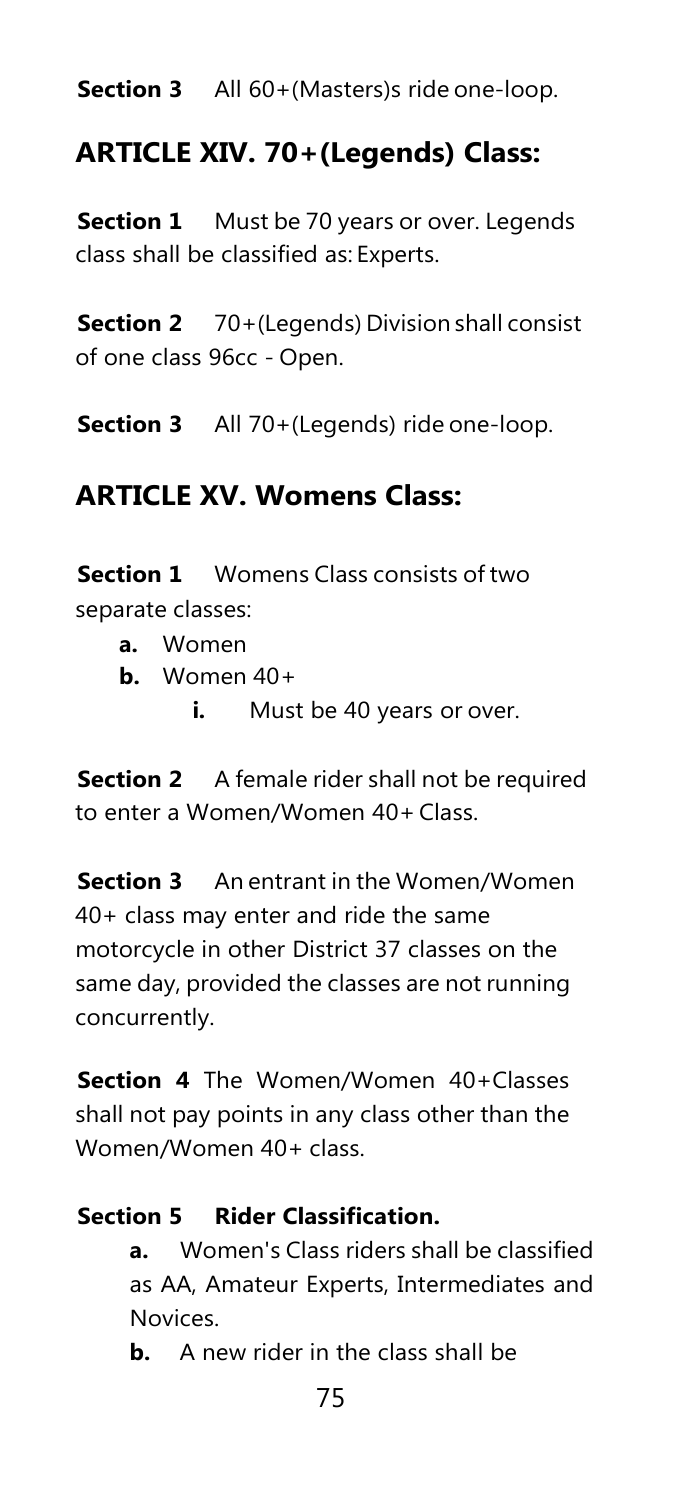classified as a Novice unless she has earned a higher rating in a corresponding division of racing.

**c.** Transfer rides earned previously in District 37 shall be honored in the appropriate Women's Class.

**d.** A woman who earns a higher classification in another District 37 Division shall be automatically raised to that rating in the appropriate Women's class in the other Divisions.

**e.** A non-District 37 "pie plate" entrant shall be defined as any rider who is not eligible to earn points in the Women/Women 40+ class that day. A pie plate entrant from another series may use her classification from that series.

**Section 6** Women Novice and All Women 40+ will go one loop. Exception: Women 40 + Expert and Intermediate at European Scrambles events will follow Article VII European Scramble section 5.

**Section 7** At Grand Prix events Women/Women 40 + Class shall run the full course and the full time as all other classes.

**Section 8** These rules shall supersede any other conflicting District 37 rules when applied to any Women's class. Any situation that is not covered by the Women's class rules, the regular District 37 rulebook shall apply.

### **ARTICLE XVI. Amateur Mini Class:**

**Section 1** Must be 12-16 years old. Riders' age on January 1st will determine their age for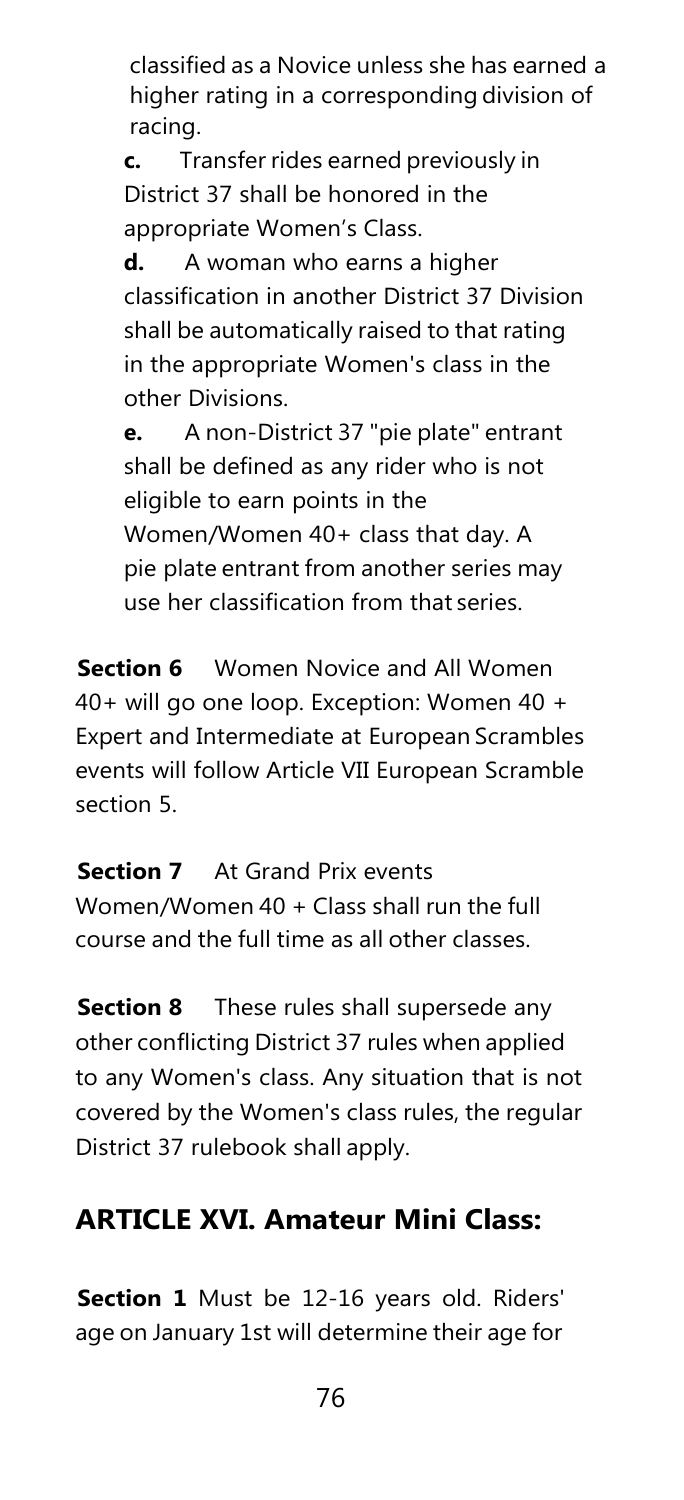the year (i.e., if they turn 17 years old after Jan 1st, they can elect to stay in the mini class for the entire year).

**Section 2** Riders may move to the next higher class if they become eligible to do so at any time during the year.

**Section 3** Mini class shall consist of one class: 66 - 85cc.

> **a.** Mini class shall be classified as either Intermediate or Novice.

**Section 4** All Mini class riders will ride oneloop at desert events.

**Section 5** Minis may compete for points in any AMA District 37 sanctioned event.

**Section 6 Grand Prix -** Mini Class shall run the full course.

**Section 7** Minis racing at all District 37 sponsored National Hare and Hound or Western Hare Scramble events which pay District 37 points will receive desert points from the Youth race if they are prohibited from riding in the Adult race by AMA rules or another sanctioned club at the event. The Moto-Tally Administrator will add Minis to the desert race with no lap times in the order of their finish.

### **ARTICLE XVII. Desert Youth Class: (See Chapter 5 Youth Competition Supplement)**

### **ARTICLE XVIII. Side Hack Class:**

**Section 1** Side hacks start with Quads.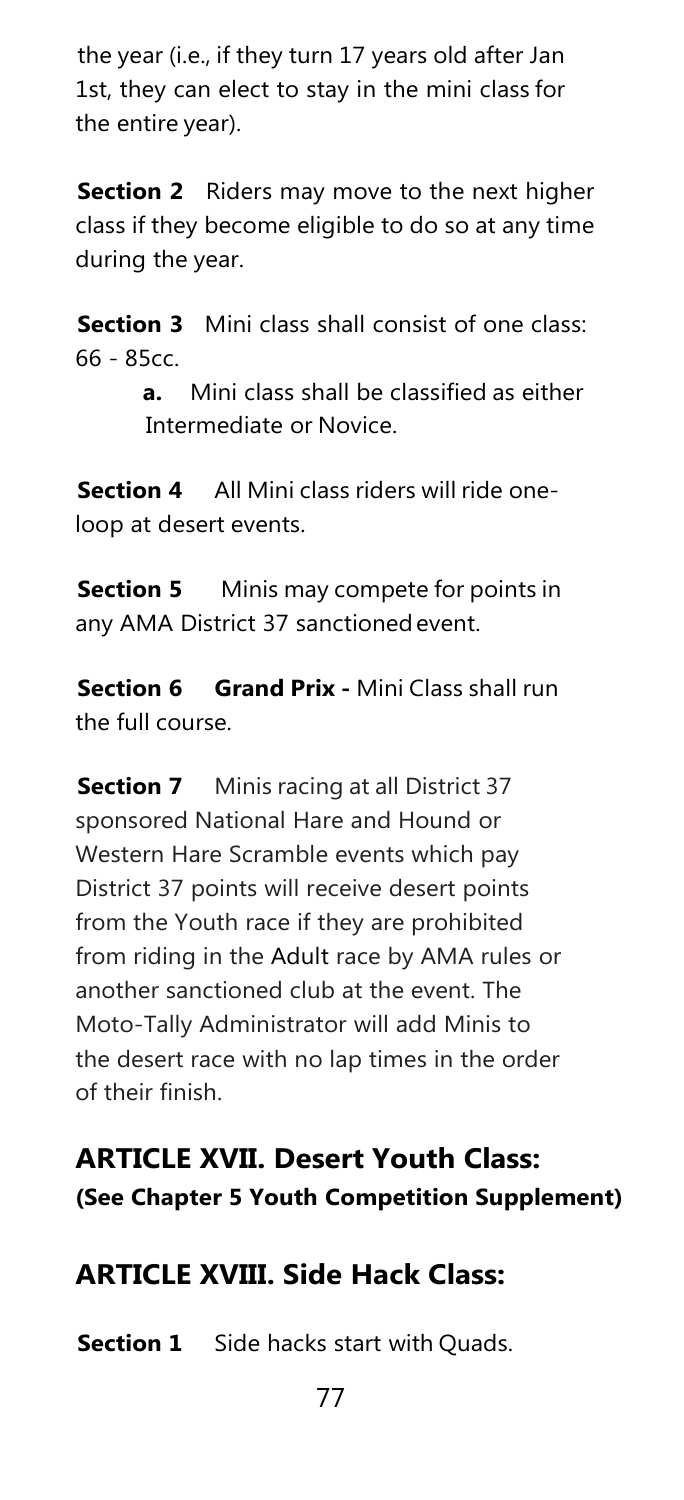**Section 2** Side hacks go one loop at desert events, pay one admission (signatures for each participant required), entitled to only one trophy, and participants must hold current AMA cards.

### **ARTICLE XIX. Vintage Desert and Sprint Enduro:**

**Section 1** Vintage class – 1995 or older

**Section 2** Vintage go one loop distance at desert and sprint Enduroevents.

**Section 3** No skill level will be assigned

### **ARTICLE XX. Semi-Professional Events:**

**Section 1** A Semi-Professional event is defined as one, which awards money, prizes to "AA" class riders up to the limit as set by the current AMA Amateur/Semi-Professional Rulebook.

#### **Section 2 The Purse**

**a.** If the "pay back" method is used, the amount of the purse is computed based on the number of entrants in each AA class paid that day.

**b.** A "guaranteed cash purse" must be awarded in its entirety, but may be suspended in case of rain IF so noted on the flyer and in all advertisements.

**c.** A schedule of purse distribution according to race position must be displayed as early in the day as possible.

**d.** Purse prizes must be awarded in cash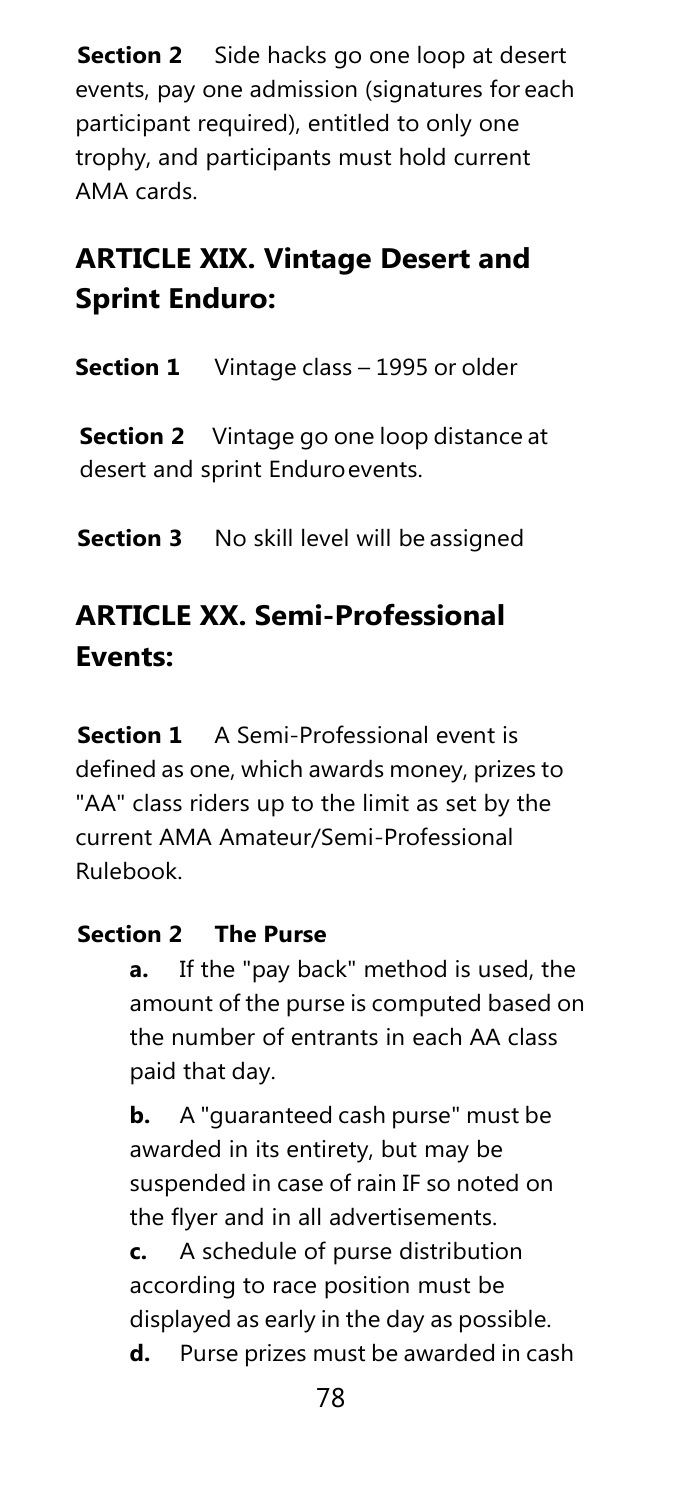on the day of the event unless the Competition Committee grants prior approval.

**e.** Positive identification is required of each purse winner, and his signature acknowledging receipt of the correct amount before he may obtain his purse money.

**f.** Money prizes won in Desert or Grand Prix events may, at the discretion of the promoting club, be distributed by check or cash at the same time as the trophies. The customary 10-day protest period for written results would then apply.

**Section 3** "AA" classes competing for money purses may be combined with other classes, but must be given separate start ahead of the nonpaying classes except for Desert mass-start events.

**Section 4** An AA rider may take a "Sportsman option" wherein the lower Sportsman entry fee is paid, but he is then not eligible for a cash prize.

**Section 5** Only District 37 cardholders who are competing for points in that class are allowed to exercise a "Sportsmanoption".

**Section 6** Sportsman Experts shall start, race and be scored with the Semi-Pro entrants, and

may be awarded trophies at the discretion of the promoting club.

#### **Section 7 Same Day Results.**

**a.** Results at track events must be displayed as soon as possible after each Semi-Pro event, moto, or heat, to allow for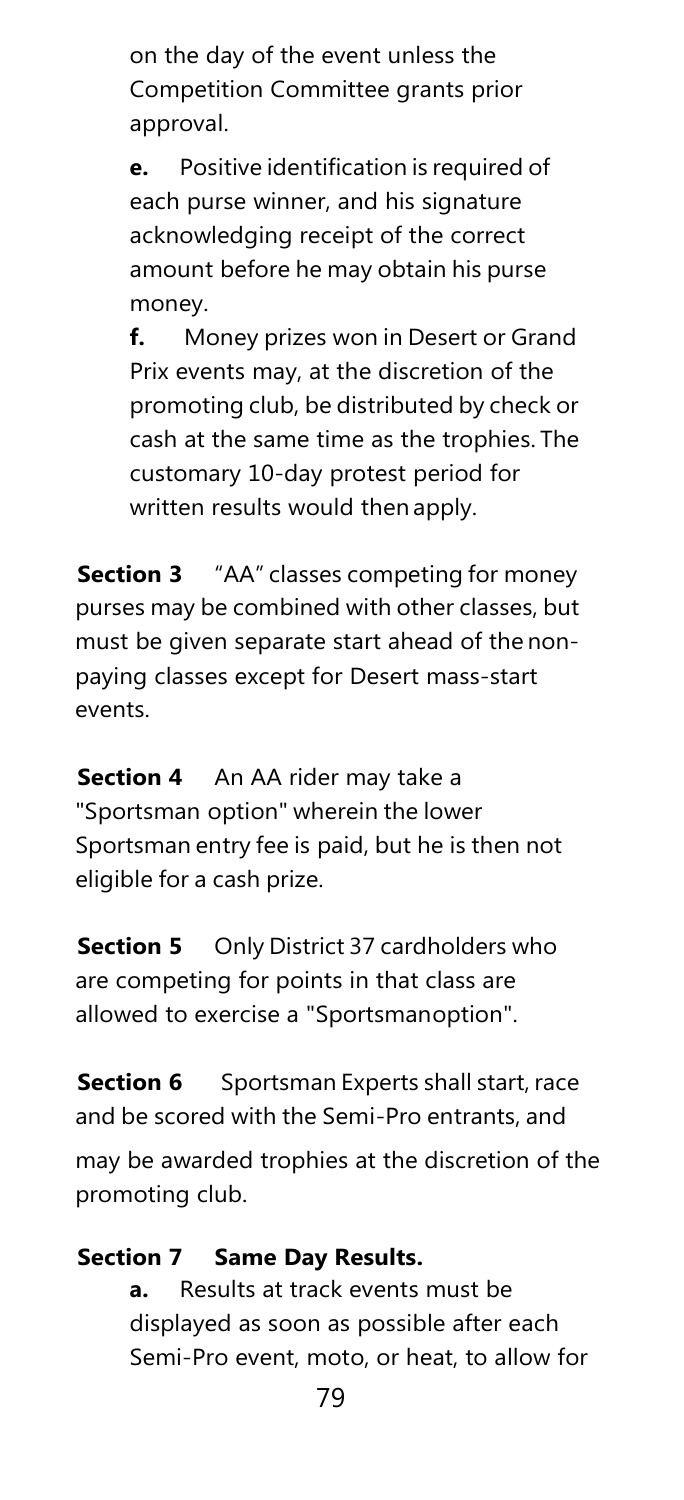**b.** protest time before the purse is distributed.

**c.** Time of posting must be noted on the face of the results sheet at the time they are first displayed.

**d.** Contestants have one (1) hour from that time to make written protests to the promoting club's Referee.

**e.** Awards may not be made to the Semi-Pro entrants until this time has elapsed without protest.

**f.** Protests of corrected results must be made within 30 minutes.

**g.** Results are considered final at the end of the last protest period for each event and are no longer subject to protest.

### **ARTICLE XXI AMATUER RIDERS' POINT SYSTEM:**

**Section 1** Points shall be awarded for finishing position for all types of events for all classes.

**Section 2** Points will be awarded separately for each division of racing.

**Section 3** Only those riders who are assigned and use their permanent numbers (Exceptions: AMA national numbers) may be awarded points.

**Section 4** Points shall not be awarded a rider who has not been assigned a permanent number.

**Section 5** Riders (without a permanent number assigned) who signed up on a temporary application will be listed in the results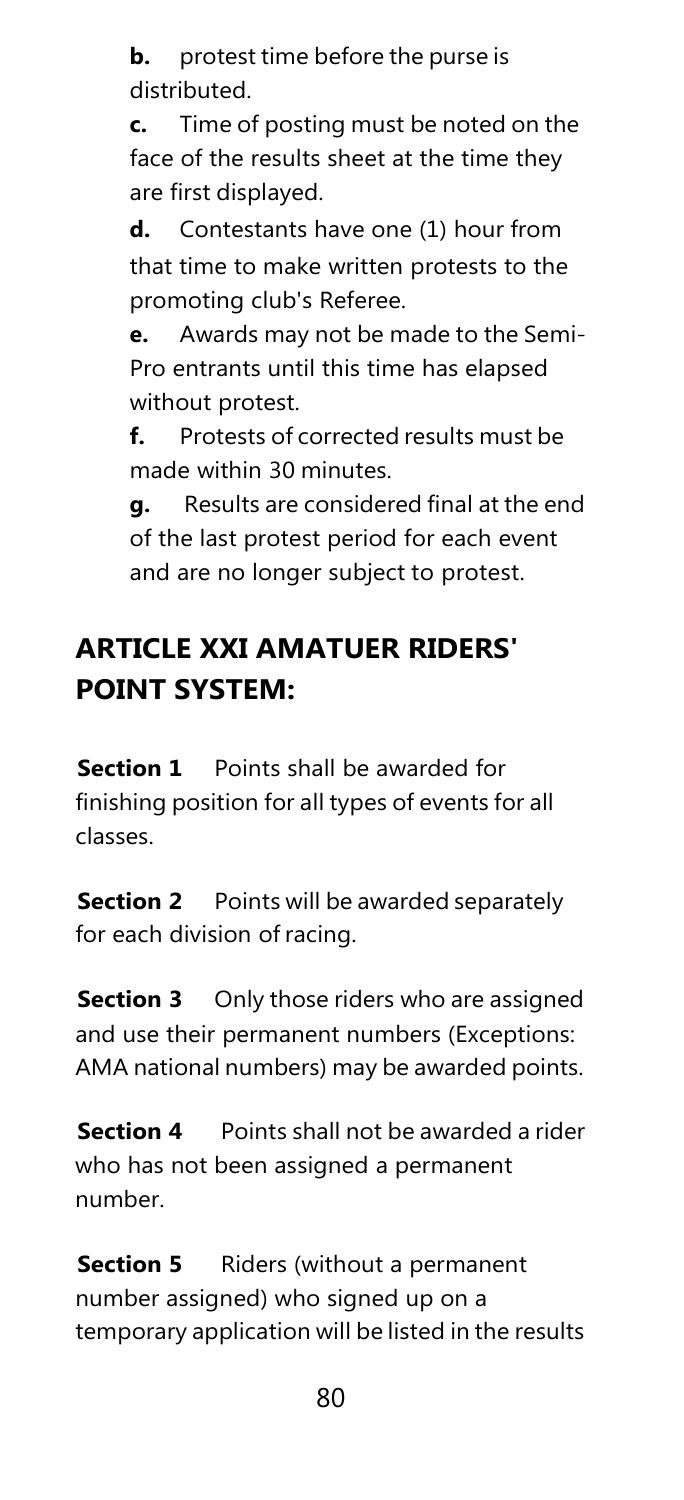and will receive points.

**Section 6** Riders with Temporary District 37 License Cards will be scored and displayed in the results by their Temporary card designations i.e., Desert = "D", all other non-District 37 rides shall be listed as Pie Plates  $=$  "P".

**Section 7** No points will be awarded unless the specified number plate, with correct number as assigned, is affixed to the front of the rider's machine during the entire running of the event.

**Section 8** Enduro riders will display numbers as assigned by the promoting club.

**Section 9** Finishing positions for all types of events for all classes shall be reported on the standard finishing position report forms.These report forms will be available to member clubs from the Competition Committee.

**Section 10** Points shall stay with the club to which rider belonged when earned.

**Section 11** A rider who quits a club is not eligible for points from that club's event for 90 days from the day he quits the club.

**Section 12** Sports riders' numbers and competition cards showing the rider's name, riding number, and class will be issued following

point computation each year. The Off-Road Committee will determine registration fees.

**Section 13** Mid-season point's standings will be updated no later than August 1 and will be considered final on August 10. It is the rider's responsibility to validate all points prior to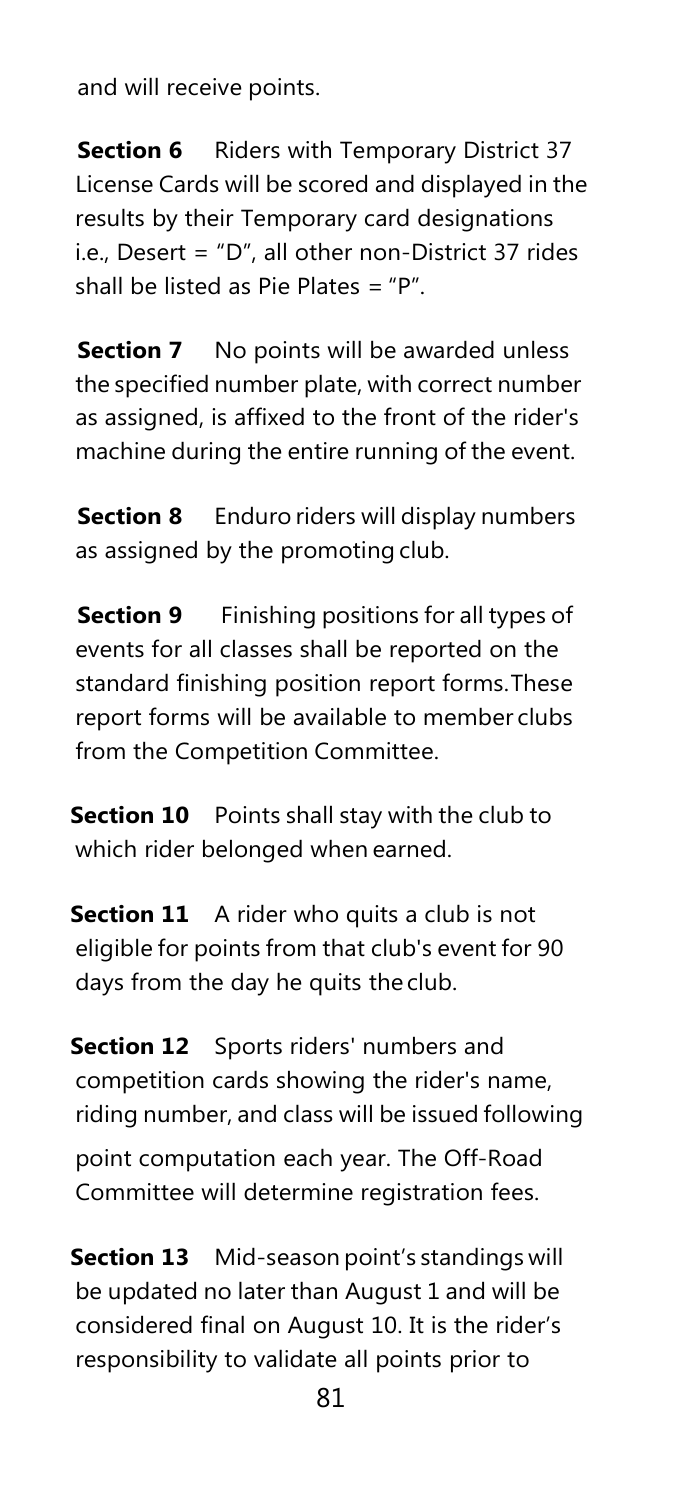#### August 1. End of season point standings shall be considered final 14 days after the final event of each series.

**Section 14** At the end of each year, points will be totaled and riders' numbers for the following year will be assigned in order of finishing position.

**Section 15** Earned numbers not applied for will not be issued to any other rider.

**Section 16** Year-end point's tiebreaker will be as follows:

> **a.** Ties for top-10 positions will be broken by determining which rider has the most first-place finishes, and then by which rider has the most second-place finishes, etc. until the tie is broken.

> **b.** If this does not break the tie, then the rider with the lower number from the previous year will win the tie.

**c.** Work points will not be used to calculate tiebreakers.

**d.** Ties outside of the top 10 will be decided by which rider has the lower earned number.

**e.** The Competition Committee will break any other ties.

**Section 17** There will be 53 classes of

competition, as follows for Amateur racing:

#### **Desert**

- 1. Mini 66-85cc (12-16 years)
- 2. Lightweight II 96 200cc
- 3. Lightweight I 201 250cc
- 4. Heavyweight 251cc Up
- 5. Women 96cc Up
- 6. Women 40+ 96cc Up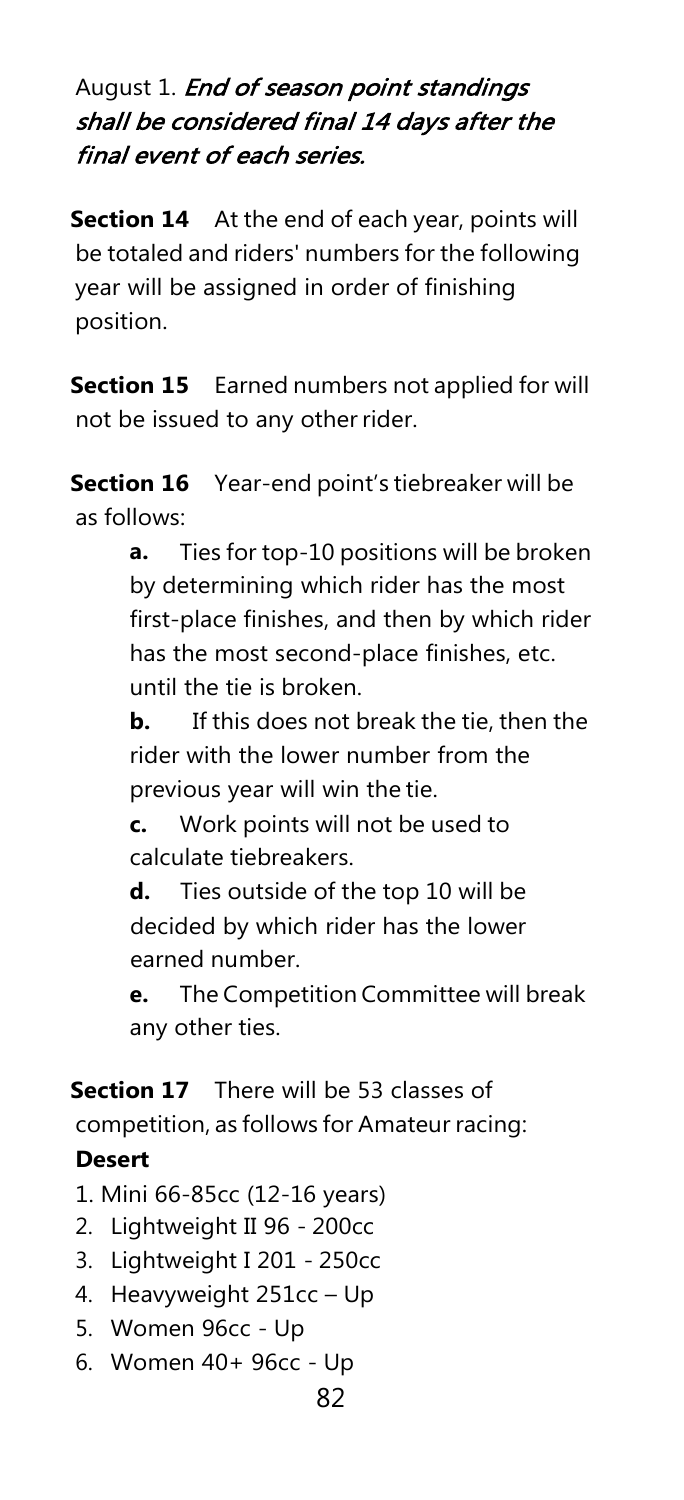```
7. 30+(Vet) (30 and over) Lightweight 96 -
250cc
8. 30+(Vet) (30 and over) Heavyweight 251 – Up
9. 40+(Sr) (40 and over) Lightweight 96 - 250cc
10. 40+(Sr) (40 and over) Heavyweight 251cc –
Up
11. 50+(Mag) (50 and over) Lightweight 96 250cc
12. 50+(Mag) (50 and over) Heavyweight 251 –
Up
13. 60+(Masters) (60 and over) 96cc -Up
14. 70+(Legends) (70 and over) 96cc -Up
15. Quad
16. Side Hack
17. Vintage
```
#### **Enduro**

18. Mini 66-85cc (12-16 years) 19. Lightweight II 96 - 200cc 20. Lightweight I 201 - 250cc 21. Heavyweight 251cc – Up 22. Women 96cc - Up 23. Women 40+ 96cc - Up 24. 30+(Vet) (30 and over) Lightweight 96 - 250cc 24. 30+(Vet) (30 and over) Heavyweight 251 – Up 25. 40+(Sr) (40 and over) Lightweight 96 - 250cc 26. 40+(Sr) (40 and over) Heavyweight 251cc – Up 27. 50+(Mag) (50 and over) Lightweight 96 - 250cc 28. 50+(Mag) (50 and over) Heavyweight 251 – Up 29. 60+(Masters) (60 and over) 96cc -Up 30. 70+(Legends) (70 and over) 96cc -Up 31. Vintage

#### **Grand Prix**

33. Mini 66-85cc (12-16 years)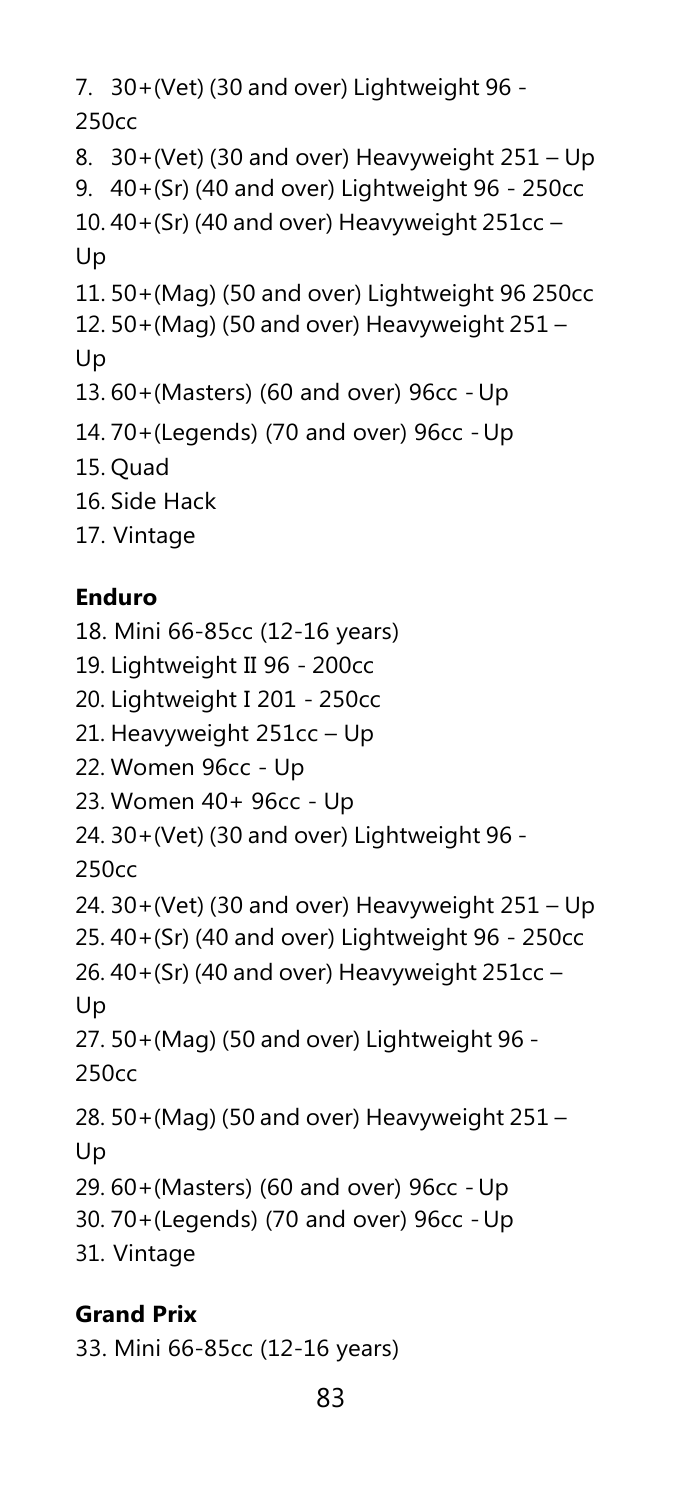```
34 Lightweight II 96 - 200cc
35. Lightweight I 201 - 250cc
36. Heavyweight 251cc – Up
37. Women 96cc - Up
38. Women 40+ 96cc - Up
39. 30+(Vet) (30 and over) Lightweight 96 -
250cc
40. 30+(Vet) (30 and over) Heavyweight 251 – Up
41. 40+(Sr) (40 and over) Lightweight 96 - 250cc
42. 40+(Sr) (40 and over) Heavyweight 251cc –
Up
43. 50+(Mag) (50 and over) Lightweight 96 -
250cc
44. 50+(Mag) (50 and over) Heavyweight 251 –
Up
45. 60+(Masters) (60 and over) 96cc -Up
46. 70+(Legends) (70 and over) 96cc -Up
47. Quad
48. Quad 30+(Vet) (30 and over)
49. Side Hack
50. Vintage (1974 and 
older) 51 Classic (1979 and 
older) 52.Evolution (1980 -
1985)
53. Revolution (1986 - 1995)
```
**Section 18** A rider must have a separate number and card for each Division & Class in which he earns points.

**Section 19** Desert riders earning Desert points at Enduros will be scored according to their respective class standings.

### **ARTICLE XXII RIDERS' CLASSIFICATION SYSTEM:**

84 **Section 1** A rider registering in any Division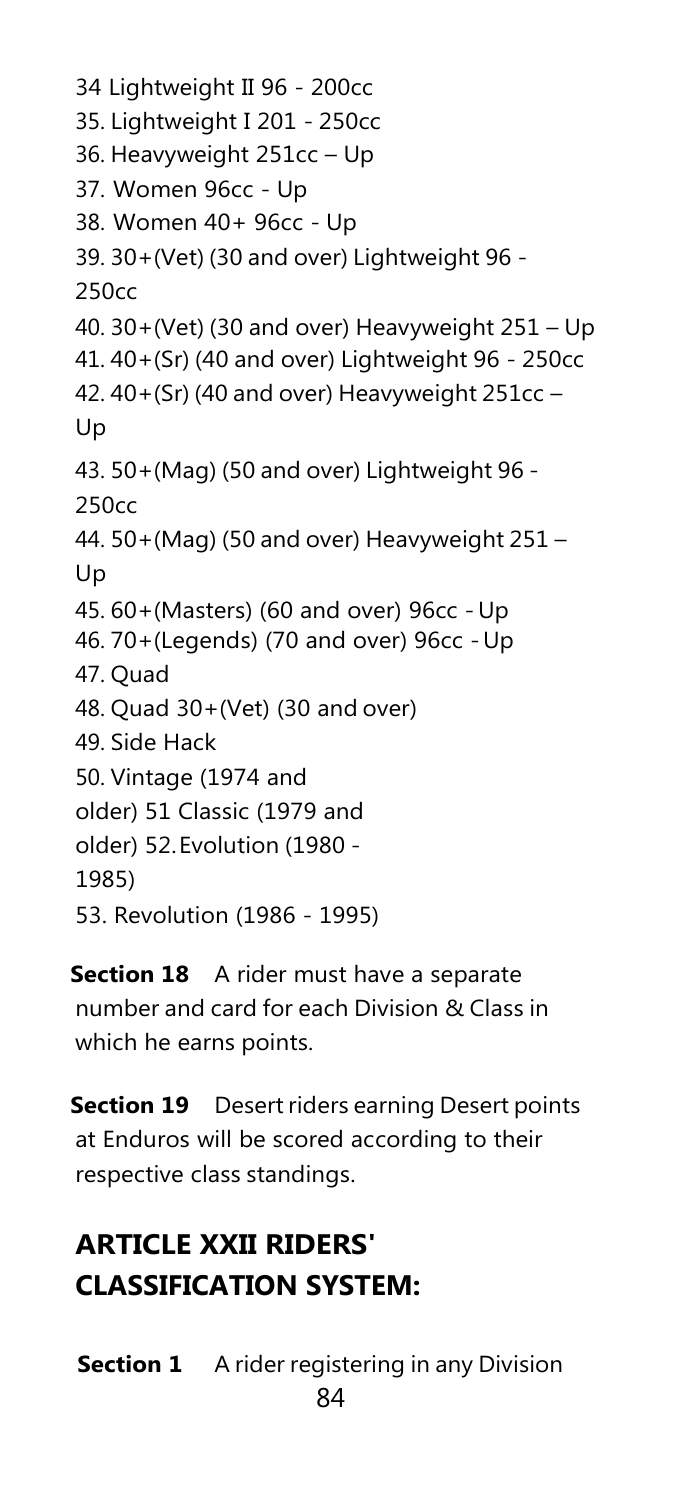for the first time will be classified at the discretion of the Steward of thatDivision.

**Section 2** Any rider that has previously ridden as a "AA" rider must ride in a "AA" skill level for their class if available.

**Section 3** Desert and Grand Prix Division skill levels will consist of "AA" within certain classes, Expert, Intermediate, and Novice. Enduro Division skill levels consist of "AA" within certain classes, "A", "B", and "C" riders.

**Section 4** A rider will ride at the same skill level in all divisions (Desert, Enduro & Grand Prix) on like machines.

**Section 5** A rider may be reclassified at the discretion of the CompetitionCommittee.

**Section 6** A rider may petition the Competition Committee to be reclassified.

**Section 7** A rider who attained Expert Status on heavyweight machines will be classified as Expert in the Lightweight Division.

**Section 8** Whenever a Lightweight rider has attained Expert status, he will be classed as at least an Intermediate in the Heavyweight Division.

**Section 9** Changes in rider classification become effective immediately upon notification from the Steward or Competition Committee.

**Section 10** To compete for District 37 points and awards, every rider residing in District 37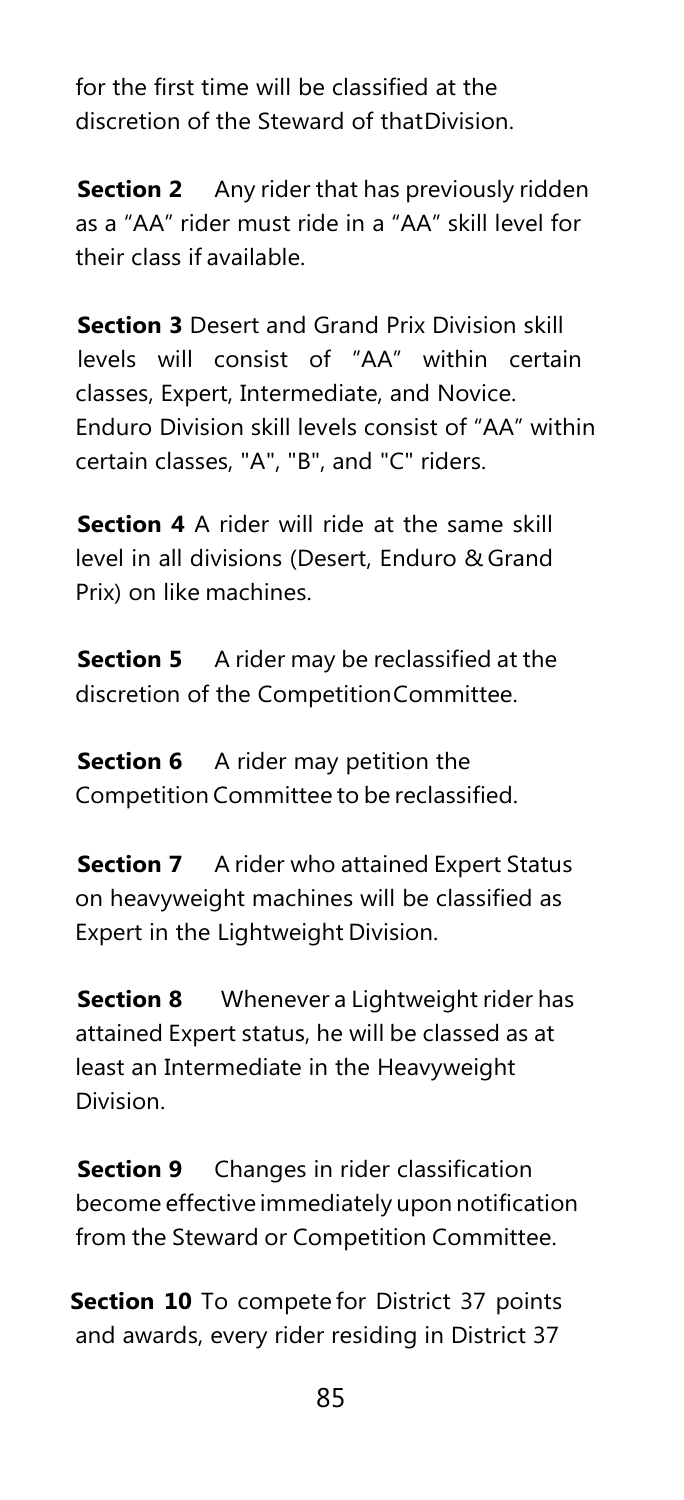shall have both a current District 37 and AMA card.

**a.** Riders who do not have or do not use their cards and numbers shall be classified as "pie plates."

**b.** Clubs shall charge a handling fee of \$10.00 from each non- District 37 pie plate entrant, in addition to the regular entry fee.

**c.** Pie plate riders shall receive no points and shall be listed on results by engine displacement and the abbreviation "Pie".

**d.** It is required that trophies only be awarded to D37 card holders. Pie plate riders are not eligible fortrophies.

**e.** Any rider, from any District including other D–37 divisions, holding a valid, current classification or current professional license, may enter any District 37 event as a pie plate rider. He shall receive no District 37 points but shall be exempt from the \$10.00 handling fee.

**f.** Clubs shall be free to restrict Non-District 37 pie plate riders from their events by so advertising.

**Section 11** A rider may receive points in only one class of a Division in a day's program. Unless the day's program contains multiple events.

**Section 12** No rider may enter or compete in a skill level higher than his assigned skill level.

#### **Section 13 Transfer Rides**

#### **a. Transfer Schedules:**

#### **i. Desert:**

1. Novice toIntermediate: 5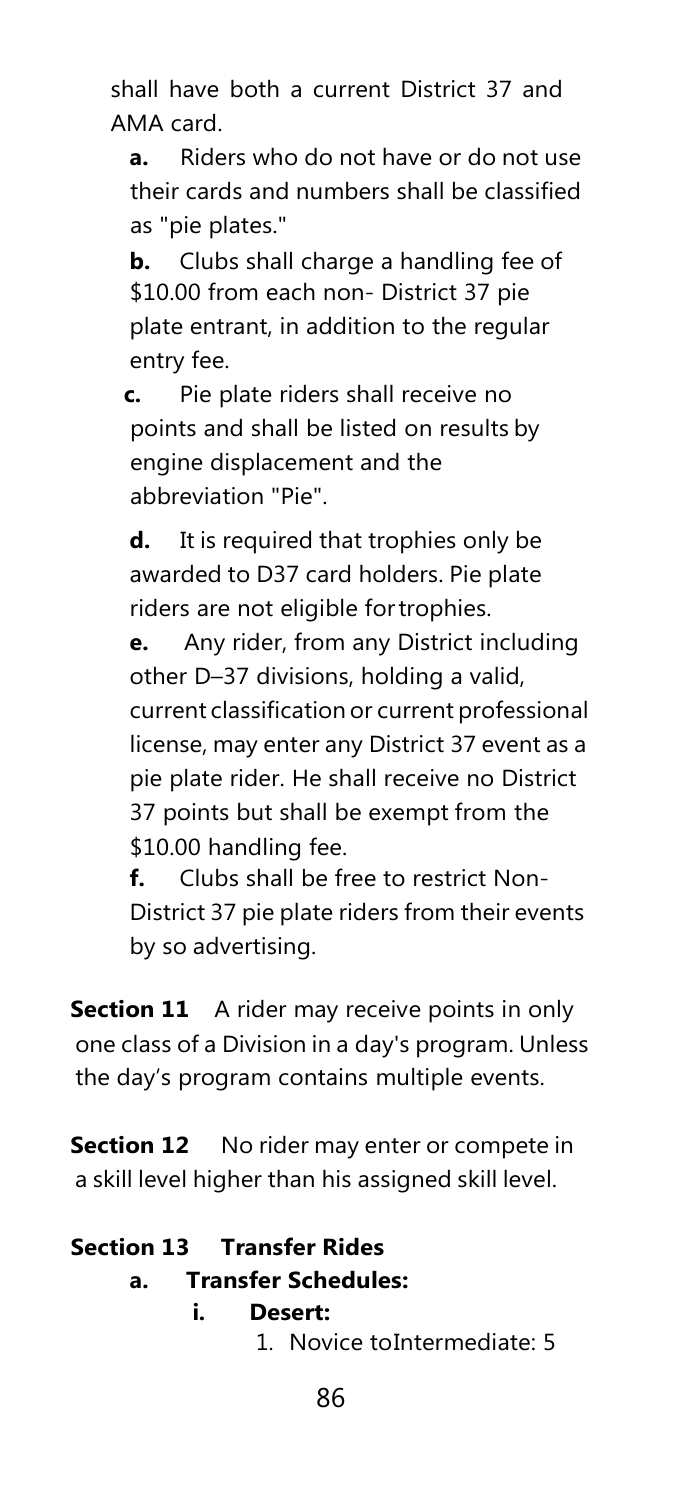transfer rides.

2. Intermediate toExpert: 10 transfer rides.

# **ii. Grand Prix:**

Novice toIntermediate: 5 transfer rides.

2. Intermediate toExpert: 7 transfer rides.

#### **iii. Enduro:**

1. Novice toIntermediate: 5 transfer rides.

2. Intermediate toExpert: 10 transfer rides.

**b.** The above transfer schedule is a general guide and may be altered at the discretion of respective Steward.

**c.** No rider will be forced to transfer from Expert or "A" to "AA" unless a rider rides as "AA" skill at any other like events. It's the "AA" rider's responsibility to notify their steward of the fact that they previously have ridden as "AA" rider.

### **ARTICLE XXIII RIDER'S POINT STRUCTURE:**

**Section 1** All Novices or C riders use column 2. First 30% per class will earn transfer rides to maximum of 15 positions.

**Section 2** All Intermediates or B riders use column 3. First 20% per class will earn transfer rides to maximum of 15 positions.

**Section 3** All "AA" and Experts or A riders use column 4. Column 1 is for both A and B Enduro riders riding Sunday only of a two-day event.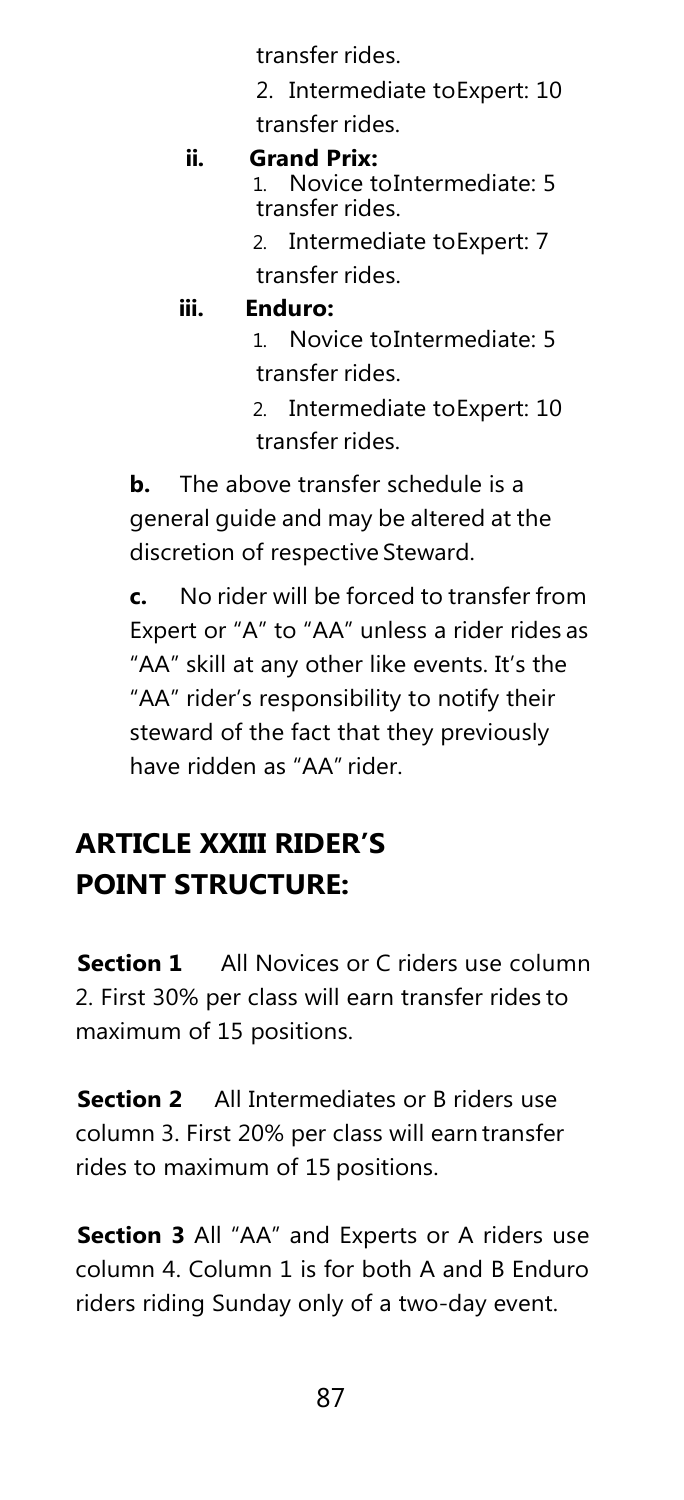# **Desert, Enduro, and Grand Prix**

|                | 1              |        | 2                       |              | 3                       |
|----------------|----------------|--------|-------------------------|--------------|-------------------------|
| $\mathbf{1}$   | 110            | $1-$   | 130                     | $\mathbf{1}$ | 200                     |
| $2 -$          | 100            | $2 -$  | 120                     | $2 -$        | 170                     |
| $3-$           | 90             | $3-$   | 110                     | $3-$         | 160                     |
| $\overline{4}$ | 80             | $4-$   | 100                     | $4-$         | 150                     |
| $5-$           | 75             | $5-$   | 90                      | $5-$         | 140                     |
| $6-$           | 70             | $6-$   | 80                      | $6-$         | 130                     |
| $7-$           | 65             | $7-$   | 75                      | $7-$         | 120                     |
| $8-$           | 60             | $8-$   | 70                      | $8-$         | 110                     |
| $9 -$          | 55             | $9-$   | 65                      | 9-           | 100                     |
| $10-$          | 50             | $10-$  | 60                      | $10-$        | 90                      |
| $11-$          | 45             | $11-$  | 55                      | $11-$        | 80                      |
| $12 -$         | 40             | $12 -$ | 50                      | $12 -$       | 75                      |
| $13 -$         | 35             | $13-$  | 45                      | $13 -$       | 70                      |
| $14-$          | 30             | $14-$  | 40                      | $14-$        | 65                      |
| $15 -$         | 25             | $15-$  | 35                      | $15 -$       | 60                      |
| $16-$          | 20             | $16-$  | 30                      | $16-$        | 55                      |
| $17-$          | 15             | $17-$  | 25                      | $17-$        | 50                      |
| $18 -$         | 14             | $18-$  | 20                      | $18-$        | 45                      |
| $19-$          | 13             | 19-    | 15                      | 19-          | 40                      |
| $20 -$         | 12             | $20 -$ | 14                      | $20 -$       | 35                      |
| $21 -$         | 11             | $21 -$ | 13                      | $21 -$       | 30                      |
| $22 -$         | 10             | $22 -$ | 12                      | $22-$        | 25                      |
| $23 -$         | 9              | $23 -$ | 11                      | $23 -$       | 20                      |
| $24 -$         | 8              | $24-$  | 10                      | $24 -$       | 15                      |
| $25 -$         | $\overline{7}$ | $25 -$ | 9                       | $25 -$       | 14                      |
| $26 -$         | 6              | $26 -$ | 8                       | $26 -$       | 13                      |
| $27 -$         | 5              | $27 -$ | 7                       | $27 -$       | 12                      |
| $28 -$         | 4              | $28 -$ | 6                       | $28 -$       | 11                      |
| $29 -$         | 3              | $29 -$ | 5                       | $29 -$       | 10                      |
| $30 -$         | $\overline{2}$ | $30 -$ | 4                       | $30-$        | 9                       |
| $31 -$         | 1              | $31 -$ | 3                       | $31 -$       | 8                       |
|                |                | $32 -$ | $\overline{\mathbf{c}}$ | $32 -$       | 7                       |
|                |                | $33 -$ | 1                       | $33-$        | 6                       |
|                |                |        |                         | $34-$        | 5                       |
|                |                |        |                         | $35 -$       | 4                       |
|                |                |        |                         | $36 -$       | 3                       |
|                |                |        |                         | $37 -$       | $\overline{\mathbf{c}}$ |
|                |                |        |                         | $38 -$       | 1                       |
|                | ، اہ           | ь.     | ۱.                      | ш            |                         |

Riders electing to ride only one loop will receive 70% of class points. Classes assigned to go only one loop will receive full points.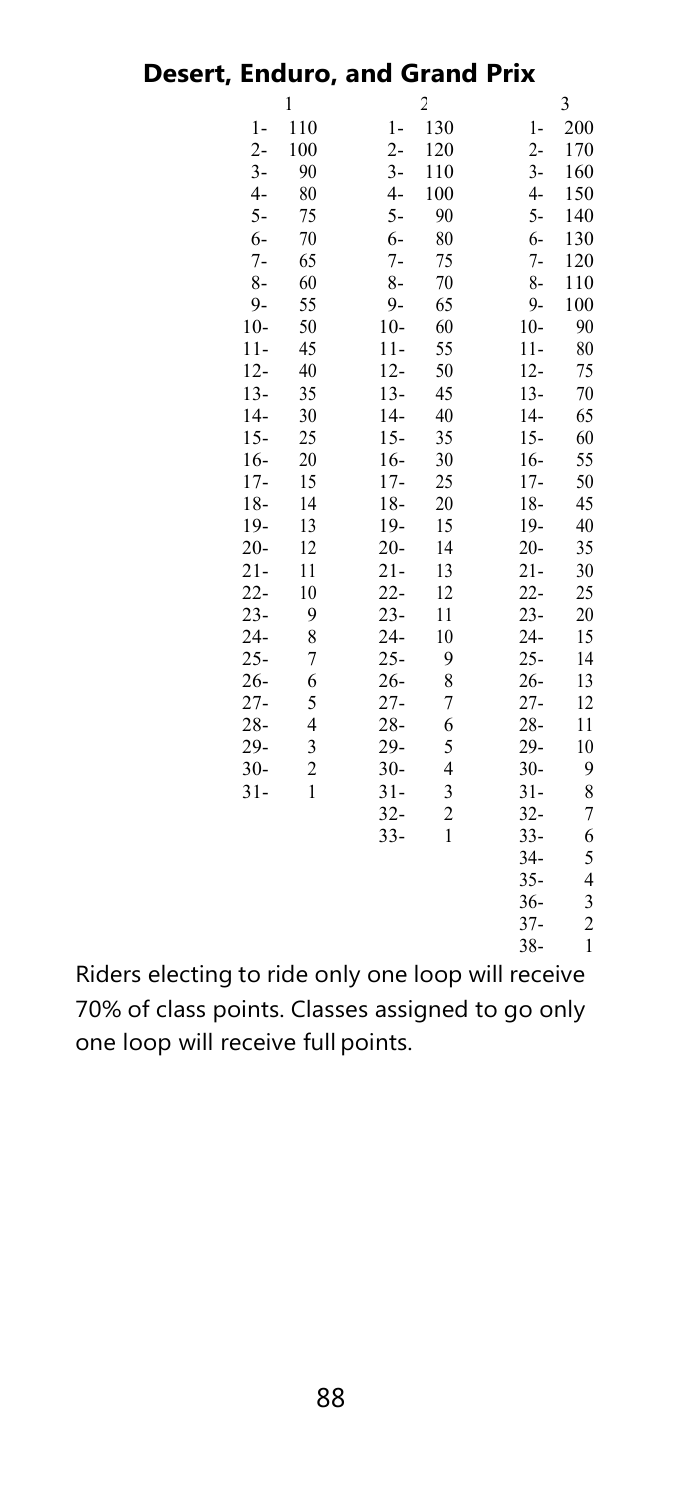### **Desert Points Schedule for District 37 sanctioned Hare & Hound events or any event that gets off-road approval to pay additional points.**

|                                          | 1   |        | $\overline{c}$ |        | 3            |
|------------------------------------------|-----|--------|----------------|--------|--------------|
| 1-                                       | 138 | $1-$   | 163            | $1-$   | 250          |
| $2 -$                                    | 125 | $2 -$  | 150            | $2 -$  | 213          |
| $3-$                                     | 113 | $3-$   | 138            | $3-$   | 200          |
| $4-$                                     | 100 | $4-$   | 125            | $4-$   | 188          |
| $5-$                                     | 94  | $5-$   | 113            | $5-$   | 175          |
| $6-$                                     | 88  | $6-$   | 100            | 6-     | 163          |
| $7-$                                     | 81  | $7-$   | 94             | $7 -$  | 150          |
| $8-$                                     | 75  | $8-$   | 88             | $8-$   | 138          |
| $9-$                                     | 69  | $9-$   | 81             | 9-     | 125          |
| $10-$                                    | 63  | $10-$  | 75             | $10-$  | 113          |
| $11-$                                    | 56  | $11-$  | 69             | $11-$  | 100          |
| $12 -$                                   | 50  | $12 -$ | 63             | $12 -$ | 94           |
| $13-$                                    | 44  | $13 -$ | 56             | $13-$  | 88           |
| $14-$                                    | 38  | $14-$  | 50             | $14-$  | 81           |
| $15-$                                    | 31  | $15 -$ | 44             | $15 -$ | 75           |
| $16 -$                                   | 25  | $16 -$ | 38             | $16-$  | 69           |
| $17-$                                    | 19  | $17-$  | 31             | $17 -$ | 63           |
| $18-$                                    | 18  | $18-$  | 25             | $18 -$ | 56           |
| 19-                                      | 16  | 19-    | 19             | 19-    | 50           |
| $20-$                                    | 15  | $20 -$ | 18             | $20 -$ | 44           |
| $21-$                                    | 14  | $21 -$ | 16             | $21 -$ | 38           |
| $22-$                                    | 13  | $22 -$ | 15             | $22 -$ | 31           |
| $23-$                                    | 11  | $23 -$ | 14             | $23 -$ | 25           |
| $24-$                                    | 10  | $24 -$ | 13             | $24 -$ | 19           |
| 25-                                      | 9   | $25 -$ | 11             | $25 -$ | 18           |
| $26 -$                                   | 8   | $26 -$ | 10             | $26 -$ | 16           |
| 27-                                      | 6   | $27 -$ | 9              | $27 -$ | 15           |
| $28 -$                                   | 5   | $28 -$ | 8              | $28 -$ | 14           |
| 29-                                      | 4   | $29-$  | 6              | 29-    | 13           |
| $30-$                                    | 3   | $30 -$ | 5              | $30 -$ | 11           |
| $31-$                                    | 1   | $31 -$ | $\overline{4}$ | $31 -$ | 10           |
|                                          |     | $32 -$ | 3              | $32 -$ | 9            |
|                                          |     | $33-$  | 1              | $33-$  | 8            |
|                                          |     |        |                | $34-$  | 6            |
|                                          |     |        |                | $35 -$ | 5            |
|                                          |     |        |                | $36 -$ | 4            |
|                                          |     |        |                | $37 -$ | 3            |
|                                          |     |        |                | $38 -$ | $\mathbf{1}$ |
| ride only one loon<br>will receive<br>'n |     |        |                |        |              |

Riders electing to ride only one loop will receive 70% of class points. Classes assigned to go only one loop will receive full points.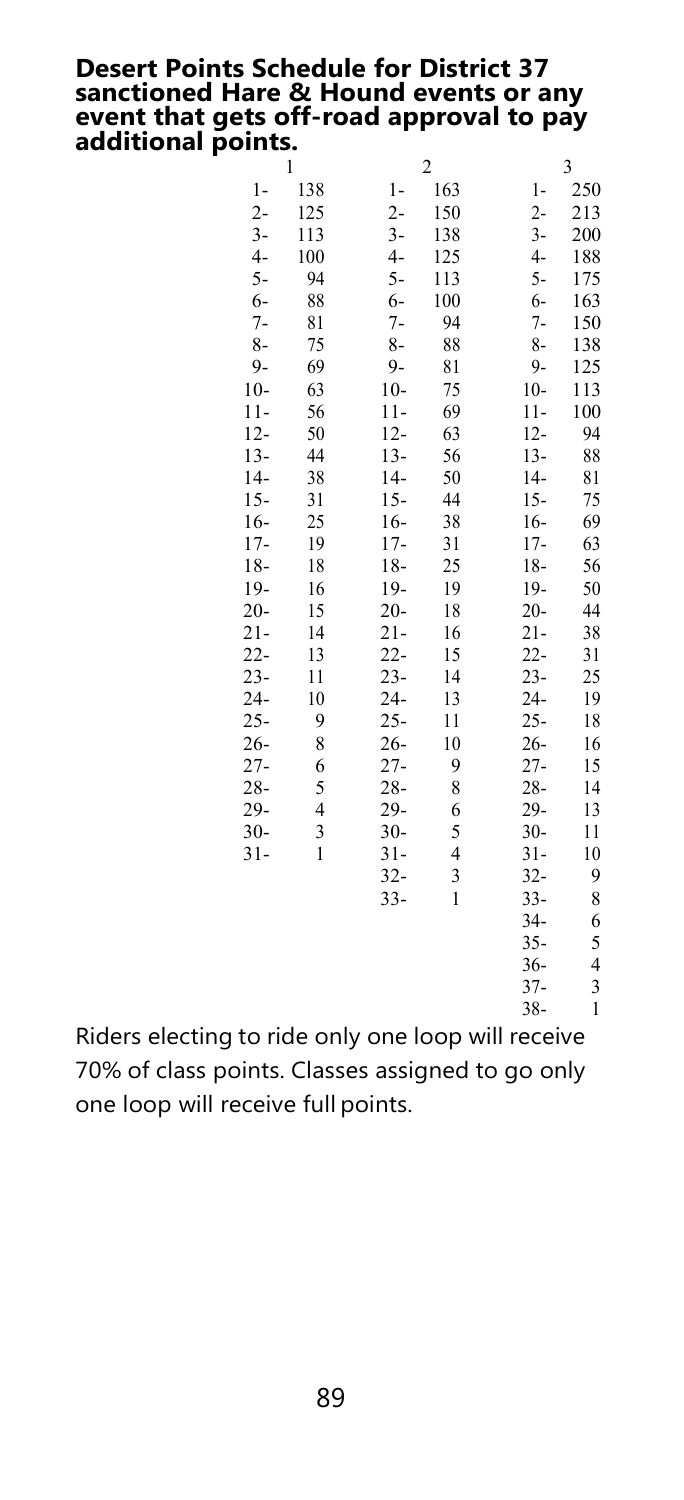### **CHAPTER 5 YOUTH COMPETITION RULES SUPPLEMENT**

**ARTICLE I General Rules** (See Constitution: Article VIII, Section 4, Line h and Standing Rules. Youth racers are exempt from section Article III of the Standing Rules.)

### **ARTICLE II Grand Prix Youth Events**

**Section 1** A Grand Prix is a closed-course event. The course should include both natural and graded or paved terrain.

**Section 2** Race entry fee \$38.00

**Section 3** Grand Prix events shall pay Grand Prix points.

**Section 4** Points shall be based on District 37 cardholders only in respective classes.

**Section 5** The approximate length of the course and the amount of time for each race shall be advertised.

**Section 6** All clubs/promoters promoting Youth Grand Prix events shall submit a flyer for their event to the Competition Committee at least 120 days in advance.

**Section 7** Grand Prix results (Standing Rules Sections Article IX Sections 1 - 4) to respective stewards shall list GP numbers in that class and division as listed on the application. (Non-district pieplates are not to be listed.)

**Section 8** Riders need only to receive the checkered flag to be considered finishers. Overall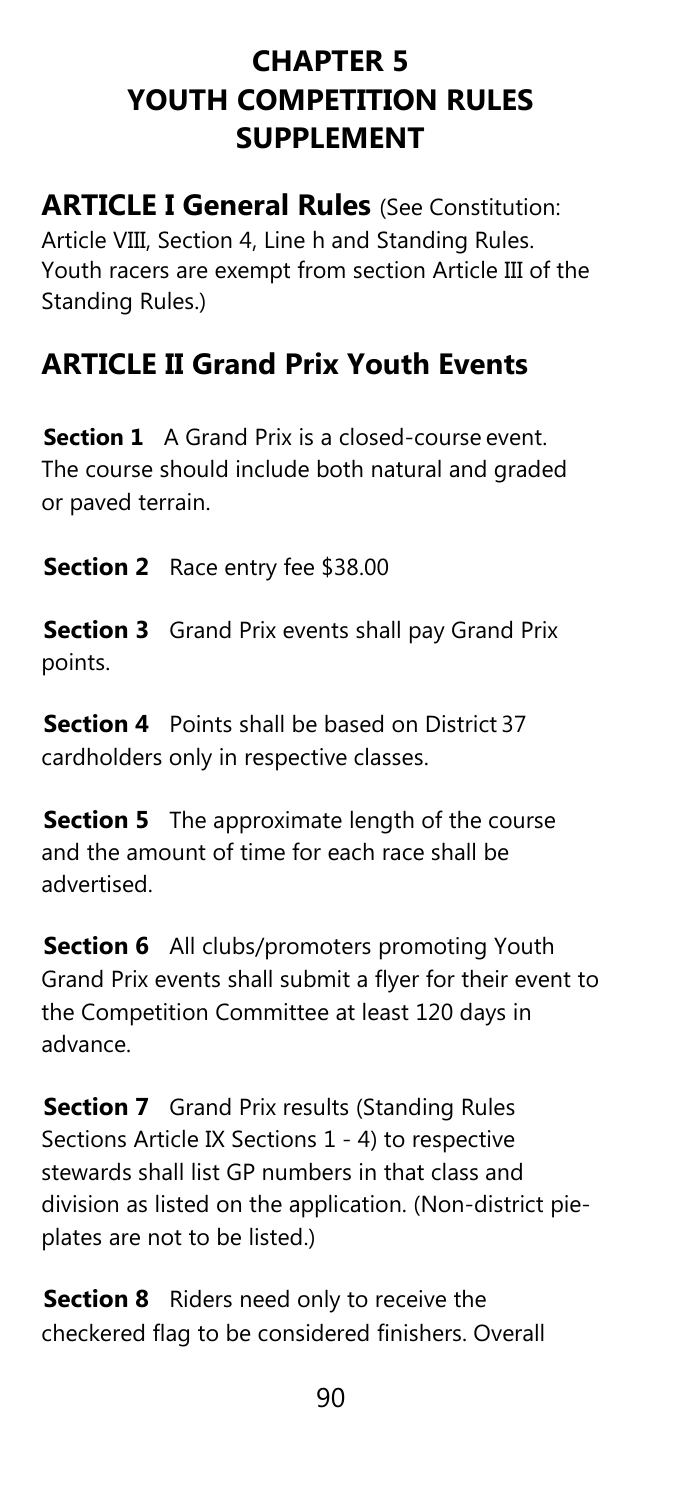results must show number of laps ridden.

**Section 9** Grand Prix Club members can ride their own club's Youth events. Not eligible for work points.

**Section 10** Points will be paid separately in all recognized Grand Prix classes under the RIDERS' POINT SYSTEM Article V Section 10

**Section 11** To receive points, riders must hold a card for the class they ride in. Riders may hold cards in more than one class. Riding outside of his assigned skill level will disqualify rider from all events of the meet.

**Section 12** Racers shall be grouped into races as follows:

> **a.** Super Mini/SR Girls/85cc 12-15/85cc 7- 11 **b.** JR Girls/Pee wee JR/Peewee SR/65cc 10- 11/65cc 7-9

**Section 13** Grand Prix points for earned numbers shall be calculated from all events for the year, less one.

**Section 14** GP Youth classes shall be run in accordance with AMA youth classes, except as noted below.

**Section 15** There shall be 9 youth motorcycle classes. See Article IV Section 9 Grand Prix.

#### **Section 16 Youth Skill Levels:**

**a.** Youth classes shall be divided into three skill levels: Advanced, Novice and Beginner. **b.** Youth riders who advance to amateur classes shall have their skill levels reclassified at the discretion of the steward, e.g., an Advanced level does not directly translate to an amateur skill such as Novice or Intermediate.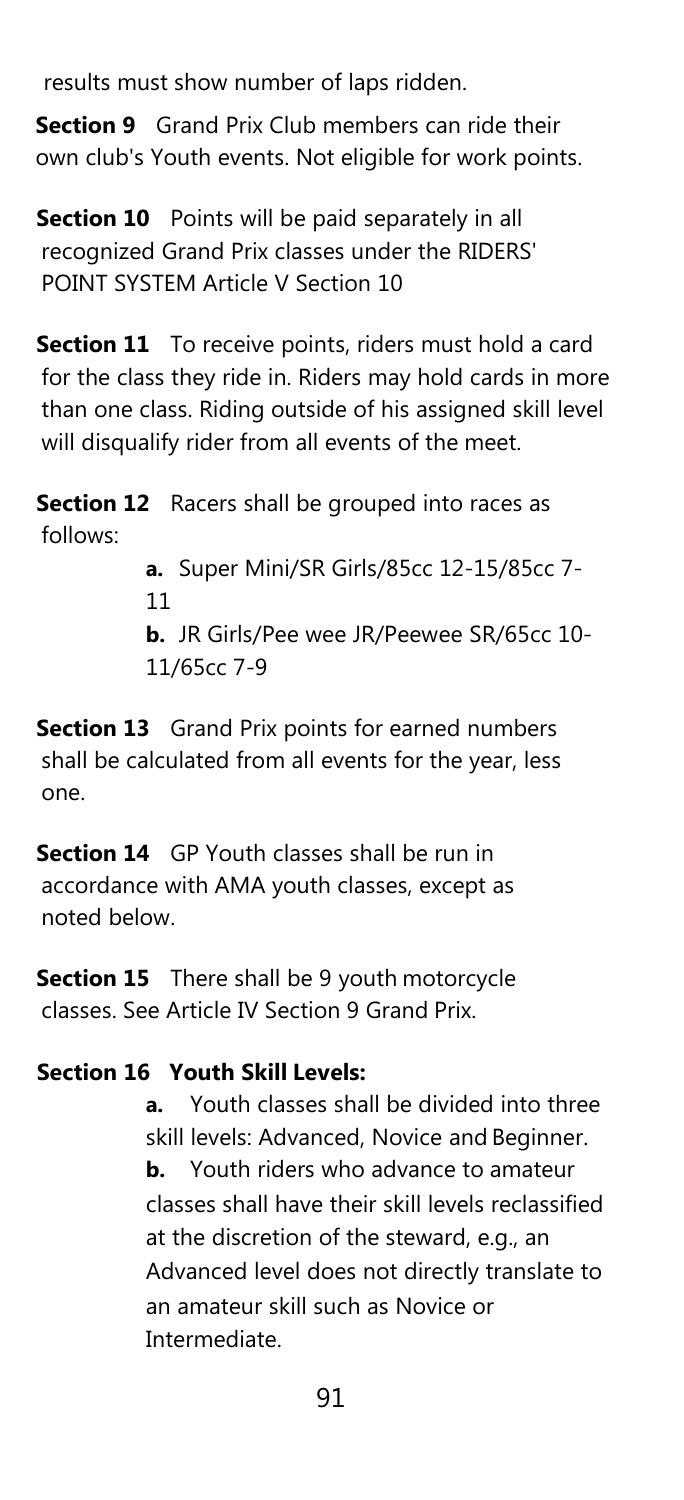#### No Youth rider may race the Expert Amateur Classes.

**c.** Advanced riders will earn points from Column 3 on the Youth District 37 points scale. Novice will use column 2 and Beginners will use column 1.

**d.** Beginner and Novice youths will earn transfers based on Article V Section 10 of the Youth Riders Classification System

### **ARTICLE III. Desert Youth Events**

**Section 1** Desert Youth Events will be run on a separate course and/or separate time from the amateur racing program.

> **a.** Clubs are not required to offer a youth program at their event.

**b.** D37 H & H will have three races as follows:

> **i.** All Pee Wees – time length will be 30 minutes and approximate 2 -4 miles.

> **ii.** All 65cc classes & JR Girls – time length will be 1 hour and approximately 5 -7 miles.

**iii.** All 85cc classes & Sr. Girls – time length will be 1 ½ hours and approximately 10 – 12 miles.

**c.** All other desert events excluding H & H. Pee Wee race will be a minimum of 30 minutes and a maximum of 45 minutes. 65cc and Jr. Girls youth classes will be a minimum of 45 minutes and a maximum of 1 hour. All other youth classes will race a minimum of 1 hour and maximum of 1 hour and 30 Minutes. If a club combines the 65cc and Jr Girls with all other class races they will follow the minimum and maximum for that class's race.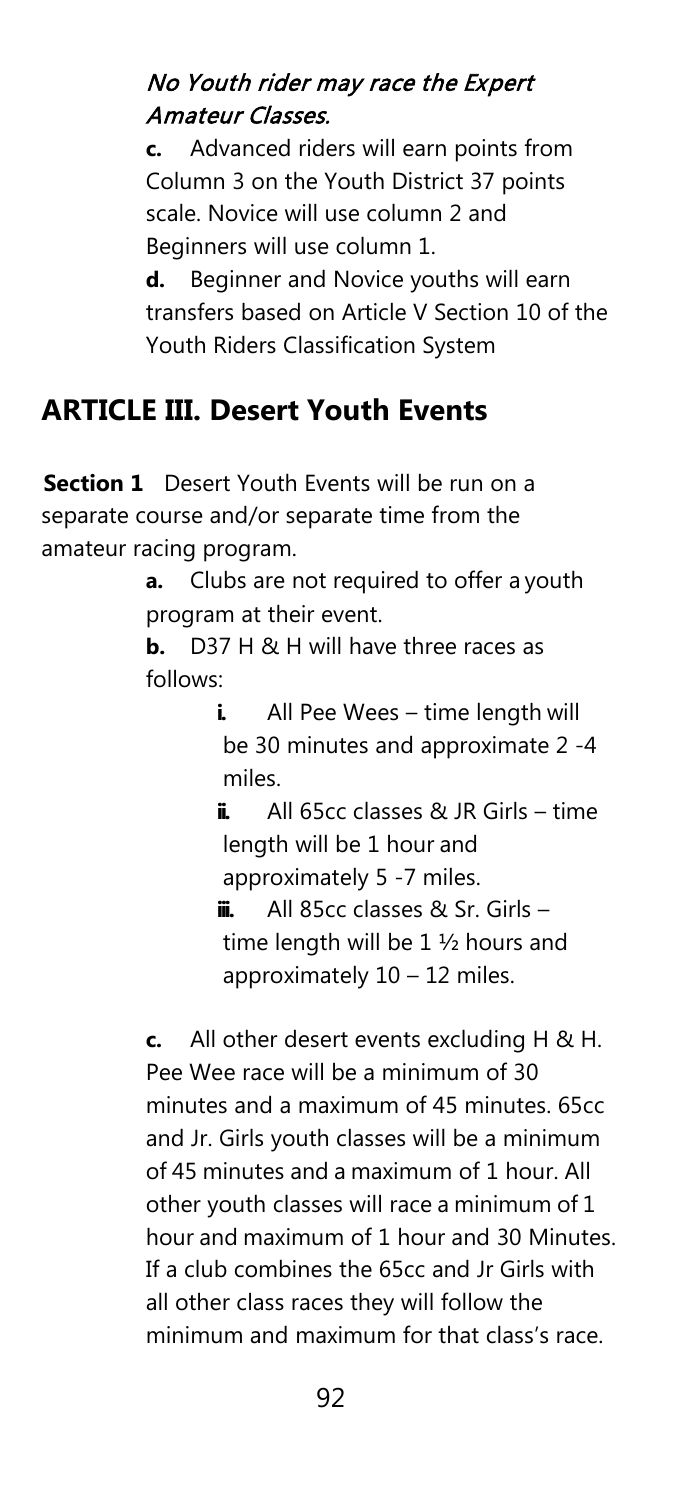d. Course will include a properly marked and staffed pit area where racers will can pass through each lap. Course can also include a bypass lane for those racers not requiring a pit. If a bypass lane is used, a pit board area will be positioned at the split for pit crews to notify racers of pit needs.

**e.** Fender cards are to be used and properly marked going through each check.

**f.** Racers are to stop at each check to allow their fender cards to be marked by the course worker.

**g.** To be scored as a finisher, riders must take the checkered flag and complete half the laps of their class and skill level winner. 50cc riders need only to take the checkered flag.

**h.** Desert Club members can ride their own club's Youth events. Not eligible for Work Points.

#### **Section 2** Race entry fee \$40.00

#### **Section 3 Desert Youth Skill Levels**

**a.** Youth classes shall be divided into three skill levels: Advanced, Novice and Beginner.

**b.** Youth riders who advance to amateur classes shall have their skill levels reclassified at the discretion of the steward, e.g., an Advanced level does not directly translate to an amateur skill such as Novice or Intermediate. No youth rider may race Expert Amateur classes.

**c.** Advanced riders will earn points from column 3 of District 37 points scale. Novice will use column 2 and Beginners will use column 1. Beginner and Novice youths will earn transfers based on amateur class transfer system.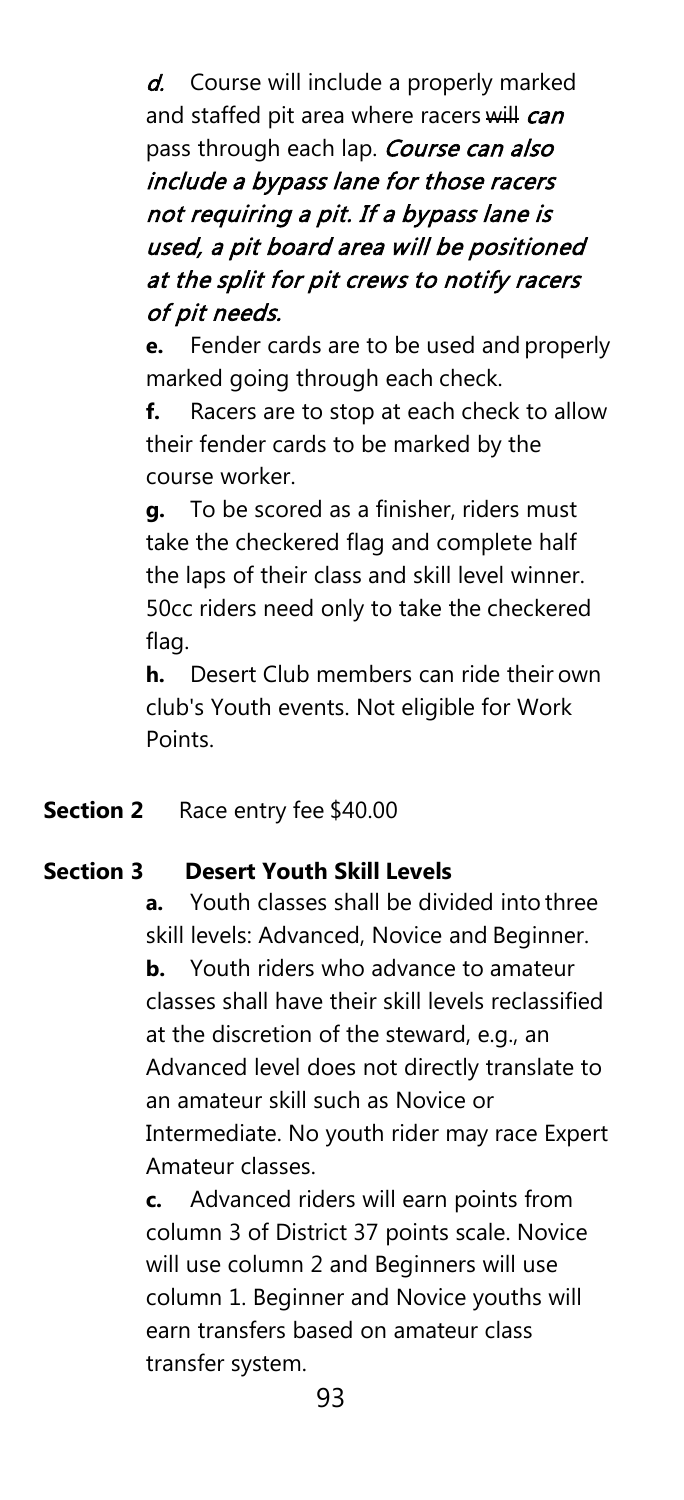**Section 1 Desert Youth classes** shall be run in accordance with AMA youth classes, except as noted below.

**Section 2 Desert Youth Classes** See Article IV Section 9 Desert (Youth Riders Point system)

#### **Section 3 Membership and Points**

**a.** AMA and District 37 membership are required. There are two separate Youth District 37 Licenses available: Desert and Grand Prix.

**b.** District 37 license fee \$15.00 (\$12 if full price adult, over 18, license exists in same household and proof of adult license, including age, is provided with youth application)

**c.** Desert points for earned numbers shall be calculated from all events for the year, less one.

**d.** Points will be tracked separately by Division (Desert and Grand Prix), Class, Skill and will be tied to a rider's AMA number. **e.** Youth Desert events will pay Desert Points only.

**Section 4 Riding numbers:** At the end of each year, points will be totaled and riders' numbers for the following year will be assigned in order of finishing position. Earned numbers not applied for will not be issued to any other rider.

### **ARTICLE IV - YOUTH RIDERS' POINT SYSTEM**

**Section 1** Points shall be awarded for finishing position for all types of events for all classes. Points will be awarded separately for each division of racing.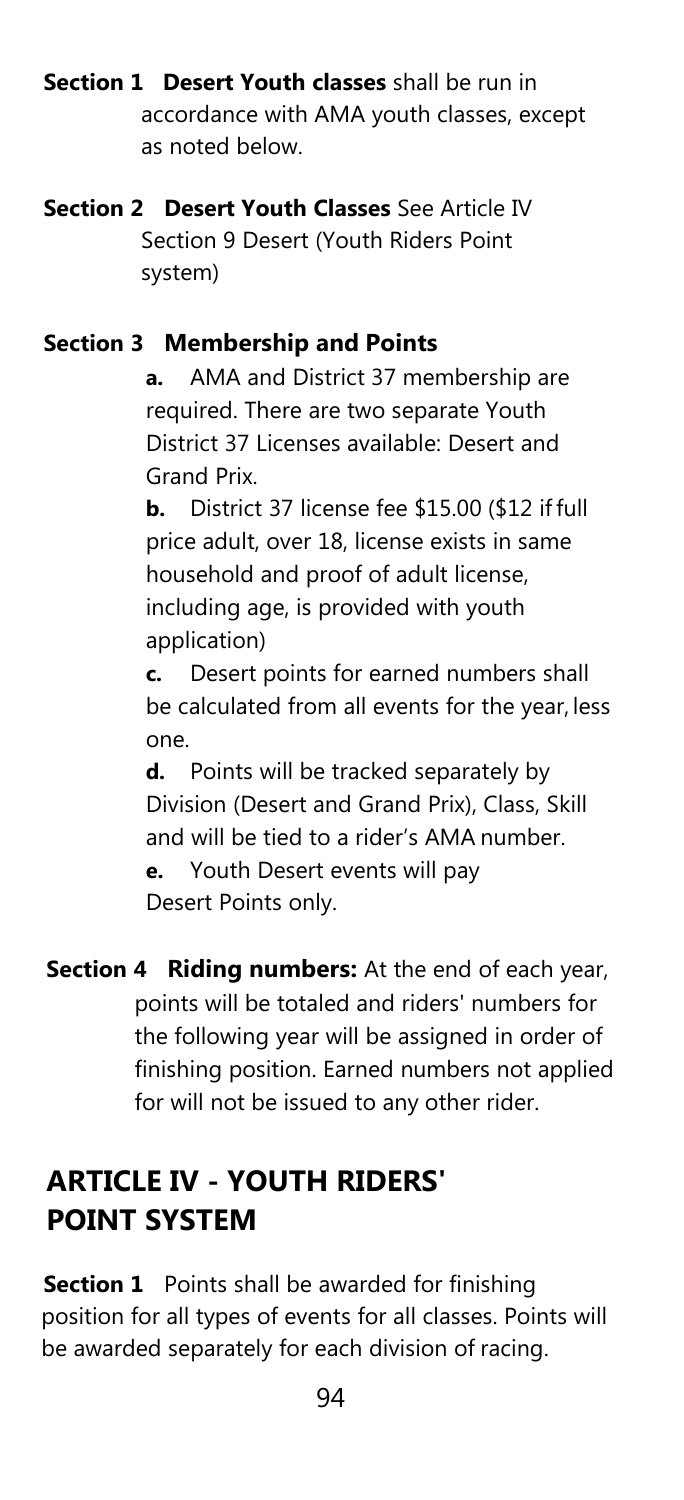**Section 2** Only those riders who are assigned and use their permanent numbers may be awarded points. Points shall not be awarded a rider who has not been assigned a permanent number. No points will be awarded unless the specified number is affixed to the front plate for Desert events and all three sides for Grand Prix events of the rider's machine during the entire running of the event.

**Section 3** Finishing positions for all types of events for all classes shall be reported on the standard finishing position report forms. These report forms will be available to member clubs from the Competition Committee.

**Section 4** Points shall stay with the club to which rider belonged when earned.

**Section 5** Sports riders' numbers and competition cards showing the rider's name, riding number, and class will be issued following point computation each year. The Off-Road Committee will determine registration fees.

**Section 6** Mid-season point's standings will be updated no later than August 1, and will be considered final on August 10.

**Section 7** Year-end point's tiebreaker will be as follows:

> **a.** Ties for top-10 positions will be broken by determining which rider has the most firstplace finishes, and then by which rider has the most second-place finishes, etc. until the tie is broken. If this does not break the tie, then the rider with the lower number from the previous year will win the tie.

**b.** Ties outside of the top 10 will be decided by which rider has the lower number.

**c.** The Competition Committee will break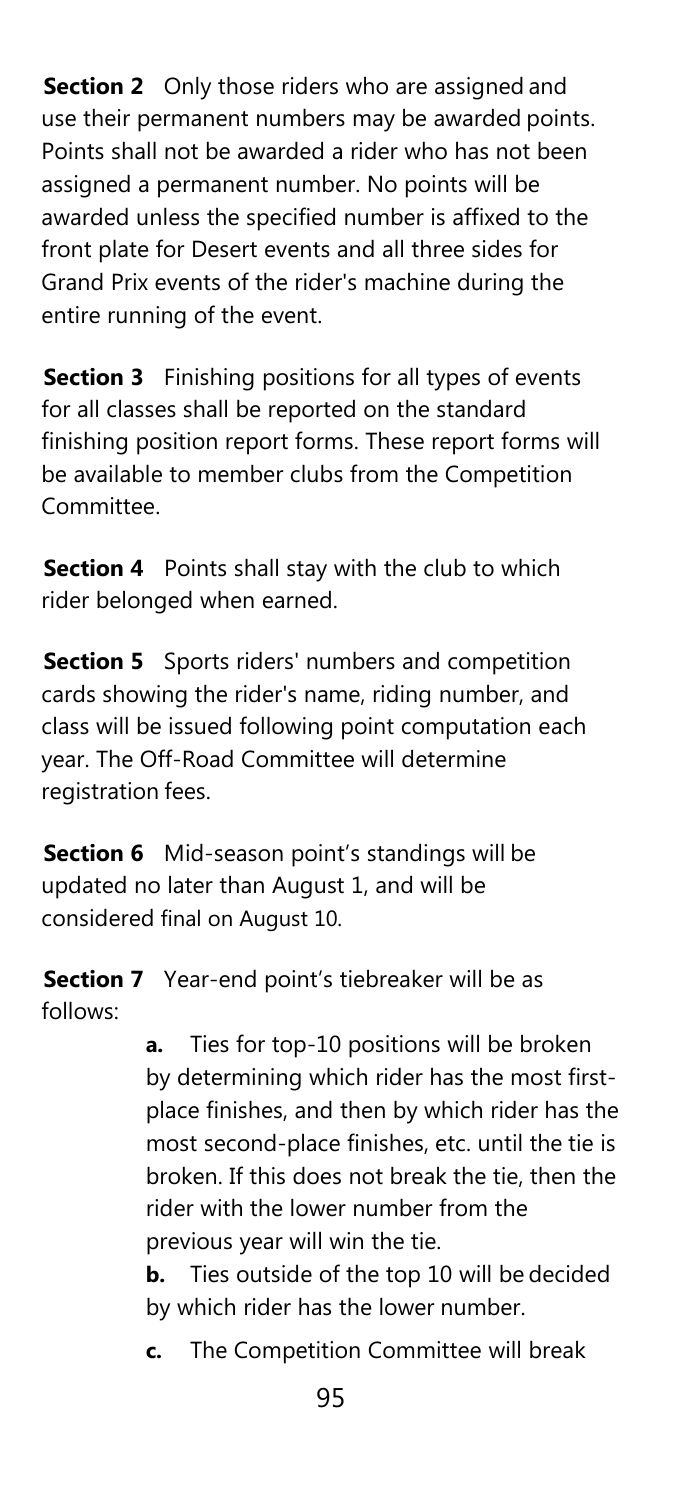any other ties.

**Section 8** There will be 18 **classes** of competition, as follows for Youth racing:

#### **Desert**

**a. Super Mini – 12-16 years, 79cc - 112cc 2- stroke, 75cc - 150cc 4-stroke.** (Maximum wheelbase 52 inches. Maximum front wheel size 19 inches. Maximum rear wheel size 16 inches.)

**b. 85cc – 12-15 years, 66cc - 85cc 2 stroke, 75cc - 125cc 4-stroke.** (Maximum front wheel 17 inches. Minimum rear wheel 12 inches. Maximum rear wheel 16 inches. Maximum wheelbase 51 inches.)

**c. 85cc – 7-11 years, 66cc - 85cc 2 stroke, 75cc - 125cc 4-stroke.** (Maximum front wheel 17 inches. Minimum rear wheel12 inches. Maximum rear wheel 16 inches. Maximum wheelbase 51 inches.)

**d. 65cc – 10-11 years**, **59cc - 65cc 2 stroke, 59cc - 112cc 4-stroke.** (Minimum wheel size 12 inches. Maximum front wheel 14 inches. Maximum (adjusted length) wheelbase 45 inches. Maximum wheelbase must maintain manufacturer specifications.

**e. 65cc – 7-9 years, 59cc - 65cc 2-stroke, 59cc - 112cc 4-stroke.** (Minimum wheel size 12 inches. Maximum front wheel 14 inches. Maximum (adjusted length) wheelbase 45 inches. Maximum wheelbase must maintain manufacturer specifications.)

**f. Peewee JR– 4-6 years, 0 - 51cc. 2 stroke & 4-stroke.** (Single-speed automatic. Maximum (adjusted length) wheelbase 36 inches. Maximum wheel size 10 inches. Maximum seat height24 inches.)

**g. Peewee SR. – 7-8 years, 0 - 51cc 2 stroke or 4-stroke.** (Single or multi-speed automatic. Maximum (adjusted length)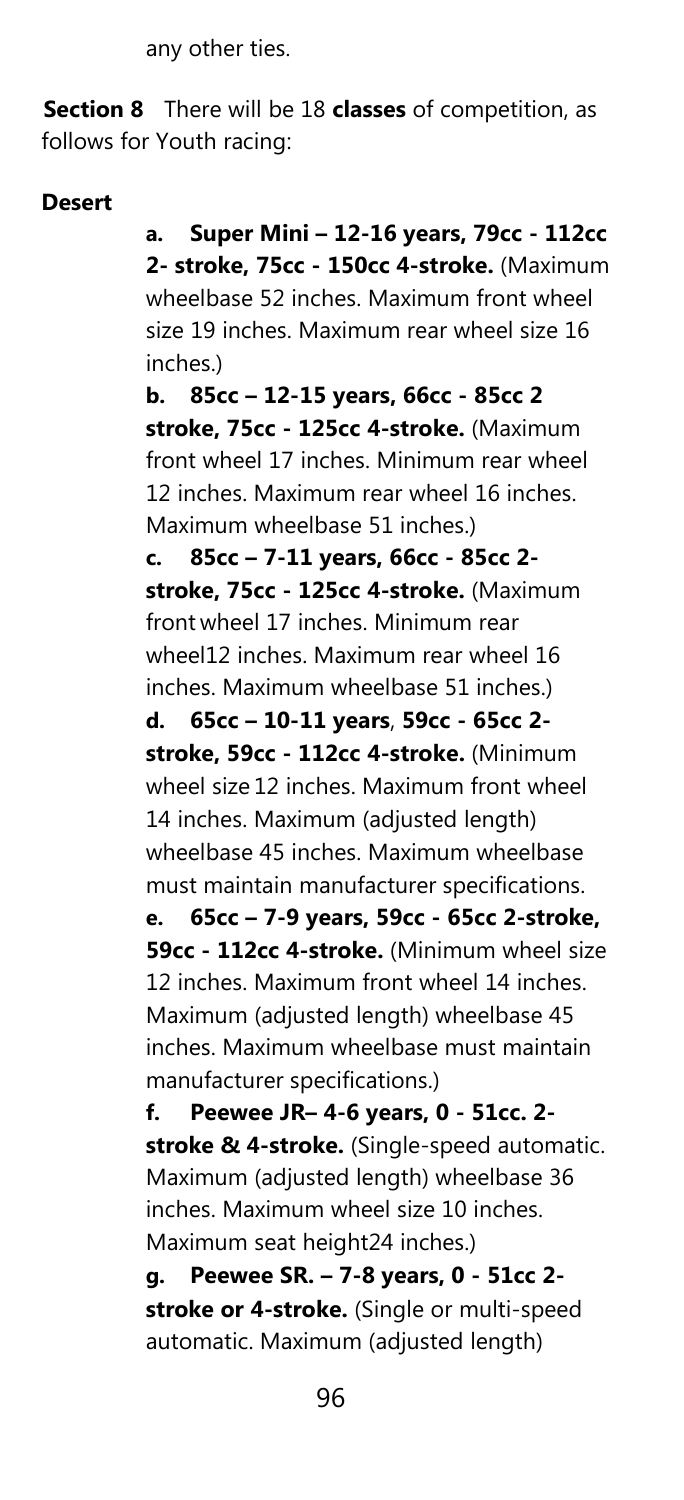wheelbase 41 inches. Maximum wheel size 12 inches. Retrofitted 12-inch wheels are permitted on all class 2 motorcycles.) **h. Girls' Junior 9-12 years, 59cc - 85cc 2 stroke, 75c - 125cc 4-stroke.** (Maximum wheelbase 51 inches. Maximum front wheel size 17 inches. Minimum rear wheel size 12 inches, maximum rear wheel size 16 inches.) **i. Girls' Senior – 12-16 years, 79cc - 112cc 2 stroke, 75cc - 150cc 4 stroke.**  (Maximum wheelbase 52 inches. Maximum front wheel size 19 inches. Maximum rear wheel size 16 inches.)

#### **Grand Prix**

**a. 150cc 4-stroke.** (Maximum wheelbase 52 inches. Maximum front wheel size 19 inches. Maximum rear wheel size 16 85cc inches.)

**b. 85cc – 12-15 years, 66cc - 85cc 2 stroke, 75cc - 125cc 4-stroke.** (Maximum front wheel 17 inches. Minimum rear wheel 12 inches. Maximum rear wheel 16 inches. Maximum wheelbase 51 inches.)

**c. 85cc– 7-11 years, 66cc - 85cc 2 stroke, 75cc - 125cc 4-stroke.** (Maximum front wheel 17 inches. Minimum rear wheel 12 inches. Maximum rear wheel 16 inches. Maximum wheelbase 51 inches.)

**65cc – 10-11 years, 59cc - 65cc 2-stroke, 59cc - 112cc 4-stroke. (**Minimum wheel size 12 inches. Maximum front wheel 14 inches. Maximum (adjusted length) wheelbase 45 inches. Maximum wheelbase must maintain manufacturer specifications.

**d. 65cc – 7-9 years, 59cc - 65cc 2-stroke, 59cc - 112cc 4-stroke.** (Minimum wheel size 12 inches. Maximum front wheel 14 inches. Maximum (adjusted length) wheelbase 45 inches. Maximum wheelbase must maintain manufacturer specifications.)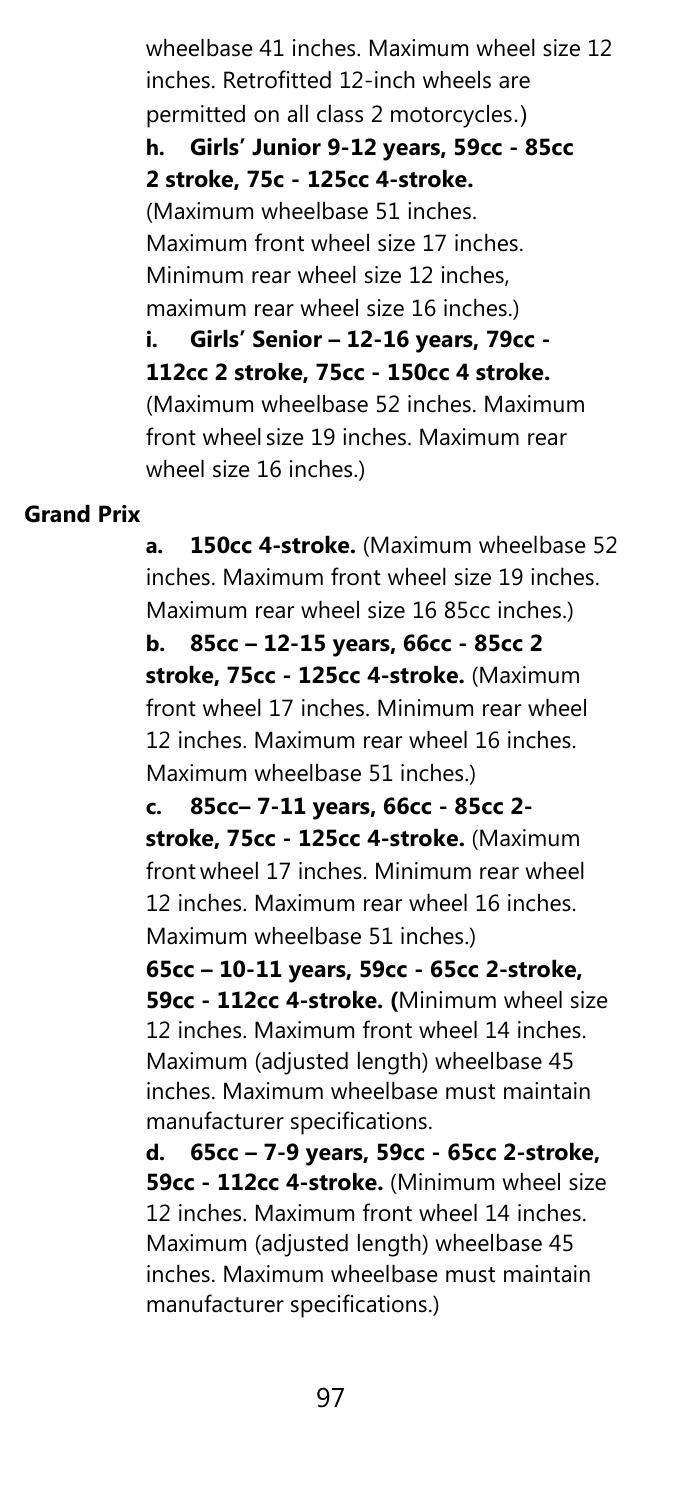**e. Peewee JR– 4-6 years, 0 - 51cc. 2 stroke & 4-stroke. (**Single-speed automatic. Maximum (adjusted length) wheelbase 36 inches. Maximum wheel size 10 inches. Maximum seat height 24 inches.)

**f. Super Mini – 12-16 years, 79cc - 112cc 2- stroke, 75cc Peewee SR. – 7-8 years, 0 - 51cc 2-stroke or 4-stroke.** (Single or multispeed automatic Maximum (adjusted length) wheelbase 41 inches. Maximum wheel size 12 inches. Retrofitted 12-inch wheels are permitted on all class 2 motorcycles.) **g. Girls' Junior 9-12 years, 59cc - 85cc 2 stroke, 75cc – 125cc 4-stroke.** (Maximum wheelbase 51 inches. Maximum front wheel size 17 inches. Minimum rear wheel size 12 inches, maximum rear wheel size 16 inches.) **h. Girls' Senior – 12-16 years, 79cc - 112cc 2 stroke, 75cc - 150cc 4 stroke.** 

(Maximum wheelbase 52 inches. Maximum front wheel size 19 inches. Maximum rear wheel size 16 inches.)

**Section 10** A rider must have a separate number and card for each division in which he earns points.

**Section 11** D37 Youth Overall will be determined using the following guidelines:

> **a.** Riders must hold both GP and Desert license to qualify for the Overall.

**b.** Overall for each Class

**c.** Your best 4 GP finishes, and your Best 4 Desert finishes will be used to determine the Overall Class winners.

**d.** Overall winner receives Free D37 license for same class #1 was earned the following year.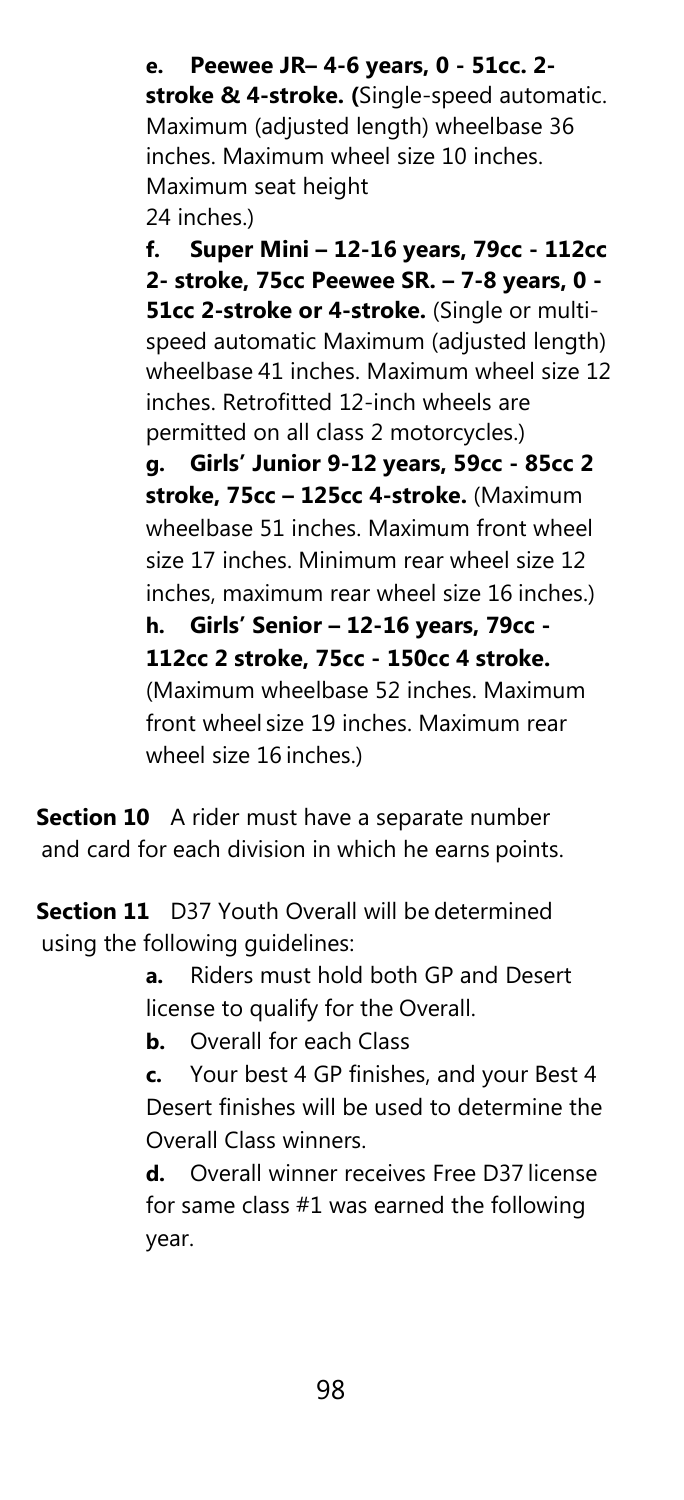### **ARTICLE V - YOUTH RIDERS' CLASSIFICATION SYSTEM**

**Section 1** A rider registering in any division for the first time will be classified at the discretion of the Steward of that division.

**Section 2** Desert classifications will consist of Advanced, Novice, and Beginner.

**Section 3** A rider will ride at the same skill level in all divisions (Desert and Grand Prix) on like machines.

**Section 4** A rider may be reclassified at the discretion of the Competition Committee.

**Section 5** A rider may petition the Competition Committee to be reclassified.

**Section 6** Changes in rider classification become effective immediately upon notification from the Steward or Competition Committee.

**Section 7** To compete for District 37 points and awards, every rider residing in District 37 shall have both a current District 37 and AMA card

> **a.** Riders who do not have or do not use their cards and numbers shall be classified as "pie plates."

**b.** Clubs are recommended to charge a handling fee of \$10.00 from each non-District 37 pie plate entrant, in addition to the regular entry fee.

**c.** Non-District 37 pie plate riders shall receive no points and shall be listed on results by engine displacement and the abbreviation "Pie".

**d.** It is recommended that pie plate riders not be awarded trophies at the sponsoring club's discretion.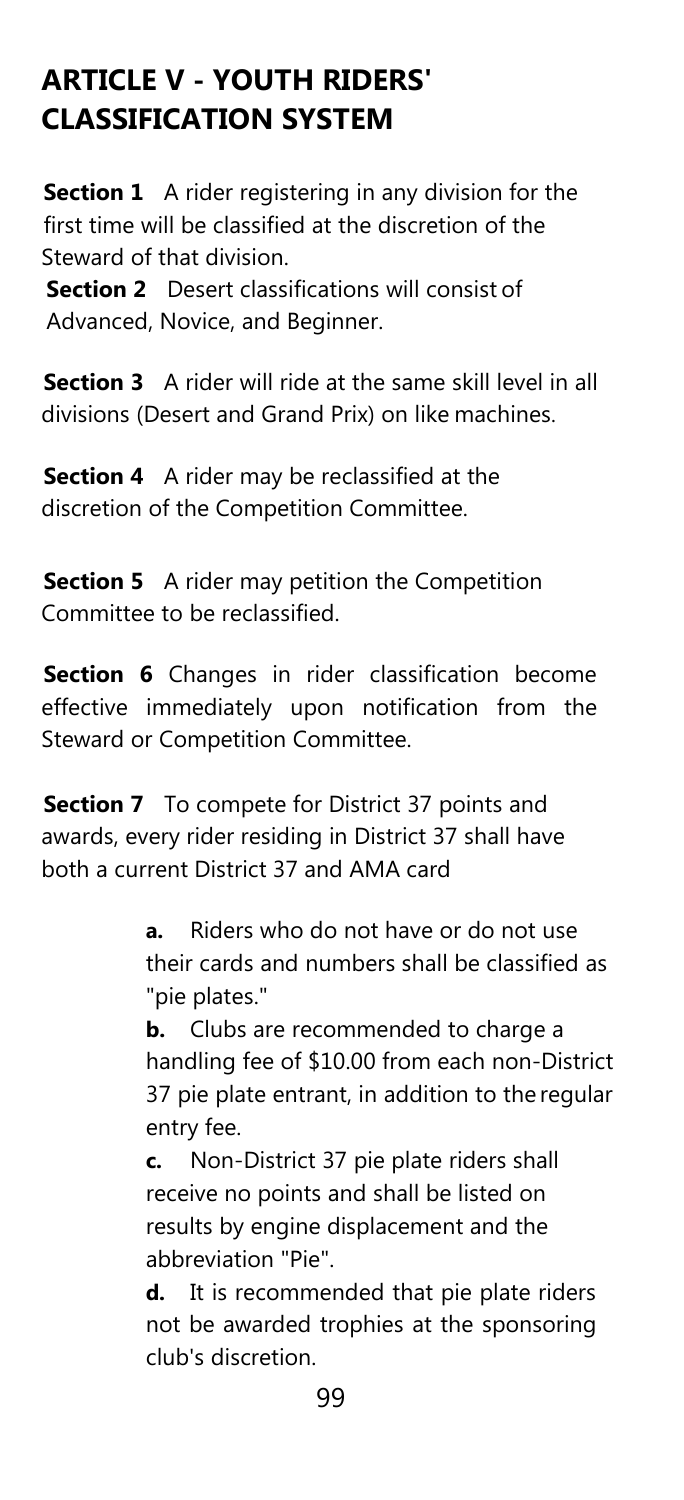**e.** Any rider, from any District including other District 37 divisions, holding a valid, current classification or current professional license, may enter any District 37 event as a pie plate rider. He shall receive no District 37 points, but shall be exempt from the \$10.00 handling fee.

**f.** Clubs shall be free to restrict Non-District 37 pie plate riders from their events by so advertising.

**Section 8** No rider may enter or compete in a class higher than his assigned classification.

#### **Section 9 Transfer Rides:**

**a.** Beginner Class is not mandatory. A rider may transfer to Novice by request to the respective Steward.

**b.** Transfer Schedules: Desert and Grand Prix

- **i.** Beginner to Novice: 5 transfer rides.
- **ii.** Novice to Advanced: 7 transfer rides.

**iii.** The above transfer schedule is a general guide and may be altered at the discretion of respective Steward.

#### **Section 10 Points and Transfer structure:**

**a.** All Beginners riders use column 1. First 50% transfer rides.

**b.** All Novice riders use column 2. First 30% per class will earn transfer rides to maximum of 15 positions. All Advanced riders use column 3.

**c.** All Class winners at the end of each season will transfer to the next skill level.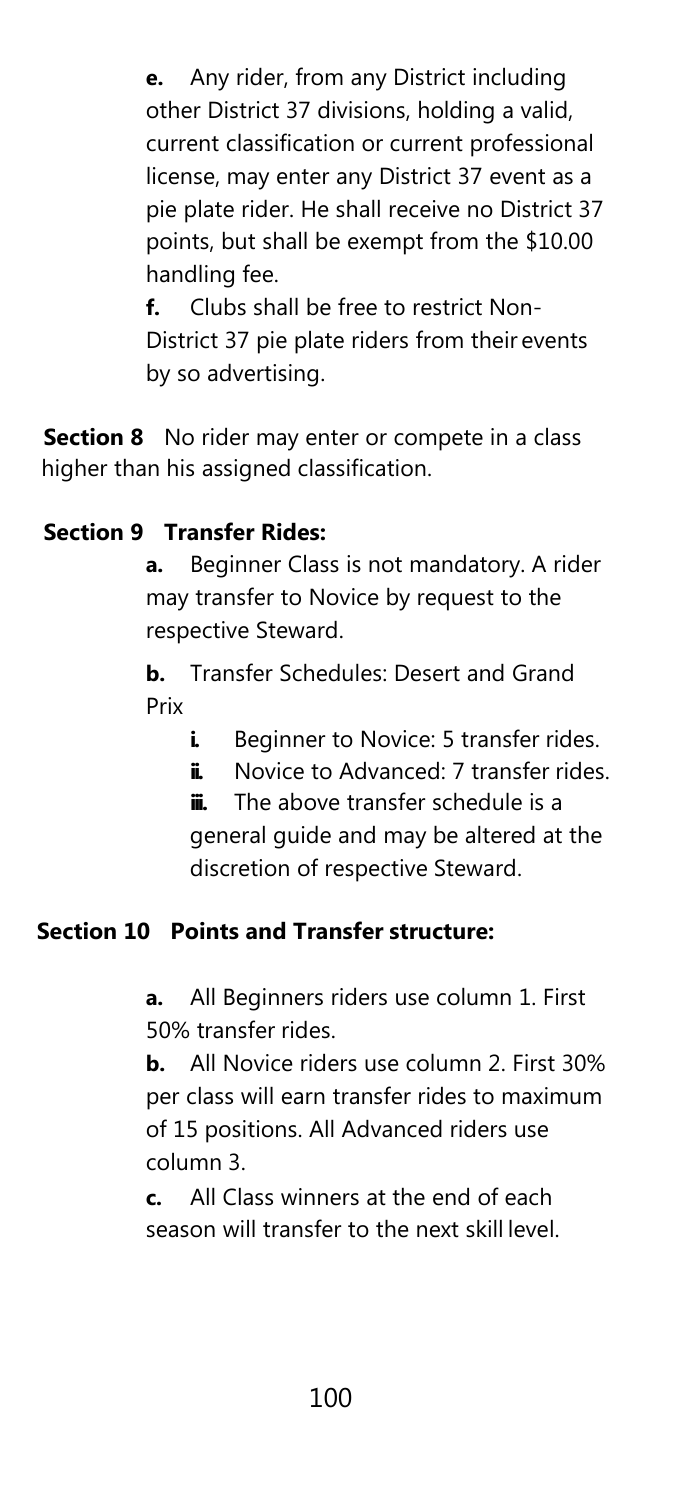# **Youth Points Structure**

|        | 1              |        | $\overline{2}$ |        | 3              |
|--------|----------------|--------|----------------|--------|----------------|
| $1-$   | 90             | 1-     | 110            | 1-     | 130            |
| $2 -$  | 80             | $2 -$  | 100            | $2 -$  | 120            |
| $3-$   | 75             | $3-$   | 90             | $3-$   | 110            |
| $4-$   | 70             | $4-$   | 80             | $4-$   | 100            |
| 5-     | 65             | 5-     | 75             | 5-     | 90             |
| $6-$   | 60             | $6-$   | 70             | $6-$   | 80             |
| $7-$   | 55             | $7-$   | 65             | $7-$   | 75             |
| $8-$   | 50             | 8-     | 60             | 8-     | 70             |
| $9 -$  | 45             | $9 -$  | 55             | $9 -$  | 65             |
| $10-$  | 40.            | $10-$  | 50             | $10-$  | 60             |
| $11-$  | 35             | $11-$  | 45             | $11-$  | 55             |
| $12 -$ | 30             | $12 -$ | 40             | $12 -$ | 50             |
| $13 -$ | 25             | $13 -$ | 35             | $13 -$ | 45             |
| $14 -$ | 20             | $14-$  | 30             | $14-$  | 40             |
| $15 -$ | 15             | $15 -$ | 25             | $15 -$ | 35             |
| $16 -$ | 14             | $16-$  | 20             | $16-$  | 30             |
| $17 -$ | 13             | $17-$  | 15             | $17-$  | 25             |
| $18-$  | 12             | $18-$  | 14             | $18-$  | 20             |
| $19-$  | 11             | $19-$  | 13             | 19-    | 15             |
| $20 -$ | 10             | $20 -$ | 12             | $20 -$ | 14             |
| $21 -$ | 9              | $21 -$ | 11             | $21 -$ | 13             |
| $22 -$ | 8              | $22 -$ | 10             | $22 -$ | 12             |
| $23 -$ | 7              | $23 -$ | 9              | $23 -$ | 11             |
| $24 -$ | 6              | $24 -$ | 8              | $24 -$ | 10             |
| $25 -$ | 5              | $25 -$ | 7              | $25 -$ | 9              |
| $26 -$ | 4              | $26 -$ | 6              | $26 -$ | 8              |
| $27 -$ | 3              | $27 -$ | 5              | $27 -$ | 7              |
| $28 -$ | $\overline{c}$ | $28 -$ | 4              | $28 -$ | 6              |
| 29-    | 1              | 29-    | 3              | 29-    | 5              |
|        |                | $30 -$ | $\overline{c}$ | $30 -$ | 4              |
|        |                | $31 -$ | $\mathbf{1}$   | $31 -$ | 3              |
|        |                |        |                | $32 -$ | $\overline{c}$ |
|        |                |        |                | $33-$  | $\mathbf{1}$   |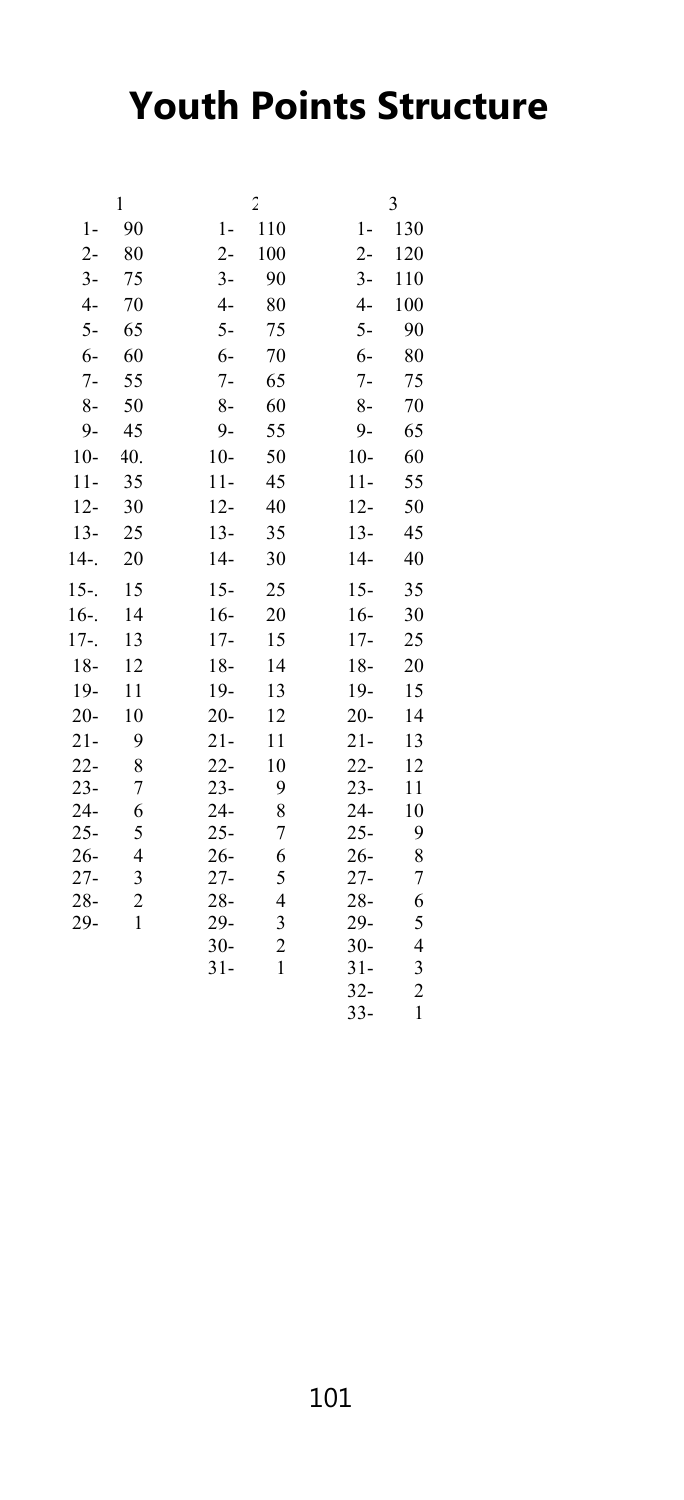### **APPENDIX I Assumption of Risk and Release and Waiver of Liability**

Motorcycle and Quad riding is a potentially dangerous sport that can result in serious injury or death. Participation in all aspects of the sport is voluntary. The ultimate responsibility for participant and vehicle safety lies with the participant, vehicle owner, rider and crew-members.

The participant agrees that by entering an event, the participant has had the opportunity to inspect the event site and acknowledges that the event site is safe and suitable for racing. The participant also acknowledges that by participating in the event, the participant may suffer bodily injury or death or loss or damage to property. The participant further acknowledge that the participant has voluntarily assumed the risk of bodily injury or death or loss or damage to property and waives any claims for bodily injury or death or loss or damage to property against the AMA, ATVA, its directors, officers, employees and agents, event officials, event sponsors, racetrack operators and other participants; discharges such persons and entities from responsibility for such losses; and covenants not to sue such person and entities for bodily injury or death or loss or damage to property.

IN CONSIDERATION of being permitted to compete, officiate, observe, work for, or participate in any way in the EVENT(S) or being permitted to enter for any purpose any RESTRICTED AREA (defined as any area requiring special authorization, credentials, or permission to enter or any area to which admission by the general public is restricted or prohibited), EACH OF THE UNDERSIGNED, for himself, his personal representatives, heirs and next of kin:

1. Acknowledges, agrees, and represents that he has or will immediately upon entering any of such RESTRICTED AREAS, and will continuously thereafter, inspected the RESTRICTED AREAS which he enters, and he further agrees and warrants that, if at any time, he is in or about RESTRICTED AREAS and he feels anything to be unsafe, he will immediately advise the officials of such and if necessary, will leave the RESTRICTED AREAS and/or refuse to participate further in the EVENT(S).

2. HEREBY RELEASES, WAIVES, DISCHARGES, AND COVENANTS NOT TO SUE the organizers, participants, racing associations, sanctioning organizations, or any subdivision thereof, track operators, track owners, officials, motorcycle

owners, riders, pit crews, rescue personnel, any persons in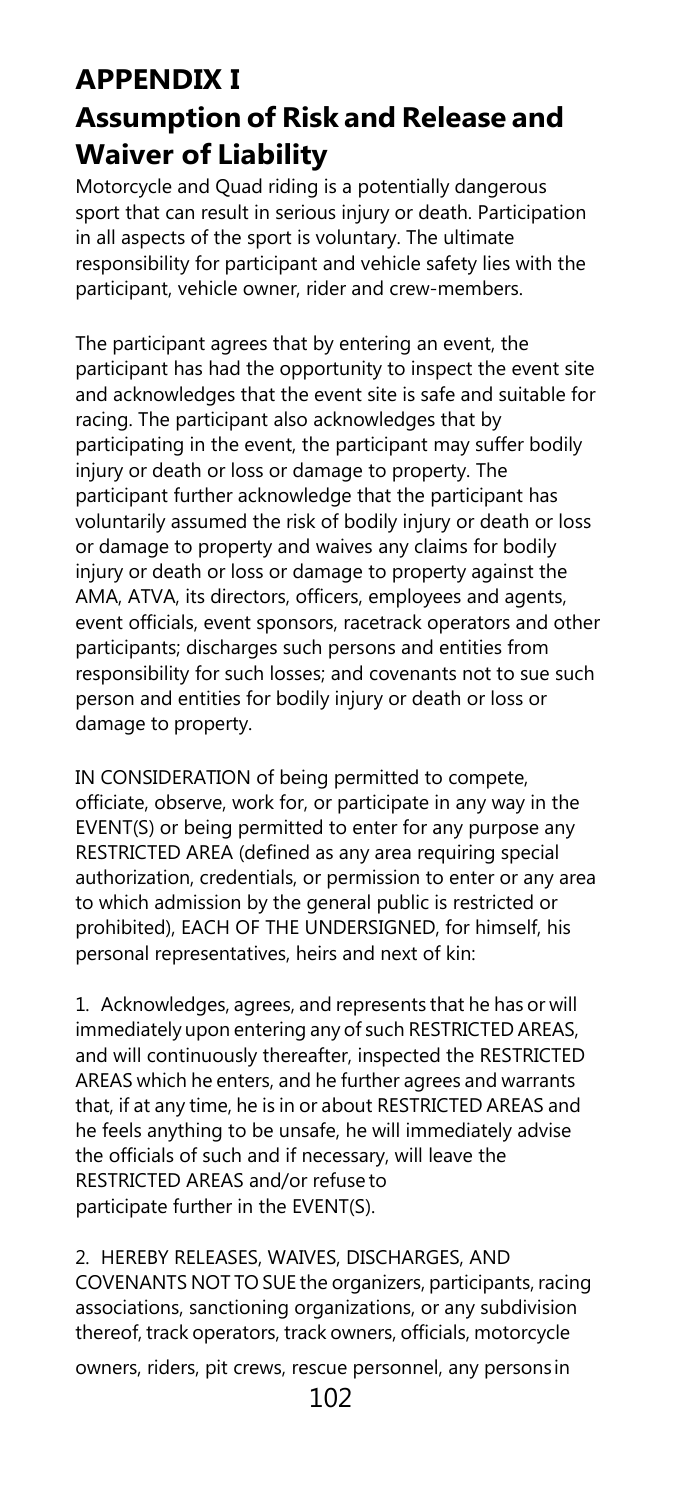any RESTRICTED AREA, organizers, sponsors, advertisers, owners and lessees of the premises used to conduct the EVENT(S), premises and event inspectors, surveyors, underwriters, consultants and others who give recommendations, directions, or instructions or engage in risk evaluation or loss control activities regarding the premises or EVENT(S) and each of them, their employees, all for the purposes herein referred to as "Releasees," FROM ALL LIABILITY TO THE UNDERSIGNED, his personal representatives, assigns, heirs, and next of kin FOR ANY AND ALL LOSS OR DAMAGE, AND ANY CLAIM OR DEMANDS THEREFORE ON ACCOUNT OF INJURY TO THE PERSON OR PROPERTY OR RESULTING IN DEATH OF THE UNDERSIGNED ARISING OUT OF OR RELATED TO THE EVENT(S), WHETHER CAUSED BY THE NEGLIGENCE OF THE RELEASEES OR OTHERWISE.

3. HEREBY AGREES TO INDEMNIFY AND SAVE AND HOLD HARMLESS the Releasees and their insurance carrier, and each of them FROM ANY LOSS, LIABILITY, DAMAGE, OR COST they may incur arising out of or related to the EVENT(S) WHETHER CAUSED BY THE NEGLIGENCE OF THE RELEASEES OR OTHERWISE.

4. HEREBY ASSUMES FULL RESPONSIBILITY FOR ANY RISK OF BODILY INJURY, DEATH OR PROPERTY DAMAGE arising out of or related to the EVENT(S) whether caused by the NEGLIGENCE OF RELEASEES orotherwise.

5. HEREBY acknowledges that THE ACTIVITES OF THE EVENT(S) ARE VERY DANGEROUS and involve the risk of serious injury and/or death and/or property damage. Each of THE UNDERSIGNED, also expressly acknowledges that INJURIES RECEIVED MAY BE COMPOUNDED OR INCREASED BY NEGLIGENT RESCUE OPERATIONS OR PROCEDURES OF THE RELEASEES.

6. IF, DESPITE THIS RELEASE, I OR ANYONE ON MY BEHALF MAKES A CLAIM AGAINST THE "RELEASEES" NAMED ABOVE, I AGREE TO INDEMIFY AND SAVE AND HOLD HARMLESS THE RELEASEES AND THEIR INSURANCE CARRIER, AND EACH OF THEM FROM ANY LITIGATION EXPENSES, ATTORNEYS' FEES, LOSS, LIABILITY, DAMAGE, OR COSTS THEY MAY INCUR DUE TO THE CLAIM MADE AGAINST ANY OF THE "RELEASEES" NAMED ABOVE, WHETHER THE CLAIM IS BASED ON THE NEGLIGENCE OF THE RELEASEE OR OTHERWISE.

7. HEREBY agree that in the event that I sustain any injury while in any Restricted Areas that any rescue personnel or medical personnel may release such medical information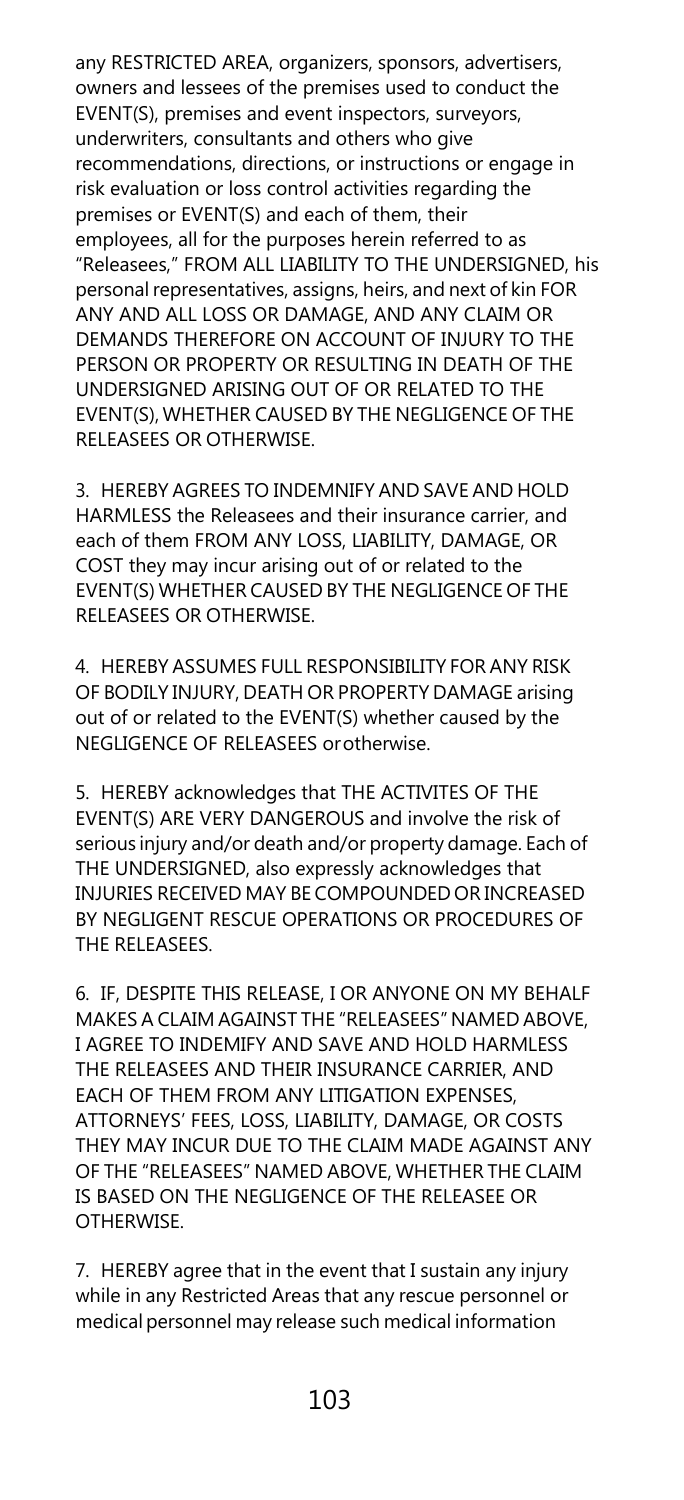about my condition to representatives of the organizer, sanctioning organization, track operator, or track owner, as necessary to allow such individuals to properly report that information to appropriate representatives of the sanctioning organization and/or insurance carriers.

8. HEREBY agrees that this Release and Waiver of Liability, Assumption of Risk and Indemnity Agreement extends to all acts of negligence by the Releasees, INCLUDING NEGLIGENT RESCUE OPERATIONS and is intended to be as broad and inclusive as is permitted by the laws of the Province or State in which the Event(s) is/are conducted and that if any portion thereof is held invalid, it is agreed that the balance shall, notwithstanding, continue in full legal force and effect.

I HAVE READ THIS RELEASE AND WAIVER OF LIABILITY, ASSUMPTION OF RISK AND INDEMNITY AGREEMENT, FULLY UNDERSTAND ITS TERMS, UNDERSTAND THAT I HAVE GIVEN UP SUBSTANTIONAL RIGHTS BY SIGNING IT, AND HAVE SIGNED IT FREELY AND VOLUNTARILY WITHOUT ANY INDUCEMENT, ASSURANCE OR GUARANTEE BEING MADE TO ME AND INTEND MY SIGNATURE TO BE A COMPLETE AND UNCONDITIONAL RELEASE OF ALL LIABILITY TO THE GREATEST EXTENT ALLOWED BY LAW.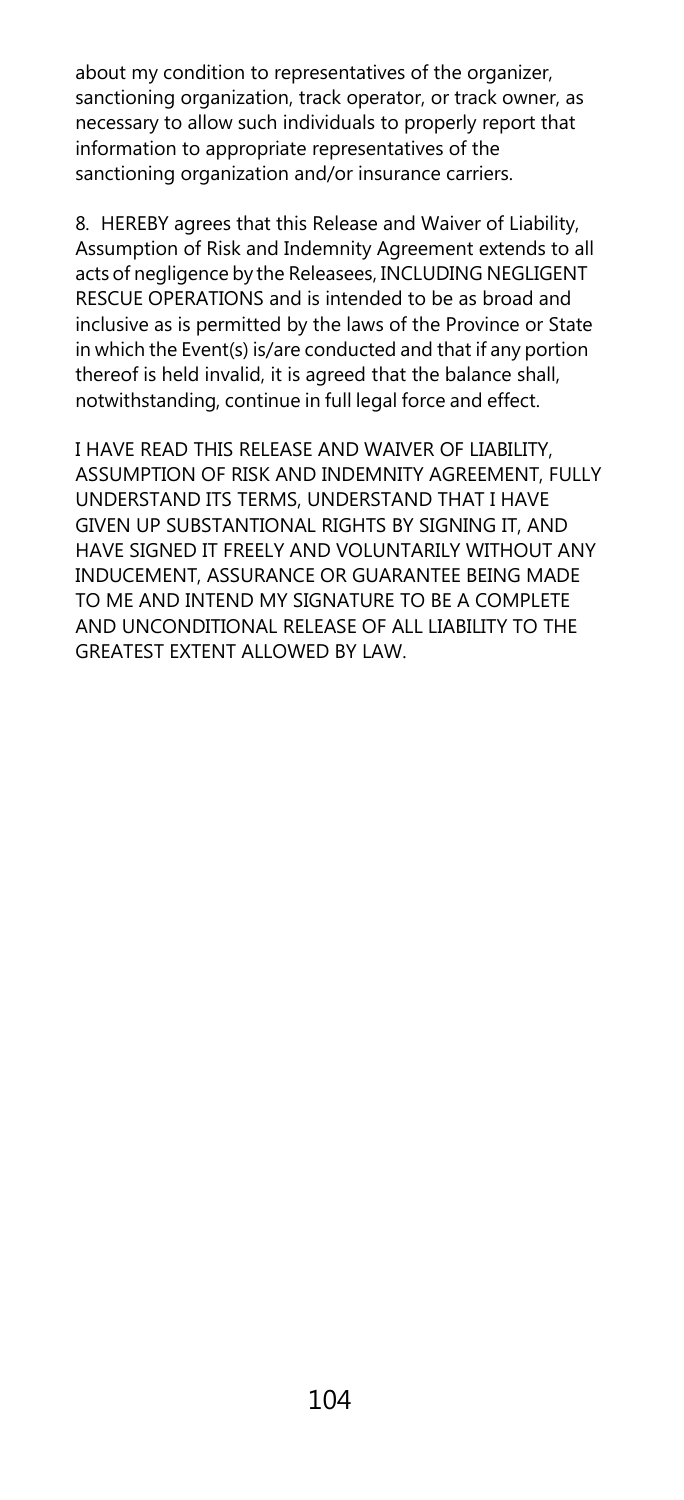### **APPENDIX II**

### **D37 Protest Form**

This form is to be used to lodge any of three types of protests outlined by the District 37 Competition Rulebook in the Competition Rules Supplement Article I Section 16.

**Administrative:** Related to rider eligibility, scoring, etc. \$50 **Visual Protest:** Related to motorcycle compliance or noncompliance and can be confirmed visually. \$50 **Technical Protest:** Related to motorcycles and components where some type of measuring devise or teardown

procedure is needed to confirm compliance or noncompliance with the rules. See Article I Section 16 c for fees.

| Event Location/Name                                                                                                                                                                                              |       |                                                                                                                         |  |  |
|------------------------------------------------------------------------------------------------------------------------------------------------------------------------------------------------------------------|-------|-------------------------------------------------------------------------------------------------------------------------|--|--|
| Name of rider filing protest_                                                                                                                                                                                    |       |                                                                                                                         |  |  |
|                                                                                                                                                                                                                  | PRINT |                                                                                                                         |  |  |
|                                                                                                                                                                                                                  |       |                                                                                                                         |  |  |
|                                                                                                                                                                                                                  |       |                                                                                                                         |  |  |
|                                                                                                                                                                                                                  |       |                                                                                                                         |  |  |
|                                                                                                                                                                                                                  | PRINT |                                                                                                                         |  |  |
|                                                                                                                                                                                                                  |       | AMA #                                                                                                                   |  |  |
| Item(s) being protested about and violation of D37<br>USE BACK OF PAGE FOR DETAILS<br><b>DETAILS</b>                                                                                                             |       | Competition Rulebook or AMA rule infraction BE SPECIFIC -<br>(Official use only) Referee's Ruling: USE BACK OF PAGE FOR |  |  |
| PRINT                                                                                                                                                                                                            |       |                                                                                                                         |  |  |
| Referee's Signature<br>Fee:                                                                                                                                                                                      |       |                                                                                                                         |  |  |
| + Teardown fee (if app.)                                                                                                                                                                                         |       |                                                                                                                         |  |  |
| $=$ Total fees due:                                                                                                                                                                                              |       |                                                                                                                         |  |  |
| If a protest is found to be valid the protest fee will be returned to the<br>person making the protest.<br>If a protest is to be found not valid, the protest fee will be forfeited<br>and given to District 37. |       |                                                                                                                         |  |  |

Amount sent to District 37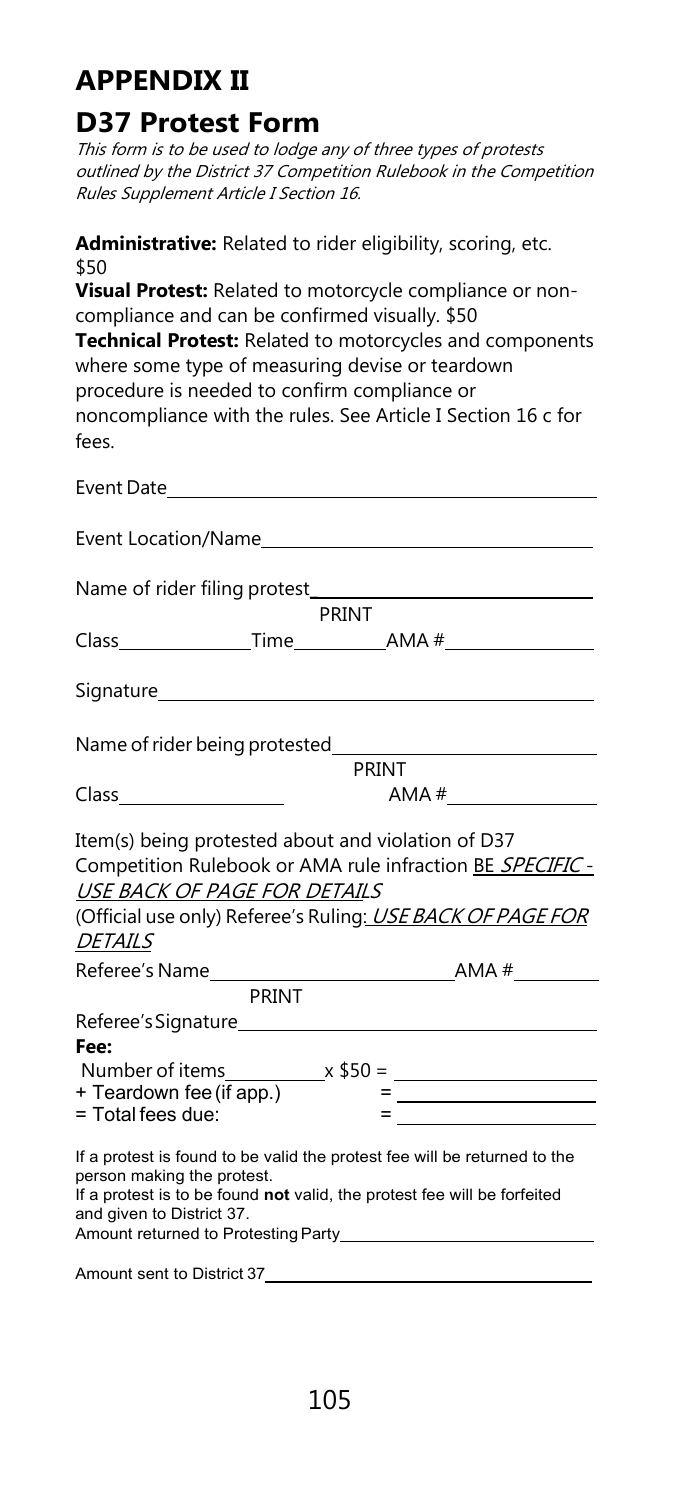### **D37 Protest Form page 2**

**Item(s) being protested:**

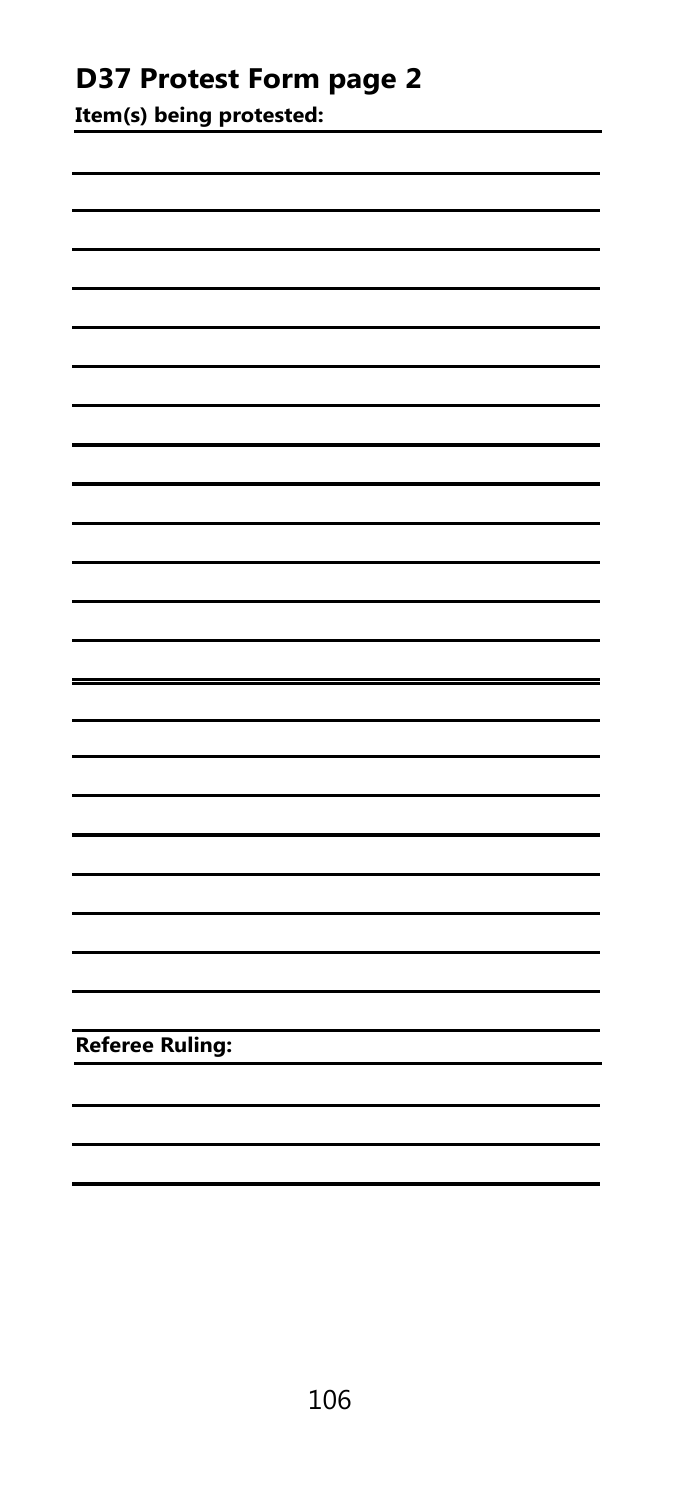### **APPENDIX III**

#### **Abbreviations and Glossary**

**Adult:** Any person over the age of majority in the state where he/she lives.

**AMA:** American Motorcyclist Association

**Amateur riders:** Motorcycle riders age 12 years old or older competing in an Amateur class (not Youth) and Quad riders 16 years old or older competing in an Amateur class (not Youth).

**Quad:** A four-wheel vehicle, 50 inches or less in width used in competition that receives power transmission to the drive wheels from one motorcycle-type engine. The vehicle must be controlled by the use of handlebars and must be equipped with a seat that requires the rider to straddle the vehicle. All AMA rules apply to Quads as well as motorcycles, unless otherwise defined in the Quad Chapter or Supplemental Rules. All class structures should be based on the Quad Chapter's listings. Quad age restrictions must be followed.

**Authorized adult**: Any person over the age of majority, not the parent or legal guardian, who is given the responsibility in writing and notarized, for a minor on a given day.

**Classic - Vintage:** Applies to motorcycles or events that feature motorcycles that are non-current models of 1974 and earlier.

**cc:** Cubic centimeters

**Desert Scrambles:** Similar to a Hare and Hound event except the course may be as short as 30 miles and repeated to make up a total of at least 60 miles.

**DNS:** Did Not Start

**DOT:** Department of Transportation.

**European Scramble:** A European scramble is comprised of a closed loop of about 10 miles wherein you race around the course as many times as possible within the prescribed time, normally 1 hour.

**Event:** Any one of the contests in a meet.

**Grand Prix:** A grand prix primarily is a known closed-course meet that includes both natural and graded or paved terrain and is normally run as a multi-lap race. Scoring is similar to hare scrambles.

**Machine:** Motorcycle or Quad with one frame and frame number and one engine and engine number.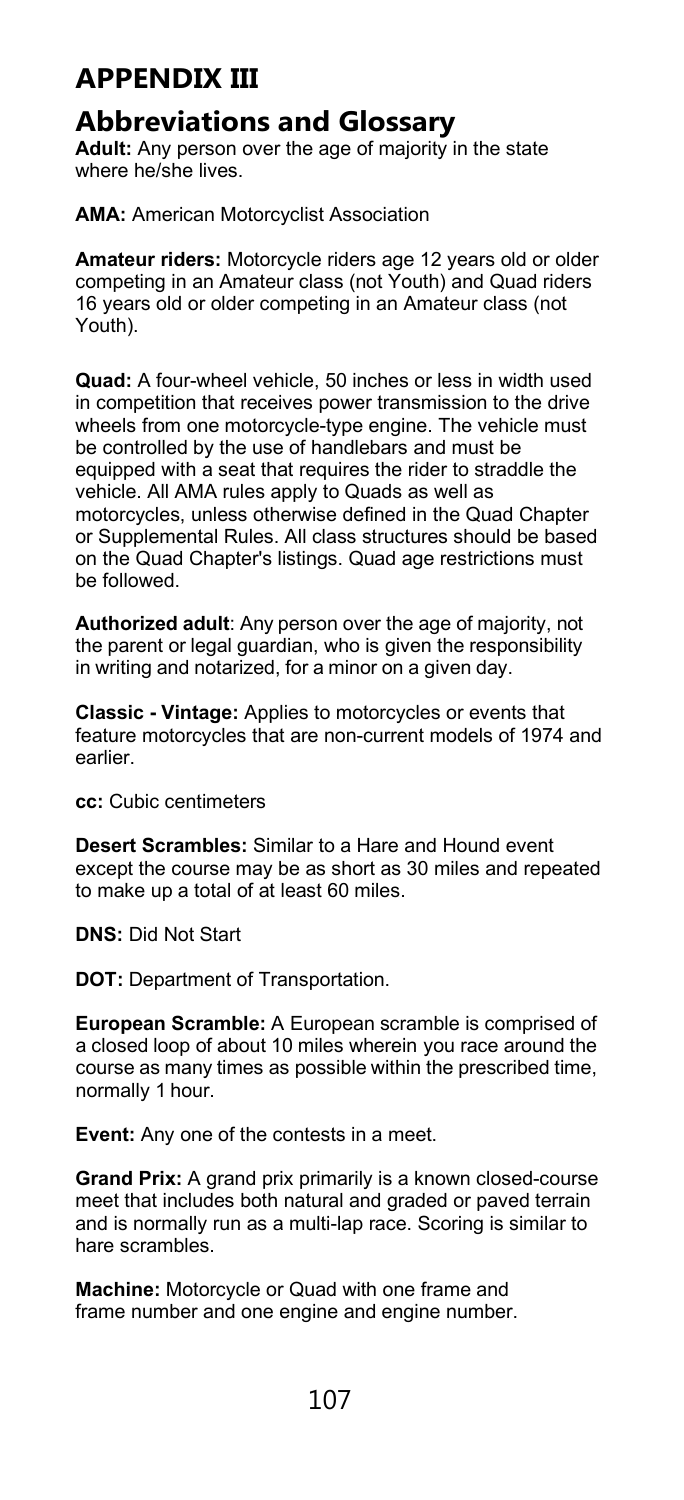**Medical Release:** Authorization from the parent or legal guardian required by a hospital before it can treat a sick or injured minor.

**Meet:** An activity during which one or more motorcycle/Quad events and related practices for such events are conducted.

**Motorcycle - (except for sidecar):** A two-wheeled vehicle receiving power to one or both wheels from a single motorcycle engine. The minimum wheelbase is 51 inches. The minimum rear wheel size is 16 inches.

**Multiday Meet:** A single meet type held at the same location on consecutive days with overall awards.

**OEM:** Original equipment manufacturer.

**Pit Crew:** Mechanics or assistants to a rider entered in a meet.

**Protest:** Written disagreement with an official decision made involving AMA competition. A protest must be filed as outlined in Chapter 6 of these rules.

**Rider:** Any person who has completed an entry and competes in a meet.

**Side hack:** A small passenger-carrying car attached on one side to a motorcycle and supported on the other side by a wheel of its own.

**Suspension:** In the context of penalties, the loss of all rights to compete as a rider or member of a pit crew for a specified period.

**Wheelbase:** The length of a horizontal line connecting two vertical lines drawn from the center point of each axle. Wheelbase shall be measured with the machine in an upright unloaded position.

**Youth Meet:** A series of contests or games for youth riders in which prizes are limited to trophies or merchandise.

**Youth Rider:** Any riders, age eligible to compete in a youth meet.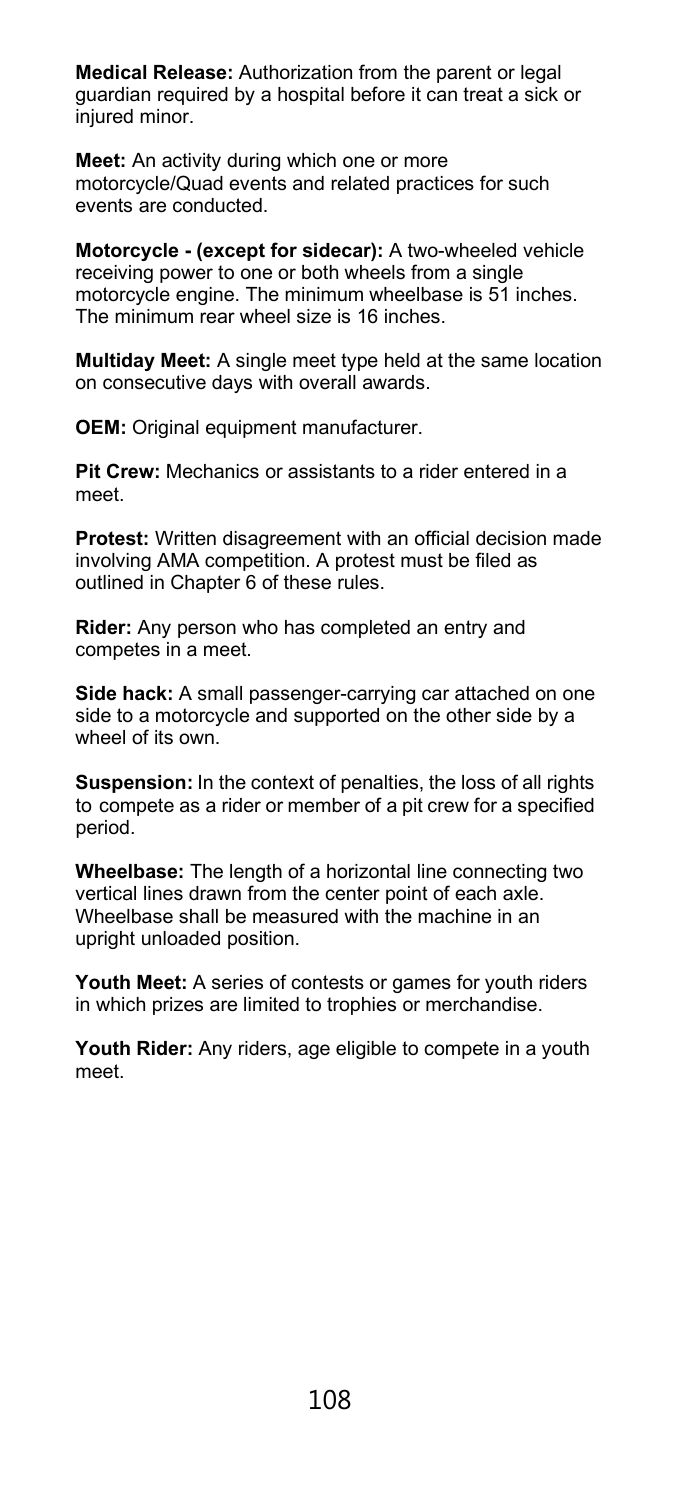## **APPENDIX IV INDEX**

| Age Requirements          | 42,73-77,92,           |
|---------------------------|------------------------|
|                           | 96-98                  |
| Amendments to By Laws     | 9,15,18,29             |
| <b>Bomb Runs</b>          | 31,54-59,65            |
| By Laws                   | 8-10,15-17,19,         |
|                           | 25,26,29,40            |
| Checkpoints               | 49,54,55,59-62,64,     |
|                           | 66,93                  |
| Classifications           | 36,42,67,75,76,        |
|                           | 84-86,92,99,100,       |
| Club Agreement            | 10                     |
| Club Referee              | 20,36,45,46,48,49,     |
|                           | 57,72,80,106           |
| <b>Competition Rules</b>  | 19,28,42,51,52,54,     |
|                           | 63,90                  |
| Course:                   |                        |
| Clean up                  | 38                     |
| Length                    | 57,59,62-64,70,92,     |
|                           | 93                     |
| Markings                  | 58-59,71               |
| Mile Markers              | 59                     |
| Desert Scrambles          | 30,57-59,61,63,108     |
| <b>Elected Officers:</b>  |                        |
| <b>Duties</b>             | 10,12,14,18,19,        |
|                           | $25 - 27$              |
| <b>Board of Directors</b> | 3,9,10-18,21,22,26,    |
|                           | 28,30                  |
| Off Road Committee        | 3                      |
| President                 | 3, 12, 16, 19, 21,     |
|                           | 23-25, 27,29           |
| <b>Vice President</b>     | 3,16,25                |
| Secretary                 | 3, 10, 16, 21, 23, 25, |
|                           | 26,35                  |
| Treasurer                 | 3, 12, 14, 16, 23, 26, |
|                           | 31,37                  |
| Referee                   | 3, 12, 16, 23, 24, 26, |
|                           | 28, 31, 33, 37, 42,    |
|                           | 46-48,57,72,106,       |
|                           | 107                    |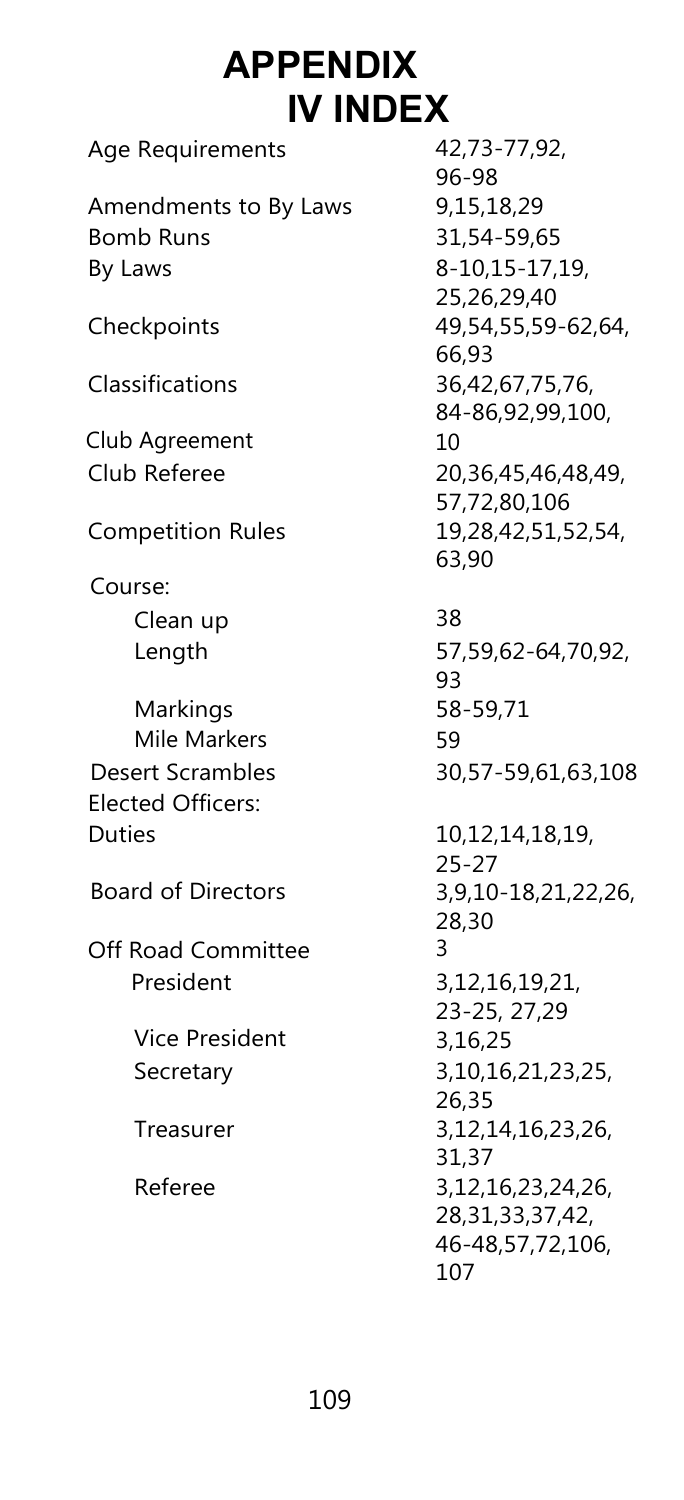| District Legislative Officer |                    |
|------------------------------|--------------------|
| (DLO)                        | 3,23,27            |
| <b>Competition Committee</b> | 5,23,25            |
|                              | 40,44,4            |
|                              | 66,79,8            |
|                              | 95,96,1            |
| Stewards                     | 5,28,35            |
|                              | 91,93,9            |
| Members at Large             | 6,28               |
| Qualifications               | 12,23              |
| Removal or Resignation       | 12,24              |
| Elections                    | 11,14,2            |
| Enduro                       |                    |
|                              | 23,28,3<br>36,41,4 |
|                              |                    |
|                              | $58 - 62,6$        |
|                              | $81,83 - 8$        |
| <b>Entry Fees</b>            | 19,28,3            |
|                              | 90,93,9            |
| European Scrambles           | 30,56,5            |
|                              | 65,76,1            |
| Flyers                       | 38,42,6            |
| Finish                       | 35,36,4            |
|                              | $62 - 64, 6$       |
|                              | $77,80 - 8$        |
|                              | 96,98              |
| <b>General Rules</b>         | 27,42,5            |
|                              | 90                 |
| <b>Grand Prix</b>            | 5,28,31            |
|                              | $51 - 54,7$        |
|                              | 85,87,8            |
|                              | 95,97,9            |
| <b>Grand Prix Youth</b>      | 54,90,9            |
|                              | 100,107            |
| Hare and Hound               | 30,41,5            |
|                              | $61 - 63,7$        |
| Meetings                     | $11 - 16,1$        |
|                              | 32,33,4            |
|                              | 57,69              |
| Numbers                      | 28,47,4            |
|                              | $60 - 62, 6$       |
|                              | 86,90,9            |
| Penalties                    | 19,27,3            |
|                              | 59,60,6            |
| Pits                         | 38,48,6            |
|                              | 93,102,            |

5,23,25-28,32,37, 40,44,46,47,59,61, 66,79,81,82,85,90, 95,96,100 5,28,35,37,52,90, 91,93,99,100,  $14,24,30$ 28,30,32-34, 36,41,47-49,51, 58-62,67,69,73,78, 83-85,87,88 28,30,31,79,86, 93,99 56,57,59,61,64, 76,107 Flyers 38,42,69,71,78,90 Finish 35,36,43,49,52,60, 62-64,66,69,71-73, 77,80-82,90,93,95, 98 42,54,62-64,66, 8,31,32,41,42, 51-54,76,77,79,83, 85,87,88,90,91,94, 95,97,99,100,107  $90, 91, 94, 97, 99,$ .107 41,51,57,59, 63,77,89,107 16,18-25,27-29, 32,33,40-42,46,49, 69 47,48,52,53, 60-62,64,73,80-82, 86,90,94,95,99 Penalties 19,27,37-39,46,47, 59,60,66,107 Pits 38,48,60,62,71,73, 93,102,108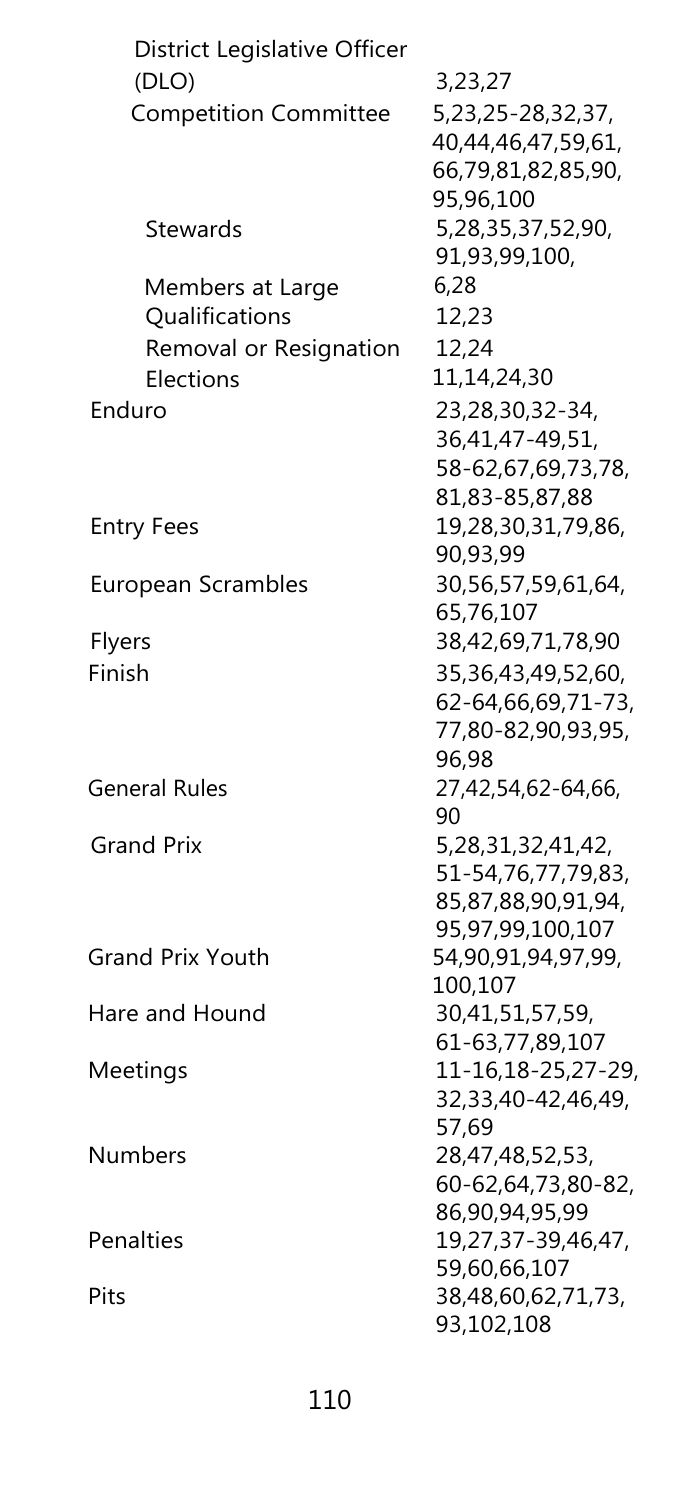Point Structure Youth Points System 27,51,80,95 Protests and Appeals 44 Results Scoring Restrictions Of Classes Semi-Pro<br>Skill Level Sound Testing 49-51,53,73 Sprint Enduro 28,33,34,59-62,67, Standing Rules 19,27,30,40,52,62, Starts 54-59,61,67-71,73, Sweep riders 60-61 Team Races 66 Transfers 76,86,87,92,93,100 Voting (Officers and Motions) Work Points

Youth Competition Rules Supplement

87-89 101 35,36,37,45,48,51, 52,66,72,73,79-81, 86,90,91,99 30,35,47,48,51,61, 71,77,105,107 31 31,78,79 47-49,52,57,66,78, 85,86,91,93,99,100 69,70,78 63,64,66,67,90, 77 20-22 34,35-37,48,49,51, 82,92,94

90-101

111